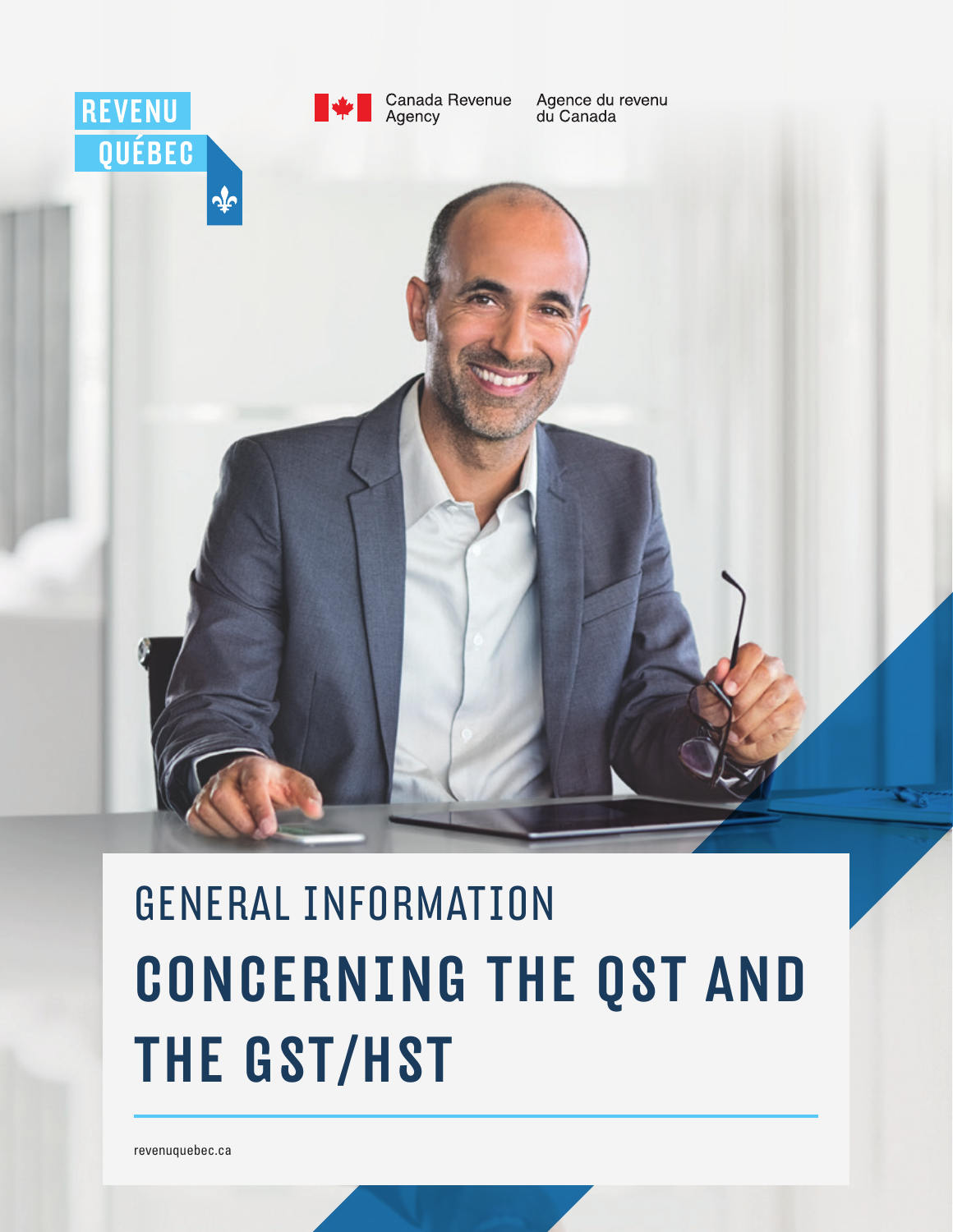# AS A PERSON WHO OPERATES A BUSINESS IN QUÉBEC, YOU PLAY A KEY ROLE IN QUÉBEC'S ECONOMY. THIS DOCUMENT WILL HELP YOU CALCULATE, COLLECT AND REMIT CONSUMPTION TAXES.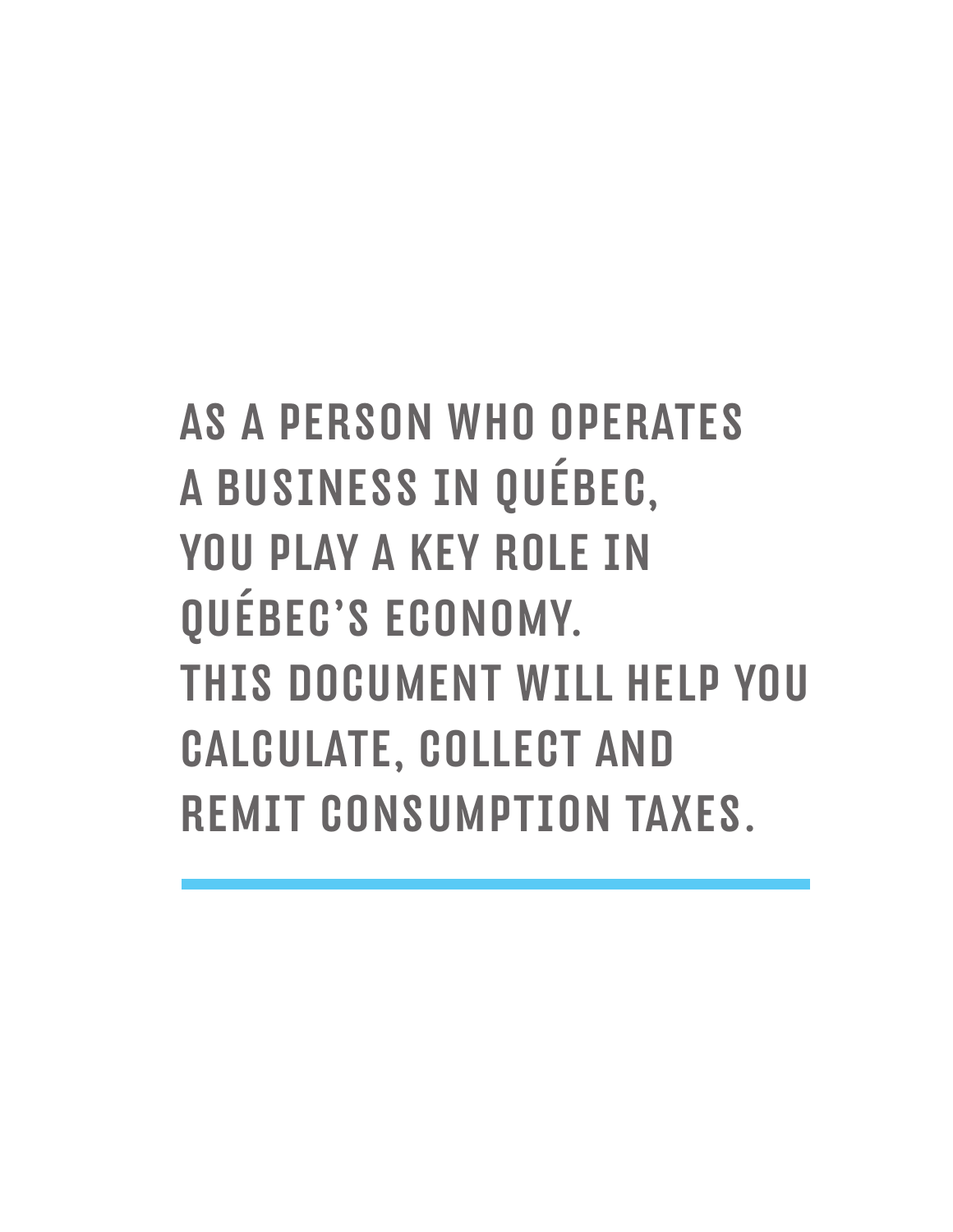# **CONTENTS**

| <b>Introduction</b>                                      | $\overline{I}$ |
|----------------------------------------------------------|----------------|
| Glossary                                                 | 8              |
| <b>General information</b>                               | 11             |
|                                                          |                |
|                                                          |                |
|                                                          |                |
| <b>Collecting GST and QST</b>                            | 18             |
|                                                          |                |
|                                                          |                |
|                                                          |                |
| <b>Calculating ITCs and ITRs</b>                         | 21             |
|                                                          |                |
|                                                          |                |
|                                                          |                |
|                                                          |                |
|                                                          |                |
|                                                          |                |
|                                                          |                |
| <b>Simplified method for calculating ITCs and ITRs</b>   | 30             |
| <b>Calculating net GST and QST</b>                       | 33             |
|                                                          |                |
| The Quick Method for calculating GST and QST remittances | 34             |
|                                                          |                |
|                                                          |                |
|                                                          |                |
|                                                          |                |
|                                                          |                |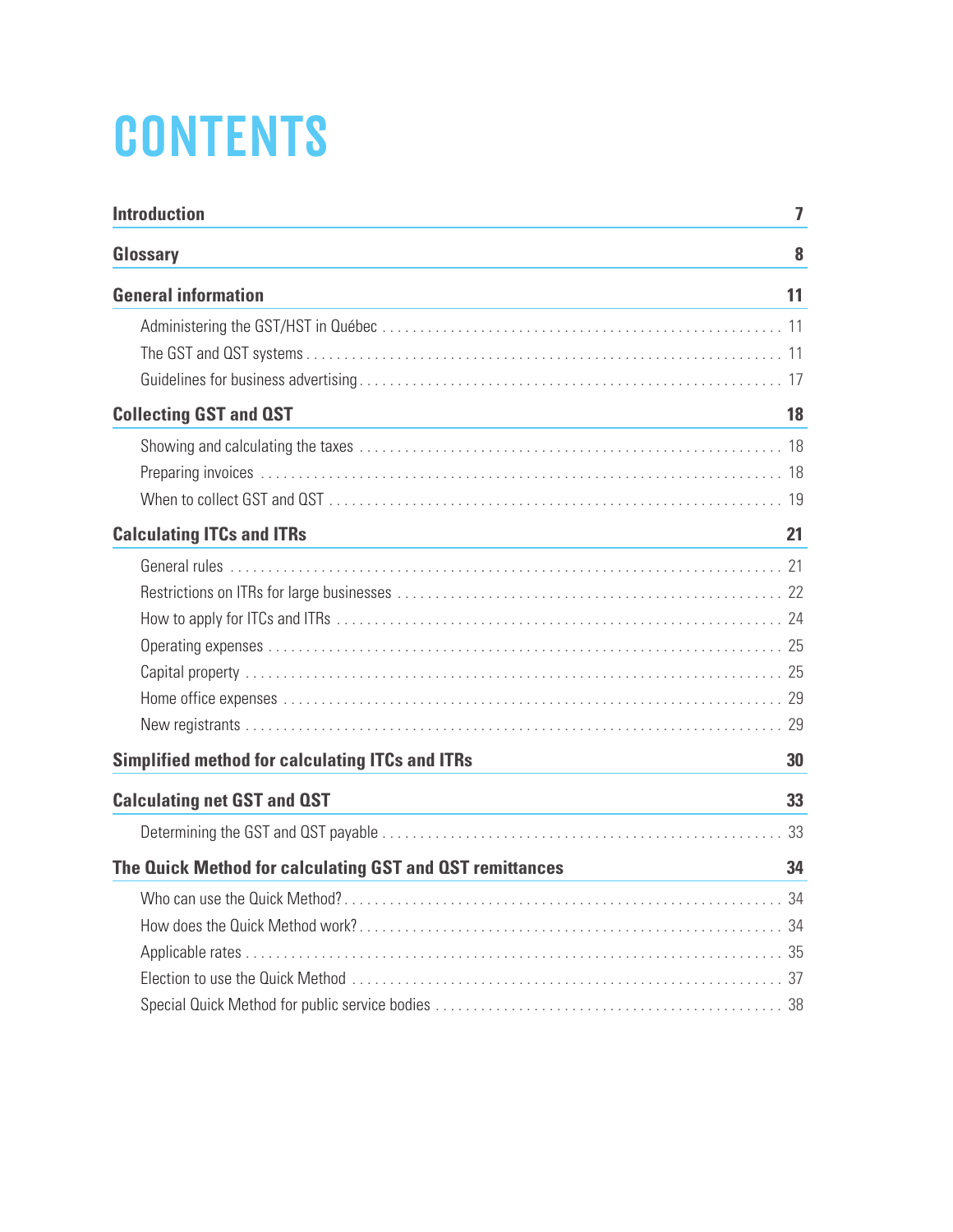# **Filing your GST and QST returns**

| <b>Special cases</b> | 45 |
|----------------------|----|
|                      |    |
|                      |    |
|                      |    |
|                      |    |
|                      |    |
|                      |    |
|                      |    |
|                      |    |
|                      |    |
|                      |    |
|                      |    |
|                      |    |
|                      |    |
|                      |    |
|                      |    |
|                      |    |
|                      |    |
|                      |    |
|                      |    |
|                      |    |
|                      |    |
|                      |    |
|                      |    |
|                      |    |
|                      |    |
|                      |    |
|                      |    |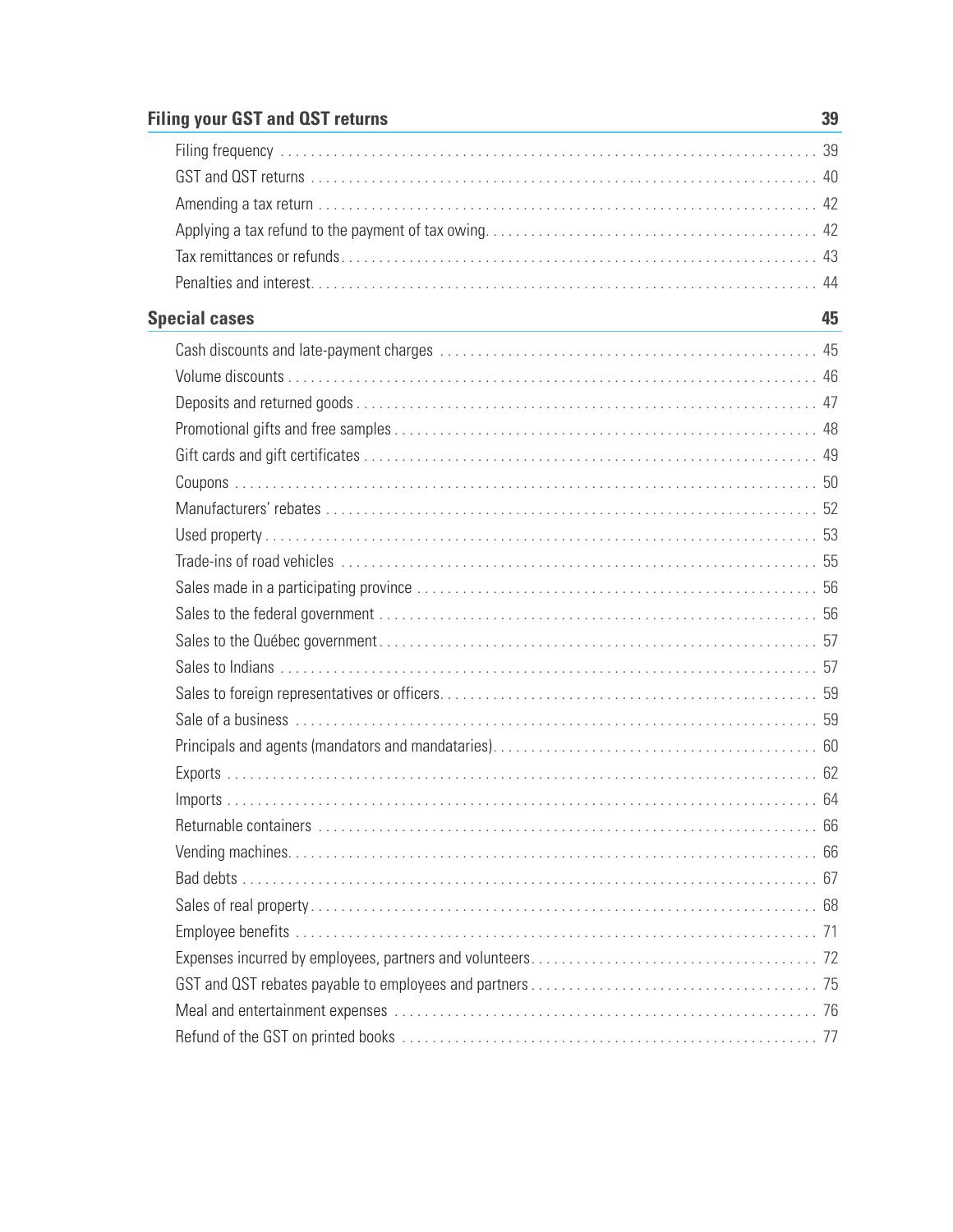| <b>Keeping registers and supporting documents</b>                           | 78 |
|-----------------------------------------------------------------------------|----|
| <b>Revenu Québec audits</b>                                                 | 79 |
| Elections and applications concerning the administration of the GST and QST | 80 |
|                                                                             |    |
|                                                                             |    |
|                                                                             |    |
|                                                                             |    |
| <b>Recourse</b>                                                             | 84 |
| <b>Cancelling your GST and QST registration</b>                             | 85 |
| <b>Services offered by Revenu Québec</b>                                    | 88 |
|                                                                             |    |
|                                                                             |    |
|                                                                             |    |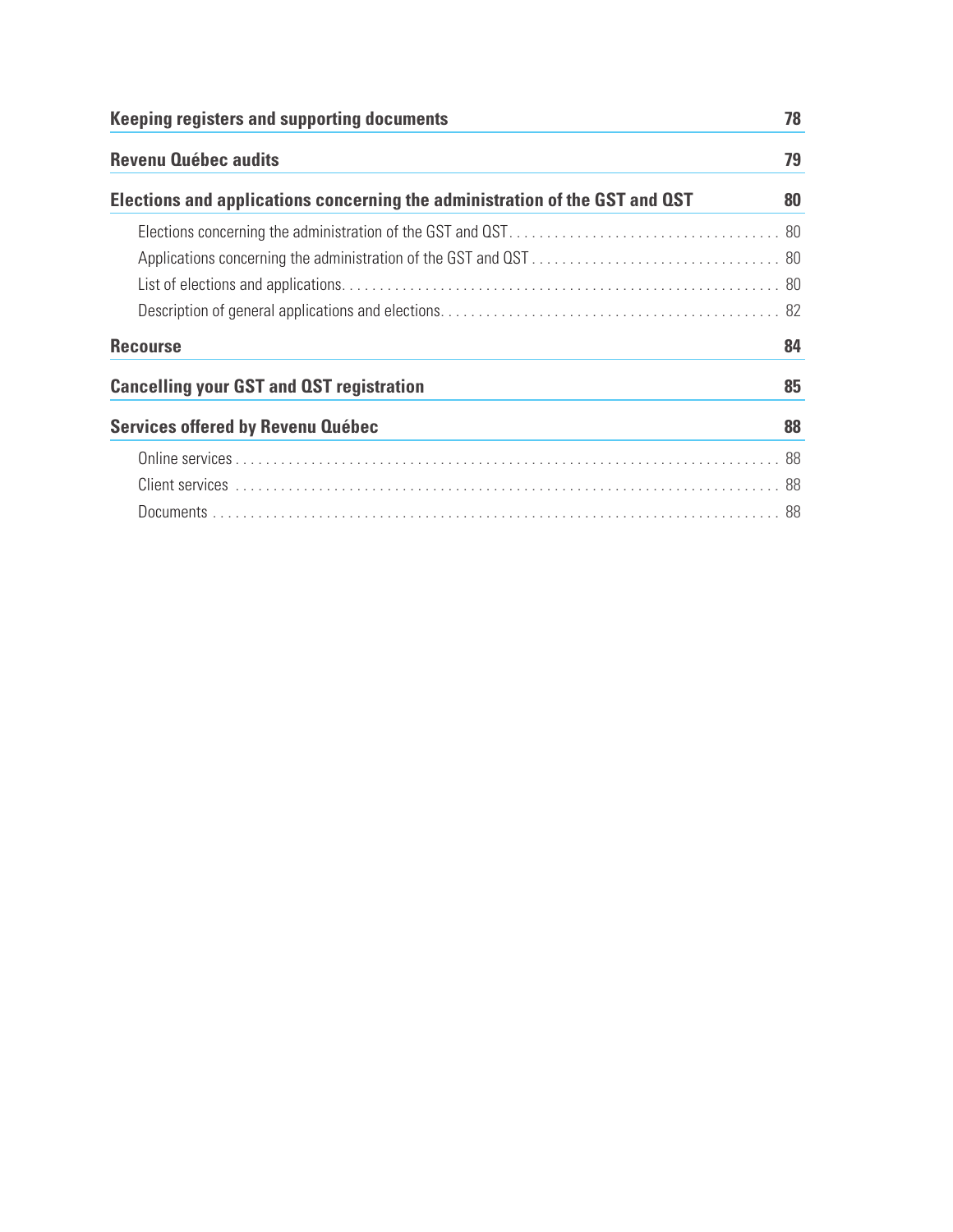This document was prepared in collaboration with the Canada Revenue Agency.

Agence du revenu<br>du Canada Canada Revenue<br>Agency

This document is provided for information purposes only. It does not constitute a legal interpretation of the Excise Tax Act, the Act respecting the Québec sales tax or any other legislation.

ISBN 978-2-550-88591-7 (Print Version) ISBN 978-2-550-88592-4 (PDF)

Legal deposit – Bibliothèque et Archives nationales du Quebec, 2021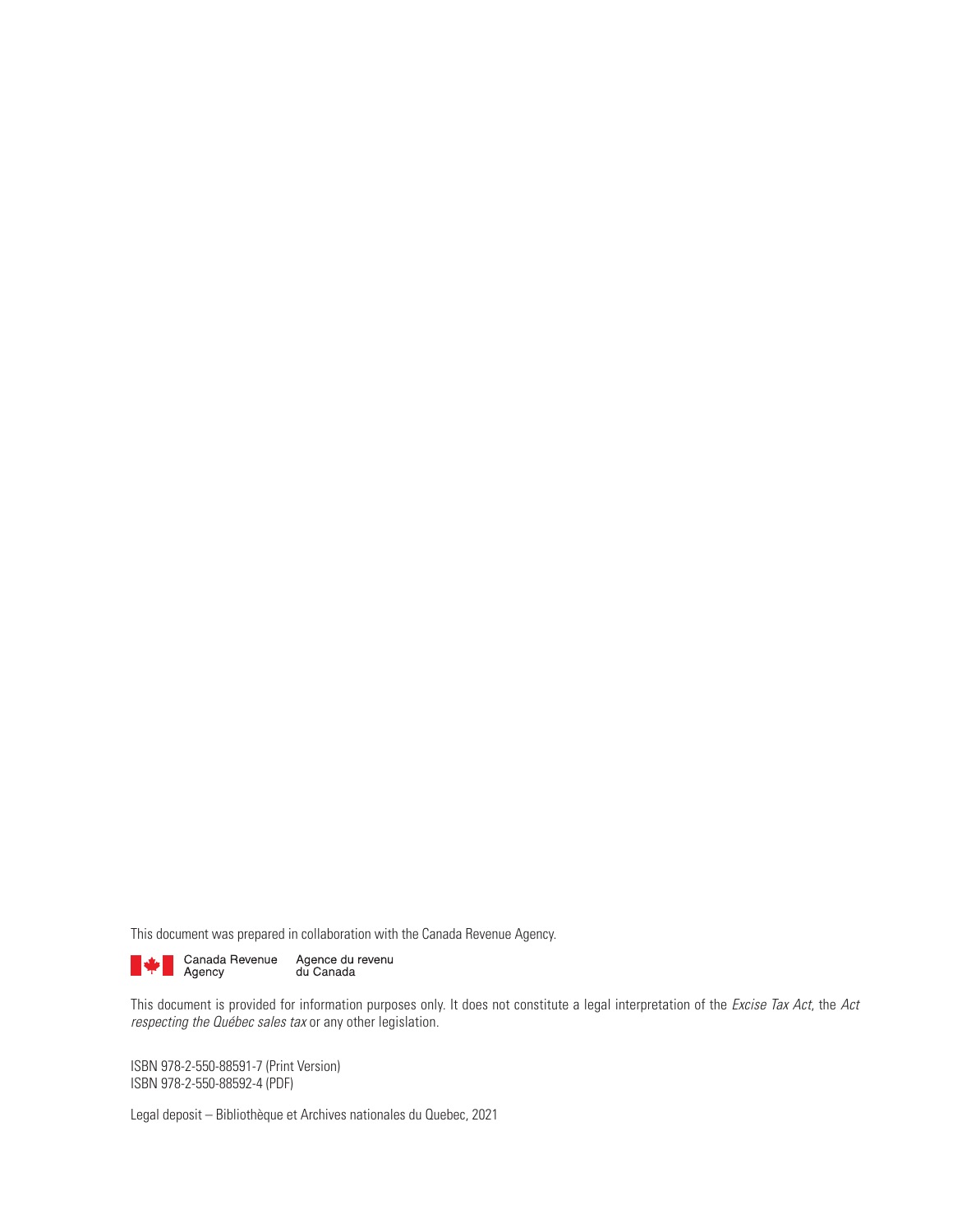# <span id="page-6-0"></span>INTRODUCTION

This document provides the information you need to apply the GST/HST and the QST. It contains general information on how to calculate, collect and remit the taxes. It also discusses a variety of related subjects, such as the application of the taxes to various transactions, the use of coupons, meal and entertainment expenses, sales to foreign representatives or officers, and GST/HST and QST rebates and refunds.

This document is designed for easy reference and intended to be as complete as possible. However, it does not describe certain exceptional situations that concern only a small number of persons. If you require additional information, contact us at one of the numbers listed at the end.

To find information quickly, consult the table of contents.

#### NOTE

If you have registered for the QST using the registration service reserved for suppliers outside Québec, special rules apply. They are not described in this document.

For more information, go to our website at revenuquebec.ca.

|            | Abbreviations used in this document |                 |                                |
|------------|-------------------------------------|-----------------|--------------------------------|
| CCA        | Capital cost allowance              | ITC             | Input tax credit               |
| <b>CRA</b> | Canada Revenue Agency               | ITR             | Input tax refund               |
| <b>FMV</b> | Fair market value                   | NP <sub>0</sub> | Non-profit organization        |
| GST        | Goods and services tax              | 0.ST            | Québec sales tax               |
| <b>HST</b> | Harmonized sales tax                | <b>SMB</b>      | Small or medium-sized business |
|            |                                     |                 |                                |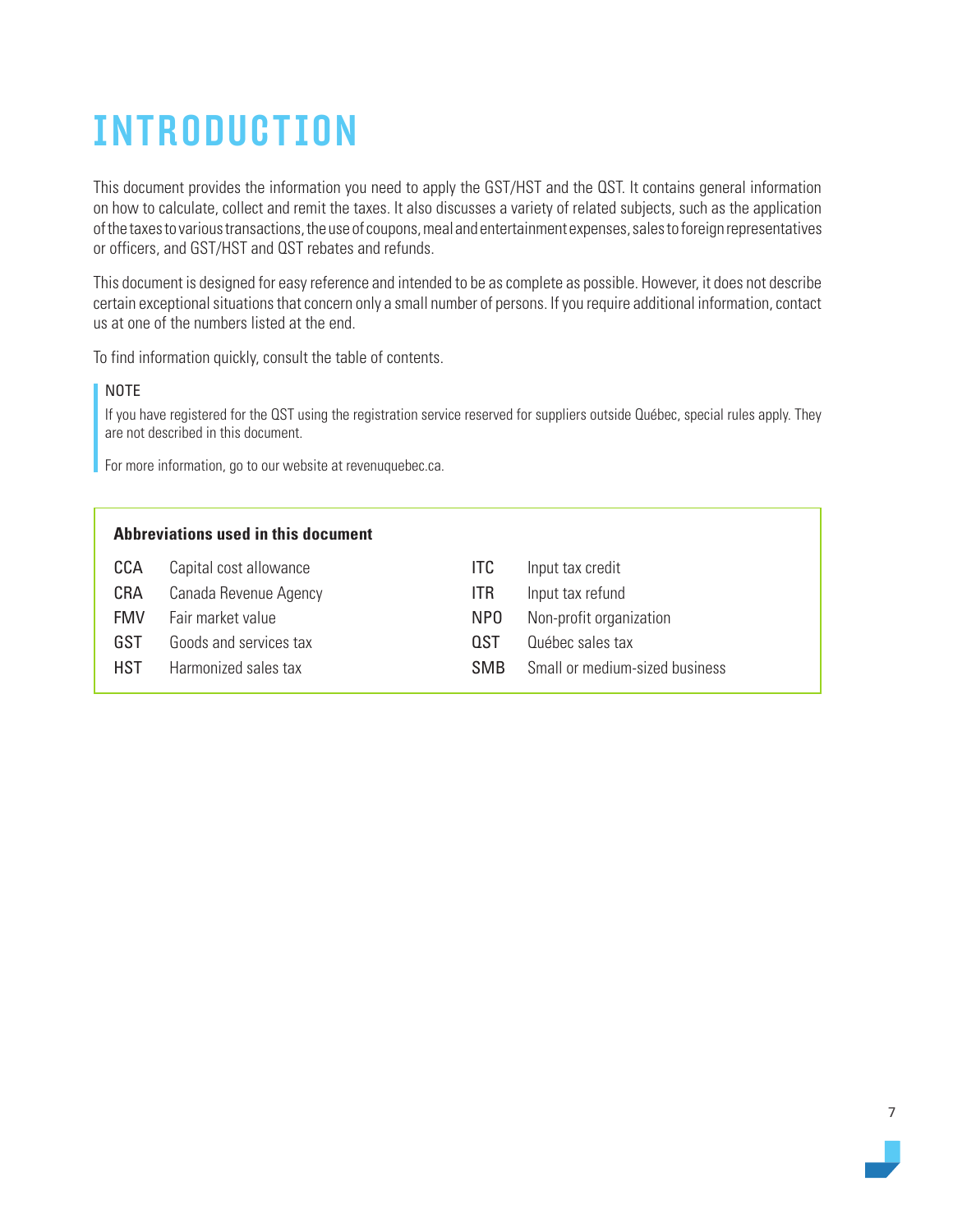# <span id="page-7-0"></span>**GLOSSARY**

The terms below are used frequently in this document. Their definitions are based largely on those provided in the *Excise* Tax Act and the Act respecting the Québec sales tax.

#### **Basic tax content**

The GST or QST that a person was required to pay on the last acquisition of property and any improvements made thereto, after deducting any amount (other than ITCs or ITRs) that the person is entitled to recover by rebate, remission or otherwise, and taking into account any depreciation. The depreciation factor is generally calculated by dividing the FMV of the property at the time of the change in use by the total cost of the property (excluding GST or QST) and, if applicable, the improvements made to the property since it was last acquired. (This fraction cannot be greater than 1.)

#### **Charity**

A registered charity or a registered Canadian amateur athletic association within the meaning assigned by the *Income* Tax Act and the Taxation Act, excluding a public institution. For GST and QST purposes, a registered charity that is also a school authority, public college, university, hospital authority or local authority with the status of a municipality is not considered a charity but a public institution.

#### **Commercial activity**

Any activity carried on in order to make taxable supplies in the course of a business, an adventure or concern in the nature of trade or the supply of immovables. The making of exempt supplies does not constitute a commercial activity. Likewise, a business, adventure or concern engaged in by an individual (or by a personal trust or partnership whose members are all individuals) without a reasonable expectation of profit is not a commercial activity.

#### **Consideration**

The value given in exchange on the sale of a good or service. It corresponds to an amount of money or to the FMV of the good or service. It does not include GST or QST.

In this document, we also use the term "amount of money," since money is the most common form of consideration.

#### **Exempt sale**

The sale of property or a service that is not subject to GST or QST. A person that sells exempt property or services is not required to collect the taxes. However, expenses and purchases of property or services required to make such a sale do not give entitlement to ITCs and ITRs.

## **Fair market value (FMV)**

The highest price that can be obtained in an open market where the buyer and the seller are well informed, are dealing at arm's length, and are not forced to buy or sell. The FMV of property or a service does not include GST or QST.

## **NPO**

An organization that was organized and is operated solely for a purpose other than profit. No part of an NPO's income can be payable to, or otherwise available for the personal benefit of, any of its proprietors, members or shareholders. Its income may, however, be paid to a member that is a club or an association whose primary purpose is the promotion of amateur athletics in Canada.

An individual, succession, trust, charity, public institution, municipality or government cannot be considered an NPO.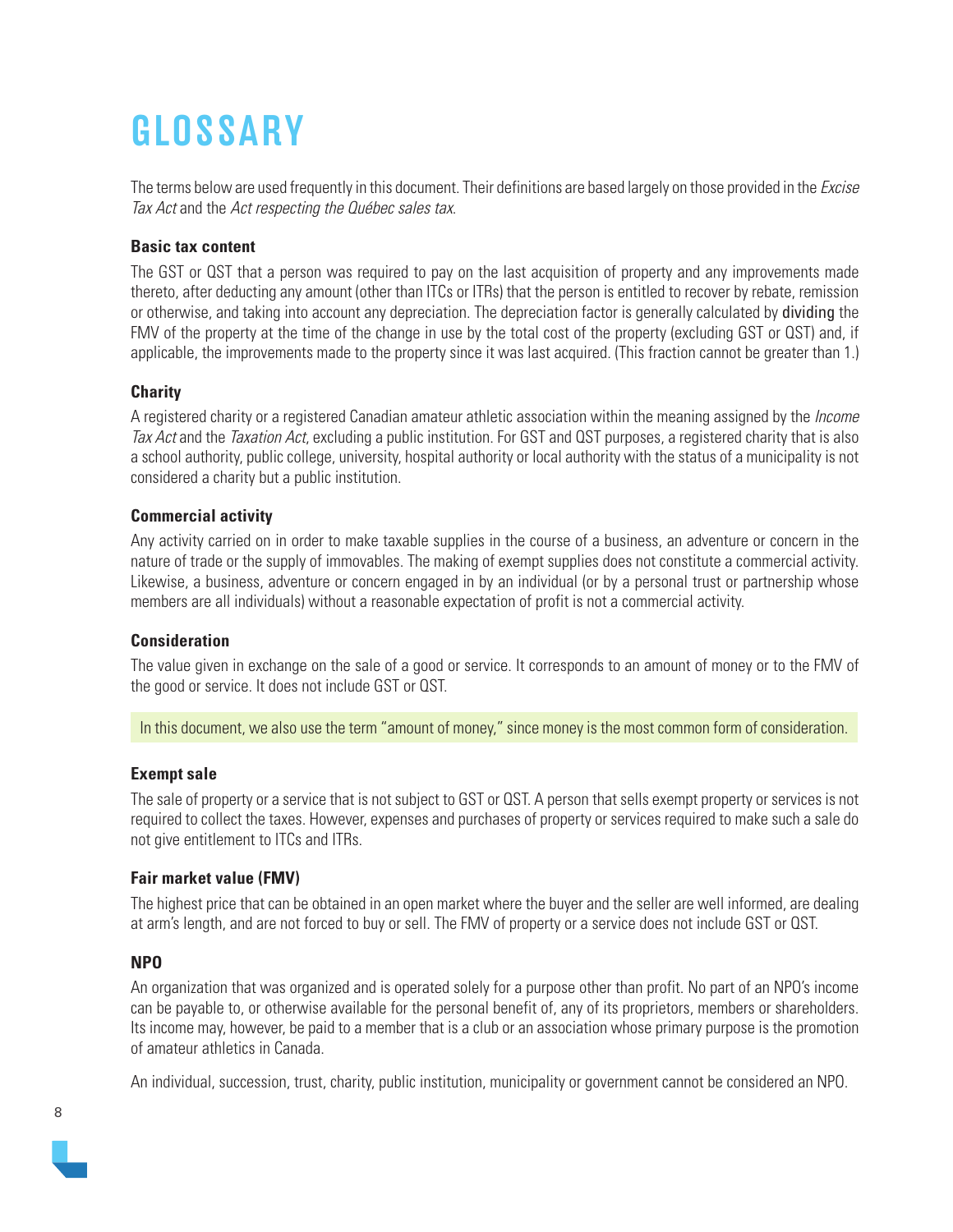#### **Participating province**

A province where the HST applies, namely Prince Edward Island, New Brunswick, Nova Scotia, Ontario and Newfoundland and Labrador.

#### **Property**

Includes real property and personal property, whether tangible or intangible, but does not include money.

The terms used to refer to property for QST purposes are different from those used for GST purposes. In this document, we chose to use the GST terms for ease of understanding. The GST terms and their QST equivalents are listed below.

| <b>GST</b>                     | <b>QST</b>                     |
|--------------------------------|--------------------------------|
| Real property                  | Immovable property             |
| Personal property              | Movable property               |
| Tangible (personal) property   | Corporeal (movable) property   |
| Intangible (personal) property | Incorporeal (movable) property |

Examples of tangible property include desks, computers, cash registers, spare parts, cleaning products and pencils. Examples of intangible property include licences, patents, shares and copyrights.

#### **Public service bodies**

Non-profit organizations (NPOs), charities, municipalities, hospital and school authorities, and public colleges and universities.

#### **Qualifying NPO**

An NPO whose income from government funding is at least 40% for the current fiscal year. If the NPO's income from government funding is less than 40% and the NPO is not in its first fiscal year, the income for the two fiscal years preceding the current fiscal year must be at least 40% from government funding. If the NPO in its second fiscal year, the income for the preceding fiscal year must be at least 40% from government funding.

#### **Registrant**

A person that is registered or is required to be registered for the GST and the QST. A person that is registered for the GST is automatically registered for the HST.

#### **Service**

Anything other than property or money. A service does not include supplies made by an employee to an employer in the course of the employee's office or employment.

#### **Small supplier**

A person whose total taxable sales made worldwide (including sales by associates) are \$30,000 or less<sup>1</sup> for a given calendar quarter or for all four calendar quarters immediately preceding it. Total taxable sales do not include sales of capital property (such as immovables or automobiles).

<sup>1.</sup> For public service bodies, the limit is \$50,000. A separate limit also applies to charities and public institutions that are small suppliers. For more information, see The QST and the GST/HST: How They Apply to Charities (IN-228-V).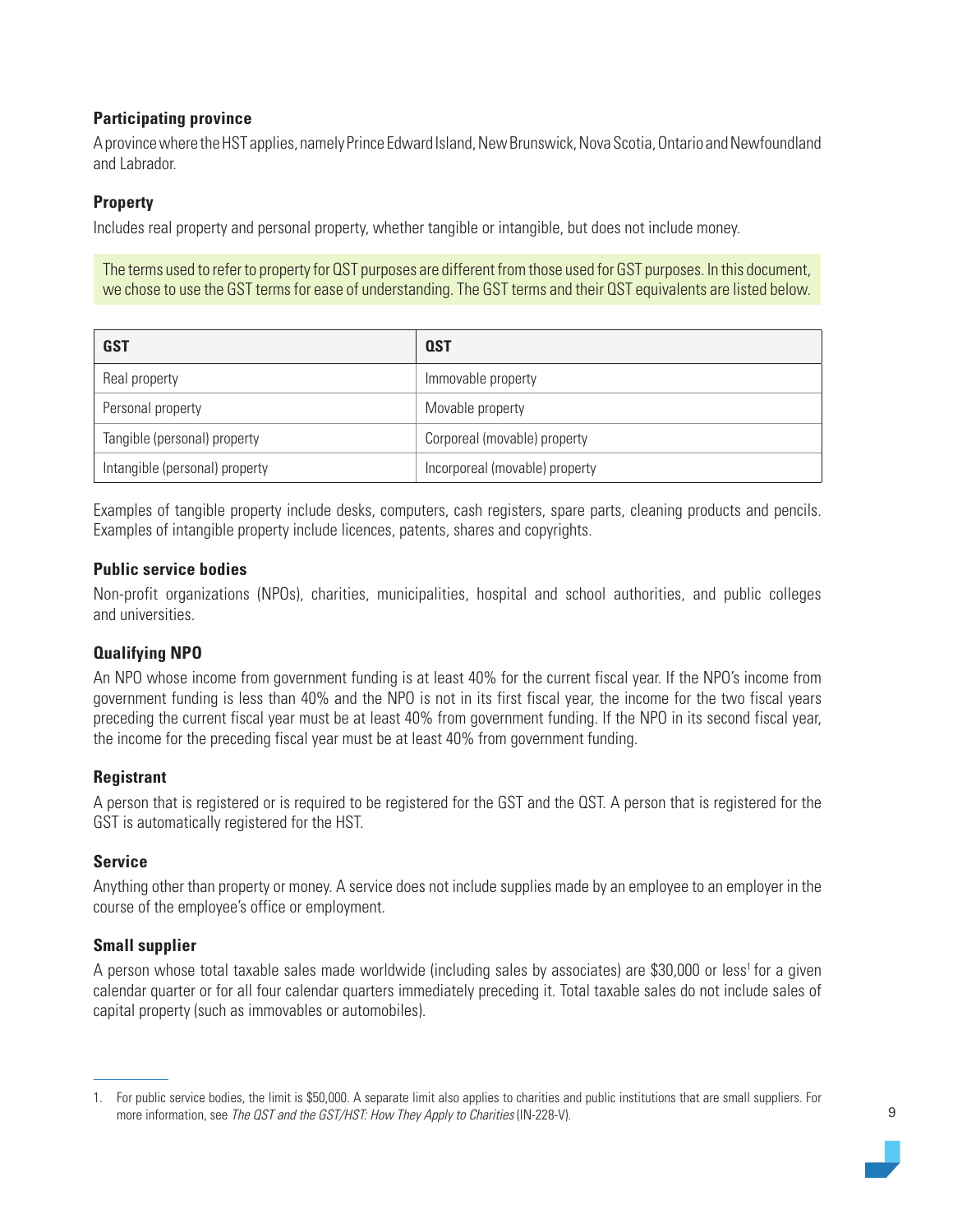Where total sales for a period comprised of four consecutive calendar quarters exceed the \$30,000 limit, a person generally ceases to be considered a small supplier as of the second calendar month following that period. However, if the \$30,000 limit is exceeded during a single quarter, the person immediately ceases to be considered a small supplier. The person must then collect tax on the sale that causes them to exceed the limit and on all subsequent sales.

Certain persons must register for the QST even if they are considered small suppliers. This includes retail vendors of tobacco, vendors of new tires, and vendors of new or used road vehicles other than road vehicles that are their capital property. Operators of taxi businesses that are small suppliers must also register for the QST and the GST/HST. "Taxi business" includes a business that transports passengers by motor vehicle where the transportation is organized or coordinated through a digital platform or an electronic system. For more information, refer to *Registering With* Revenu Québec (IN-202-V).

#### **Supply**

The provision of a good or a service in any manner whatsoever, including by way of sale, transfer, barter, exchange, lease or gift.

In this document, we also use the term "sale," since goods and services are most often supplied by way of sale.

#### **Taxable sale**

The sale of property or a service made in the course of a commercial activity. When made in Québec such sales are subject to 5% GST<sup>2</sup> and 9.975% QST. They are subject to 13% HST if they are made in Ontario and 15% HST if they are made in one of the other participating provinces. A zero-rated sale is also considered a taxable sale. Registrants that sell taxable property or services (excluding zero-rated property or services) are required to collect the taxes.

#### **Zero-rated sale**

The sale of property or a service that is taxable at the rate of 0%. A registrant that sells zero-rated property or services is not required to collect the taxes. However, if the person is registered for the GST and QST, they may be entitled to ITCs and ITRs for expenses and purchases required to make such sales.

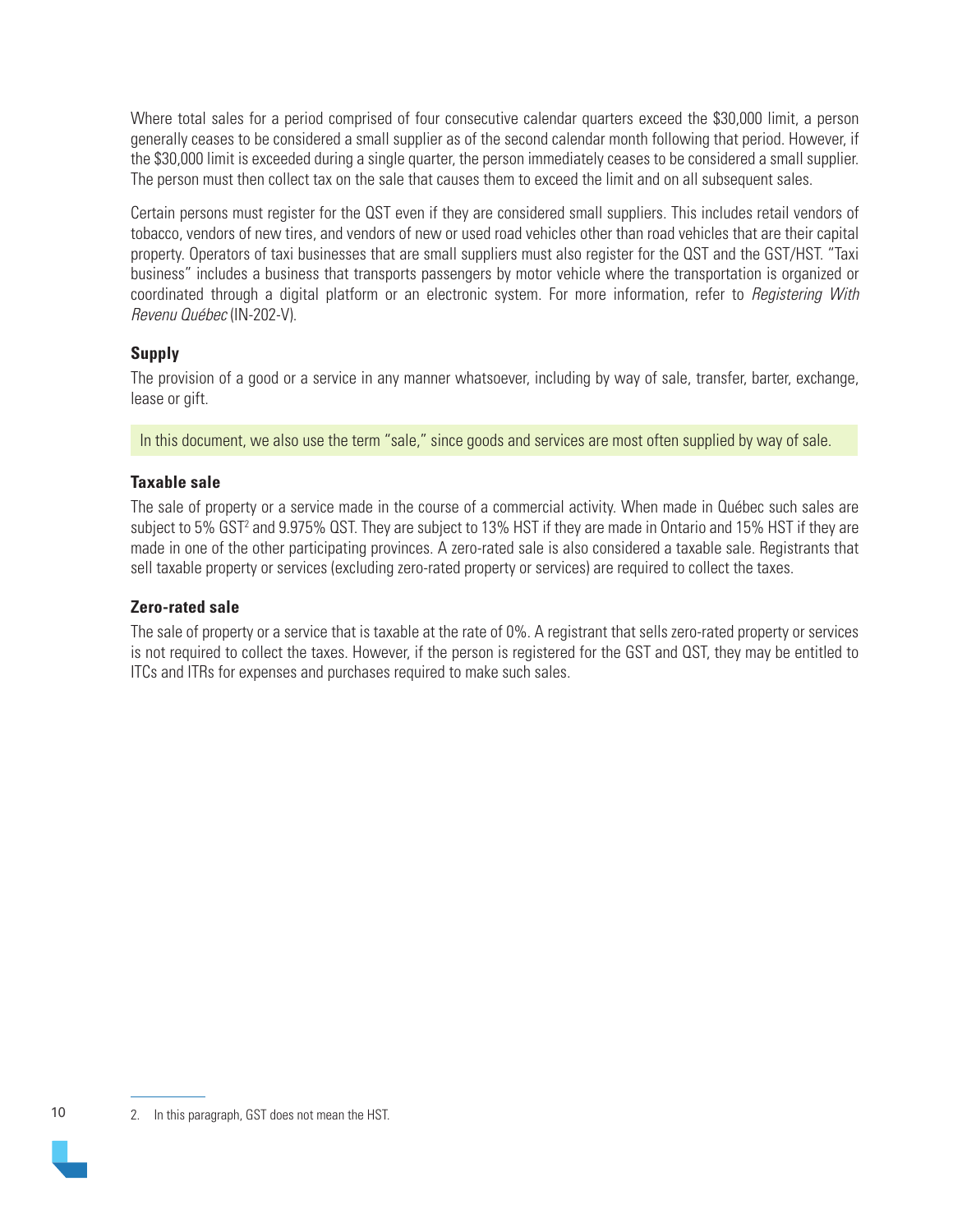# <span id="page-10-0"></span>GENERAL INFORMATION

# **Administering the GST/HST in Québec**

Under an agreement between the federal and Québec governments, Revenu Québec administers the GST/HST in Québec. Accordingly, we receive and process applications for registration under the GST/HST system from all persons carrying on commercial activities in Québec. Once registered, these persons continue to deal with us for all GST- and HST-related matters (including returns, remittances, rebate applications, audits, investigations, interpretation of laws and regulations, notices of objection, tax collection, and unfiled returns).

The federal-provincial agreement does not affect the federal government's responsibility regarding the GST/HST. The CRA ensures the GST/HST is applied consistently across Canada. In Québec, we are fully responsible for administering the GST/HST in accordance with the rules established by the federal government.

On January 1, 2013, the CRA began administering the GST/HST and QST applicable to selected listed financial institutions, which are listed financial institutions that have permanent establishments in both Québec and another province or that are qualified partnerships.

Whether you are registered for the GST/HST and QST or not, you can learn more about these taxes by contacting our client services. For more information, see "Services offered by Revenu Québec" on page 88.

Québec businesses that are registered for the GST/HST must collect the HST on sales they make in participating provinces (Prince Edward Island, New Brunswick, Nova Scotia, Ontario and Newfoundland and Labrador). However, the term "HST" is not systematically used throughout this document. Unless otherwise specified, the term "GST" is used to mean "GST/HST."

# **The GST and QST systems**

# **Basic rules**

GST<sup>3</sup> and QST are collected on the sale of most goods and services. Most transactions conducted in Canada are GST-taxable at the rate of 5% of the sale price. Transactions conducted in Québec are subject not only to GST, but also to QST at the rate of 9.975% of the sale price. Certain goods and services are zero-rated, which means that they are subject to GST and QST at the rate of 0% (see the next section). A small number of goods and services are tax-exempt, which means they are subject to neither GST nor QST (see the next section).

#### **Example**

You sell a pair of shoes priced at \$100. The taxes are calculated as follows:

| Sale price                    | \$100.00 |
|-------------------------------|----------|
| $GST^3$ (\$100 $\times$ 5%)   | \$5.00   |
| $QST($ \$100 $\times$ 9.975%) | \$9.98   |
| Total                         | \$114.98 |

<sup>3.</sup> Here, GST does not mean the HST.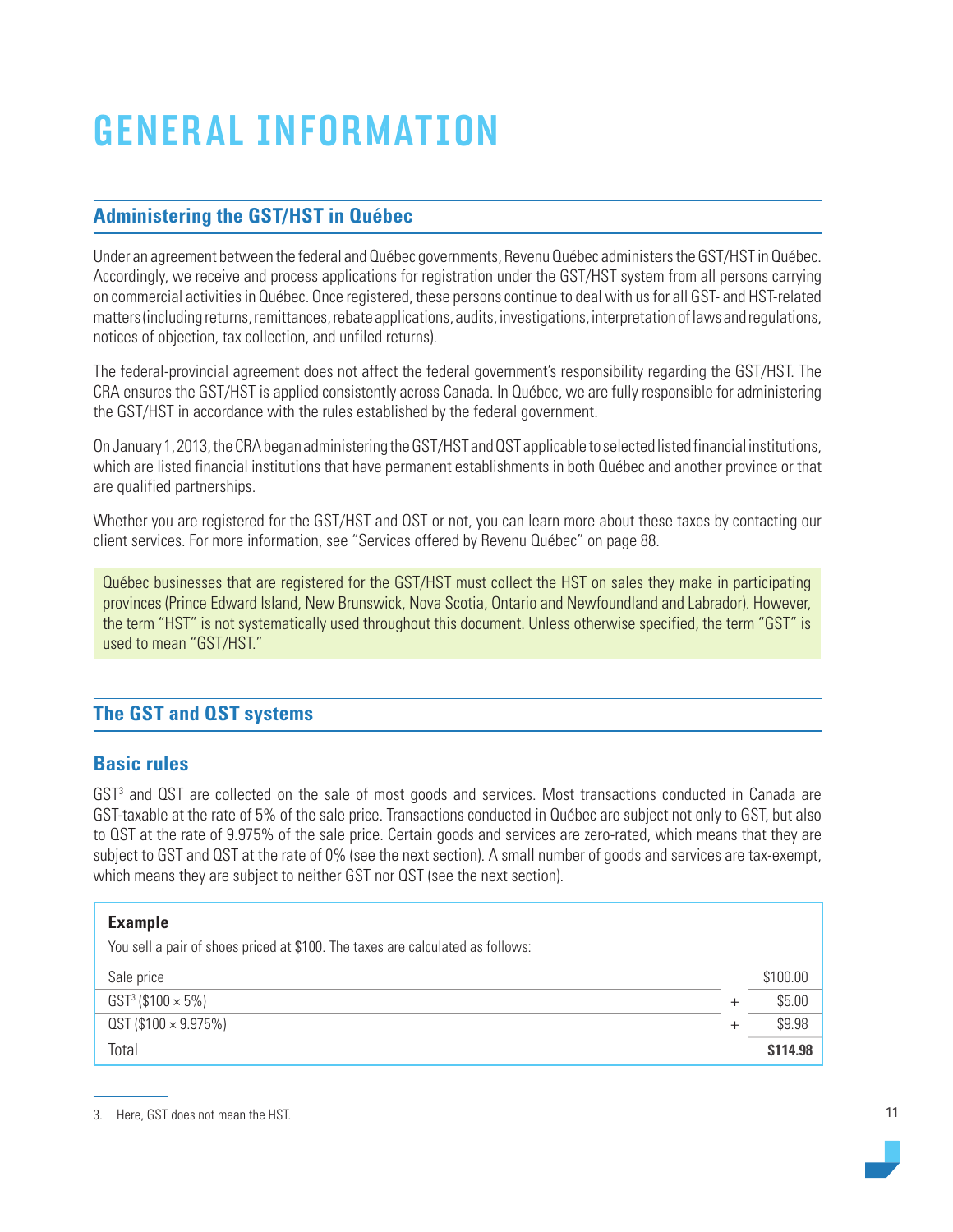The HST applies in the participating provinces (Prince Edward Island, New Brunswick, Nova Scotia, Ontario and Newfoundland and Labrador). Generally speaking, the basic GST<sup>4</sup> rules also apply to the HST. The applicable HST rates in each participating province are listed under "Sales made in a participating province" on page 56.

Registrant businesses must collect and remit the HST on any taxable sales (excluding zero-rated sales) that they make in the participating provinces. If you do business in one of these provinces, refer to "Sales made in a participating province" on page 56.

The GST and QST are generally collected at each stage in the production and marketing of goods and services. Persons that carry on a commercial activity are required, in most cases, to register for both the GST and the QST.

As a registrant, you must collect GST and QST on your taxable sales (excluding zero-rated sales), but you may also recover the GST and QST paid or payable by you on goods or services that you acquire for use in your commercial activities. You do this by claiming an ITC under the GST system and an ITR under the QST system. For example, if you buy office equipment for your business, you can claim an ITC and an ITR to recover the taxes you pay on the equipment.

You must file GST and QST returns with Revenu Québec to report the taxes you collect (or are required to collect), as well as the amounts that you paid and are claiming as ITCs and ITRs. We assign you a filing frequency at the time of registration, usually on the basis of your (and your associates') total annual taxable sales made in Canada. Whether monthly, quarterly or annual, the filing frequency is generally the same for the GST and the QST; in certain cases, however, you may have different filing frequencies.

When completing your returns, you must subtract your ITCs from the GST you collected (or were required to collect) and your ITRs from the QST you collected (or were required to collect). Any tax you collected (or were required to collect) on a supply is considered to have been collected, regardless of whether your customer has paid it. If the amount of tax you collected (or were required to collect) is greater than the amount of your ITCs and ITRs, you must remit the difference to us. If the amount of tax you collected (or were required to collect) is less than the amount of your ITCs and ITRs, you are entitled to a refund. You must file a return even if you have no remittance to make.

Certain registrants must file their GST and QST returns electronically. For more information, refer to "GST and QST returns" on page 40.

If you are a small supplier, you are generally not required to register for the GST and the QST. You do not have to collect and remit taxes, even if you make taxable sales (excluding sales of capital property). However, if you are not registered, you cannot claim ITCs and ITRs to recover the GST and QST you pay on your business purchases. Should you choose to register for the GST and QST, you must register for both taxes for a period of at least one year. You will then be required to collect the taxes on all your taxable sales (excluding zero-rated sales) and remit them to Revenu Québec, minus any ITCs and ITRs to which you may be entitled.

# **Types of supplies**

There are three types of supplies: taxable, zero-rated and exempt. To determine whether you must collect GST and QST, or whether or not you can claim an ITC and an ITR, you must know the type of supply being made for each transaction you carry out.

The supply of a good or service (including zero-rated supplies) is said to be a taxable supply if it is subject to GST or QST and is made in the course of commercial activities.  $GST^5$  at the rate of 5% and QST at the rate of 9.975% apply to the price of the supply, unless the supply is exempt or zero-rated (taxable at the rate of 0%). Registrants that acquire taxable goods or services in the course of their commercial activities may be entitled to an ITC or an ITR.

5. See note 4.

<sup>4.</sup> In this paragraph, GST does not mean the HST.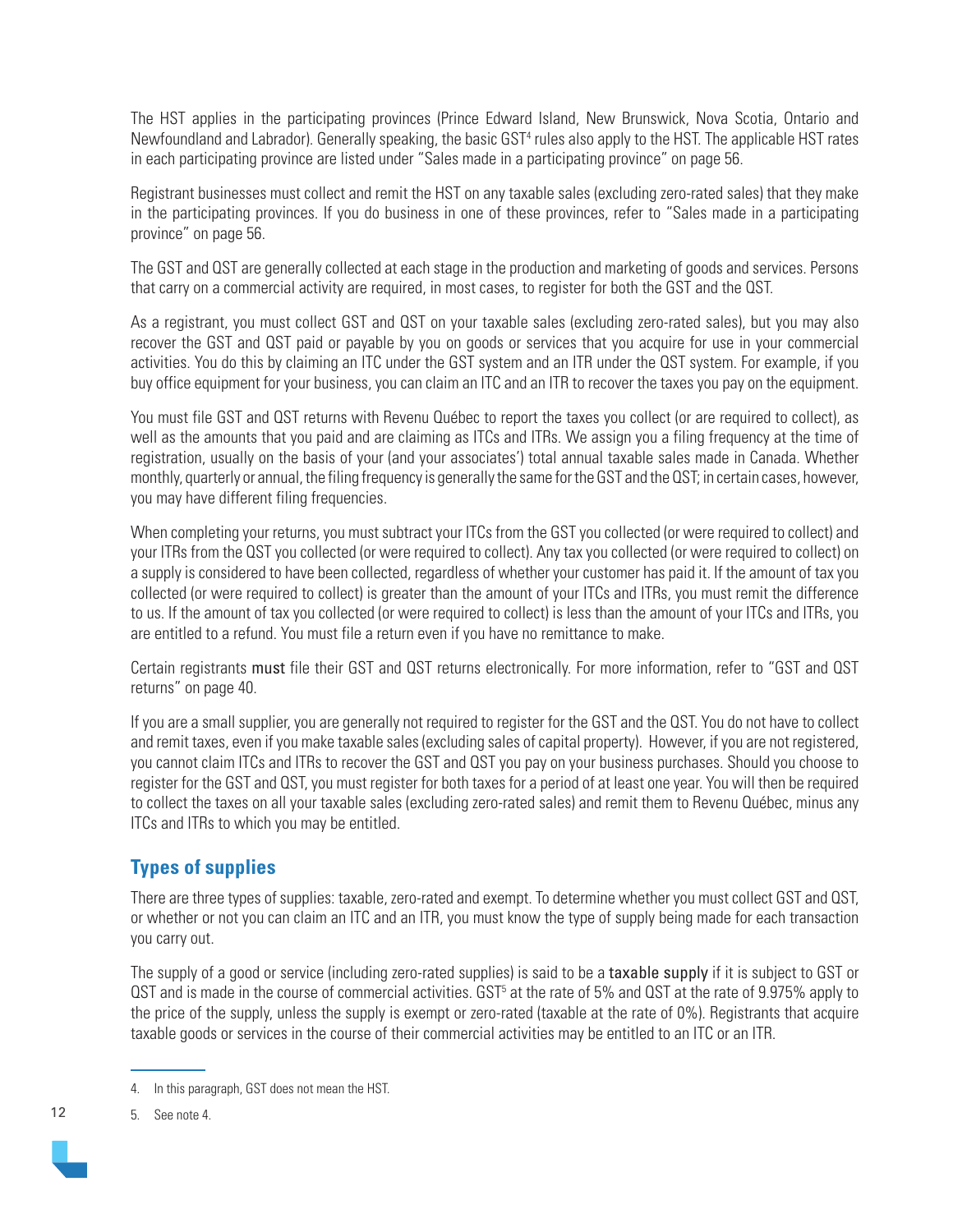Supplies that are subject to 5% GST<sup>6</sup> and 9.975% QST include the following:

- tools sold to a business that specializes in small engine repair, as well as lawnmowers sold by the business;
- moulds sold to a bakery, as well as chocolates sold by the bakery;
- computers sold to a law firm, as well as legal services provided by the firm;
- sales of new residential complexes;
- sales and rentals of commercial buildings:
- retail automobile sales and automobile rentals:
- sales of gasoline and automobile repair services;
- sales of soft drinks, candy and potato chips;
- sales of clothing and footwear;
- the rental of hotel accommodations for a night;
- the provision of barber and hairstylist services;
- sales of printed books that have an International Standard Book Number (ISBN) (the sales are subject only to 5% GST).

You are not required to collect GST or QST on the zero-rated supplies you make, since these supplies are taxable at the rate of 0% under both the GST and the QST systems. Because you did not pay GST or QST on them, you are not entitled to ITCs or ITRs if you acquire zero-rated goods or services. However, you may be entitled to ITCs or ITRs if you acquire taxable goods or services in order to make zero-rated supplies.

Zero-rated supplies include the following:

- sales of certain prescription drugs;
- sales of certain medical devices:
- sales of basic groceries;
- sales of certain property used in the farming and fishing sectors;
- sales of certain goods that are marketed exclusively for feminine hygiene purposes;
- sales of certain items used for breast-feeding (for QST purposes);
- sales of diapers and training pants for children and certain accessories (for QST purposes);
- sales of certain goods or services exported outside Canada (or outside Québec, for QST purposes);
- the provision of certain passenger or freight transportation services;
- sales of printed books identified by an International Standard Book Number (ISBN) (such supplies are zero-rated only under the QST system).

You are not required to collect or pay GST or QST on exempt supplies of goods and services because the supplies are not subject to the taxes. In addition, you cannot claim ITCs or ITRs with respect to taxable purchases made in order to make exempt supplies. However, certain public service bodies, regardless of whether they are registrants, can claim tax rebates with respect to taxable goods and services acquired to make exempt supplies. Note that exempt supplies are not taken into account in determining whether or not a person must register for the GST and QST.

<sup>6.</sup> In this paragraph, GST does not mean the HST.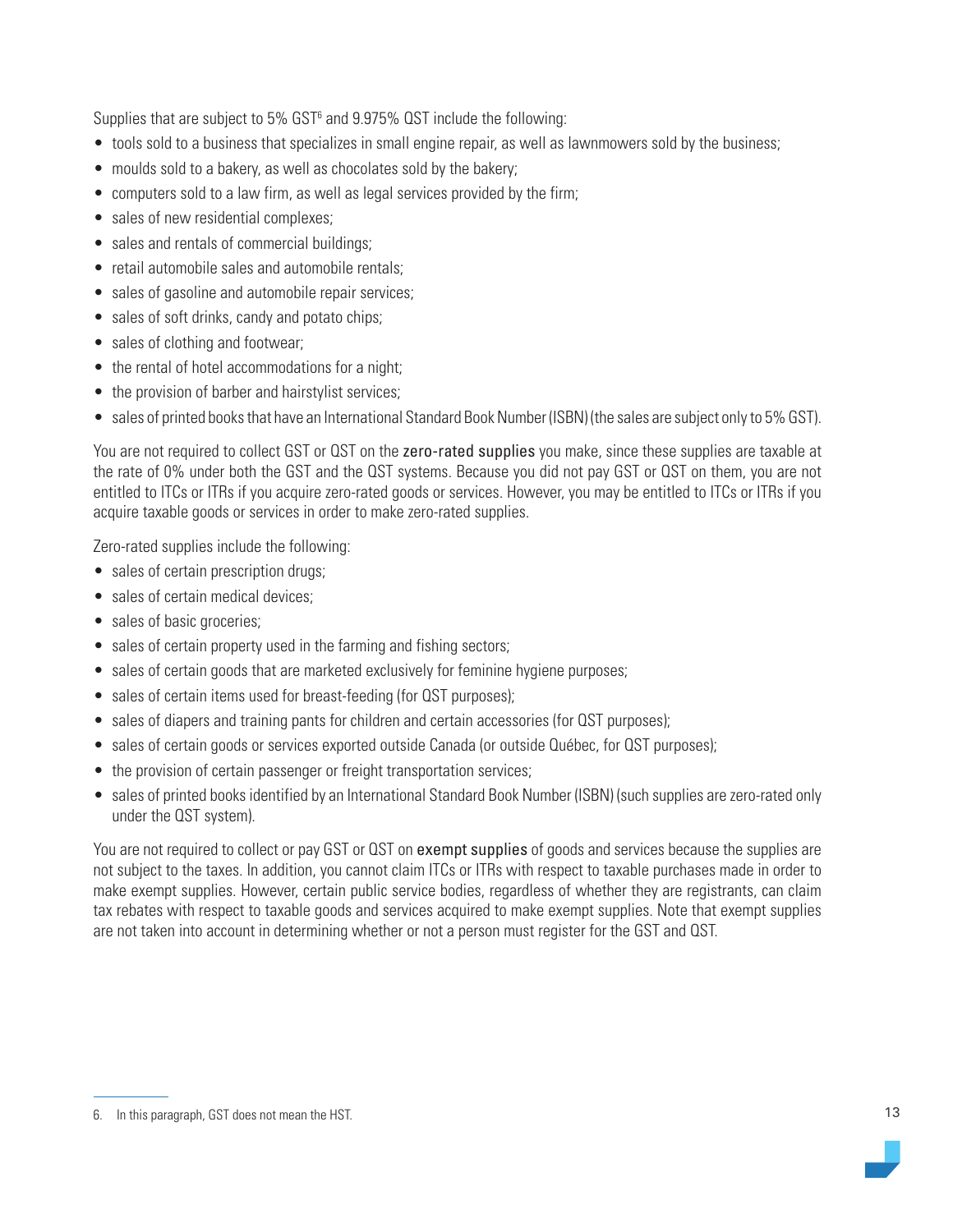Exempt supplies include the following:

- sales of most residential complexes that are not new;
- the lease of a dwelling for one or more months;
- the provision of most health, education, childcare and legal-aid services;
- the provision of certain services by public sector bodies (that is, governments and public service bodies);
- the provision of most financial services.

# **Place of supply**

GST applies to the sale price of most transactions carried out in Canada. Likewise, QST applies to most transactions carried out in Québec. The place of supply determines whether GST (or HST) and QST is applicable. In the sections that follow, both GST and QST rules apply to supplies made in Québec, since they are also made in Canada. Cases where GST rules differ are specified.

# Sales of tangible personal property

The sale of tangible personal property by a supplier is considered to be made in Québec if the property is delivered or made available to the purchaser in Québec. The property can be made available by mail, courier service or a common carrier hired by the supplier on behalf of the purchaser.

#### **Examples**

- A registrant operates a sawmill in Québec. It sells lumber to a furniture manufacturer in Québec. The sales contract specifies that the delivery is "FCA<sup>7</sup> purchaser's plant." The sawmill must collect GST<sup>8</sup> and QST because the lumber is delivered in Québec. However, if the sawmill sells lumber under the same conditions to a purchaser with a plant in the United States, it is not required to collect the taxes since the lumber is delivered in the United States and the supply is therefore considered to be made outside Canada.
- The same Québec sawmill sells lumber to a furniture manufacturer in Manitoba. The sales contract specifies that the delivery is "FCA supplier's plant." The furniture manufacturer comes to pick up the lumber in Québec or hires a common carrier to deliver the lumber in Manitoba. The sale is considered made in Québec because the lumber is made available to the purchaser in Québec. The sawmill must therefore collect GST at the rate of 5%, but is not required to collect QST. Under the QST system, the sale of lumber is zero-rated for the following reasons:
	- The purchaser intends to ship the lumber outside Québec, and does so within a reasonable time after the lumber is delivered by the sawmill.
	- The lumber was not acquired for consumption, use or supply in Québec.
	- The lumber was not processed, transformed or altered in Québec before being shipped outside the province.
	- The sawmill has satisfactory proof that the purchaser shipped the lumber outside Québec.
- A business situated in Québec is registered for the GST and the QST, and sells CDs to customers throughout Canada. It must collect GST and QST on orders mailed within Québec, 13% HST on orders mailed to Ontario and 15% HST on orders mailed to the other participating provinces. It must also collect 5% GST on orders mailed elsewhere in Canada.

<sup>7. &</sup>quot;FCA" means "free carrier" and indicates the place where the merchandise becomes the purchaser's property.

<sup>8.</sup> In these examples, GST does not mean the HST.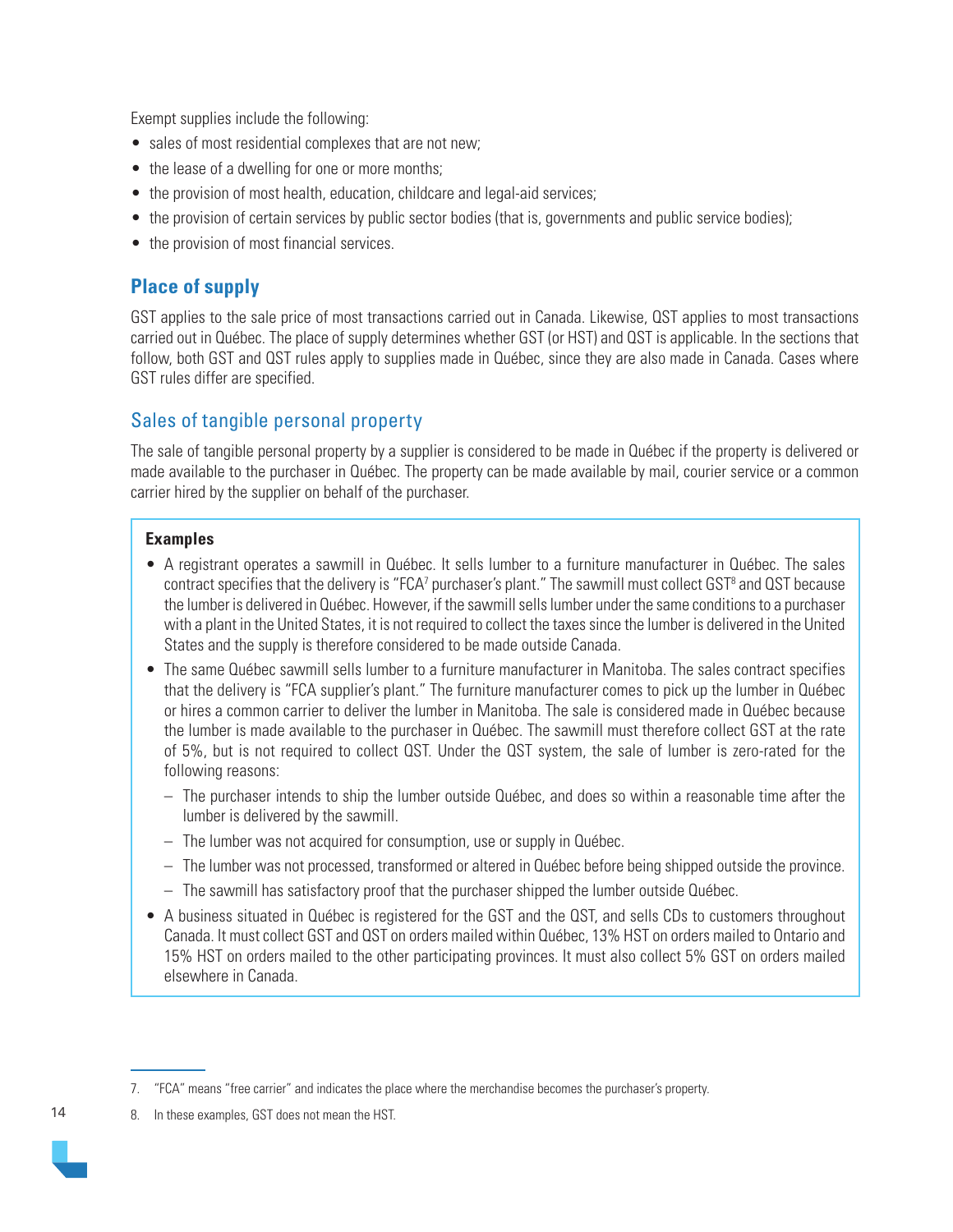# Lease of tangible personal property

The lease of tangible personal property for a period of three months or less is considered to be carried out in Québec if the supplier delivers the property or makes it available to the lessee in Québec. The property can be made available by sending it by mail, courier or common carrier retained by the supplier on behalf of the recipient.

The lease of tangible personal property for a period of more than three months is treated as a series of separate transactions. Each transaction corresponds to a lease period to which a payment is attributable. If the usual location of the tangible personal property is in Québec, the lease is considered to be carried out in Québec. The supplier and the lessee must determine the location at the start of each lease period.

#### NOTE

If the leased property is a road vehicle registered in Québec, the lease is considered to be carried out in Québec.

The lease of property for a given lease period is considered to be carried out on the earliest of the following dates:

- the first day of the period;
- the day the payment attributable to the period is due;
- the day the payment attributable to the period is made.

#### **Example**

A leasing business leases a generator for a four-year period to a construction company operating in Québec. The generator is usually stored and maintained in Québec. During the second month of the lease, the construction company expands its operations to Ontario and relocates the generator to Ontario. The first two lease payments are subject to GST<sup>9</sup> and QST. The lease payments attributable to the third month and to all subsequent months are subject to HST, provided the generator remains in Ontario.

# Sales of services

As a rule, a service is considered to be performed in Québec if, in the ordinary course of the supplier's business, the supplier obtains an address of the purchaser that is in Québec and is:

- the home address or the business address of the purchaser in Canada, if the supplier obtains only one address;
- the address most closely connected with the service, if the supplier obtains multiple home addresses of the purchaser and the business address of the purchaser in Canada; or
- the address of the purchaser in Canada that is most closely connected with the service, if the supplier obtains neither the home address nor the business address of the purchaser in Canada.

If the supplier does not obtain the purchaser's address in Canada, the service is also considered to be performed in Québec if the part of the service performed in Canada is performed primarily (more than 50%) in Québec.

A service is not considered to be performed in Québec if it is performed entirely outside Canada, even if the purchaser has one or more home or business addresses in Québec.

<sup>9.</sup> In this example, GST does not mean the HST.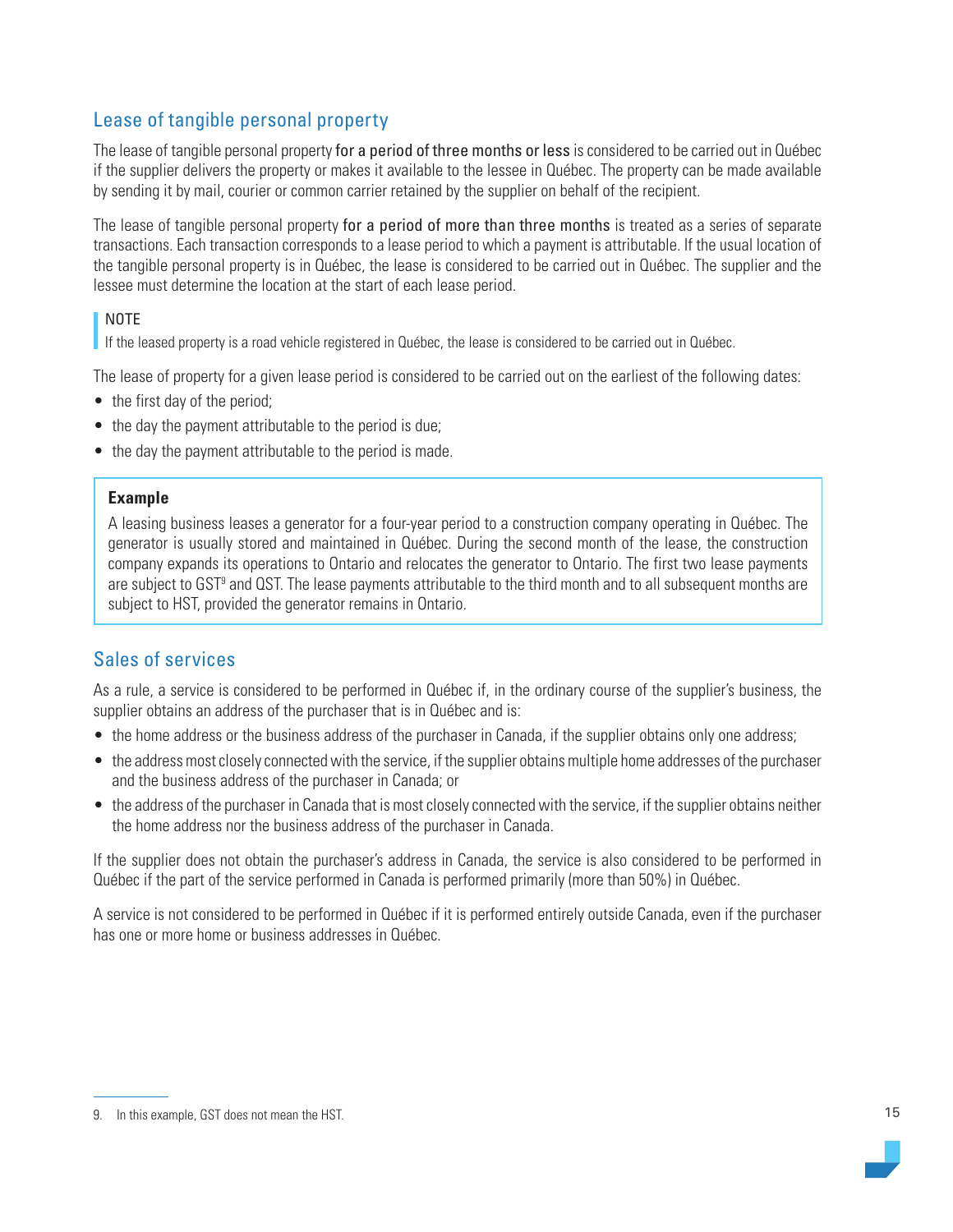#### **Examples**

- A registrant whose business is situated in Ontario is hired to design the website of a business in Québec. The service is performed entirely in Ontario. In the ordinary course of its business, the supplier obtains only one address of the purchaser, and the address is in Québec. Since the supplier obtained only one address of the purchaser (an address in Québec), the place of supply is in Québec and GST<sup>10</sup> and QST therefore apply to the sale of the website design service.
- A registrant whose business is situated in Québec provides translation services online. She receives documents from her clients and sends them the translations by email. The supplier does not obtain the addresses of her customers. Since the service is performed primarily in Québec (more than 50%), the place of supply is in Québec and GST and QST apply to her sales of translation services.

#### NOTE

Special rules apply to transportation services, telecommunications services, postal services and any services relating to real property or personal property.

# Sales of intangible personal property

In general, the sale of intangible personal property is considered to be made in Québec if the part of the property that can be used in Canada can only be used primarily (more than 50%) in Québec. The sale of intangible personal property is considered to be made outside Québec if the part of the property that can be used in Canada can only be used primarily outside Québec.

In all other cases, the sale of intangible personal property that can be used in Québec is considered to be made in Québec if the value of the property is \$300 or less and the sale is made from a permanent establishment of the supplier situated in Québec to an individual that is the purchaser or is acting on behalf of the purchaser. In addition, the sale of intangible personal property that can be used in Québec is considered to be made in Québec if the supplier obtains an address of the purchaser in Québec that is one of the following:

- the home address or the business address of the purchaser in Canada, if the supplier obtains only one address;
- the address most closely connected with the supply, if the supplier obtains multiple home addresses of the purchaser or the business address of the purchaser in Canada; or
- the address of the purchaser in Canada that is most closely connected with the supply, if the supplier obtains neither the home address nor the business address of the purchaser in Canada.

Special rules provide that the sale of intangible personal property relating to real property is considered to be made in Québec if the real property is situated in Québec. Likewise, the sale of intangible personal property relating to tangible personal property is considered to be made in Québec if the tangible personal property is situated in Québec.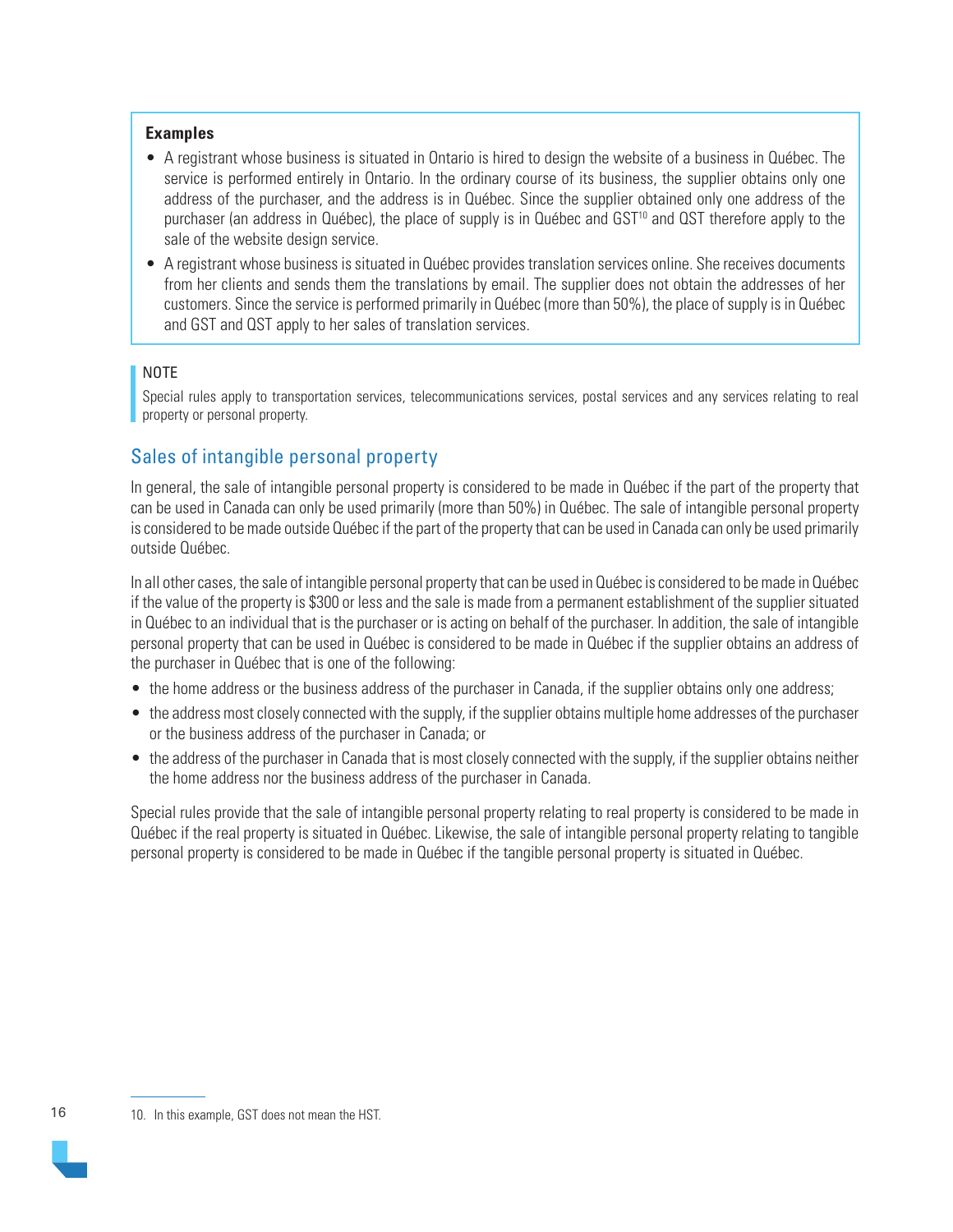#### <span id="page-16-0"></span>**Examples**

• A Québec registrant licences software to a Québec business for use by the employees of the head office situated in Québec. The software is downloaded online. The licence stipulates that the software can be used only in the business's head office.

The sale of the property is considered to be made in Québec because the part of the property that can be used in Canada can only be used primarily (more than 50%) in Québec.

• The same Québec registrant licences software to a Québec business for \$500. The software will be used by the employees of the business's offices in Québec and New Brunswick. The software is downloaded online. The licence stipulates that the software can be used only in the offices in Québec and New Brunswick. In the ordinary course of its business, the registrant obtains only one address of the business (the address of the office in Québec) and uses that address for billing.

The supply is considered to be made in Québec because the part of the property that can be used in Canada is not for use primarily in a specific province and the supplier obtained only one address of the purchaser (the address of the office in Québec).

# Other sales

Special rules apply to sales of real property (and services related to real property), passenger and freight transportation services, and telecommunications services. If you are a GST and QST registrant resident in Québec, call us at one of the numbers listed at the end of this document.

For more information, consult the current version of interpretation bulletin TVQ. 22.7-1, Place of Supply in the Case of a Supply by Way of Sale of Corporeal Movable Property.

For more information about online transactions, consult GST/HST Technical Information Bulletin B-090, GST/HST and Electronic Commerce. The bulletin is published by the CRA and available at [canada.ca/taxes](https://www.canada.ca/en/services/taxes.html).

# **Guidelines for business advertising**

Businesses must avoid giving customers the false impression that their purchases are not subject to tax.

Listed below are examples of recommended and prohibited ways to refer to taxes in advertising that will help you better understand your responsibilities.

Recommended wordings include the following:

- Taxes included
- Including taxes
- GST<sup>11</sup> and QST not included
- Taxes not included

Prohibited wordings include the following:

- No GST or QST
- No sales tax
- No taxes
- Tax-free
- Tax-free day

<sup>11.</sup> In these lists, GST does not mean the HST.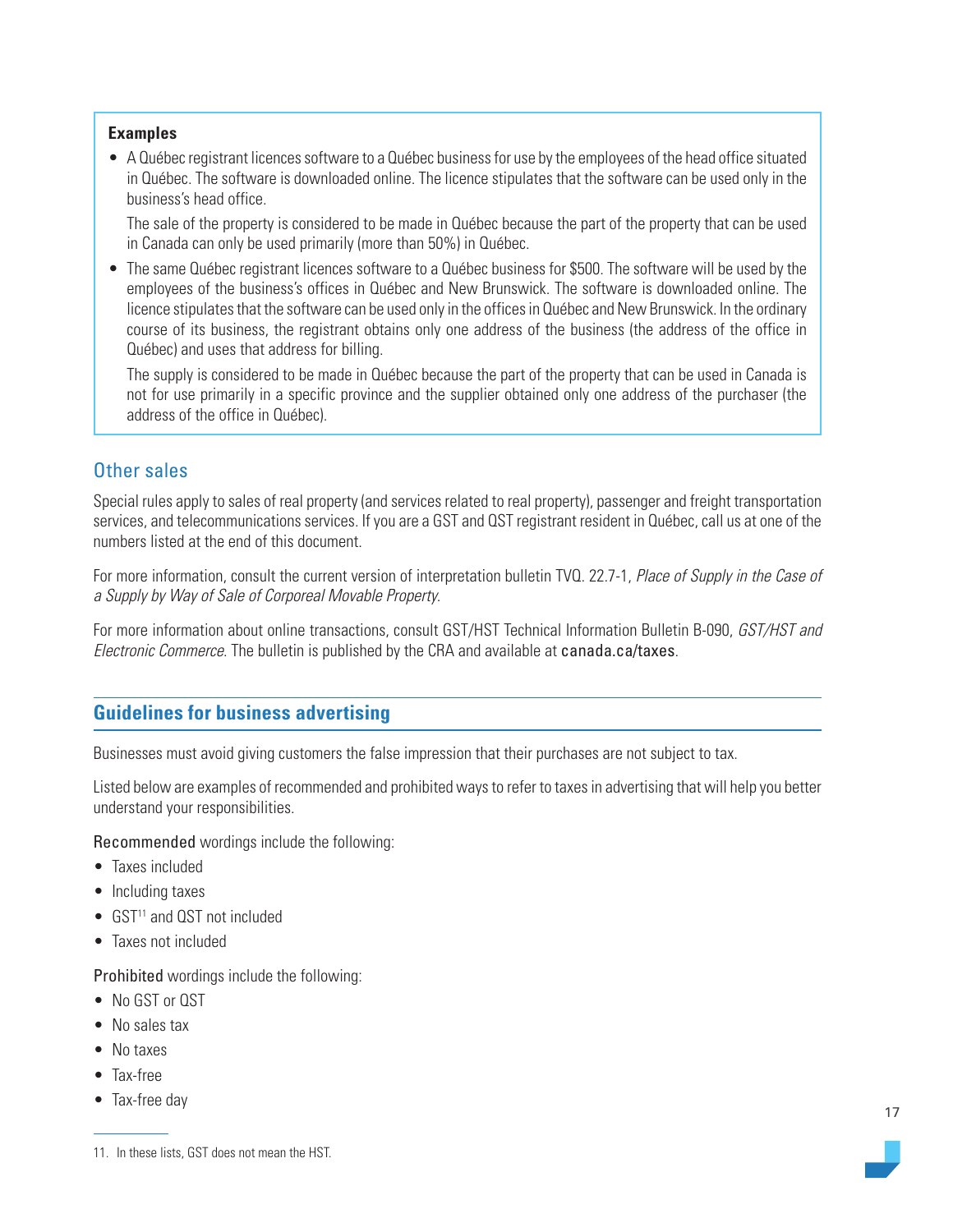# <span id="page-17-0"></span>COLLECTING GST AND QST

Registrants are required to collect the GST and QST on taxable sales (excluding zero-rated sales). As a rule, vendors of taxable goods or services are responsible for billing and collecting the GST and QST and for remitting any amount of tax collected to us. If you have chosen not to register for the GST and QST because you are a small supplier, you are not required to collect the taxes, except on certain sales of taxable real property.

# **Showing and calculating the taxes**

When you make a taxable sale (excluding zero-rated sales), you must advise the recipient of the good or service that the sale is subject to GST and QST. You can do this by showing the amount of the taxes on the cash register receipt, invoice or sales contract, or by posting signs in your store that clearly state that the taxes are included in your prices. Whatever means you choose, you must ensure that the GST and QST are either shown separately from the price or included in it.

The rate you use for calculating the taxes will depend on your cash register:

- You must use the 9.975% rate to calculate the QST if your cash register calculates the GST<sup>12</sup> and QST in two steps, that is, if it calculates 5% GST on the sale price, then also calculates the QST on the sale price. This rate may be rounded off to 9.97% only if your cash register cannot process three-decimal numbers.
- You must use the 14.975% rate to calculate the GST and QST if your cash register calculates the GST and QST in one step, that is, if it uses a single rate to calculate the GST and QST on the sale price. This rate may be rounded off to 14.97% only if your cash register does not process three-decimal numbers.

The 9.97%, 14.97% and 14.975% rates must not appear on the document attesting to the sale.

Only fractions equal to or greater than one-half of a cent (\$0.005) must be rounded to a whole cent (\$0.01). If more than one good or service is being sold, you can calculate the GST and QST on the total price of all the goods or services purchased before rounding off the fractions.

# **Preparing invoices**

For information about the special mandatory billing requirement and tax measures imposed on restaurant establishments and taxi business operators, see Mandatory Billing Information: Bars and Restaurants (IN-575-V) and Mandatory Billing Information: Remunerated Passenger Transportation (IN-575.TR-V). No special invoices or rules are otherwise imposed under the GST and QST systems. However, as a registrant, your purchase invoices and other supporting documents (such as a written agreement or receipt) must provide specific information to justify your ITCs or ITRs. This information must be shown on one or more supporting documents according to the total value of the goods or services you purchased. Your supplier must provide you with this information in writing upon request. Your customers that are registrants may also request that information from you.

#### NOTE

If a customer has a bill totalling \$150 or more and requires a copy of it for ITC or ITR purposes, the customer can ask a restaurant establishment or a taxi business operator that is required to produce bills using a sales recording module (SRM) or a sales recording system (SRS) to provide a copy of the bill. The establishment or operator can then give the customer the bill produced using the SRM or the SRS as well as an additional document showing the customer's name and the terms of payment. That document must refer to the bill.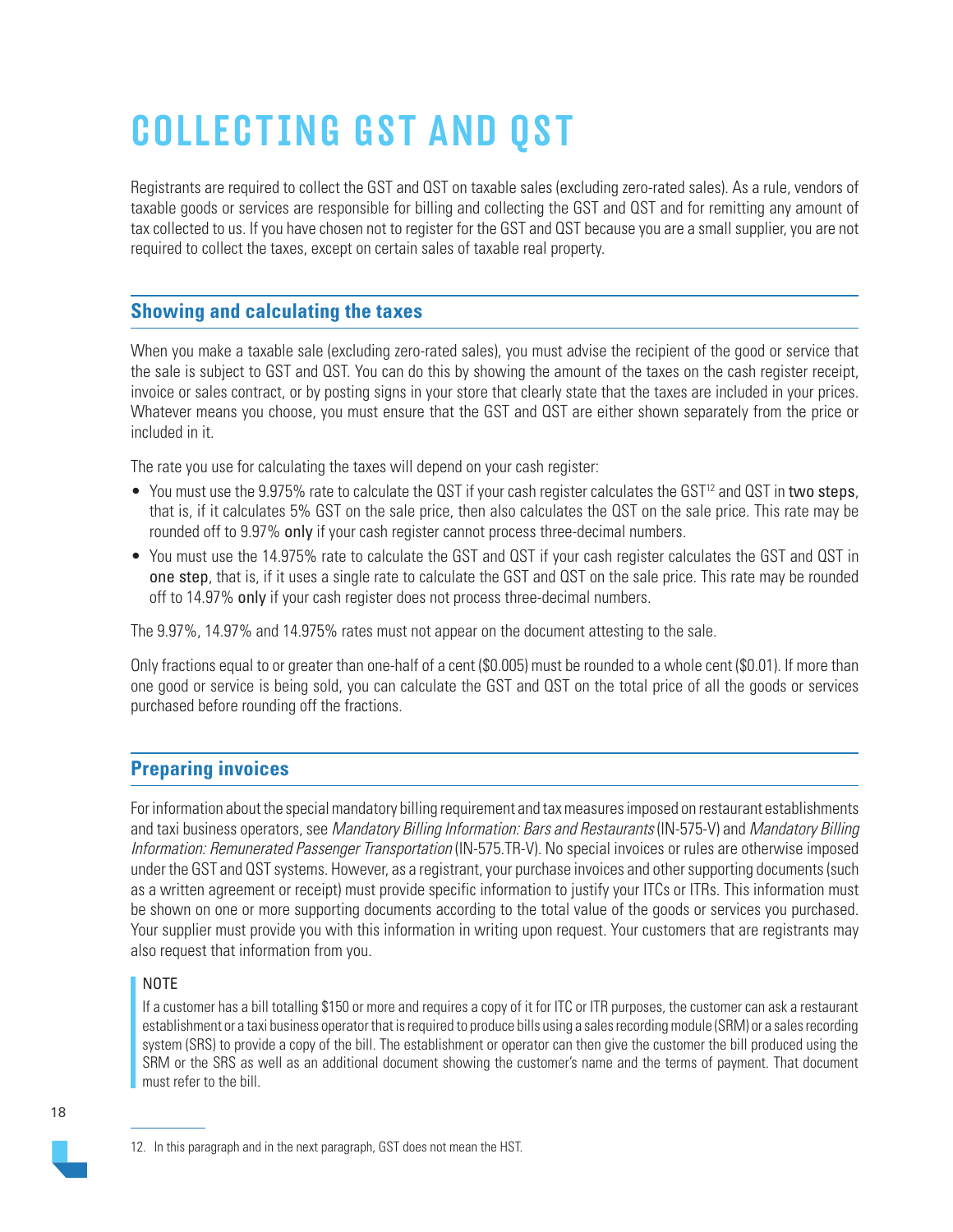<span id="page-18-0"></span>

| <b>Justification of ITCs and ITRs by a registrant</b>                                                   |                                                  |                  |               |  |
|---------------------------------------------------------------------------------------------------------|--------------------------------------------------|------------------|---------------|--|
|                                                                                                         | <b>Total value of the sale (including taxes)</b> |                  |               |  |
| <b>Required information</b>                                                                             | Less than \$30                                   | \$30 to \$149.99 | \$150 or more |  |
| Supplier's name or business name, or the<br>name of an intermediary <sup>1</sup>                        | X                                                | Χ                | X             |  |
| Date of invoice or, if there is no invoice, the<br>date on which the GST or QST were paid or<br>payable | X                                                | X                | X             |  |
| Total amount of invoice                                                                                 | X                                                | X                | X             |  |
| Amount of applicable tax <sup>2</sup>                                                                   | X<br>(QST only)                                  | X                | X             |  |
| Supplier's GST and QST registration<br>numbers                                                          |                                                  | X                | X             |  |
| Purchaser's name or business name,<br>or name of its agent or authorized<br>representative              |                                                  |                  | X             |  |
| Terms of payment                                                                                        |                                                  |                  | X             |  |
| Description of property or service                                                                      | X<br>(QST only)                                  | X<br>(QST only)  | X             |  |

1. An intermediary is a registrant that makes sales on behalf of a supplier for which it is the agent or with whom the intermediary has entered into an agreement, or that facilitates the making of the sale.

2. In this note, GST does not mean the HST. If the amount of tax includes both the GST and QST, enter this amount for each taxable sale and specify that the GST and QST are included in the amount.

# **When to collect GST and QST**

The GST and QST must be collected either on the date an amount of money is paid or on the date it is due, whichever comes first. An amount of money is deemed paid when you receive it. An amount of money is deemed due, in whole or in part, on the earliest of the following dates:

- the date on which the invoice is first issued;
- the date given on the invoice;
- the date on which the invoice would have been issued had it not been for an undue delay;
- the due date given in a written agreement.

The following specific rules stem from this general rule.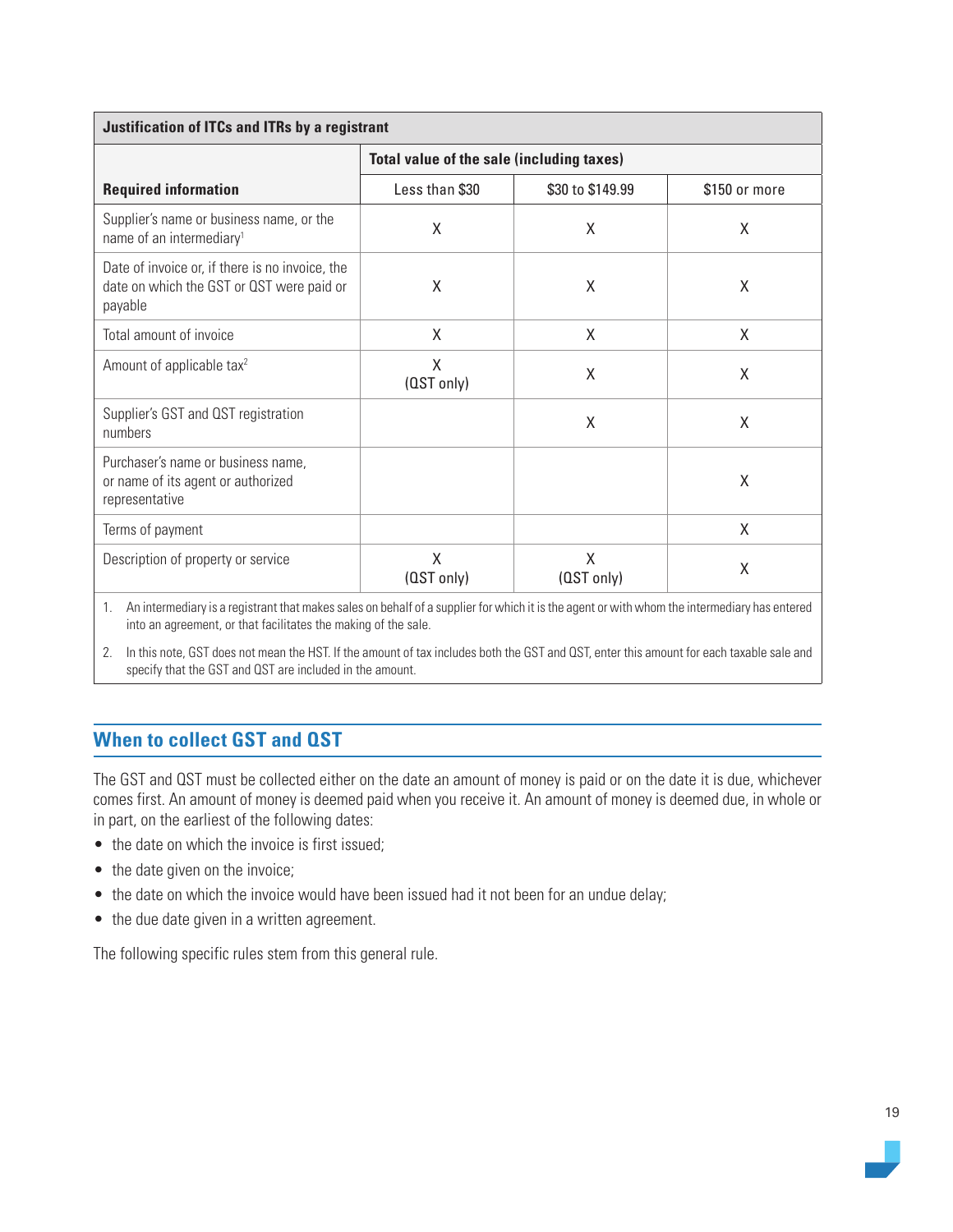#### Motor vehicle sold in the course of your commercial activities

If you make a retail sale of a motor vehicle, the QST is payable to the Société de l'assurance automobile du Québec (SAAQ) when the vehicle is registered. However, if the vehicle is not registered within 15 days following its delivery to the purchaser, the QST is payable when the vehicle is delivered.

#### Payment made in instalments

The taxes on each instalment must generally be paid on the date the instalment is made or on the date it is due, whichever comes first. However, when tangible personal property is sold and ownership or possession is transferred to the purchaser before payment in full, the taxes on instalments not yet made must be collected no later than the last day of the month following the month of the transfer.

#### NOTE

The first rule does not apply to deposits. See "Deposits and returned goods" on page 47.

#### Vending machine

The taxes are deemed to have been collected on the date the money is removed from the machine.

#### Rental property

The taxes are payable no later than the date on which the lessee is required to pay the rent under the written contract.

#### Construction contracts

A portion of a construction contract payment is often withheld by the purchaser as security until the transaction is completed in accordance with a federal or provincial law, or a written agreement relating to the construction, renovation, alteration or repair of a building, boat or other sea-going vessel. In this case, the GST and QST must be collected on the date this amount is withheld or on the date it is due, whichever comes first.

#### Conditional sales and instalment sales

Conditional sales are sales that are subject to one or more conditions. Sales made on a trial basis (that is, sales that become final only after possession on a trial basis has yielded conclusive results) are the most common type of conditional sale. An instalment sale is where possession of the property is transferred to the purchaser but ownership of the property is transferred only after all instalments for the total sale price have been paid. In all conditional and instalment sales, the GST and QST are payable, on any amount that has not already been paid or become payable, on the last day of the month following the month in which ownership or possession of the property is transferred to the recipient.

For more information concerning the collection of the GST and QST, refer to "Special cases" on page 45.

## NOTE

Any amount of GST or QST you collect is deemed to be held in trust.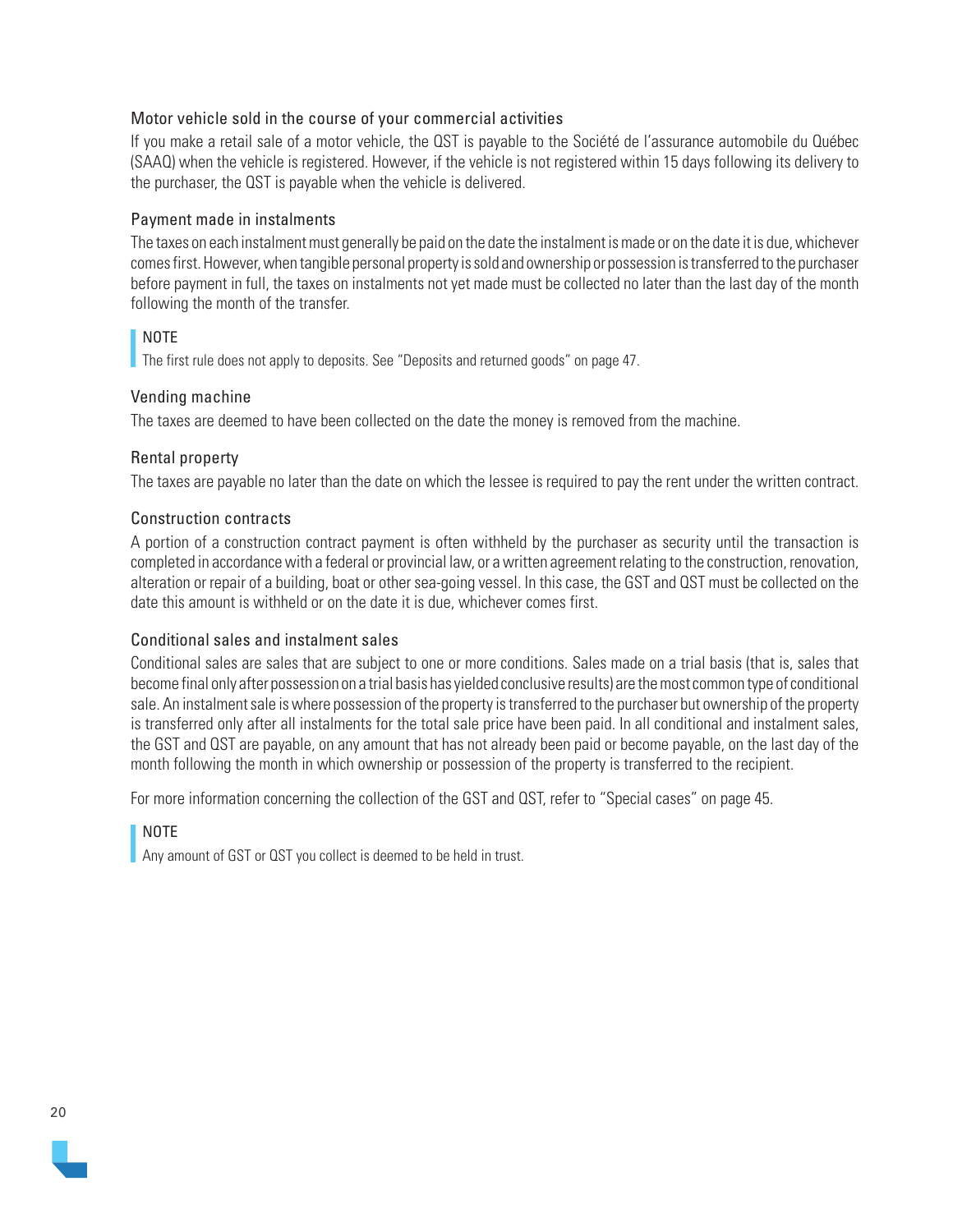# <span id="page-20-0"></span>CALCULATING ITCS AND ITRS

# **General rules**

Registrants can generally recover the GST and QST paid or payable on taxable goods and services by claiming input tax credits (ITCs) and input tax refunds (ITRs).

ITCs and ITRs can be claimed for goods and services that are business inputs, such as office furniture, computer systems, accountants' fees, taxi fares, machine repair costs, promotional items, tools, and other goods or services used or consumed in the course of your commercial activities.

However, the making of exempt supplies, such as the supply of a long-term lease respecting a residential complex, is not a commercial activity. Consequently, you cannot recover the GST and QST paid on goods and services acquired in the course of such an activity.

The following items do not give entitlement to ITCs or ITRs because they are not subject to GST or QST:

- salaries and wages;
- interest and dividends:
- insurance premiums:
- municipal taxes, provincial taxes (other than the QST) and federal taxes (other than the GST);
- most charges, fines and contributions.

In addition, you cannot claim ITCs or ITRs in respect of goods and services acquired for personal use. Nor can you claim ITCs and ITRs with respect to membership fees or dues paid to an association whose main purpose is to provide recreational, dining or sporting facilities (including fitness clubs, golf clubs, and hunting and fishing clubs), unless you pay the fees or dues for the purpose of selling the membership because your commercial activity consists in supplying such memberships.

To be entitled to ITCs or ITRs, you must be a registrant during the reporting period in which the taxes on the goods or services concerned are paid or become payable.

To determine whether the goods or services you acquire entitle you to ITCs and ITRs, ask yourself the following questions:

#### Am I required to pay GST and QST on the good or service?

If no tax is payable, you cannot claim an ITC or an ITR.

Is the good or service intended for consumption, use or supply in the course of a commercial activity? If the answer is yes, you can claim an ITC or an ITR. Goods and services that are consumed, used or supplied in part in the course of a commercial activity generally give entitlement to an ITC or an ITR in proportion to their commercial use.

## Was I a registrant during the reporting period in which I acquired the good or service?

If the answer is yes, you can generally claim an ITC or an ITR.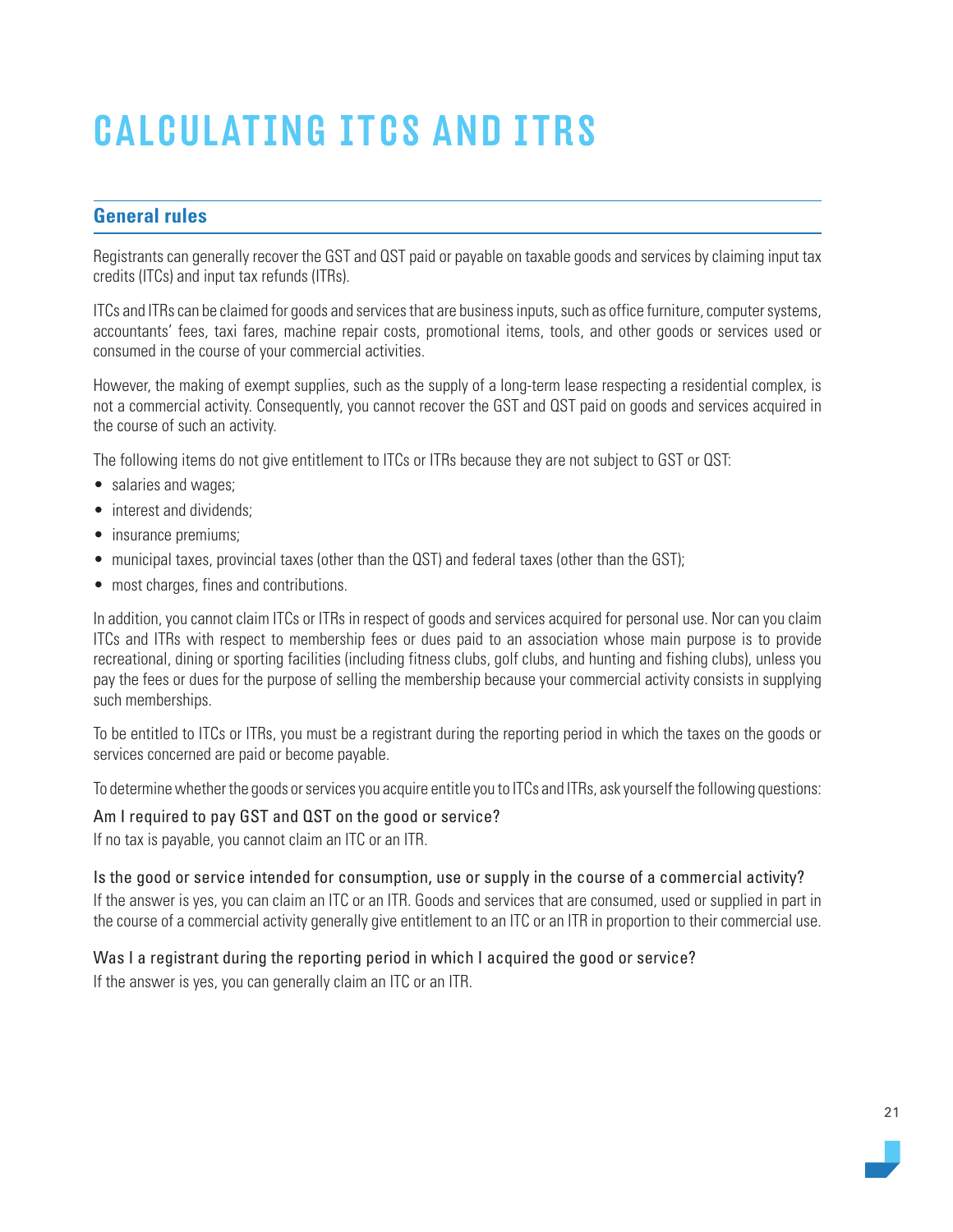# <span id="page-21-0"></span>**Rebates for public service bodies**

Under the GST and QST systems, goods and services that are acquired by certain public service bodies and that do not give entitlement to ITCs or ITRs may nonetheless give entitlement to GST or QST rebates for public service bodies. The table below gives the rebate rates for each type of organization.

|                                                                                        | <b>Rebate rate effective</b><br><b>January 1, 2015</b> |            |
|----------------------------------------------------------------------------------------|--------------------------------------------------------|------------|
| Type of public service body                                                            | GST <sup>1</sup>                                       | <b>QST</b> |
| <b>Municipalities</b>                                                                  | $100\%$                                                | 50%        |
| School authorities                                                                     | 68%                                                    | 47%        |
| Universities and public colleges                                                       | 67%                                                    | 47%        |
| Hospital authorities, facility operators and external suppliers <sup>2</sup>           | 83%                                                    | 51.5%      |
| Charities or qualifying NPOs (other than selected public service bodies <sup>3</sup> ) | 50%                                                    | 50%        |
|                                                                                        |                                                        |            |

1. In this table, GST does not mean the HST.

2. A "facility operator" is a charity, public institution or qualifying NPO (other than a hospital authority) that operates an establishment offering care similar to that offered by a hospital authority. An "external supplier" is a charity, public institution or qualifying NPO (other than a hospital authority or a facility operator) that makes ancillary supplies, facility supplies or home medical supplies.

3. A "selected public service body" is a municipality, a hospital authority, a facility operator, an external supplier, or a school authority, public college or university that is established and operated otherwise than for profit.

Public service bodies that paid HST in the participating provinces may be entitled to a full or partial rebate of the federal component of the HST (portion corresponding to the GST). 13

GST/HST and QST rebates must be claimed by filing form FP-2066-V, GST/HST and QST Public Service Bodies' Rebate Application.

For more information, refer to the Guide to the GST/HST and QST Public Service Bodies' Rebate Application (FP-2066.G-V).

## **Restrictions on ITRs for large businesses**

As a registrant, you must determine whether you are an SMB or a large business for each fiscal year.

You are generally considered to be a large business for a given fiscal year if your and your associates' taxable sales made in Canada exceeded \$10 million during the last fiscal year that ended before the given fiscal year. If the last fiscal year is shorter than 365 days, the value of the taxable sales for that year must be adjusted on the basis of a one-year period.

Your taxable sales made in Canada must include the value of all exports, including sales deemed to have been made outside Canada. They must also include any sales deemed to have been made for nil consideration pursuant to a joint election made by corporations that are specified members of a group of closely related corporations. However, your taxable sales made in Canada must not include GST, amounts from the sale of real property that is capital property, or amounts from the sale of the goodwill of a business where no QST is payable on the sale.

<sup>13.</sup> In this paragraph, GST does not mean the HST.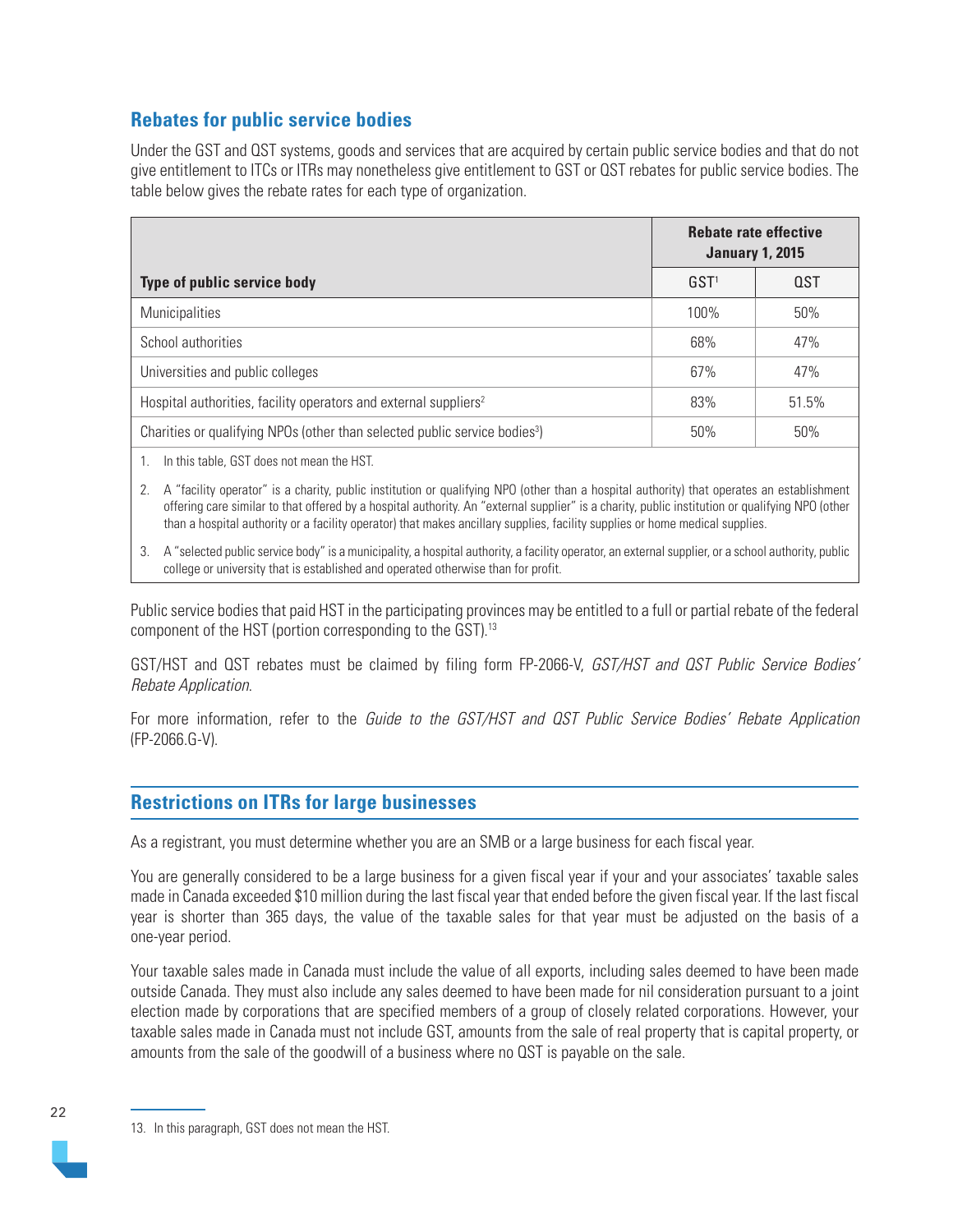The following businesses and related persons are always considered large businesses regardless of the value of their taxable sales:

- banks
- trust companies
- credit unions
- insurers
- investment plans

For more information, refer to information bulletin TVQ. 206.1-9, Qualification as a small or medium-sized business or as a large business.

The following goods and services do not give entitlement to ITRs if they are acquired by a large business:

- road vehicles under 3,000 kilograms that must be registered under the *Highway Safety Code* to be driven on public roads;
- goods and services relating to such vehicles, where the goods or services are acquired in Québec or brought into Québec within 12 months following the date on which the vehicle was acquired in, or brought into, Québec;
- fuel, other than fuel oil, used to supply the engine of such vehicles;
- electricity, gas, steam or combustibles, except when used to produce personal property intended for sale;
- telephone services and other telecommunications services, except Internet access services and "1 800," "1 888" and similar numbers;
- food, beverages and entertainment that are only 50% deductible under the Taxation Act.

In general, new registrants do not have to determine whether the taxable sales made during the last fiscal year exceeded \$10 million. In certain circumstances, however, new registrants are required to do so, for example where:

- The business is a corporation resulting from an amalgamation. In such a case, the value of the taxable sales made by each predecessor corporation must be taken into account.
- The business is carried on by a person that does not reside in Québec. In this case, the value of the taxable sales that the person makes elsewhere in Canada must be taken into account.

If a large business acquires control of an SMB during the SMB's fiscal year, the SMB (and any related corporations) retains its status as an SMB until the end of its current fiscal year, but it (and any related corporations) is considered a large business as of the beginning of the following fiscal year.

A member of a partnership (other than an individual) is deemed to be an SMB or a large business based on whether the partnership itself is an SMB or a large business.

# **Phasing out of ITR restrictions**

The phasing out of ITR restrictions for large businesses began on January 1, 2018.

This has resulted in large businesses being able to claim ITRs for property and services to which the restrictions applied, at a rate of:

- 25% for 2018;
- 50% for 2019;
- 75% for 2020;
- 100% for 2021 and subsequent years.

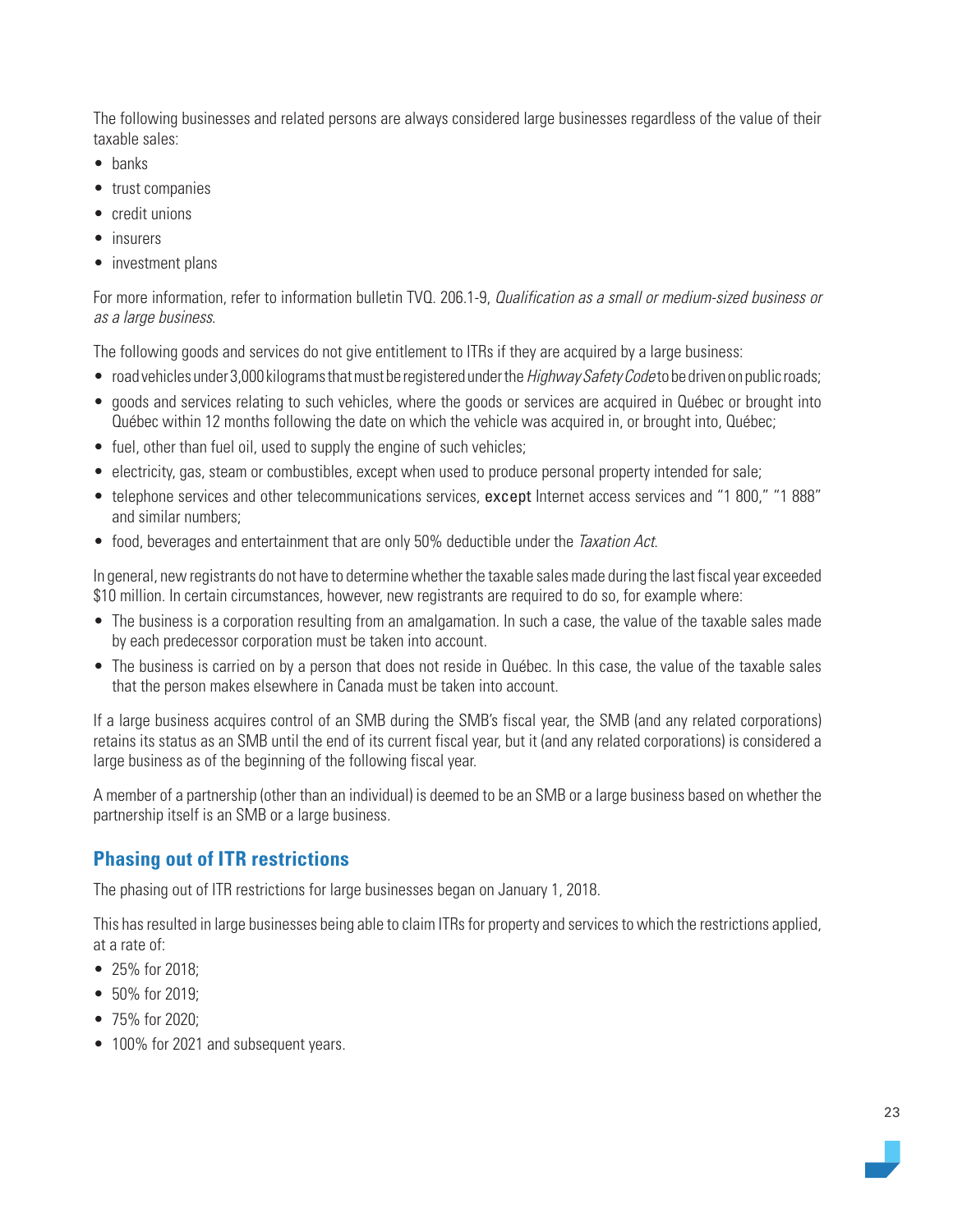<span id="page-23-0"></span>As of January 1 for each of the above years, the QST that becomes payable on acquisitions of property and services to which the restrictions applied may be included in the calculation of a large business's ITR, at the applicable rate for the year in question.

For more information about the phasing out of ITR restrictions, see our website at [revenuquebec.ca](https://www.revenuquebec.ca/en/) or refer to interpretation bulletin TVQ. 206.1-10, Particulars regarding the phasing out of the ITR restrictions applicable to large businesses that is to begin on January 1, 2018.

# **How to apply for ITCs and ITRs**

Most registrants claim their ITCs and ITRs when they file their GST and QST returns for the reporting period during which the purchases were made. However, you generally have four years in which to claim your ITCs and ITRs for a given reporting period. This four-year period begins on the filing deadline for the return in which you could have claimed the ITCs and ITRs.

#### **Example**

You are registered for the GST and QST and file your returns on a quarterly basis. You made purchases in the course of your commercial activities in December 2016. You therefore have until January 31, 2021 (that is, the deadline for the return covering the reporting period from October 1 to December 31, 2020) to claim ITCs and ITRs on the purchases you made in December 2016.

The four-year deadline is reduced to two years for listed financial institutions<sup>14</sup> (such as a bank, an insurer or a trust) and for persons whose taxable sales during each of the two fiscal years preceding the fiscal year in question exceeded \$6 million. However, the deadline is four years for charities and businesses if 90% or more of their sales<sup>15</sup> made during either of the two fiscal years prior to the fiscal year in question were taxable sales.

If you elected to use the Quick Method of Accounting, you cannot claim ITCs or ITRs in respect of most of the purchases made in the course of your commercial activities. For more information, refer to "The Quick Method for calculating GST and QST remittances" on page 34.

If you are a new registrant and were considered a small supplier prior to registering for the GST and QST, you can claim ITCs and ITRs in respect of certain property (such as capital property and inventory) in your possession at the time of registration. For more information, refer to "New registrants" on page 29.

Certain registrants that have claimed ITCs for HST paid or payable in Ontario before July 1, 2018, or in Prince Edward Island before April 1, 2021, may have to recapture the portion pertaining to the provincial component of the HST paid on the purchase of certain goods and services. This measure applies to registrants whose total annual taxable sales exceed \$10 million, as well as to certain financial institutions. For more information, refer to the following:

- GST/HST Technical Information Bulletin B-104, Harmonized Sales Tax Temporary Recapture of Input Tax Credits in Ontario and British Columbia;
- GST/HST Info Sheet GI-171, Phasing out of Recaptured Input Tax Credits in Ontario;
- GST/HST Info Sheet GI-165, Prince Edward Island: Transition to the Harmonized Sales Tax Builders and Recaptured Input Tax Credits.

The documents are published by the CRA and available at [canada.ca/taxes](https://www.canada.ca/en/services/taxes.html).

15. Sales of financial services are excluded.

<sup>14.</sup> Unless the corporation is considered a financial institution because it made an election to have certain sales considered financial services.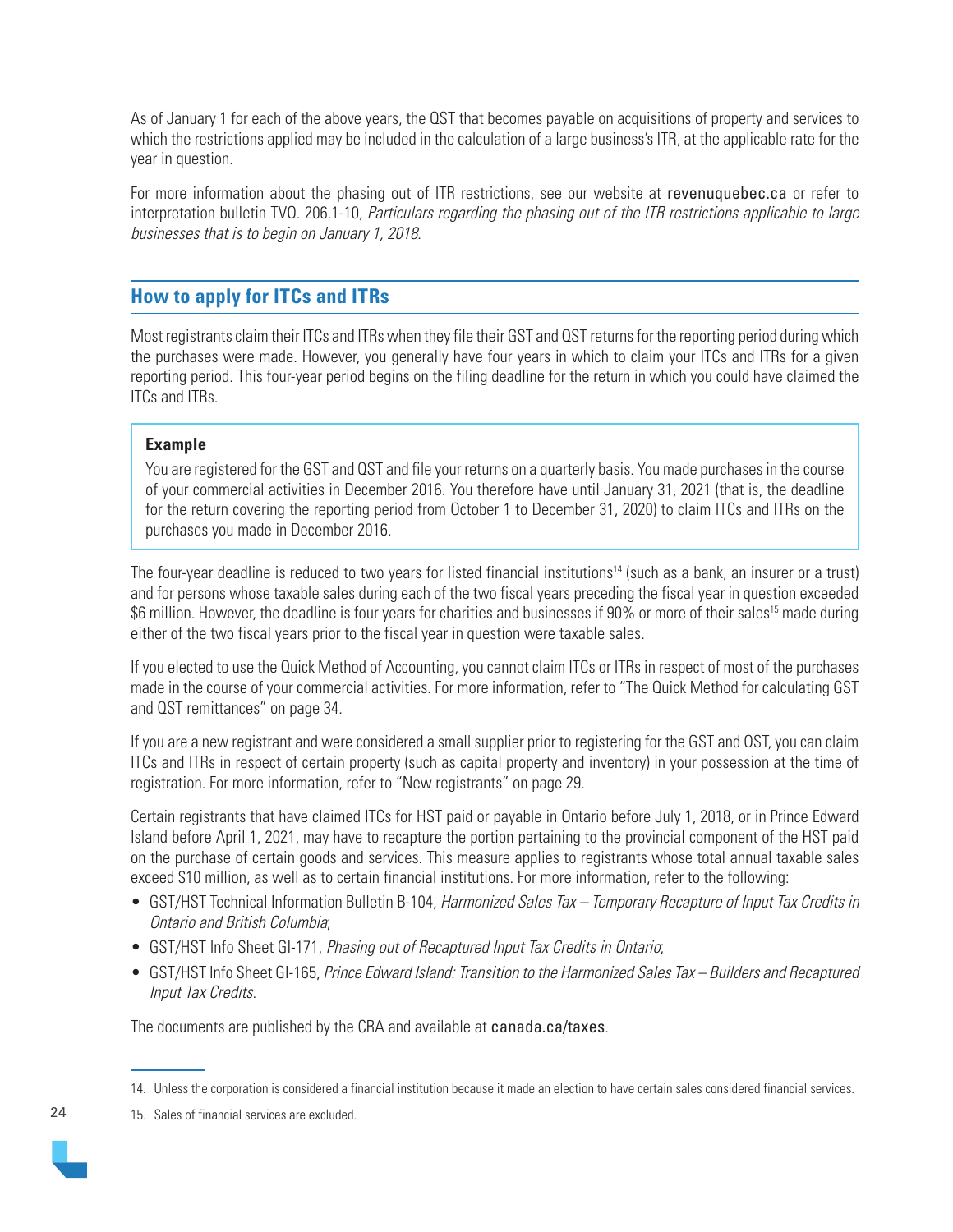# <span id="page-24-0"></span>**Operating expenses**

Operating expenses are expenses incurred by registrants to ensure the normal operation of their business. Examples of such expenses include fixed costs, management expenses, expenses related to other support functions, office items, office rent, equipment rental costs, and utilities. If 90% or more of your operating expenses are incurred in the course of your commercial activities, you are entitled to an ITC of 100% of the GST paid and an ITR of 100% of the QST paid on the expenses.

If you carry on both taxable activities and exempt activities, you must apportion your expenses between the two types of activities. For this purpose, you must choose a fair and reasonable method and use it consistently for at least the duration of the fiscal year. Methods based on the allocation of space, time, cost or revenue may be used under certain conditions.

#### **Example**

You use the ground floor of a building you own to operate a retail store (commercial activity) and the second floor to carry on an exempt activity. Your electricity bill for the entire building is \$700 a month, plus \$35 GST<sup>16</sup> and \$69.83 QST. You determine that 60% of the electricity is used for the retail store and 40% for your exempt activity on the second floor.

You can claim an ITC of \$21 (\$35  $\times$  60%) and an ITR of \$41.90 (\$69.83  $\times$  60%) for the portion of the building used in your commercial activities.

# **Capital property**

Capital property is generally capital property as defined for income tax purposes. It includes depreciable property for which capital cost allowance (CCA) can be claimed as well as non-depreciable property whose disposition (by way of sale or otherwise) results in a capital gain or capital loss.

Capital property includes:

- real property such as land or a building; and
- personal property such as machinery used by a business in its commercial activities. Other examples of capital property include refrigerators, ovens and other appliances; photocopy machines and computers; and chairs, tables, sofas, beds and television sets used to furnish hotel rooms, waiting rooms and convention facilities.

For GST purposes, capital property does not include property in class 12 (chinaware, cutlery or other tableware costing less than \$500), class 14 (certain patents, franchises, concessions or licences issued for a limited period), class 44 (a patent or a right to use patented information for a limited or unlimited period) or, effective January 1, 2017, class 14.1 (certain property related to a business, such as goodwill and incorporeal capital property) of Schedule II to the Income Tax Regulations. You can claim ITCs for this property by following the rules applicable to operating expenses. For QST purposes, capital property does not include property in class 12, 14, 44 or, effective January 1, 2017, class 14.1 of Schedule B to the Regulation respecting the Taxation Act.

If you use 90% or more of a real property or more than 50% of a personal property for commercial activities, you can generally claim ITCs and ITRs for the full amount of the GST and QST you paid on the property. The table on the next page provides a checklist of the rules for claiming ITCs and ITRs on capital property. Please note that special rules apply to aircraft and passenger vehicles acquired by registrants that are partnerships or individuals.

<sup>16.</sup> In this example, GST does not mean the HST.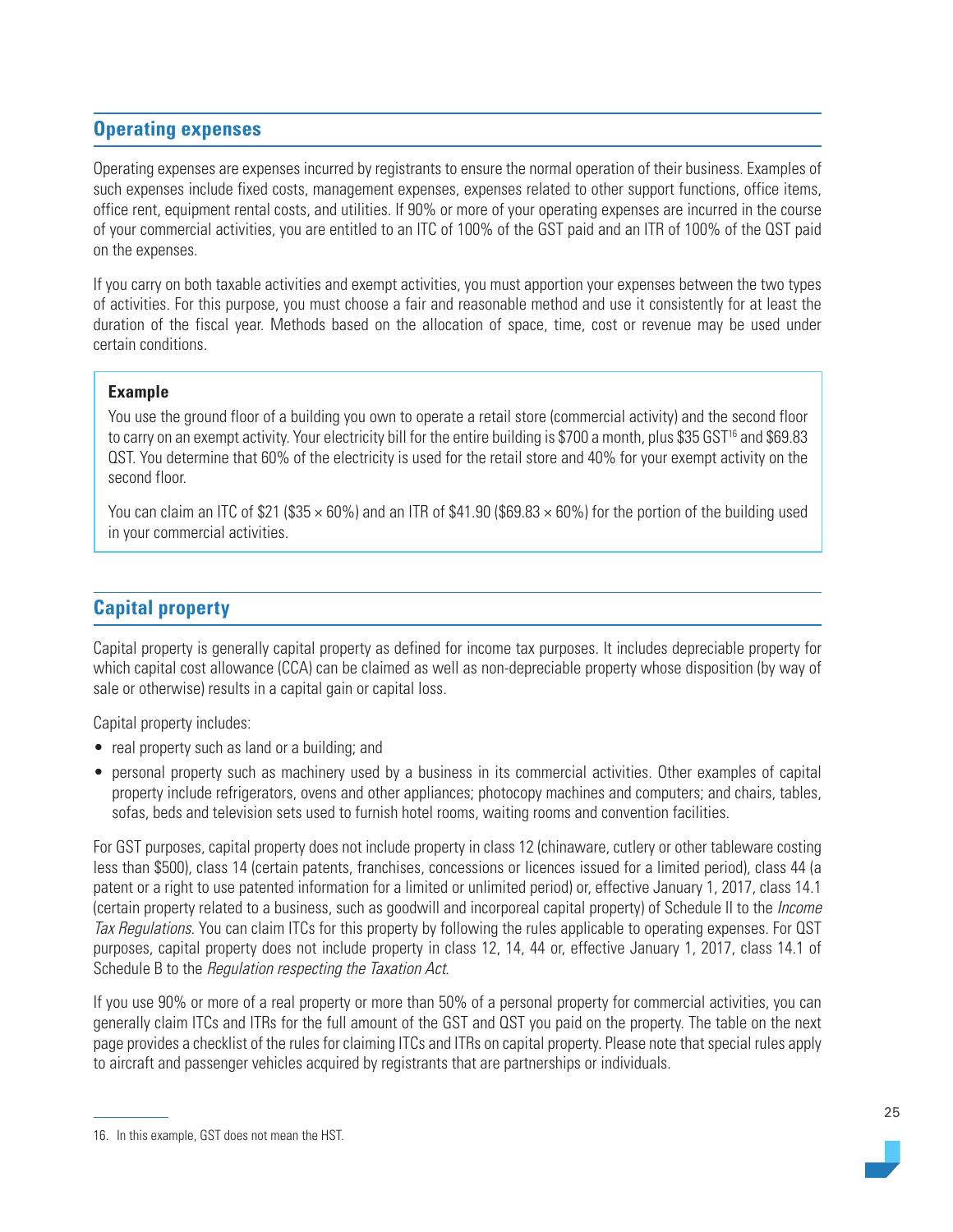If you increase the percentage of commercial use of real property or personal property, you may be entitled to an additional ITC or ITR. If you reduce the percentage, you may have to remit GST and QST.

| <b>ITCs and ITRs respecting capital property</b> |                                                     |                                 |                                                    |                                                  |  |
|--------------------------------------------------|-----------------------------------------------------|---------------------------------|----------------------------------------------------|--------------------------------------------------|--|
| Capital property                                 | Percentage of<br>use in<br>commercial<br>activities | All<br>registrants <sup>1</sup> | Individuals<br>who are<br>registrants <sup>2</sup> | Public service<br>bodies that are<br>registrants |  |
| Personal property                                | $\leq 50\%$                                         | None                            | None                                               | None                                             |  |
|                                                  | $>50\%$                                             | 100%                            | 100%                                               | 100%                                             |  |
| Real property                                    | $\leq 10\%$                                         | None                            | None                                               | None                                             |  |
|                                                  | $> 10\%$ to $\leq 50\%$                             | % of use                        | $%$ of use <sup>3</sup>                            | None <sup>4</sup>                                |  |
|                                                  | $>50\%$ to $< 90\%$                                 | $%$ of use                      | $%$ of use                                         | 100% <sup>4</sup>                                |  |
|                                                  | $\geq 90\%$                                         | 100%<br>100%                    |                                                    | 100%                                             |  |
| Passenger vehicles <sup>5</sup>                  | $\leq 10\%$                                         | None                            | None                                               | None                                             |  |
| and aircraft                                     | $> 10\%$ to $\leq 50\%$                             | None                            | Based on CCA <sup>6</sup>                          | None                                             |  |
|                                                  | $>50\%$ to $< 90\%$                                 | 100%                            | Based on CCA <sup>6</sup>                          | 100%                                             |  |
|                                                  | $\geq 90\%$                                         | 100%                            | 100%                                               | 100%                                             |  |

1. Under both the GST and QST systems, financial institutions can claim ITCs and ITRs based on the percentage of the capital property's use in commercial activities.

2. With respect to purchases of passenger vehicles and aircraft, partnerships must follow the rules that apply to individuals.

3. Registrant individuals may not claim ITCs or ITRs if the percentage of use of the capital property for personal purposes is higher than 50%.

4. A public service body may elect to have the rules governing all registrants apply.

5. The portion of the cost of passenger vehicles giving entitlement to an ITC and an ITR is limited to the lesser of the taxes paid on the acquisition of the vehicle and the taxes calculated on \$30,000 (the capital cost threshold under the *Income Tax Act* and the *Taxation Act*). If a passenger vehicle is considered a zero-emission vehicle under either of these acts, the taxes are calculated on the maximum capital cost of \$55,000.

6. ITC = CCA  $\times$  5/105; ITR = CCA  $\times$  9.975/109.975.

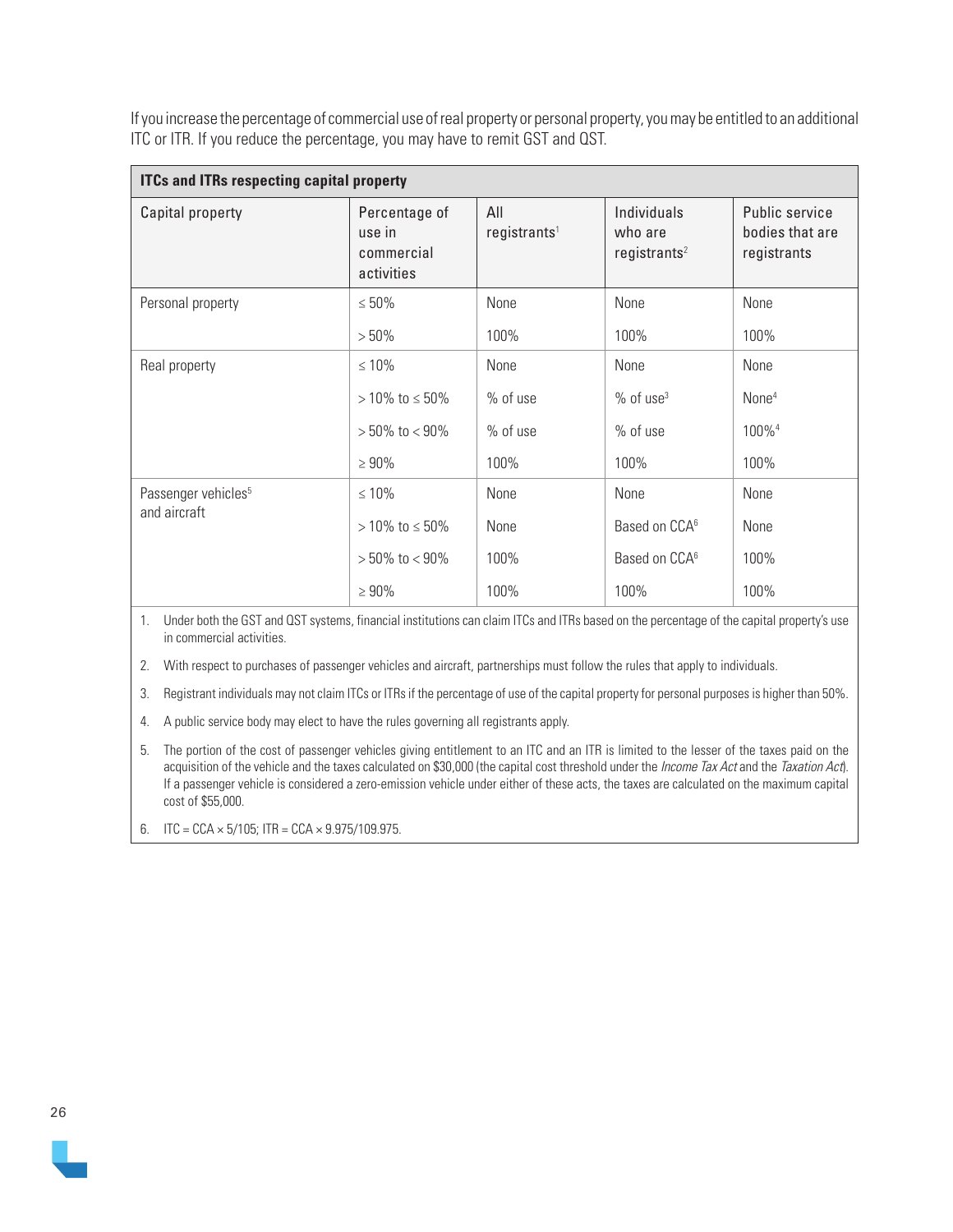| <b>Examples</b><br>You are not a public service body. You purchase a building (real property) and plan to use 60% of it in your commercial<br>activities. You can claim an ITC and an ITR equal to 60% of the GST <sup>17</sup> and QST you paid on the building, since less<br>than 90% of the real property is to be used in commercial activities. |        |           |
|-------------------------------------------------------------------------------------------------------------------------------------------------------------------------------------------------------------------------------------------------------------------------------------------------------------------------------------------------------|--------|-----------|
| Cost of building                                                                                                                                                                                                                                                                                                                                      |        | \$500,000 |
| GST (\$500,000 $\times$ 5%)                                                                                                                                                                                                                                                                                                                           | $^{+}$ | \$25,000  |
| $QST$ (\$500,000 $\times$ 9.975%)                                                                                                                                                                                                                                                                                                                     | $^{+}$ | \$49,875  |
| Total                                                                                                                                                                                                                                                                                                                                                 |        | \$574,875 |
| <b>ITC claimed (\$25,000 <math>\times</math> 60%)</b>                                                                                                                                                                                                                                                                                                 |        | \$15,000  |
| <b>ITR claimed (\$49,875 <math>\times</math> 60%)</b>                                                                                                                                                                                                                                                                                                 |        | \$29,925  |
| You purchase a computer (personal property) for your business that you intend to use 60% of the time in your<br>commercial activities. You can claim an ITC and an ITR equal to 100% of the GST and QST you paid on the computer,<br>since the property is to be used more than 50% of the time in your commercial activities.                        |        |           |
| Cost of computer                                                                                                                                                                                                                                                                                                                                      |        |           |
|                                                                                                                                                                                                                                                                                                                                                       |        | \$4,000   |
| GST (\$4,000 $\times$ 5%)                                                                                                                                                                                                                                                                                                                             | $+$    | \$200     |
| $QST$ (\$4,000 $\times$ 9.975%)                                                                                                                                                                                                                                                                                                                       | $^{+}$ | \$399     |
| Total                                                                                                                                                                                                                                                                                                                                                 |        | \$4,599   |
| <b>ITC</b> claimed                                                                                                                                                                                                                                                                                                                                    |        | \$200     |

# **Change in use**

Your use of capital property may change over the years. You will have to recover or pay GST and QST for certain changes in use.

<sup>17.</sup> In these examples, GST does not mean the HST.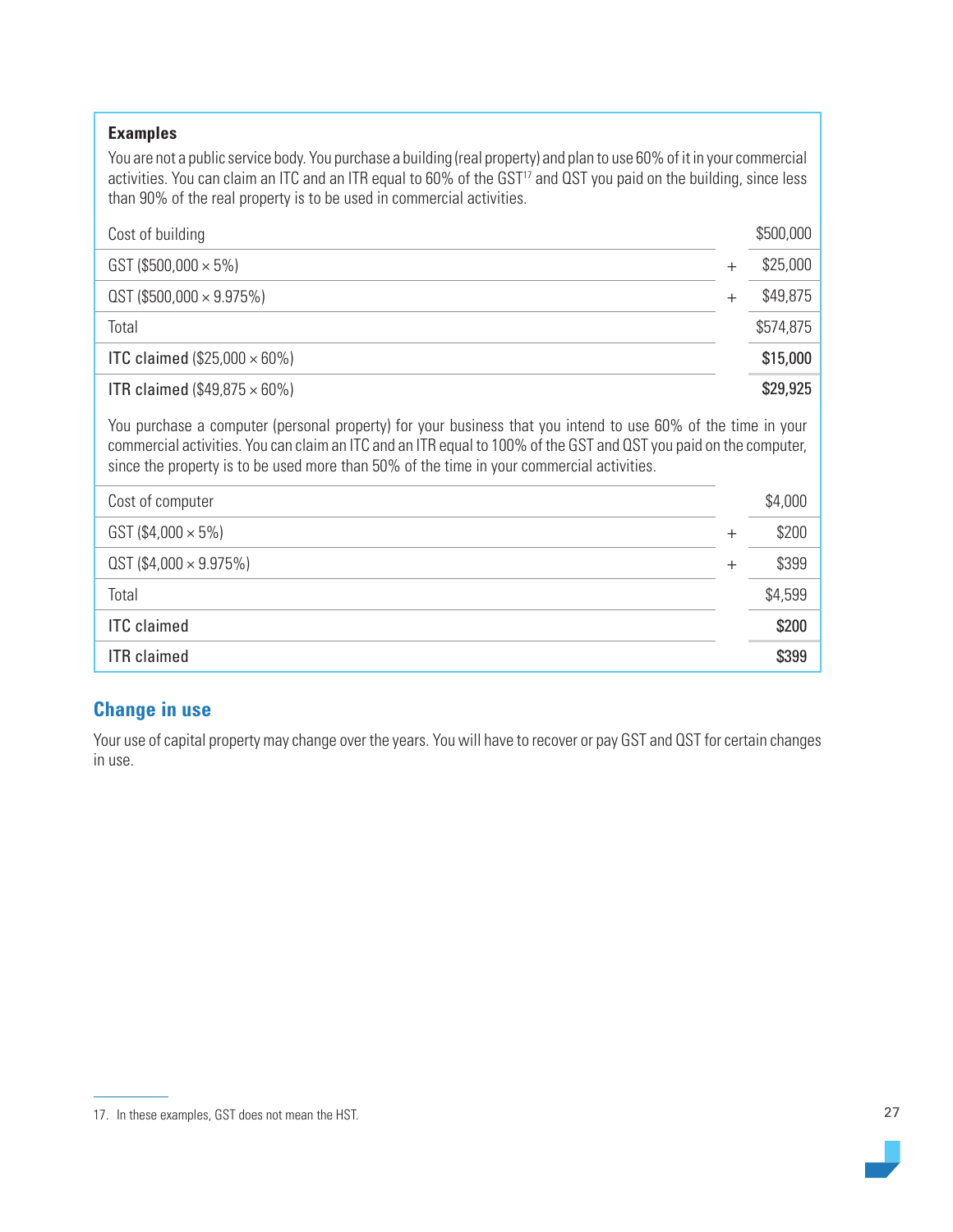# Increased use of capital property in commercial activities

Capital property that you used in a proportion of more than 50% in your exempt activities or for personal use is now used in a proportion of more than 50% in your commercial activities.

You can claim ITCs and ITRs to recover all or a portion of the GST and QST you paid. The ITC or ITR you can claim for such property is equal to the basic tax content of the property at the time of the change in use.

#### **Example**

In 2016, you bought office furniture that was to be used in a proportion of 60% in your exempt activities. You paid \$1,500 for the furniture, plus \$75 GST<sup>18</sup> and \$149.63 QST. You did not claim ITCs or ITRs because you acquired the furniture to be used in a proportion of 40% in your commercial activities.

In 2017, you began to use the furniture in a proportion of 60% in your commercial activities. The FMV of the furniture was \$1,200 at the time of the change in use.

You can claim an ITC and ITR as follows:

 $\text{ITC} = $75 \times $1,200 / $1,500 = $60$ 

 $ITR = $149.63 \times $1,200 / $1,500 = $119.70$ 

# Decreased use of capital property in commercial activities

Capital property that you used in a proportion of more than 50% in your commercial activities is now used in a proportion of more than 50% in your exempt activities or for personal use.

You must remit all or part of the ITCs and ITRs you claimed. The GST or QST that you must remit for such property is equal to the basic tax content of the property at the time of the change in use.

#### **Example**

In 2017, you bought office furniture that was to be used in a proportion of 60% in your commercial activities. You paid \$2,000 for the furniture, plus \$100 GST<sup>19</sup> and \$199.50 QST. You claimed ITCs and ITRs amounting to 100% of the GST and QST paid because you acquired the furniture to be used in a proportion of more than 50% in your commercial activities.

In 2018, you began using the furniture for personal use in a proportion of 70%. The FMV of the furniture was \$1,500 at the time of the change in use.

As a result, you must remit part of the ITCs and ITRs you claimed as follows:

 $ITC = $100 \times $1,500 / $2,000 = $75$ 

 $ITR = $199.50 \times $1,500 / $2,000 = $149.63$ 

#### NOTE

Special rules apply to capital property that is real property or a passenger vehicle and to the capital property of financial institutions.

28

19. See note 18.

<sup>18.</sup> In this example, GST does not mean the HST.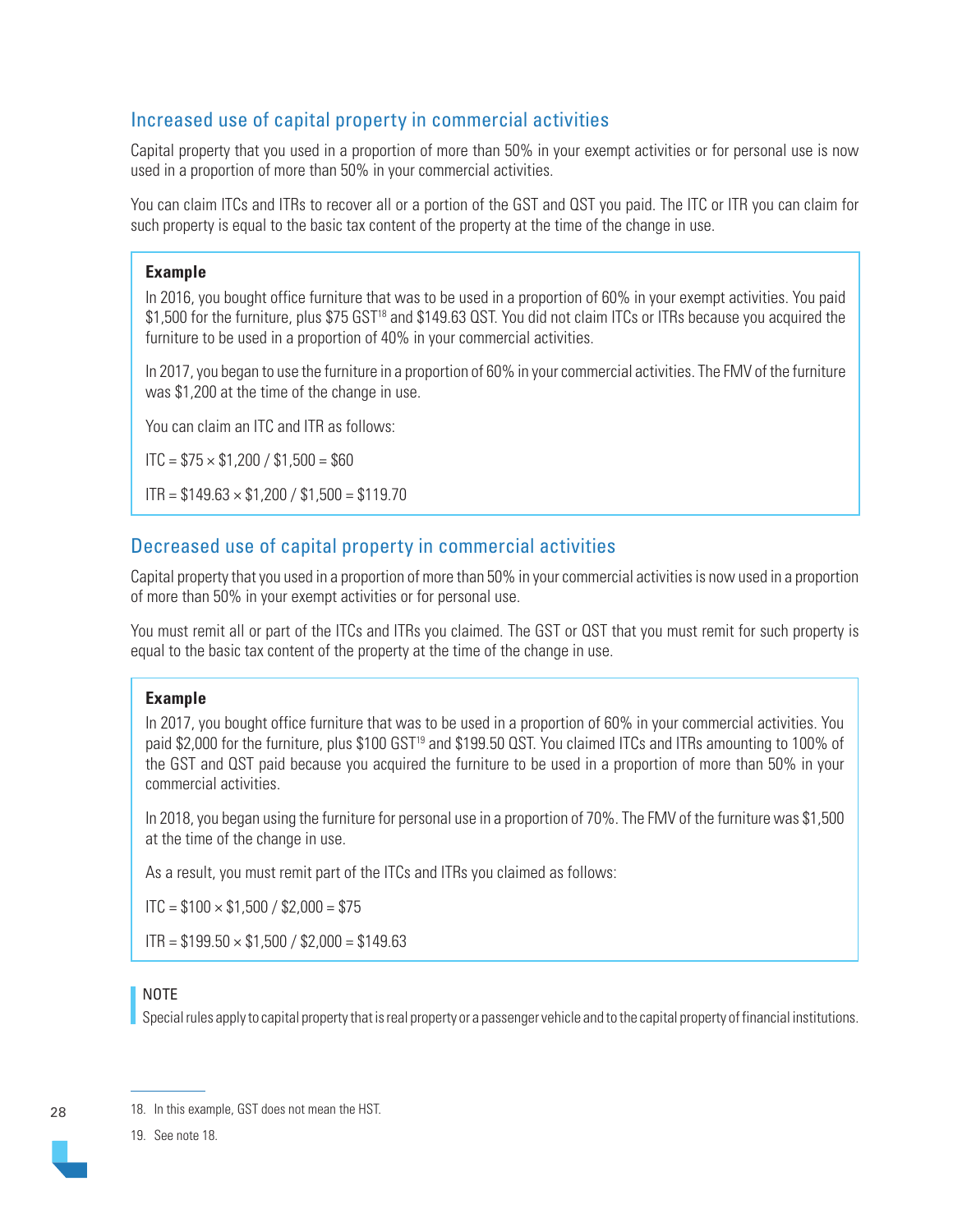# <span id="page-28-0"></span>**Home office expenses**

You can claim ITCs and ITRs for home office expenses only if the work space in your home:

- is your principal place of business; or
- is used exclusively (90% or more) to earn income from your business and to meet people on a regular and continuous basis in the course of your commercial activities.

The same criteria are used to calculate an individual's deductible home office expenses for income tax purposes.

## **New registrants**

If you are a small supplier and you decide to register for the GST and QST, you can claim ITCs and ITRs in respect of property you had on hand, immediately prior to registration, for consumption or use in your commercial activities.

As a rule, these ITCs and ITRs are equal to the basic tax content of the property at the time of registration.

If you register for the GST and QST, you can also claim ITCs and ITRs for any GST and QST paid before your registration on services to be provided after registration, as well as on rent, royalties or similar amounts paid in the course of your commercial activities for a period following your registration.

You can claim these ITCs and ITRs on the first return you file after becoming a registrant.

#### **Example**

You prepay 18 months' office rent for the period from January 1, 2017, to June 30, 2018. You register for the GST<sup>20</sup> and QST on March 15, 2017, and can therefore claim an ITC and an ITR for the GST and QST paid on rent for the period after the date of registration. However, you cannot claim an ITC or ITR for the GST and QST paid on rent from January 1 to March 14, 2017, since the taxes relate to the period before your registration.

For more information about ITCs and ITRs, refer to "Special cases" on page 45 and "Simplified method for calculating ITCs and ITRs" on the next page.

<sup>20.</sup> In this example, GST does not mean the HST.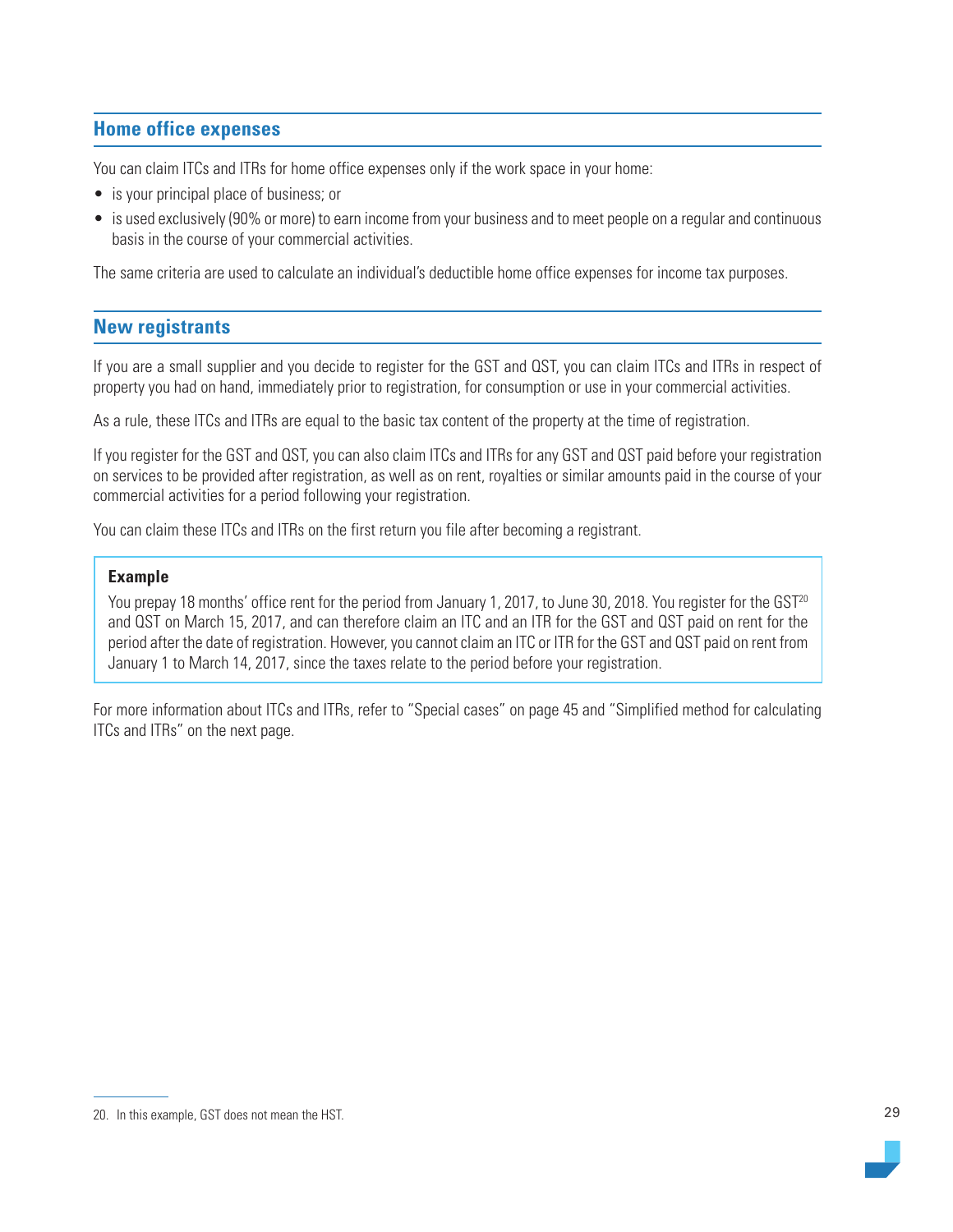# <span id="page-29-0"></span>SIMPLIFIED METHOD FOR CALCULATING ITCS AND ITRS

Small businesses and eligible public service bodies can use a simplified method for calculating ITCs and ITRs.<sup>21</sup> This method does not affect the procedures for charging, collecting or reporting GST and QST. The main advantage of using the simplified method is that the exact amount of the taxes for each invoice or supporting document does not have to be calculated. Only the amount of taxable purchases (including GST and QST) for which ITCs and ITRs can be claimed must be taken into account.

To use the simplified method for a given fiscal year, small businesses and public service bodies must meet all of the following requirements:

- They are registrants.
- Their taxable sales (including sales by associates) made worldwide for the previous fiscal year do not exceed \$1 million (not including GST and QST). Sales of financial services, real property and goodwill are not included in calculating total sales.
- If they start using the method in a quarter that is not the first quarter of their fiscal year, their total taxable sales for the previous quarter(s) of the current fiscal year do not exceed \$1 million (not including GST and QST) under the GST and QST systems.
- They are not a listed financial institution, such as a bank or an insurer.
- Their taxable purchases made in Canada in the previous fiscal year do not exceed \$4 million (including GST and QST) under the GST and QST systems. The \$4 million limit does not include zero-rated purchases, but it does include purchases imported into Canada or brought into a participating province.
- In the case of public service bodies, they must expect that their total taxable purchases (excluding zero-rated purchases) made in the current fiscal year will not exceed \$4 million (including GST and QST) under the GST and QST systems.

# **To calculate your ITCs and ITRs using the simplified method, follow the instructions below.**

**A**

For the period covered by the return, determine the total amount of your taxable purchases and payments  $(GST<sup>22</sup>)$ and QST included).

This amount must include, where applicable:

- import taxes or duties;
- tips paid, provided they are reasonable;
- expenses incurred for capital property that is personal property (such as office furniture and equipment) that you used more than 50% of the time for your commercial activities, as well as expenses related to improvements made to such property;
- reimbursements for taxable expenses incurred by employees, partners or volunteers;
- the portion of the cost of a good or a service that became payable after the effective date of the election to use the simplified method;
- interest or penalties relating to a late payment for a taxable good or service;
- for purposes of calculating an ITC, the payment of non-refundable provincial sales taxes.

<sup>21.</sup> In this document, the expression "simplified method for calculating ITCs and ITRs" is used to refer to both the streamlined input tax credit method (GST) and the streamlined method for determining input tax refunds (QST).

<sup>22.</sup> In this calculation, GST does not mean the HST.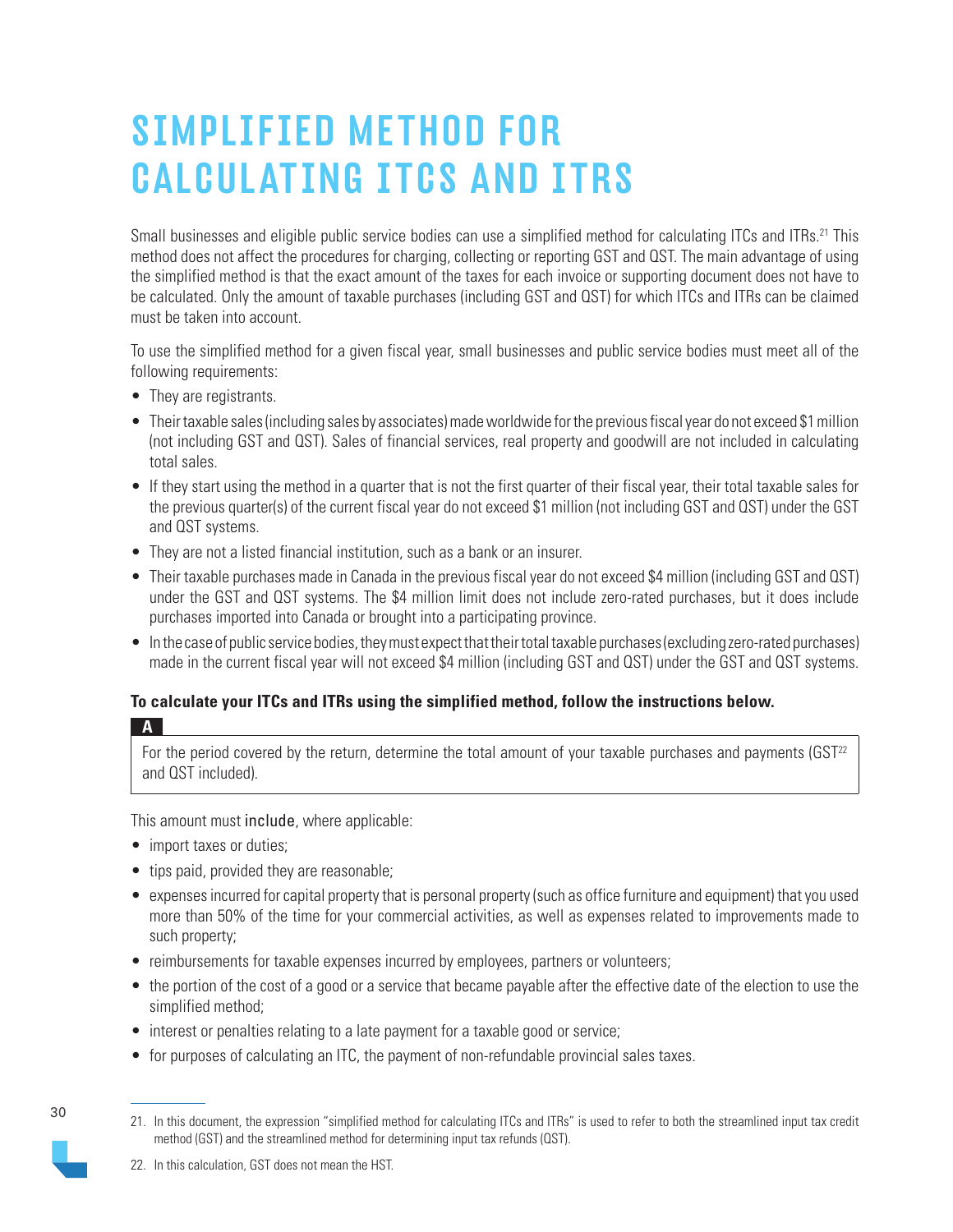However, do not include the following amounts:

- expenses on which you did not pay GST or QST (such as payment of salaries or wages, insurance premiums or interest);
- amounts paid to acquire exempt or zero-rated goods or services;
- imports that are not subject to GST under the GST system, and property brought into Québec that is not subject to QST under the QST system;
- passenger vehicles and aircraft used less than 90% of the time by individuals or partnerships in their commercial activities;
- amounts that were paid or became payable before you began using the simplified method;
- 50% of meal and entertainment expenses (this does not apply to charities and public institutions);
- the portion of the capital cost of a passenger vehicle that exceeds the maximum amount that can be deducted for income tax purposes;
- purchases to supply exempt goods or services;
- goods or services purchased for personal use;
- purchases from non-registrants;
- under the GST system, payments of refundable provincial sales taxes, such as the QST;
- if you are a truck driver, meal expenses for which you cannot claim an ITC or an ITR;
- payments made in connection with the rental or purchase of real property.

#### **B**

Determine your total taxable purchases (excluding zero-rated purchases) for which you can claim an ITR under the QST system. Multiply this amount by 9.975/109.975. The result is your ITR for the period.

Next, determine your total taxable purchases (excluding zero-rated purchases) for which you can claim an ITC under the GST system. Subtract the ITR to which you are entitled, and multiply the amount by 5/105. The result is your ITC for the period.

#### **Example**

Your business incurs the expenses listed below during the fiscal year. These expenses are all taxable except for salaries and wages, rent and interest.

| Salaries and wages                                                   |                                                                                                   |        | \$200.00   |
|----------------------------------------------------------------------|---------------------------------------------------------------------------------------------------|--------|------------|
| Inventory                                                            |                                                                                                   | $^{+}$ | \$345.08   |
| Rent                                                                 |                                                                                                   | $^{+}$ | \$250.00   |
| Stationery                                                           |                                                                                                   | $+$    | \$115.03   |
| Interest                                                             |                                                                                                   | $^{+}$ | \$50.00    |
| Office furniture                                                     |                                                                                                   | $+$    | \$230.05   |
| <b>Total expenses</b>                                                |                                                                                                   |        | \$1,190.16 |
| Minus salaries and wages, rent and interest $(\$200 + \$250 + \$50)$ |                                                                                                   |        | \$500.00   |
| <b>Total taxable expenses</b>                                        |                                                                                                   |        | \$690.16   |
| The ITR and ITC are calculated as follows:                           | $ITR = $690.16 \times 9.975/109.975 = $62.60$<br>$ITC = ($690.16 - $62.60) \times 5/105 = $29.88$ |        |            |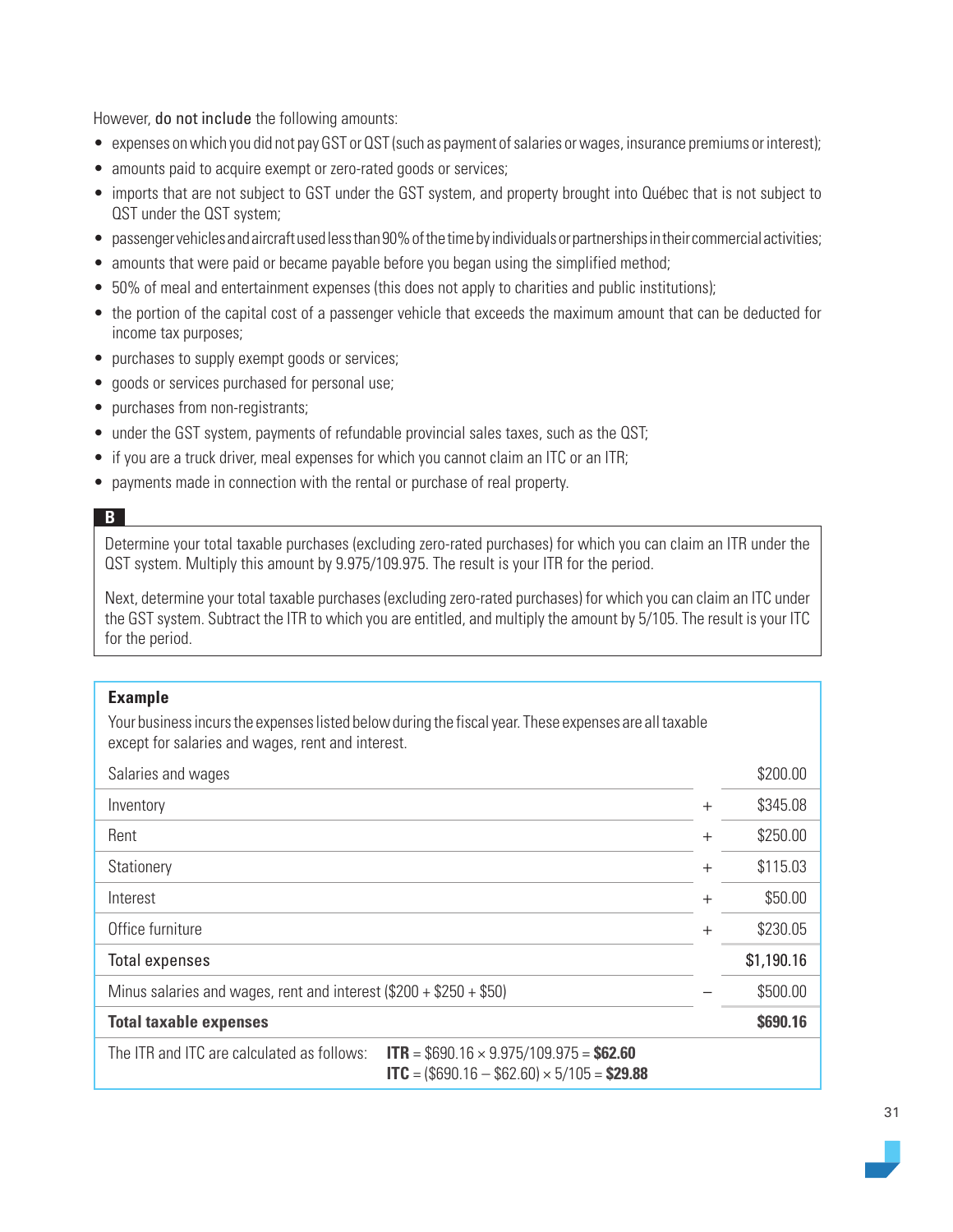The simplified method can be used only for goods and services acquired to make taxable sales. Goods and services that are used to make both taxable and exempt sales, or that are partly intended for personal use, give entitlement to an ITC or ITR only for the portion acquired for use in the course of your commercial activities.

#### NOTE

If you made purchases on which you paid the HST, you must follow the same steps to calculate the ITC to which you are entitled. You must make a separate calculation for each HST rate you paid.

If you wish to use the simplified method, you are not required to file any forms, but you must elect to use the method by one of the following deadlines:

- If your filing frequency is annual, your election must be made no later than the first day of the second fiscal quarter of the fiscal year in which the method is to be used. For example, if you wish to use the method in the fiscal year from January 1 to December 31, 2018, you must make the election no later than April 1, 2018.
- If your filing frequency is monthly or quarterly, your election must be made no later than the filing deadline for the first return on which the method is to be used. For example, if you wish to start using the method in the reporting period from January 1 to March 31, 2018, you must make the election no later than April 30, 2018.

Once you have elected to use the simplified method, you must continue to use it for at least one year, unless you cease to meet the requirements at any time in your fiscal year, at which point you must stop using it.

A similar method, called the simplified method for calculating the rebates of public service bodies, $^{23}$  can be used by charities, qualifying NPOs and other public service bodies. This method does not result in ITCs and ITRs, but in a rebate for public service bodies. Under this method, the total allowable amount is multiplied by 5/105 (for GST<sup>24</sup> purposes) and 9.975/109.975 (for QST purposes), and then by the appropriate rebate rate (refer to the table on page 22).

Registrants that use the Quick Method of Accounting or the Special Quick Method for public service bodies (refer to "The Quick Method for calculating GST and QST remittances" on page 34) can use either the simplified method for calculating ITCs and ITRs or the simplified method for calculating the rebates of public service bodies where the Quick Method rates do not apply.

<sup>23.</sup> The expression "simplified method for calculating the rebates of public service bodies" is used to refer to both the prescribed method of calculating rebates (GST) and the streamlined method for determining certain rebates (QST).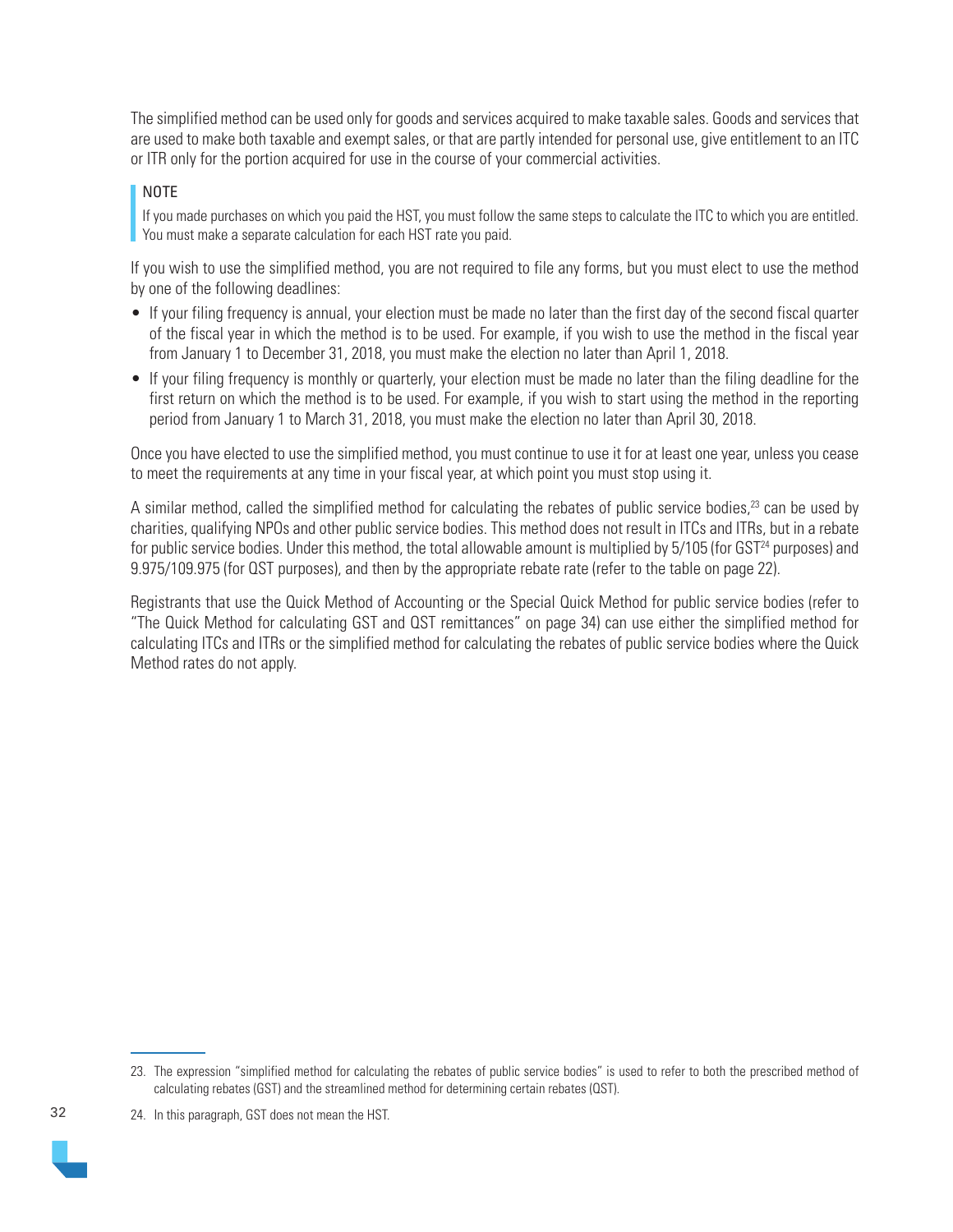# <span id="page-32-0"></span>CALCULATING NET GST AND QST

For each reporting period, you are required to calculate:

- the tax you collected and the tax you were required to collect (that is, tax billed but not paid) during the reporting period; and
- the tax you paid and the tax you were required to pay during the reporting period and that entitles you to ITCs or ITRs.<sup>25</sup>

If the difference between the results of these two calculations is positive, this is the net tax you must remit to us. If the difference is negative, this is your refund.

To determine the GST and QST that you must collect and remit, as well as the GST and QST that you paid and that entitle you to ITCs and ITRs, you can choose the method that best suits your needs.

Small businesses and public service bodies can use the Quick Method of Accounting to determine the GST and QST to be remitted. Refer to ''The Quick Method for calculating GST and QST remittances'' on page 34 for more information concerning the Quick Method of Accounting and the Special Quick Method for public service bodies. Refer also to "Simplified method for calculating ITCs and ITRs" on page 30.

# **Determining the GST and QST payable**

To determine the GST and QST payable, use two columns in your sales book to enter the GST and QST that you billed on taxable sales (excluding zero-rated sales) for the reporting period concerned, and two columns in your purchase book to enter the GST and QST that were billed to you during the same reporting period and that entitle you to ITCs and ITRs.

Since the taxes may be included in the total price, it is important that your method allows you to identify the tax amounts. As well, certain sales made to Indians are not subject to tax. For more information, refer to "Sales to Indians" on page 57.

Refer to "When to collect GST and QST" on page 19 to find out when tax is considered paid and when consideration is considered due in the case of leases, vending machines, partial payments, conditional sales, etc.

In addition, when calculating net tax on your return (FPZ-500-V, or FPZ-34-V and VDZ-471-V) for a given period, you must take into account all ITCs and ITRs claimed for the period, including those applicable to previous periods. You may also take into account any amounts that, further to an adjustment, can be deducted in the calculation of your net tax for the period. These amounts generally correspond to the GST and QST you paid or were required to pay.

<sup>25.</sup> Special rules apply to charities. For more information, refer to The QST and the GST/HST: How They Apply to Charities (IN-228-V).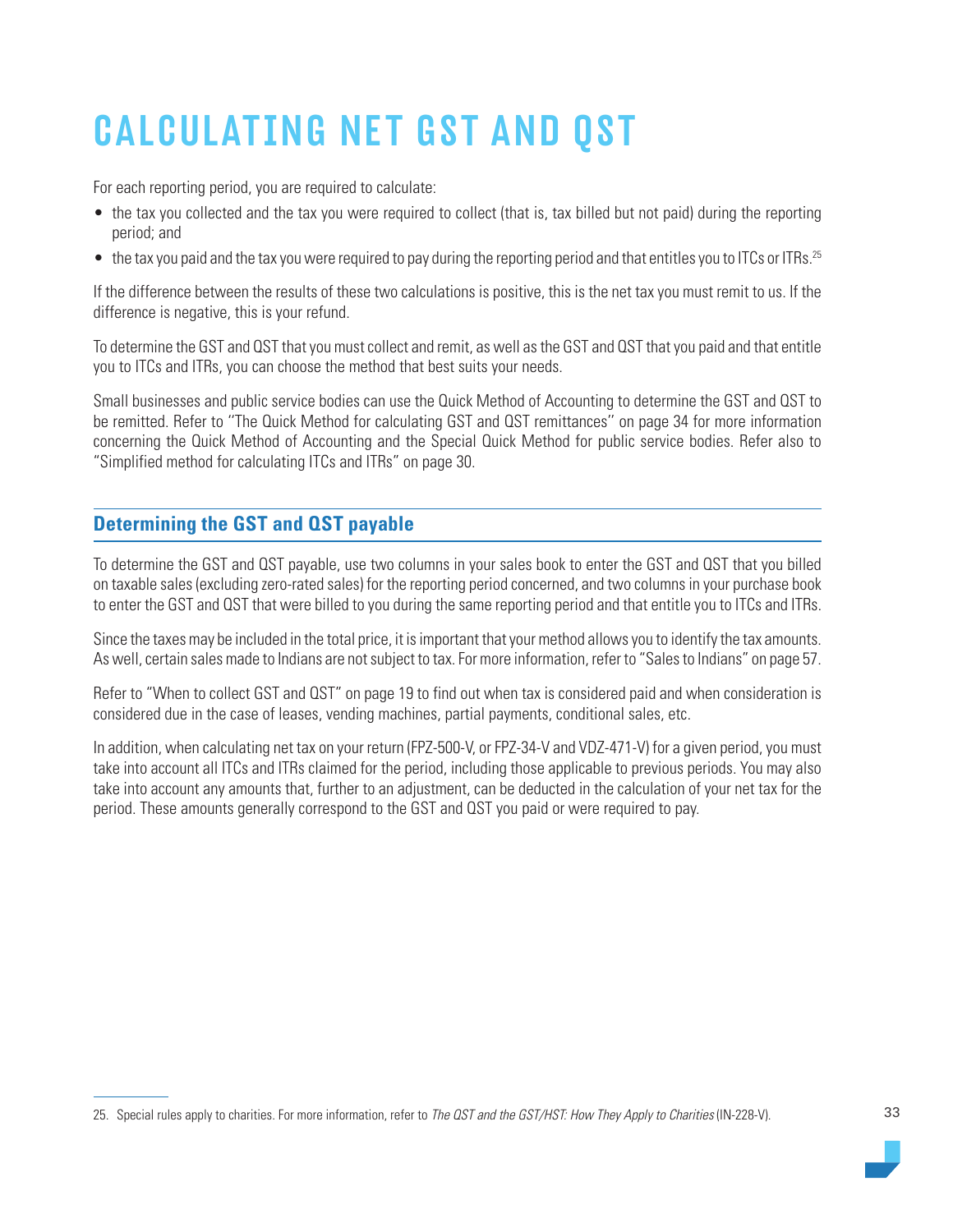# <span id="page-33-0"></span>THE QUICK METHOD FOR CALCULATING GST AND QST REMITTANCES

The Quick Method<sup>26</sup> is a simplified accounting method designed to help registrants calculate the GST and QST they must remit to us.

# **Who can use the Quick Method?**

Small businesses can use the Quick Method if their total annual taxable sales worldwide for any four consecutive fiscal quarters included in the five most recent quarters do not exceed \$400,000 (including GST and HST) under the GST system and \$418,952 (including QST) under the QST system. Exempt sales, supplies of financial services and sales of real property, capital assets and goodwill must not be included in total annual taxable sales.

The following entities cannot use the Quick Method: listed financial institutions; charities; certain NPOs; selected public service bodies; firms that provide legal, accounting or actuarial services; firms that provide fiscal or financial consulting services; and firms that provide bookkeeping services or that specialize in the preparation of tax returns.

To estimate your reduction in the amount of taxes to be remitted if you use the Quick Method, use the tool available on our website at [revenuquebec.ca](https://www.revenuquebec.ca/en/).

## **How does the Quick Method work?**

Under the Quick Method, you collect GST and QST in the usual manner. However, you do not need to claim ITCs and ITRs for your current operating expenses or purchases made in the course of your commercial activities because the Quick Method takes them into account.

For GST purposes, multiply the total taxable sales (including GST<sup>27</sup>) you made in Canada by 1.8% or 3.6% (as applicable). For QST purposes, multiply the total taxable sales (including QST) you made in Québec by 3.4% or 6.6%. The resulting amounts must then be remitted to us for each reporting period. In calculating your total sales, do not include sales such as zero-rated sales, sales of real property and capital property, or sales made to Indians or to a provincial government, which does not pay GST or QST.

You can use the Quick Method regardless of whether you include the GST and QST in your sale prices or whether you list the taxes separately from the price. You are still required to keep all supporting documents concerning purchases and sales.

If you make taxable sales in participating provinces, the rates may vary depending on the location of your business, the province where you made the sales, the nature of those sales and whether or not you charged GST<sup>28</sup> or HST on your taxable sales (excluding zero-rated sales). For more information, refer to the Quick Method of Accounting for GST/HST (RC4058), which is published by the CRA and available at [canada.ca/taxes](https://www.canada.ca/en/services/taxes.html).

28. In this paragraph, GST does not mean the HST.



<sup>26.</sup> The expression "Quick Method" is used instead of "Quick Method of Accounting" and refers to both the quick method (GST) and the quick method for determining the net tax for small businesses (QST).

<sup>27.</sup> In this sentence, GST does not mean the HST.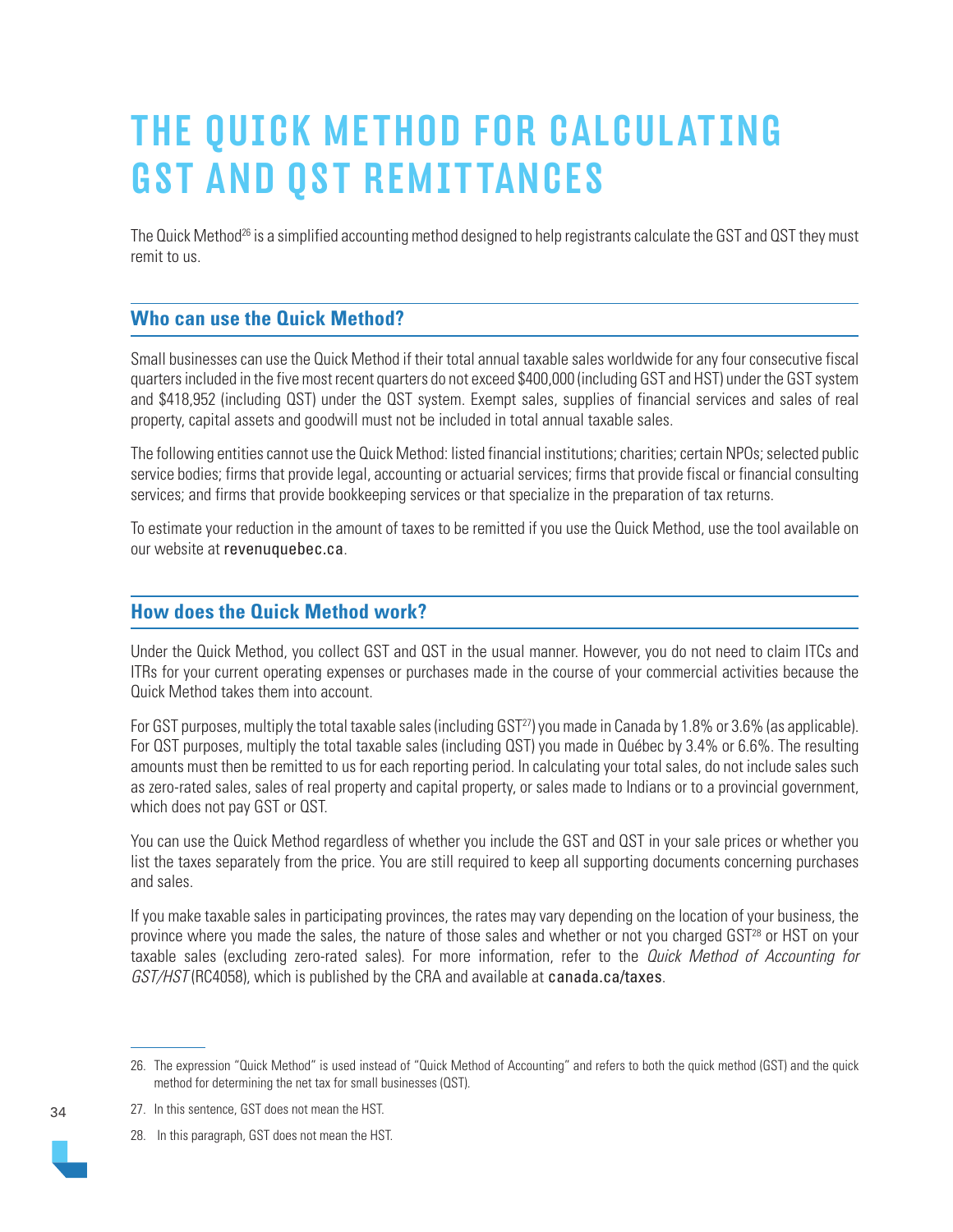<span id="page-34-0"></span>You cannot claim ITCs or ITRs for most business expenses (such as heating costs, lodging and telephone expenses). You can, however, claim ITCs and ITRs for land and property (such as a building, a vehicle or office furniture) that give entitlement to capital cost allowance (CCA) for purposes of calculating income tax. You can claim these amounts in your GST and QST returns for the period during which the purchases were made.

The Quick Method rates apply only to sales made in the normal course of your commercial activities. For other transactions, such as the sale of land or of used equipment giving entitlement to CCA, you must remit the full amount of GST and QST you collected or were required to collect.

#### NOTE

The portion of the taxes that is collected but not remitted using the Quick Method must be included in your income for income tax purposes.

# **Applicable rates**

# **1.8% and 3.4% rates**

The applicable rates are 1.8% for the  $\text{GST}^{29}$  and 3.4% for the QST in the case of retailers and wholesalers that purchase goods intended for sale, such as grocers, booksellers, tobacco vendors, and owners of convenience stores, boutiques and service stations.

For these rates to be used, the cost of the property purchased for sale or for use in other property intended for sale (other than basic groceries and property on which the registrant is not required to pay the taxes at the time of purchase) must represent at least 40% of the business's total annual taxable sales.

## **3.6% and 6.6% rates**

The general rates for businesses that are not entitled to use the 1.8% and 3.4% rates and supply mostly services are 3.6% for the GST30 and 6.6% for the QST. Such businesses include taxi firms, dry cleaners, delivery services, auto repair shops, fast food outlets and travel agencies. Small manufacturers, caterers, photographers and painting contractors can also use these rates.

## **1% rate reduction**

If you use the Quick Method as of the first day of your fiscal year, or as of your GST and QST registration date, you can apply a 1% rate reduction to a portion of your taxable sales (excluding zero-rated sales). For GST purposes, the 1% reduction applies to the first \$30,000 of your taxable sales (including GST) made during each fiscal year. For QST purposes, the 1% reduction applies to the first \$31,421 of your taxable sales (including QST) made during each fiscal year.

If you file monthly or quarterly returns, the 1% reduction applies to your sales made during the first reporting period and during all subsequent reporting periods in the fiscal year, until the fiscal year ends or until the amount of sales reaches \$30,000 (for GST purposes) and \$31,421 (for QST purposes). If you file an annual return, the 1% reduction applies to the first \$30,000 of sales (for GST purposes) and the first \$31,421 of sales (for QST purposes) made during the fiscal year.

If your sales in any fiscal year are under \$30,000 (for GST purposes) and \$31,421 (for QST purposes), the unused amount cannot be carried forward.

<sup>29.</sup> In this paragraph, GST does not mean the HST.

<sup>30.</sup> See note 29.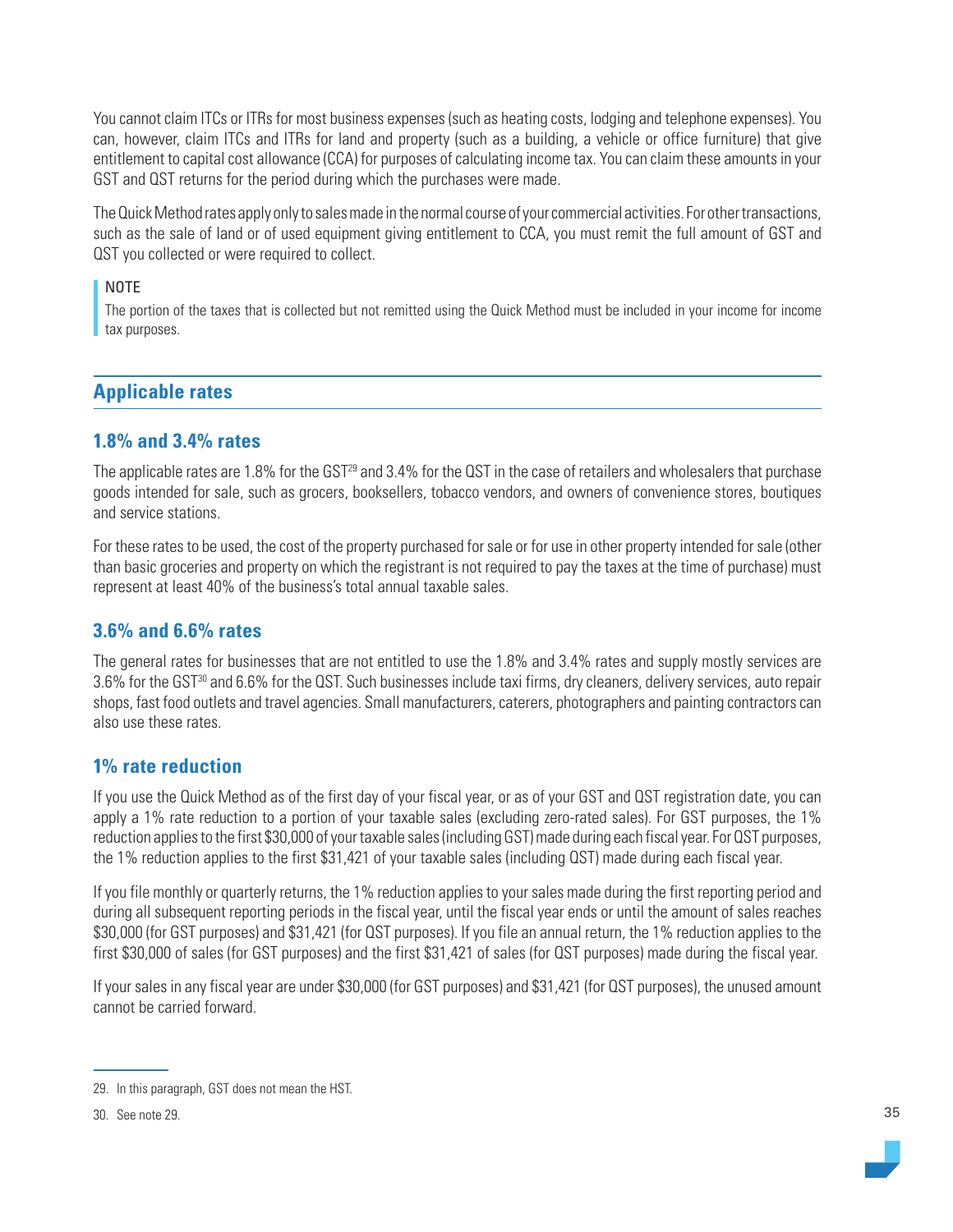#### NOTE

For a given reporting period, you must report the amount of the 1% reduction as an ITC adjustment on line 107 or line 108 of your GST/HST return and as an ITR adjustment on line 207 or line 208 of your QST return, as shown in the example below.

#### **Example**

A cleaning business used the Quick Method in 2016. It files quarterly returns. Since its annual taxable sales worldwide were not over \$400,000 (GST1 included) and \$418,952 (QST included) in 2016, the business can continue to use the Quick Method for 2017. The applicable rates are 3.6% for GST purposes and 6.6% for QST purposes.

| <b>First quarter</b>                                                                       |          | <b>GST</b>            |          | <b>QST</b>  |
|--------------------------------------------------------------------------------------------|----------|-----------------------|----------|-------------|
| Taxable sales in the first quarter of 2017 (GST included)                                  |          | \$21,000.00           |          |             |
| Taxable sales in the first quarter of 2017 (QST included)                                  |          |                       |          | \$21,995.00 |
| Applicable rate                                                                            | $\times$ | 3.6%                  | $\times$ | 6.6%        |
| Subtotal                                                                                   |          | \$756.00              |          | \$1,451.67  |
| Reduction on the first \$30,000 of taxable sales (\$21,000 $\times$ 1%)                    |          | \$210.00 <sup>2</sup> |          |             |
| Reduction on the first \$31,421 of taxable sales (\$21,995 $\times$ 1%)                    |          |                       |          | \$219.953   |
| Tax remittances for the first quarter                                                      |          | \$546.00              |          | \$1,231.72  |
| <b>Second quarter</b>                                                                      |          |                       |          |             |
| Taxable sales in the second quarter of 2017 (GST included)                                 |          | \$15,000              |          |             |
| Taxable sales in the second quarter of 2017 (QST included)                                 |          |                       |          | \$15,710.71 |
| Applicable rate                                                                            | $\times$ | 3.6%                  | $\times$ | 6.6%        |
| Subtotal                                                                                   |          | \$540.00              |          | \$1,036.91  |
| Reduction on the first \$30,000 of taxable sales (\$30,000 - \$21,000) $\times$ 1%         |          | \$90.004              |          |             |
| Reduction on the first \$31,421 of taxable sales (\$31,421 - \$21,995) $\times$ 1%         |          |                       |          | \$94.265    |
| Tax remittances for the second quarter                                                     |          | \$450.00              |          | \$942.65    |
| In this example, GST does not mean the HST.<br>1.                                          |          |                       |          |             |
| Include this amount as an ITC adjustment on line 107 or line 108 of your GST return.<br>2. |          |                       |          |             |
| Include this amount as an ITR adjustment on line 207 or line 208 of your QST return.<br>3. |          |                       |          |             |
| See note 2.<br>4.                                                                          |          |                       |          |             |

5. See note 3.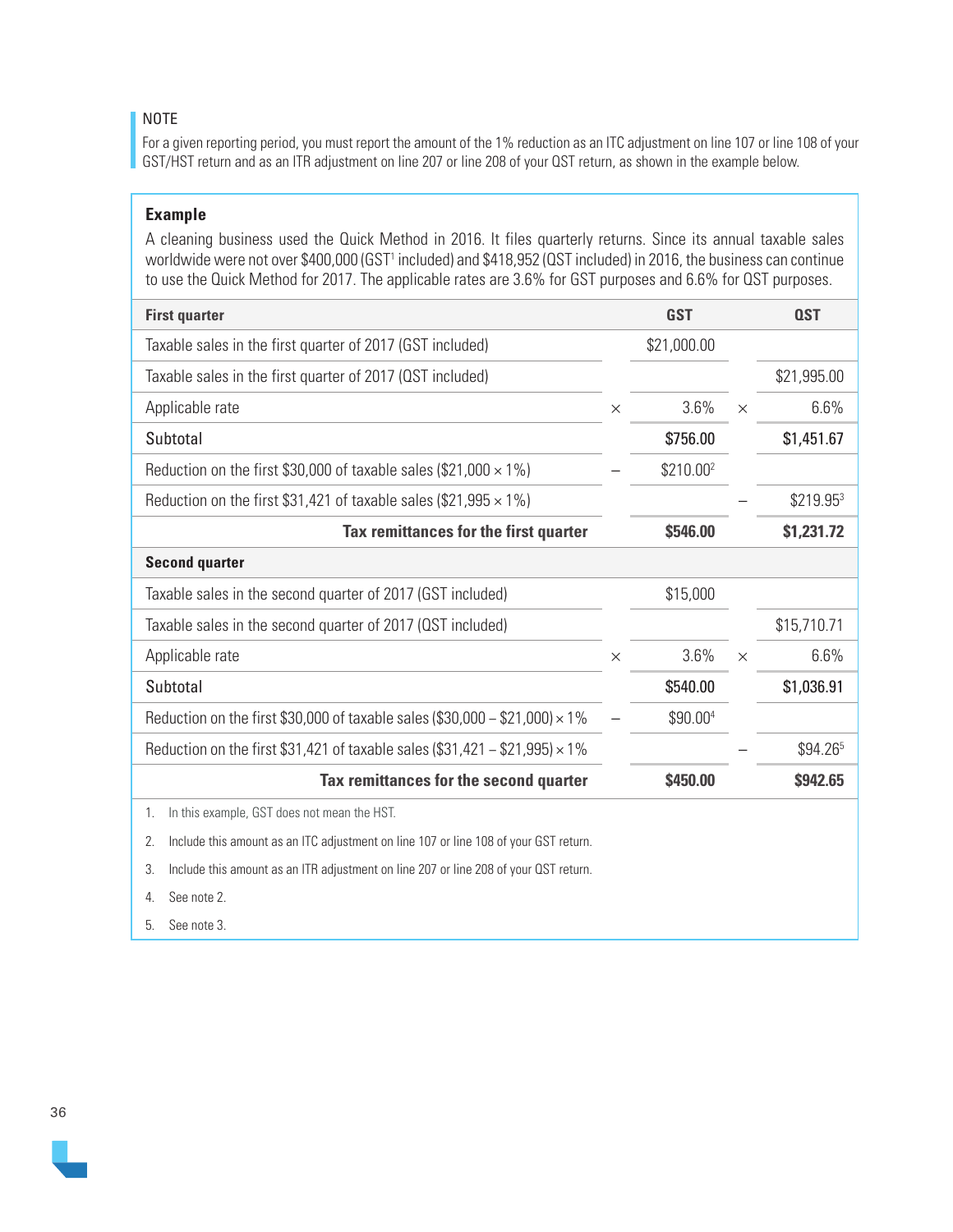# **Election to use the Quick Method**

To use the Quick Method, you must complete form FP-2074-V, Election or Revocation of Election Respecting the Quick Method of Accounting.

If you have a monthly or quarterly filing frequency, you must file the form with us no later than the deadline for filing your return for the period in which you want to use the method. For example, if you wish to use the method for the reporting period from January 1 to March 31, 2018, you must file the form no later than April 30, 2018.

If you have an annual filing frequency, you must file the form with us no later than the first day of the second quarter of the fiscal year in which you want to use the method. For example, if you wish to use the method for the fiscal year from January 1 to December 31, 2018, you must file the form no later than April 1, 2018.

We will confirm your election in writing. The effective date you entered on the form is the date on which you may begin using the Quick Method; however, that date must correspond to the first day of a GST and QST reporting period. You must use the Quick Method for at least one year.

You do not have to elect to use the Quick Method each year. The election remains in effect as long as your business continues to meet the requirements listed under "Who can use the Quick Method?" on page 34.

The election to use the Quick Method applies to all of your divisions, whether or not they file separate GST and QST returns. The election ceases to be in effect as soon as you revoke it.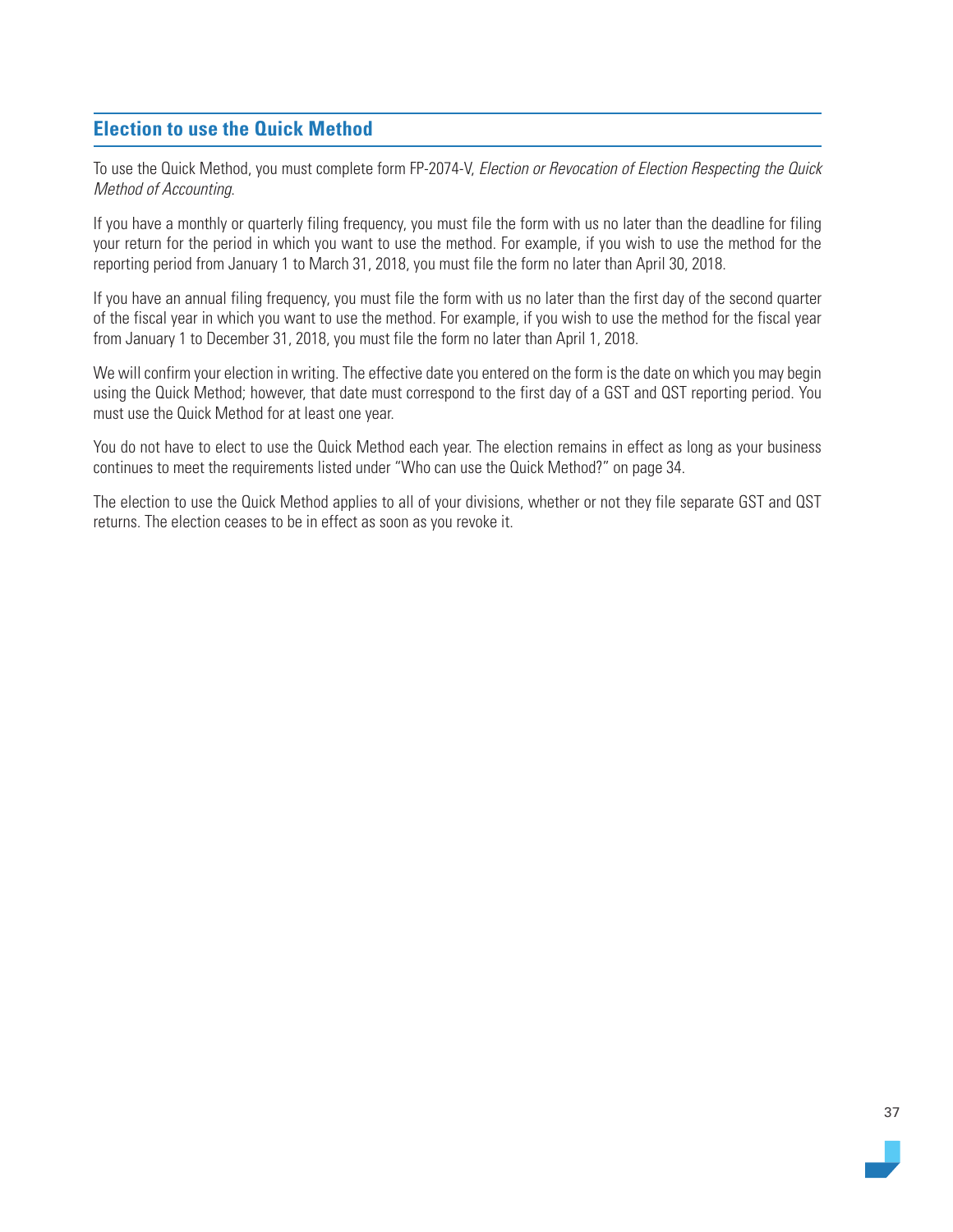# **Special Quick Method for public service bodies**

Owing to the special nature of their activities, qualifying non-profit organizations (NPOs) and certain public service bodies can use the Special Quick Method<sup>31</sup> to calculate the GST and QST to be remitted. With this method, you simply multiply the total taxable sales on which you collected (or were required to collect) GST and QST by the prescribed rate for the type of public service body concerned.

To make the election to use this method, you must file form FP-2287-V, Election by a Public Service Body to Use the Special Quick Method of Accounting or Revocation of the Election.

|                                                                                                            | <b>Prescribed rates</b>       |                      |  |
|------------------------------------------------------------------------------------------------------------|-------------------------------|----------------------|--|
| <b>Type of organization</b>                                                                                | $GST1$                        | <b>QST</b>           |  |
| Hospital authorities, facility operators and external suppliers <sup>2</sup>                               | 4.5%                          | 7.3%                 |  |
| School authorities                                                                                         | 4.4%                          | 7.3%                 |  |
| Municipalities                                                                                             | 4.7%                          | $7.3\%$ <sup>3</sup> |  |
| Qualifying non-profit organizations, designated charities and specified<br>facility operators <sup>4</sup> | 3.6%                          | 7.3%                 |  |
| Universities and public colleges                                                                           | 4.1\% or $4.4\%$ <sup>5</sup> | 7.3%                 |  |

1. In this table, GST does not mean the HST.

2. A "facility operator" is a charity, public institution or qualifying NPO (other than a hospital authority) that operates an establishment offering care similar to that offered by a hospital authority. An "external supplier" is a charity, public institution or qualifying NPO (other than a hospital authority or a facility operator) that makes ancillary supplies, facility supplies or home medical supplies.

3. This rate took effect on July 1, 2016. It was previously 5.7%.

4. A "designated charity" is a charity that is designated following an application because one of its main purposes is to provide employment or employment-related assistance to individuals with disabilities and it supplies, on a regular basis, certain services that are performed, in whole or in part, by individuals with disabilities. A "specified facility operator" is a non-profit organization that operates, otherwise than for profit, a health care institution, or part thereof, for the purpose of providing services such as nursing and personal care, assistance with the activities of daily living, social and recreational services, meals and accommodation, to residents who have limited physical or mental capacity for self-supervision and self-care.

5. The 4.1% rate must be used if vending machine sales made by a university or college represent at least 25% of the organization's total sales. Otherwise, the 4.4% rate must be used.

If your organization makes sales in participating provinces, see the information concerning the special quick method of accounting for public service bodies at [canada.ca/taxes](https://www.canada.ca/en/services/taxes.html).



<sup>31.</sup> The expression "Special Quick Method" is used to refer to both the special quick method for public service bodies (GST) and the quick method of determining the net tax for certain public service bodies (QST).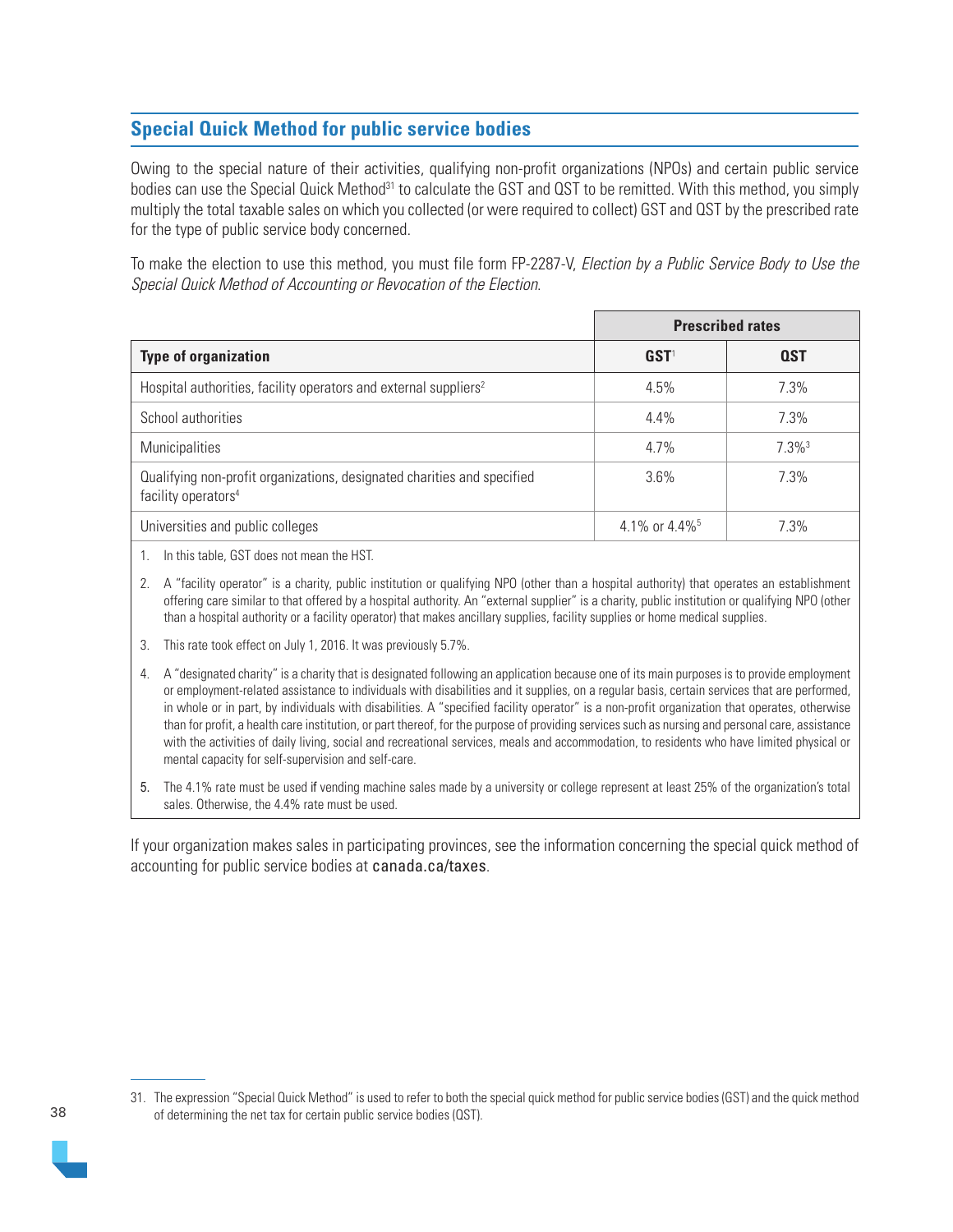# FILING YOUR GST AND QST RETURNS

You can complete your GST and QST returns once you have calculated:

- the GST and QST you collected or were required to collect (that is, tax billed but not paid) on your taxable sales (excluding zero-rated sales) during the reporting period; and
- the ITCs and ITRs to which you are entitled for the GST and QST you paid or were required to pay on your purchases during the reporting period.

If the amount of your ITCs and ITRs is greater than the amount of the GST and QST you collected or were required to collect during the same reporting period, the difference is your refund. In the opposite case, the difference is the amount you must remit to us. Whether you have a refund or an amount payable, any adjustments that you have made must be taken into account no later than the filing deadline for your return.

# **Filing frequency**

You must have the same fiscal year under the GST and QST systems so that your filing frequencies are identical for the two taxes. As a rule, the fiscal year is identical to the taxation year for income tax purposes. You can make an election regarding your filing frequency when you register.

We will assign your filing frequency for GST and QST purposes on the basis of your and your associates' total annual taxable sales made in Canada. Your assigned filing frequency (monthly, quarterly or annual) is shown on your confirmation of registration.

You must remit the amount of net GST and QST payable, or claim your refund, when you file your return.

If you file on an annual basis and meet the following two requirements, you must generally remit the GST in four instalments:

- Your estimated net GST payable for the current year is \$3,000 or more.
- The net GST you remitted for the previous year was \$3,000 or more.

The same requirements apply for QST purposes.

To remit your instalments, you must file form FPZ-558-V, GST/HST and QST Instalments. A copy of the form will be sent to you before the due date for each instalment. You must pay the instalments no later than one month after the last day of each quarter in your fiscal year. The return you must file at the end of the year will help you compare the total of your instalment payments with the actual amounts of GST or QST remittable.

You are not required to make instalments if your net GST or QST payable for the current year or the previous year is less than \$3,000. Simply file the annual return and remit the net GST or QST payable, or claim your refund.

The \$3,000 limit refers to the total net GST or QST payable of your business as a whole, including all its branches and divisions, even if your branches or divisions file separate returns.

## NOTE

Since the QST rate (9.975%) is greater than the GST rate (5%), you may be required to remit QST instalments even if you do not have to remit GST instalments. If this applies to you, contact us to obtain form VDZ-458.0.1-V, *QST Instalments*.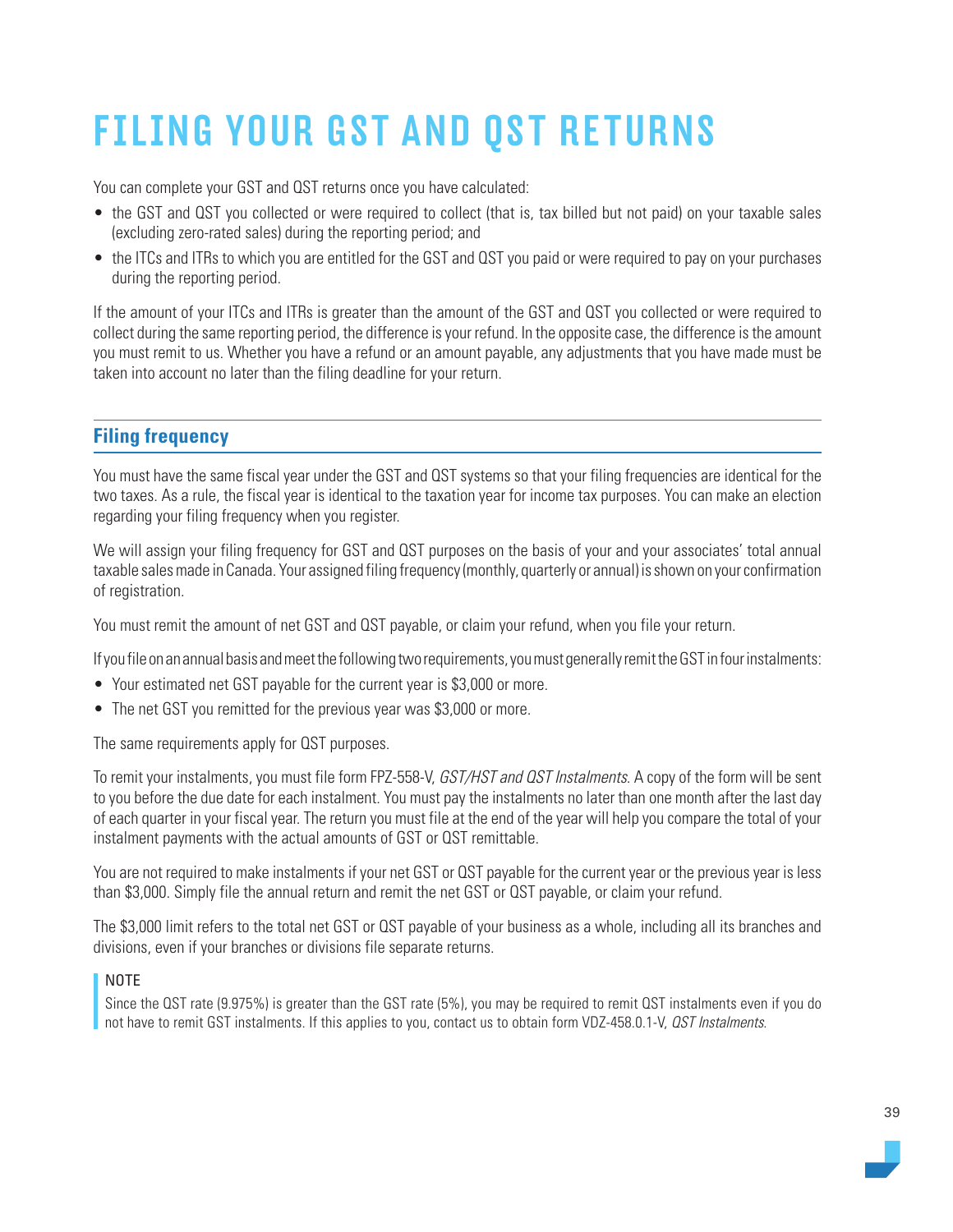The table below shows the assigned filing frequencies and the possible elections you can make to change the assigned frequency. The table does not apply to charities, which can choose their filing frequency regardless of their annual taxable sales, or to garment manufacturers, which are required to file monthly returns under the QST system.

| <b>Annual taxable sales</b>               | <b>Assigned filing frequency</b>        | <b>Possible election</b> |
|-------------------------------------------|-----------------------------------------|--------------------------|
| Over \$6,000,000                          | Monthly                                 | None                     |
| Over \$1,500,000 but not over \$6,000,000 | Quarterly                               | Monthly                  |
| \$1,500,000 or less                       | Annual<br>(with or without instalments) | Monthly or quarterly     |

If you wish to change your assigned filing frequency, you must file form FP-2620-V, *Election Respecting the GST/HST* and QST Reporting Period. For more information, see "Elections and applications concerning the administration of the GST and QST" on page 80.

You can also make an election regarding your filing frequency when you register for the GST and QST. If you expect to claim refunds often, a shorter reporting period is to your advantage. Once you have chosen a filing frequency, you must normally use it for at least one year.

# **Designated reporting periods**

GST and QST registrants can request that certain reporting periods in a fiscal year be designated reporting periods, that is, periods for which they will not be required to file a return. To make this request, the total tax that was collected or collectible and the total adjustments to the net tax calculated must be \$1,000 or less for the reporting period(s) concerned. Amounts of tax pertaining to a designated period must be reported on the return for the following period.

Designated reporting periods can be useful for persons that operate a seasonal or part-time business, or for non-residents that carry on commercial activities in Canada (or in Québec, for QST purposes) for a short time each year. Designated reporting periods are granted only if the registrant has fulfilled all obligations to the CRA and Revenu Québec.

Designated reporting periods can be granted to businesses and organizations, regardless of the amount of their income or the nature of their commercial activities, but not, in most cases, to registrants that file annual returns. Moreover, designated reporting periods cannot be granted to separate branches or divisions of a registrant, unless the registrant applies for designated reporting periods for the business as a whole.

To apply for designated GST and QST reporting periods, you must send us a letter, either at the time you register or before the beginning of the first designated period. The letter must give the date on which each designated period is to begin and end, and the registrant's legal name and the names of any branches or divisions that file separate returns. Remember to sign the letter.

# **GST and QST returns**

If you are a registrant, you must file a GST and a QST return even if you are not entitled to a refund or have no amount payable.

One advantage of having the GST administered in Québec is that registrants in Québec can file a combined GST-QST return (form FPZ-500-V, GST/HST-QST Return) and make their GST and QST remittances with a single cheque and a single remittance slip. For more information about the lines on this return, see form FP-500-V, Detailed GST/HST and QST Calculations and Return Respecting Taxable Real Property (Immovables), Taxable Carbon Emission Allowances and Imported Taxable Supplies, at [revenuquebec.ca](https://www.revenuquebec.ca/en/).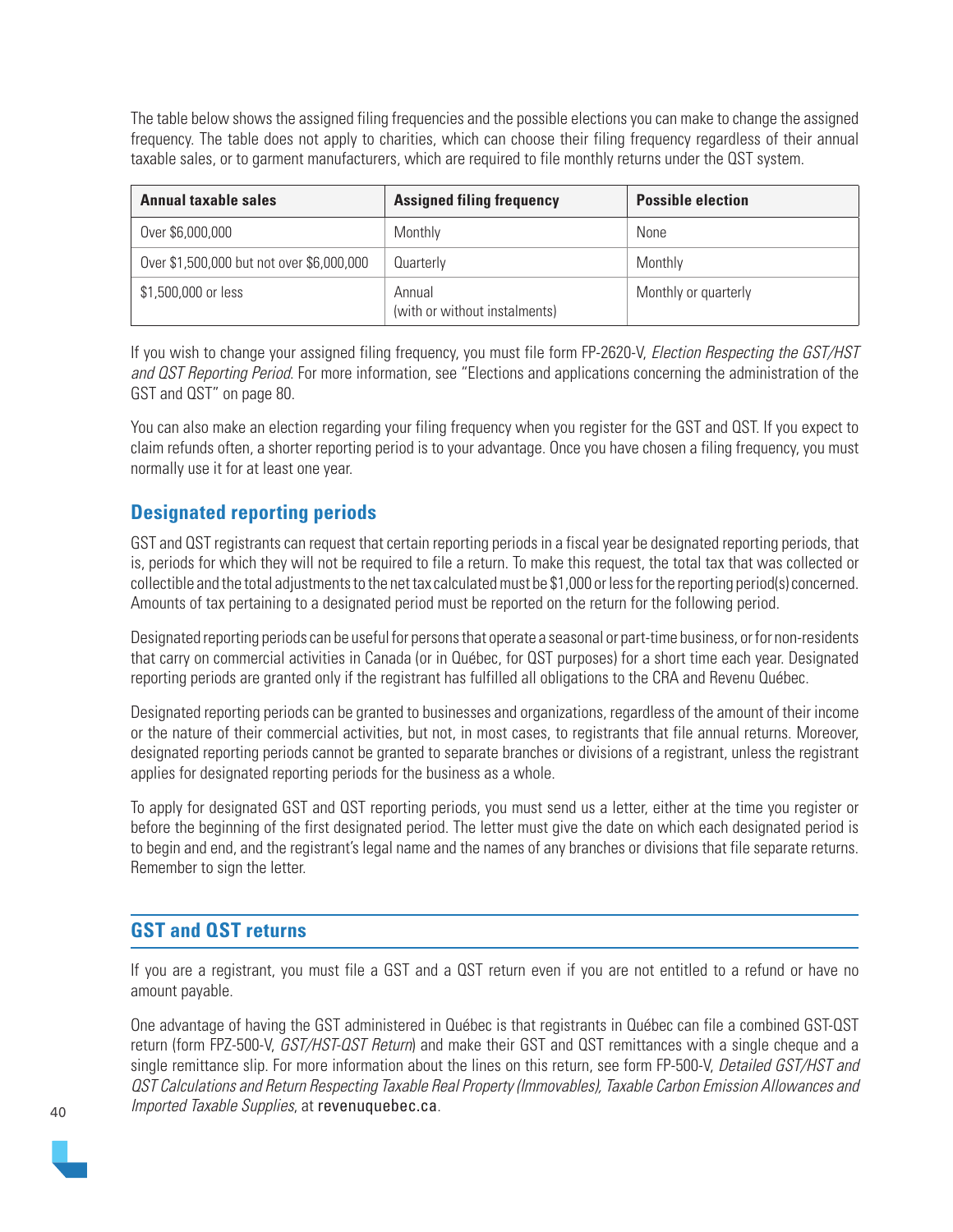Businesses that cannot file form FPZ-500-V must file form FPZ-34-V, GST/HST Return, and form VDZ-471-V, QST Return.

The following registrants must file their GST and QST returns online:

- registrants (other than charities) whose total annual taxable sales<sup>32</sup> in Canada exceed \$1,500,000 for GST purposes;
- registrants subject to the ITC recapture measure for the provincial portion of the HST paid on certain goods and services acquired in Ontario and Prince Edward Island;
- builders affected by the transitional provisions concerning new housing in British Columbia, Prince Edward Island, New Brunswick, Nova Scotia, Ontario or Newfoundland and Labrador.

For more information on filing GST and QST returns online, go to our website at [revenuquebec.ca](https://www.revenuquebec.ca/en/).

Other registrants can choose to file online or by mail. If filing by mail, we will send them personalized forms.

We must receive monthly and quarterly returns no later than one month after the end of the period covered by the return. We must generally receive annual returns no later than three months following the end of the period covered by the return.

#### NOTE

If you are a registrant and meet the following two conditions, you have until June 15 of the following year to file your GST and QST return:

- You have business income (other than property income) for income tax purposes.
- You have an annual filing frequency and a fiscal year that ends on December 31 for GST and QST purposes.

However, you must remit any GST or QST due by April 30 of the following year.

You must file your returns by the applicable deadline (see above). If you lose a personalized return we send you or do not receive one at least 15 working days before the filing deadline, contact us as shown at the end of this document.

Certain businesses and organizations can apply to have their branches or divisions file separate GST and QST returns. To do so, they must file form FP-2010-V, Application or Revocation of Application to File Separate Returns or Rebate Applications. For more information about the form, refer to "Elections and applications concerning the administration of the GST and QST" on page 80.

| <b>Dates to remember</b>                                                       |                                                                                             |
|--------------------------------------------------------------------------------|---------------------------------------------------------------------------------------------|
| Monthly or quarterly reporting period                                          |                                                                                             |
| One month after the last day of your reporting period                          | Filing deadline for GST and QST returns                                                     |
| <b>Annual reporting period</b>                                                 |                                                                                             |
| Three months after the last day of your reporting period                       | Filing deadline for GST and QST returns                                                     |
| Last day of the month following the end of each quarter in<br>your fiscal year | Deadline for instalment payments of GST and QST (if you are<br>required to pay instalments) |
| April 30 (for sole proprietorships)                                            | Deadline for remitting GST and QST if your fiscal year ends<br>on December 31               |
| June 15 (for sole proprietorships)                                             | Filing deadline for GST and QST returns if your fiscal year<br>ends on December 31          |

<sup>32.</sup> Annual taxable sales for GST purposes include your and your associates' taxable and zero-rated sales of goods and services, but do not include sales made outside Canada, zero-rated exports of goods and services, zero-rated financial services, and taxable sales of immovables and goodwill.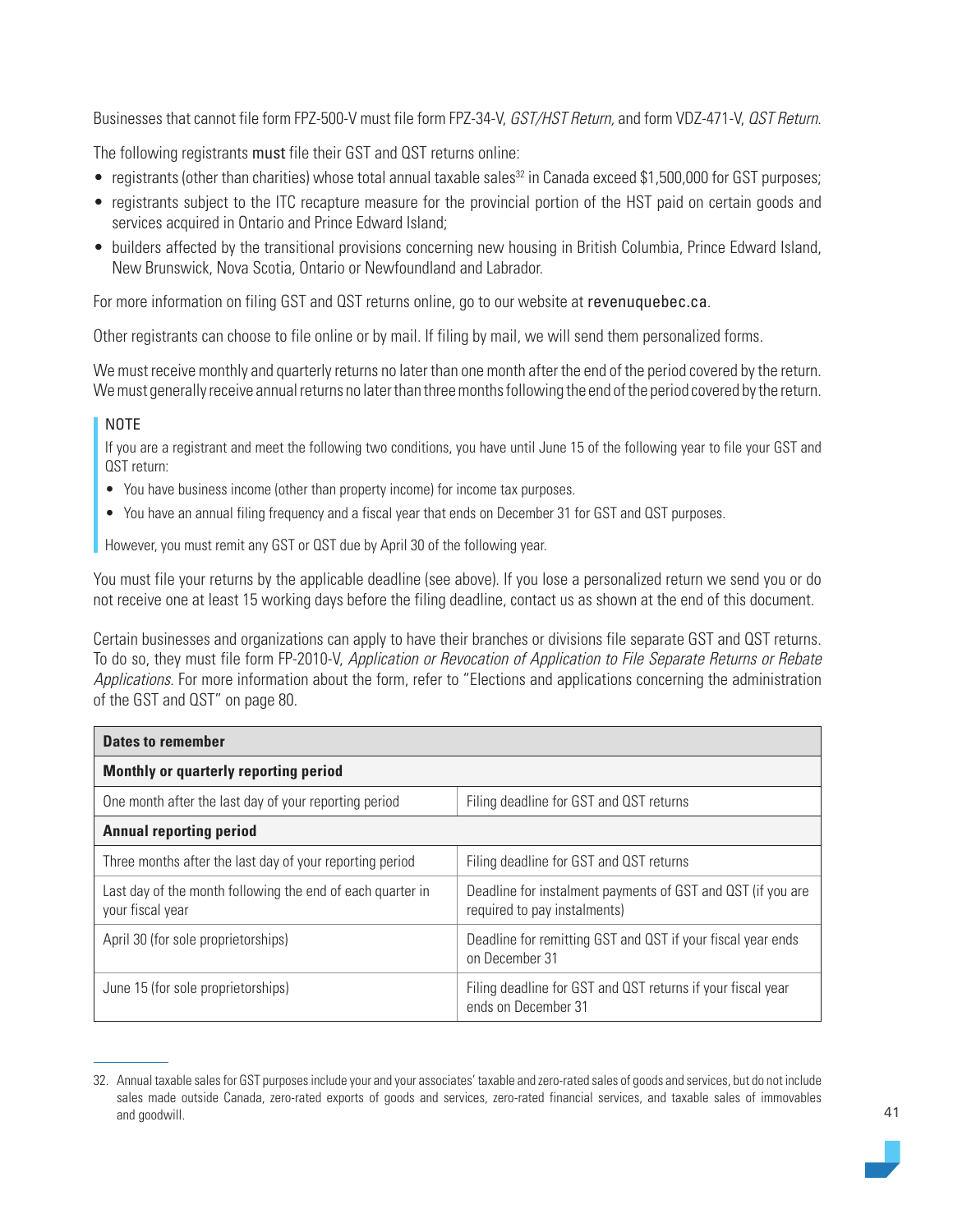# **Amending a tax return**

If you wish to amend a tax return you filed using our online services, you must complete form FP-2500.E-V, Request to Amend a GST/HST and QST Return Filed Online.

If you filed your return on paper, you must complete form FPZ-2500-V, Request to Amend a Return.

## NOTE

You must complete a separate form for each return you want to amend.

# **Applying a tax refund to the payment of tax owing**

You may wish to use a GST refund or rebate (such as a refund of an amount of tax paid in error or a rebate for public service bodies) for a given period to offset the net GST payable for the same period. To do so, you must complete the appropriate application and file it along with your GST return. The same applies to the QST.

If you are using the combined GST–QST return (form FPZ-500-V), you can use a QST refund to offset GST payable, and vice versa. In this case, you would remit the difference to Revenu Québec, or claim it as a refund, as applicable. However, we do not generally allow you to offset GST payable using a QST refund if you have:

- other debts to the federal or Québec government (even if a tax debt agreement has been reached); or
- failed to file a return for a previous reporting period.

| <b>Example</b>                                                                                                            |         |
|---------------------------------------------------------------------------------------------------------------------------|---------|
| You collected \$1,200 in GST <sup>33</sup> and \$2,400 in QST. You are entitled to an ITC of \$1,750 and an ITR of \$150. |         |
| <b>GST</b> collected                                                                                                      | \$1,200 |
| <b>ITC</b>                                                                                                                | \$1,750 |
| Refund of net tax                                                                                                         | (\$550) |
| QST collected                                                                                                             | \$2,400 |
| <b>ITR</b>                                                                                                                | \$150   |
| Net tax payable                                                                                                           | \$2,250 |
| Refund of net tax                                                                                                         | \$550   |
| <b>Amount of remittance</b>                                                                                               | \$1,700 |

If you have branches or divisions that file separate GST and QST returns, you can use the refund of one branch or division to offset the tax payable by another (GST offset by QST, or vice versa). To do so, you must file the returns of the branches or divisions at the same time.

<sup>42</sup> 33. In this example, GST does not mean the HST.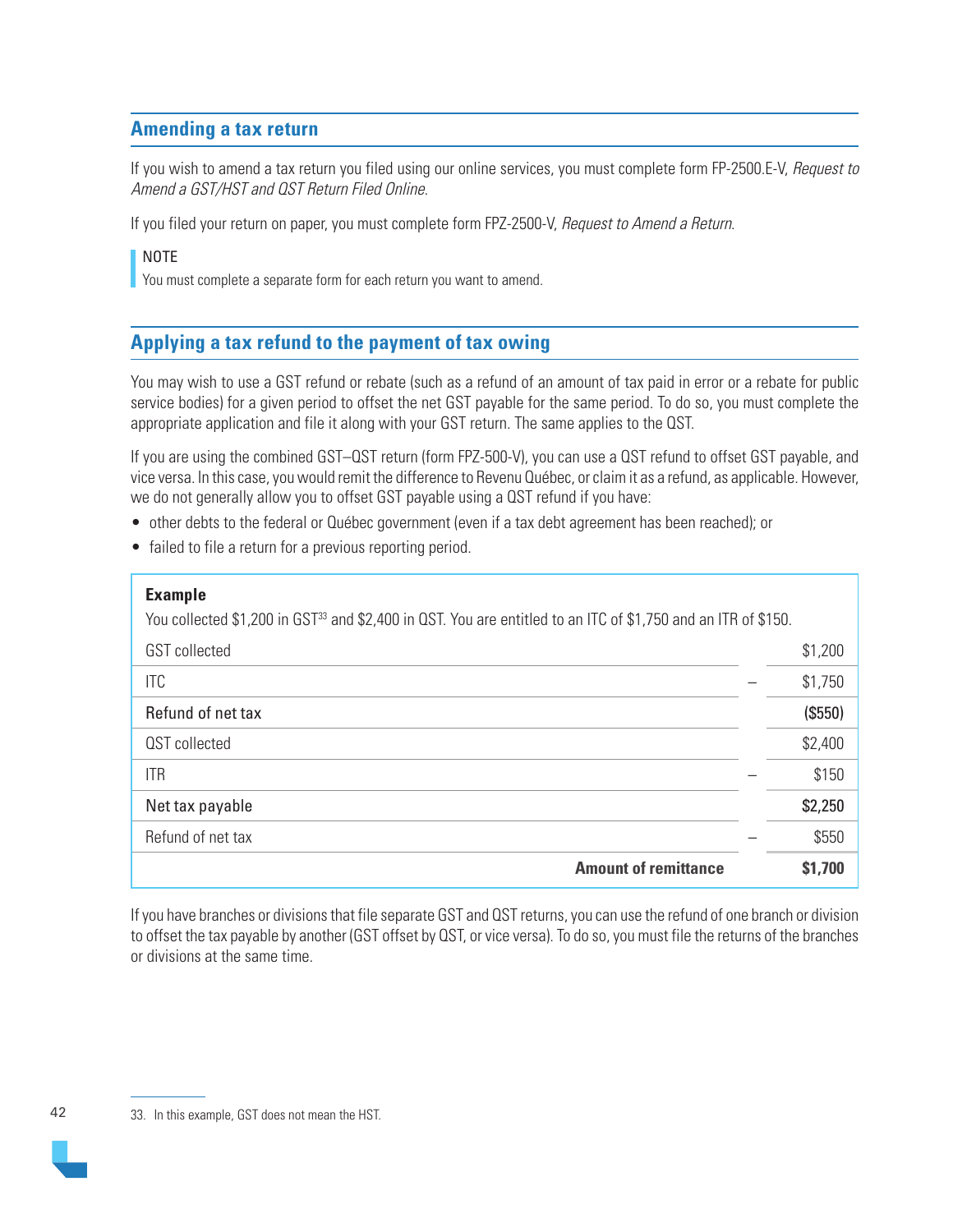# **Tax remittances or refunds**

## **Where should you make tax remittances or file refund applications?**

You must remit all GST and QST amounts to us. You can make your remittances online, just as you can file your GST and QST returns online. Simply use the online services on our website at [revenuquebec.ca](https://www.revenuquebec.ca/en/). For more information, refer to "Online services" on page 88.

You can also make your remittances in person at a financial institution. Be sure to have your remittance slip with you. If you make your remittances by mail, enclose your remittance slip along with your cheque or money order (made payable to the Minister of Revenue of Québec) in the return envelope. Write your GST and QST registration numbers on the cheque or money order.

## NOTE

GST and QST remittances of \$50,000 or more must be made at a financial institution.

We must receive your remittance slip and payment no later than the filing deadline for your return. The date of receipt of a payment is the date on which it is received by a financial institution or at a Revenu Québec office (a postdated cheque is considered to be received on the date it can be cashed).

If you are claiming a refund, or if you have no remittance to make, you cannot submit your return or your refund application to a financial institution. You must submit it online or mail it to us at one of the addresses listed at the end of this document. If you mail your application, whether you are making a remittance or claiming a refund, you must sign and return the remittance slip, as this constitutes your official return.

NOTE

Never send cash by mail.

# **When will you receive your refund cheque or notice of assessment?**

We must act with due diligence in refunding any net tax that a registrant claims on the required return.

If you file your return on or **before** the last day of a reporting period and you are not refunded the GST within 29 days after the last day of the reporting period, you will be paid interest calculated as of the 30th day following the last day of the reporting period until the day the refund is paid.

If you file your return **after** the last day of a reporting period and you are not refunded the GST within 29 days after the date we receive your return, you will be paid interest calculated as of the 30th day following the date we receive your return until the day the refund is paid.

In all cases, you will be paid a refund only if you have filed all the required returns for the reporting period and for all previous reporting periods. You may not receive the refund you claimed if you have a debt with the CRA. If this is the case, interest (if any) will stop accruing on the date the refund is applied to payment of the debt.

If you are not paid a QST refund within 45 days after the date we receive your return, you will be paid interest calculated as of the 46th day following the date we receive your return until the day the refund is paid. You may not receive the refund you claimed if you have a debt with us (including a GST debt). If this is the case, interest (if any) will stop accruing on the date the refund is applied to payment of the debt.

We can withhold a QST refund if you did not file all the required returns and reports under a Québec fiscal law or a regulation made under such a law. You will not receive interest on the refund for the period the refund is withheld.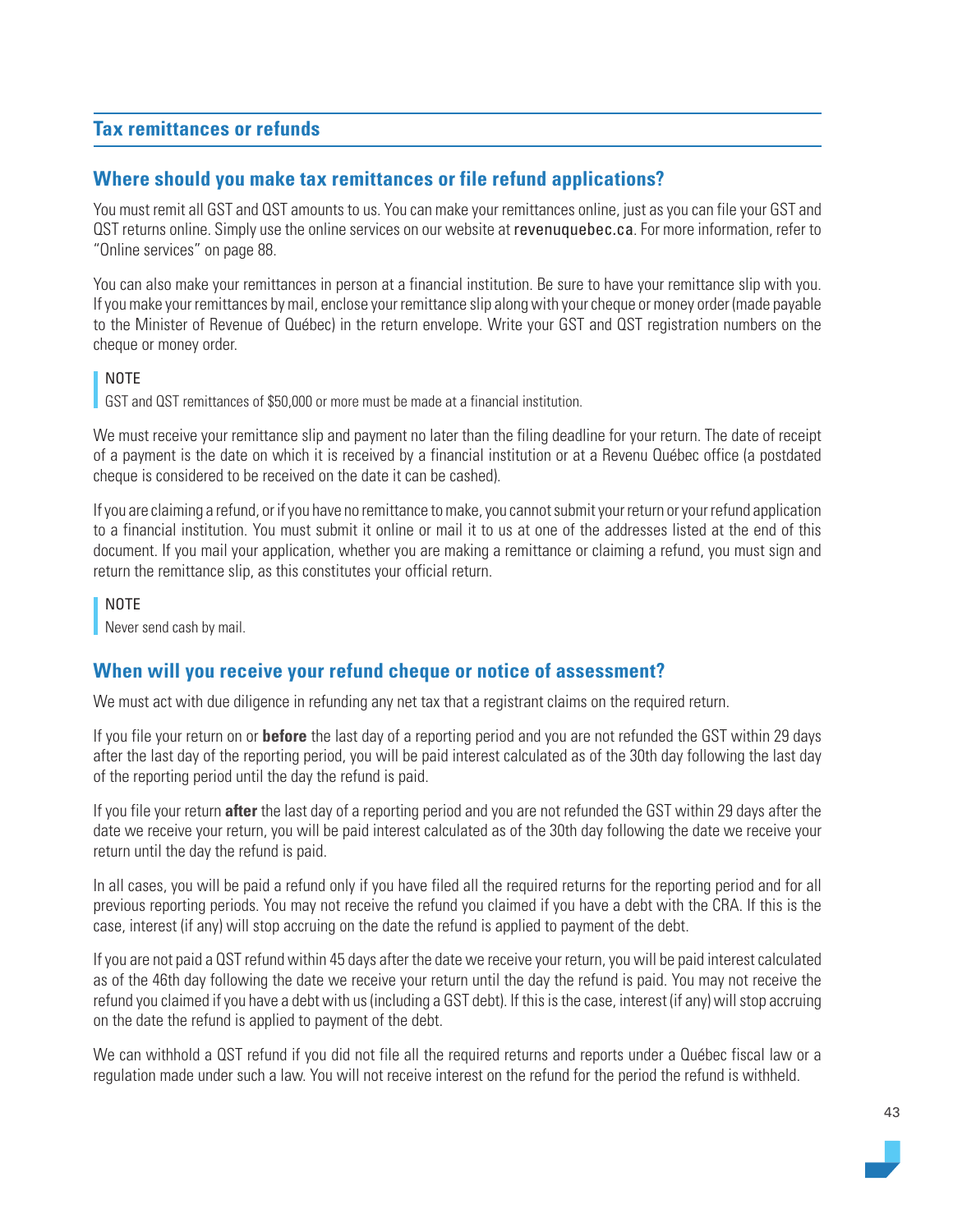# **Penalties and interest**

## **GST system**

A penalty may be charged if you file a return late. However, this penalty does not apply to a zero balance or a refund. The penalty is equal to:

- 1% of the amount that remains unpaid on the deadline for filing the return; plus
- 0.25% of the amount calculated above multiplied by the number of full months (up to 12 months) for which the return is late (from the filing deadline to the day the return is filed).

We may impose a penalty on registrants that were required to file their GST returns online but did not do so.

Any amount that is not paid within the prescribed time bears interest at the prescribed rate. This rate is revised quarterly. For example, the rate under the GST system was 6% for the quarter ending on June 30, 2020. Interest is capitalized daily.

# **QST system**

Persons that fail to file a return by the prescribed deadline are liable to a penalty of \$25 for each day the return is late, up to \$2,500. In addition, persons that fail to pay an amount within the prescribed time are liable to a penalty at the rate based on the number of days the remittance is late. The rate is 7% of the outstanding amount for payments that are 1 to 7 days late, 11% for payments that are 8 to 14 days late and 15% for payments that are 15 or more days late.

Persons that fail to collect an amount are liable to a penalty of 15% of the amount. Persons that obtain a refund to which they are not entitled or that exceeds the amount to which they are entitled are liable to a penalty of 15% of the refund or amount to which they are not entitled. In addition, we may impose a penalty on registrants that were required to file their QST returns online but did not do so.

Any amount that is not paid within the prescribed time is subject to interest at the prescribed rate. This rate is revised quarterly. For example, the rate under the QST system was 7% for the quarter ending on June 30, 2020. Interest is capitalized daily.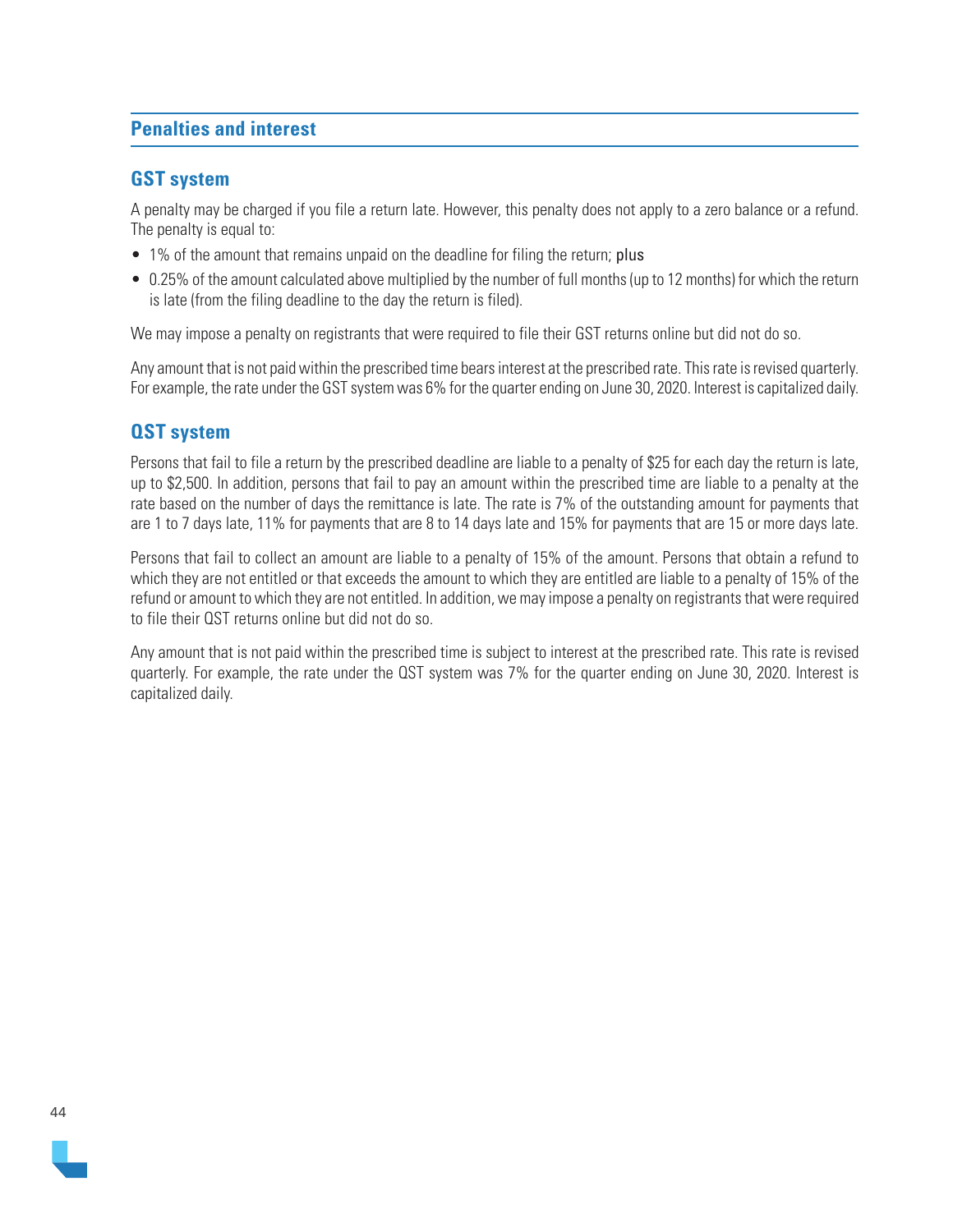# SPECIAL CASES

# **Cash discounts and late-payment charges**

If you offer cash discounts (including early-payment discounts) on credit sales, you must collect the GST and QST on the total sale price before the discount.

| <b>Example</b><br>The invoice you give the customer contains the information below.                                                                                                                                                                                                            |        |                |
|------------------------------------------------------------------------------------------------------------------------------------------------------------------------------------------------------------------------------------------------------------------------------------------------|--------|----------------|
| Purchase                                                                                                                                                                                                                                                                                       |        | \$100.00       |
| $GST^{34}$ (\$100 $\times$ 5%)                                                                                                                                                                                                                                                                 | $+$    | \$5.00         |
| $QST(100 \times 9.975%)$                                                                                                                                                                                                                                                                       | $^{+}$ | \$9.98         |
| <b>Total</b>                                                                                                                                                                                                                                                                                   |        | \$114.98       |
| The invoice also confirms that a 2% discount is offered if the customer pays within 10 days of billing. The GST and<br>QST do not change, even if the customer takes advantage of the discount. Consequently, the total price paid by the<br>customer will be \$112.98, calculated as follows: |        |                |
| Purchase $($100 - $2)$                                                                                                                                                                                                                                                                         |        | \$98.00        |
| $GST$ (\$100 $\times$ 5%)                                                                                                                                                                                                                                                                      |        | \$5.00         |
| $QST(100 \times 9.975%)$                                                                                                                                                                                                                                                                       | $^+$   | \$9.98         |
| <b>Total</b>                                                                                                                                                                                                                                                                                   |        | <b>S112.98</b> |

If you charge an amount for late payment of a bill, the GST and QST must be calculated on the amount shown on the invoice before the addition of the late-payment charge.

#### **Example**

You charge \$5 for late payment of a bill of \$100. In this case, the GST<sup>35</sup> and QST must be collected only on the amount of \$100, even if your customer actually paid \$105 for the item.

When the amount you bill the customer is already net of the early-payment discount, you must charge GST and QST on the invoiced amount.

## **Example**

You send a customer an invoice with instructions to pay \$108 if payment is made by March 23, or \$118 if payment is made after March 23. Even if the customer makes the payment on or after March 23, you must charge GST<sup>36</sup> and QST on the amount of \$108.

<sup>34.</sup> In this example, GST does not mean the HST.

<sup>35.</sup> See note 34.

<sup>36.</sup> See note 34.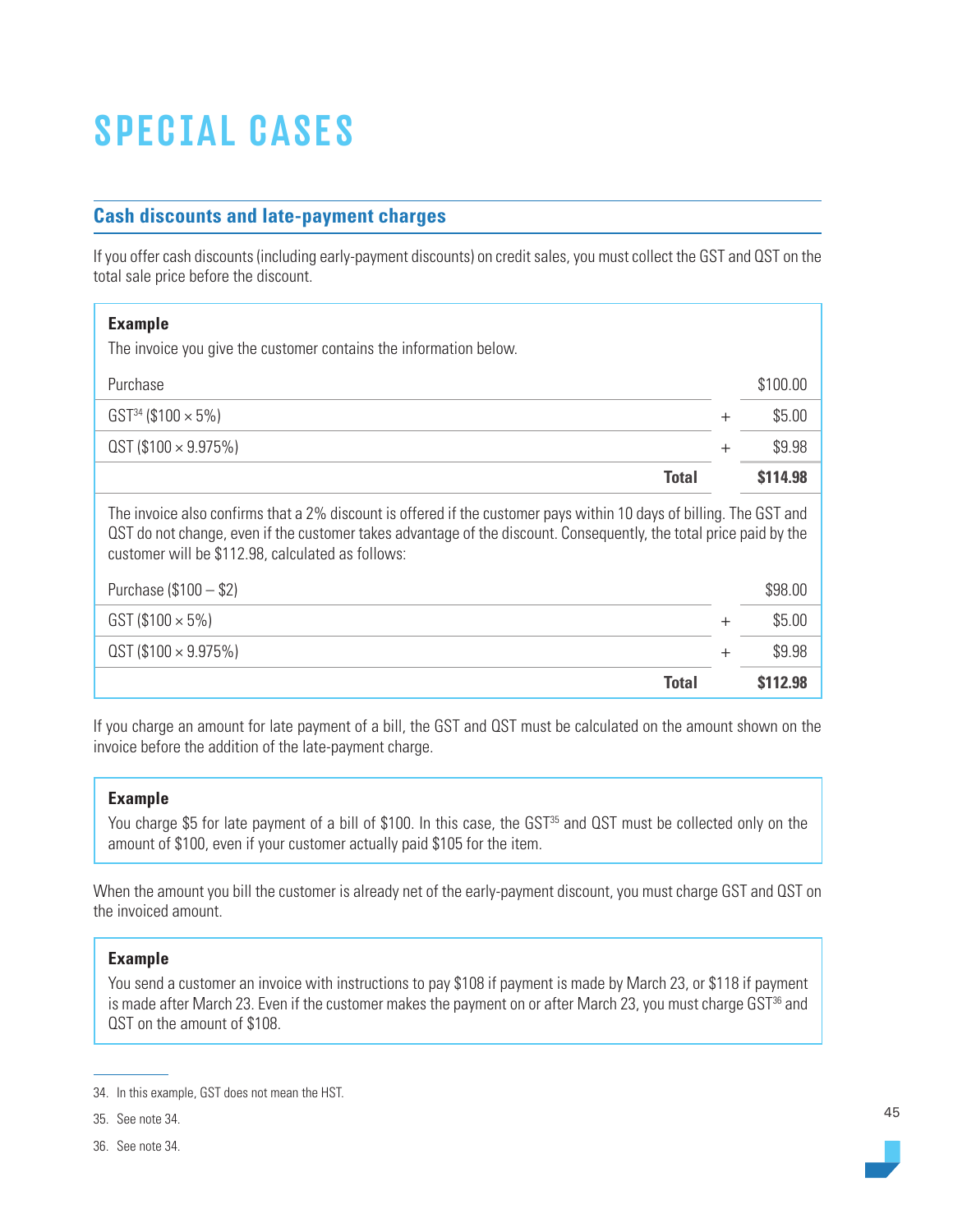# **Volume discounts**

If you offer volume discounts, you may be able to adjust the GST and QST payable by the customer. This will depend on when the discount is granted.

If the discount is granted at the time of sale, you must bill the GST and QST on the discount price (the sale price minus the discount).

| <b>Example</b><br>You sell tables and chairs to a customer and provide a 10% discount on the price. |        |            |
|-----------------------------------------------------------------------------------------------------|--------|------------|
| 10 tables at \$150.00 each                                                                          |        | \$1,500.00 |
| 10% discount                                                                                        |        | \$150.00   |
| 40 chairs at \$50.00 each                                                                           | $+$    | \$2,000.00 |
| 10% discount                                                                                        |        | \$200.00   |
| Subtotal                                                                                            |        | \$3,150.00 |
| $GST^{37}$ (\$3,150 $\times$ 5%)                                                                    | $+$    | \$157.50   |
| $QST$ (\$3,150 $\times$ 9.975%)                                                                     | $^{+}$ | \$314.21   |
| <b>Total</b>                                                                                        |        | \$3,621.71 |

Some volume discounts are granted after the sale is made and the GST and QST are collected. This type of discount is granted to the customer at the end of a set period, such as one year. In such a case, you can adjust, refund or credit the GST and QST related to the discount. If you choose to adjust the taxes, you must do so during the reporting period in which the discount was granted, or within four years after the end of that period.

As a rule, you must also issue a credit note to the customer specifying the amount of the discount and the amount of adjusted, refunded or credited taxes. However, a credit note is not necessary if the customer provides you with a debit note containing this information. In this case, the GST and QST collected do not change, but you can subtract an amount equal to the reduction of taxes in the calculation of your net tax. If the customer is a registrant, the ITC and ITR to which the customer is entitled will be reduced by an amount equal to the reduction of taxes.

In certain circumstances, you may not want to adjust the taxes, such as when a registrant purchaser has already claimed an ITC and an ITR for the amounts. If you decide not to make the adjustment, the GST and QST must not be included in the discount, and a credit or debit note need not be provided.

<sup>46</sup> 37. In this example, GST does not mean the HST.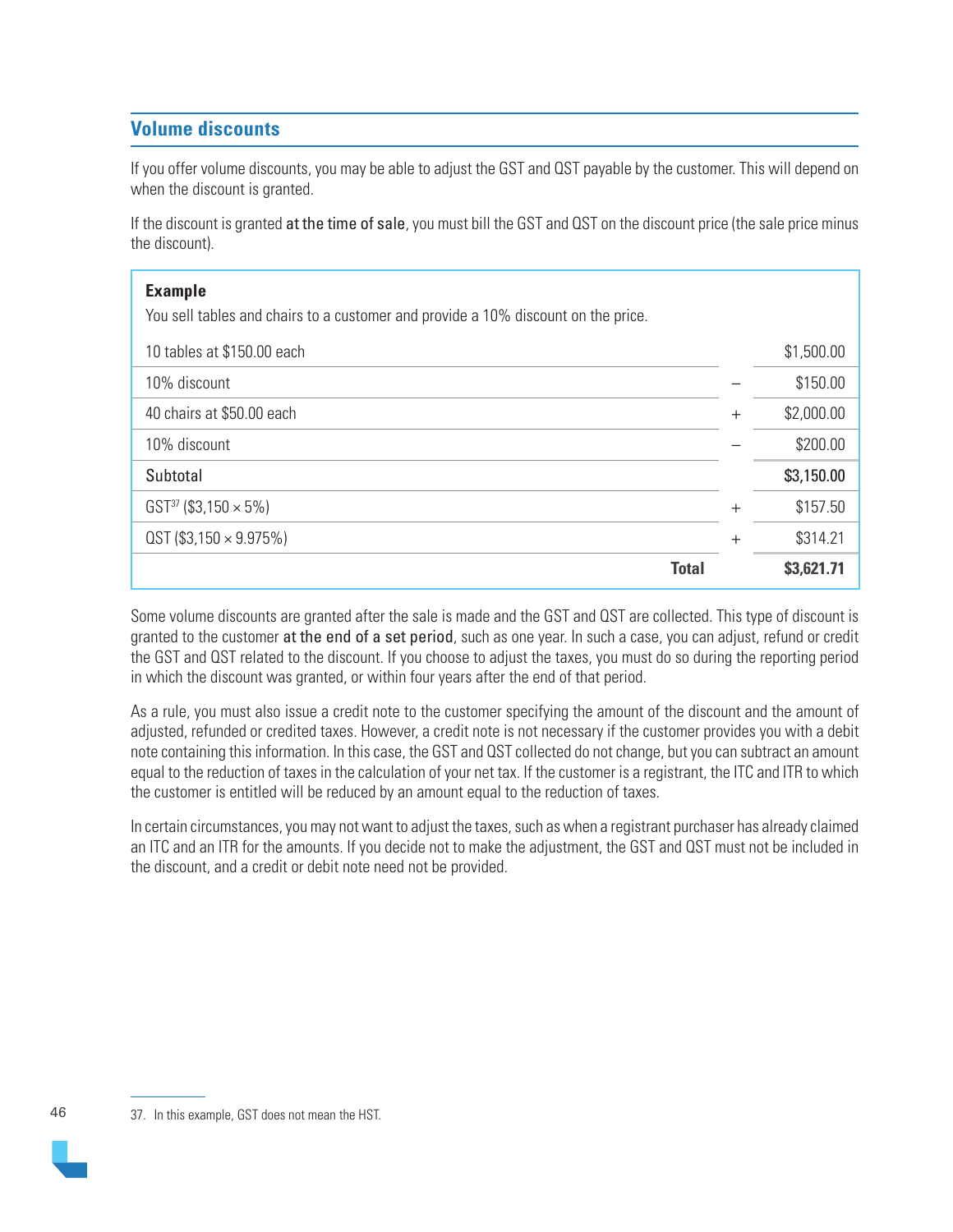# **Deposits and returned goods**

The GST and QST are collected on a deposit only if the deposit is considered to constitute partial payment of the sale price of a good or service. If the customer forfeits the deposit by not purchasing the item or service, both taxes are considered to be included in the deposit.

To determine the GST<sup>38</sup> to be collected and remitted on the forfeited amount, multiply the amount of the deposit by 5/105. To determine the QST to be collected and remitted, multiply the total amount of the deposit by 9.975/109.975. Registrant customers can claim an ITC and an ITR for the taxes deemed to have been paid on the forfeited deposit if they have the required information.

| Tax fractions in provinces where the HST applies |                                                 |  |
|--------------------------------------------------|-------------------------------------------------|--|
| <b>Participating provinces</b>                   | <b>Tax fractions</b><br>(since October 1, 2016) |  |
| Prince Edward Island                             | 15/115                                          |  |
| New Brunswick                                    | 15/115                                          |  |
| Nova Scotia                                      | 15/115                                          |  |
| Ontario                                          | 13/113                                          |  |
| Newfoundland and Labrador                        | 15/115                                          |  |

The table below shows the tax fractions to use in provinces where the HST applies.

## **Example**

A customer pays a deposit of \$50 to reserve a television set for purchase, but later decides not to buy the item. The deposit is therefore forfeited. We consider that you have collected  $GST<sup>39</sup>$  and  $QST$  equal to  $5/105$  and 9.975/109.975, respectively, of the forfeited deposit. As a result, you must remit \$2.38 in GST (\$50  $\times$  5/105) and \$4.54 in QST (\$50 × 9.975/109.975). If the customer is a registrant, an ITC of \$2.38 and an ITR of \$4.54 can be claimed in most cases.

The above rules do not apply to instalment payments. For the rule that applies, see "When to collect GST and QST" on page 19.

If you provide a refund or credit on goods returned by a customer, you can refund or credit the corresponding GST and QST to the customer. In either case, you must prepare a credit note and give it to your customer.



<sup>38.</sup> Here, GST does not mean the HST.

<sup>39.</sup> See note 38.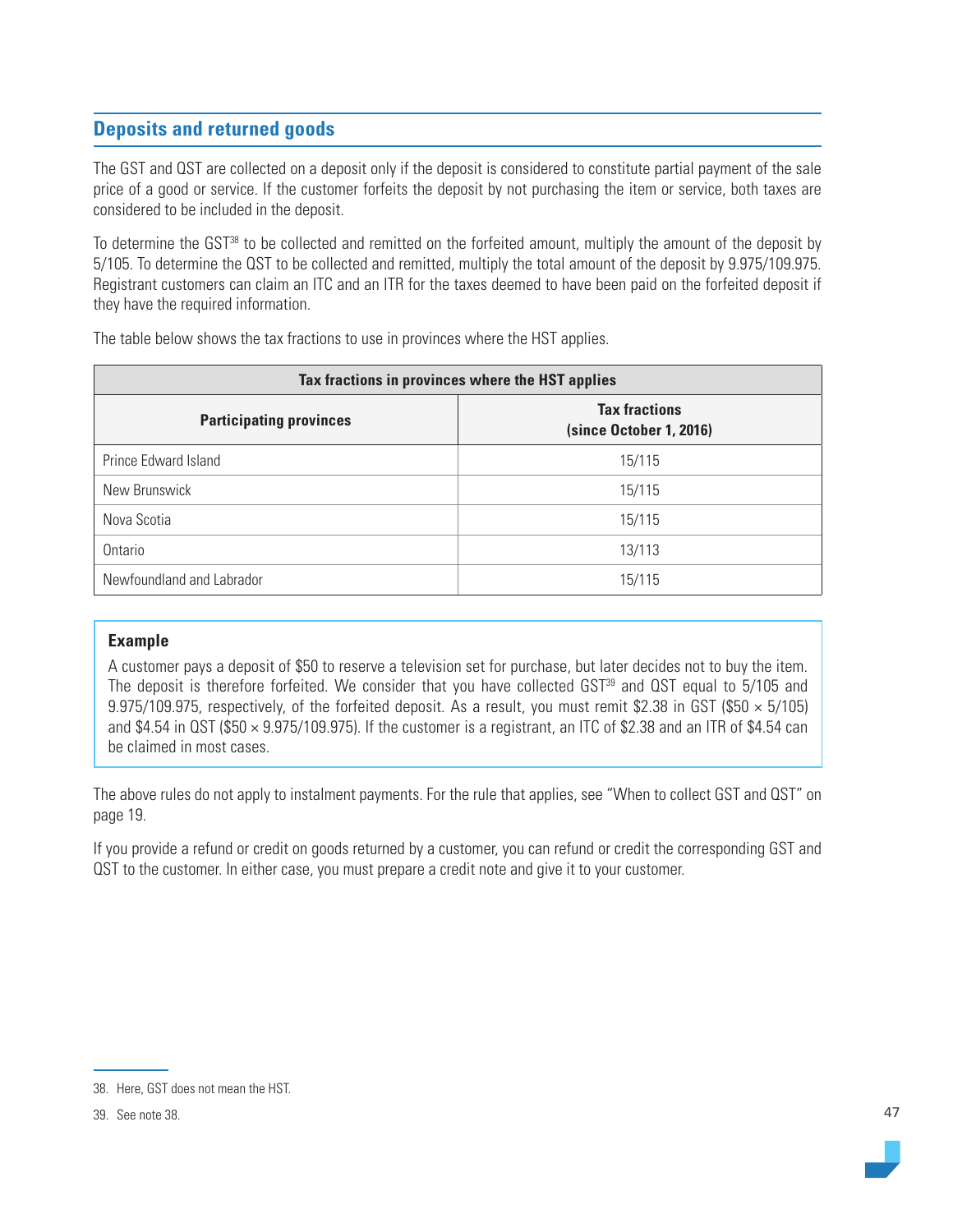The note must include the following information:

- a statement to the effect that the document is a credit note:
- your name or business name and your GST and QST registration numbers;
- the customer's name or business name;
- the date on which the credit note is issued:
- one of the following:
	- the amount of the tax adjustment, credit or refund,
	- a statement specifying that the total amount includes the tax adjustment, credit or refund, and also providing the tax rate applicable to each good or service and the reduction applicable to all goods or services or to each good or service.

A debit note provided by the customer and containing the information specified above is also acceptable.

You can deduct the GST and QST you refunded (or credited) to the customer from the net tax for the reporting period during which the credit or debit note was prepared, provided you have already taken the tax into account in the calculation of net tax for the reporting period concerned or a previous reporting period. The customer, in calculating net tax, is required to add the tax refunded by you. This is particularly important if the customer is a registrant and claimed an ITC and an ITR for the tax initially paid.

If you refund only a percentage of the purchase price (for example, 85%) and keep the balance to cover repackaging or other expenses, you must refund only 85% of the tax initially collected. You must also prepare a credit note (or request a debit note) for that amount.

## **Promotional gifts and free samples**

In general, you are not required to collect GST or QST on promotional gifts distributed to customers free of charge or as a bonus on the purchase of another item. However, you can claim ITCs and ITRs for the taxes you paid (or that were payable) on purchases related to such gifts, provided the gifts are acquired to promote or facilitate your taxable sales.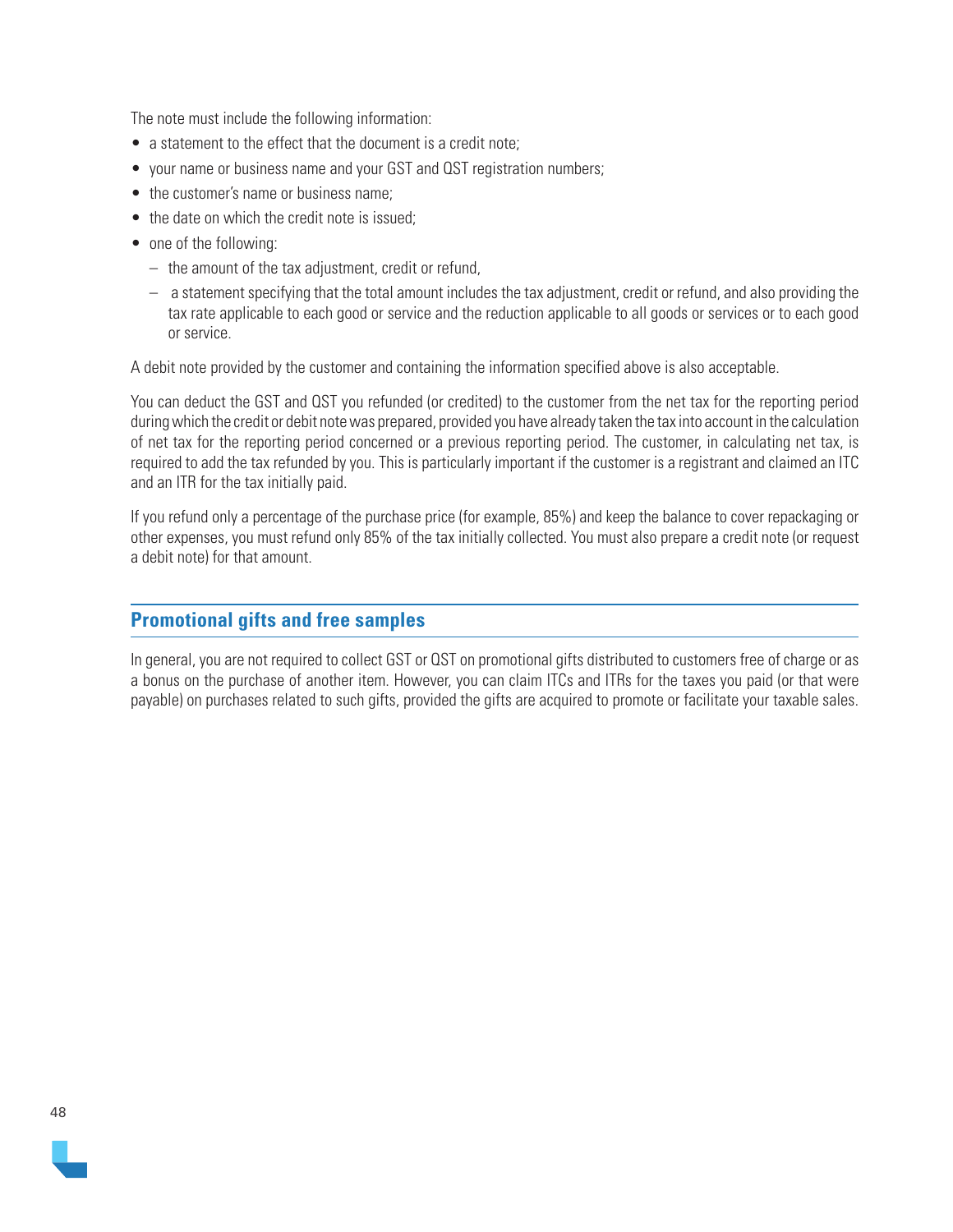# **Gift cards and gift certificates**

Gift cards are a version of gift certificates offered by businesses in the form of swipe cards or chip cards. An amount of money is recorded on the card for use by a customer to purchase goods or services from the issuing business or businesses.

Gift certificates are vouchers that allow customers to purchase goods or services from one or more businesses.

Sales of gift cards and gift certificates are not taxable. However, if a customer uses a gift card or gift certificate, GST and QST must be calculated on the total price of the goods or services purchased, as in a cash purchase. The value of the gift card or gift certificate is considered to cover all or part of the amount paid for the goods or services purchased. As the retailer, you are not entitled to any form of compensation.

| <b>Example</b><br>For his birthday, a boy receives a \$30 gift card from his favourite store. His purchase is as follows: |        |         |
|---------------------------------------------------------------------------------------------------------------------------|--------|---------|
| CDs                                                                                                                       |        | \$35.00 |
| $GST^{40}$ (\$35 $\times$ 5%)                                                                                             | $^{+}$ | \$1.75  |
| $QST$ (\$35 $\times$ 9.975%)                                                                                              | $^{+}$ | \$3.49  |
| Subtotal                                                                                                                  |        | \$40.24 |
| Value of gift card                                                                                                        |        | \$30.00 |
| <b>Balance due</b>                                                                                                        |        | \$10.24 |

<sup>40.</sup> In this example, GST does not mean the HST.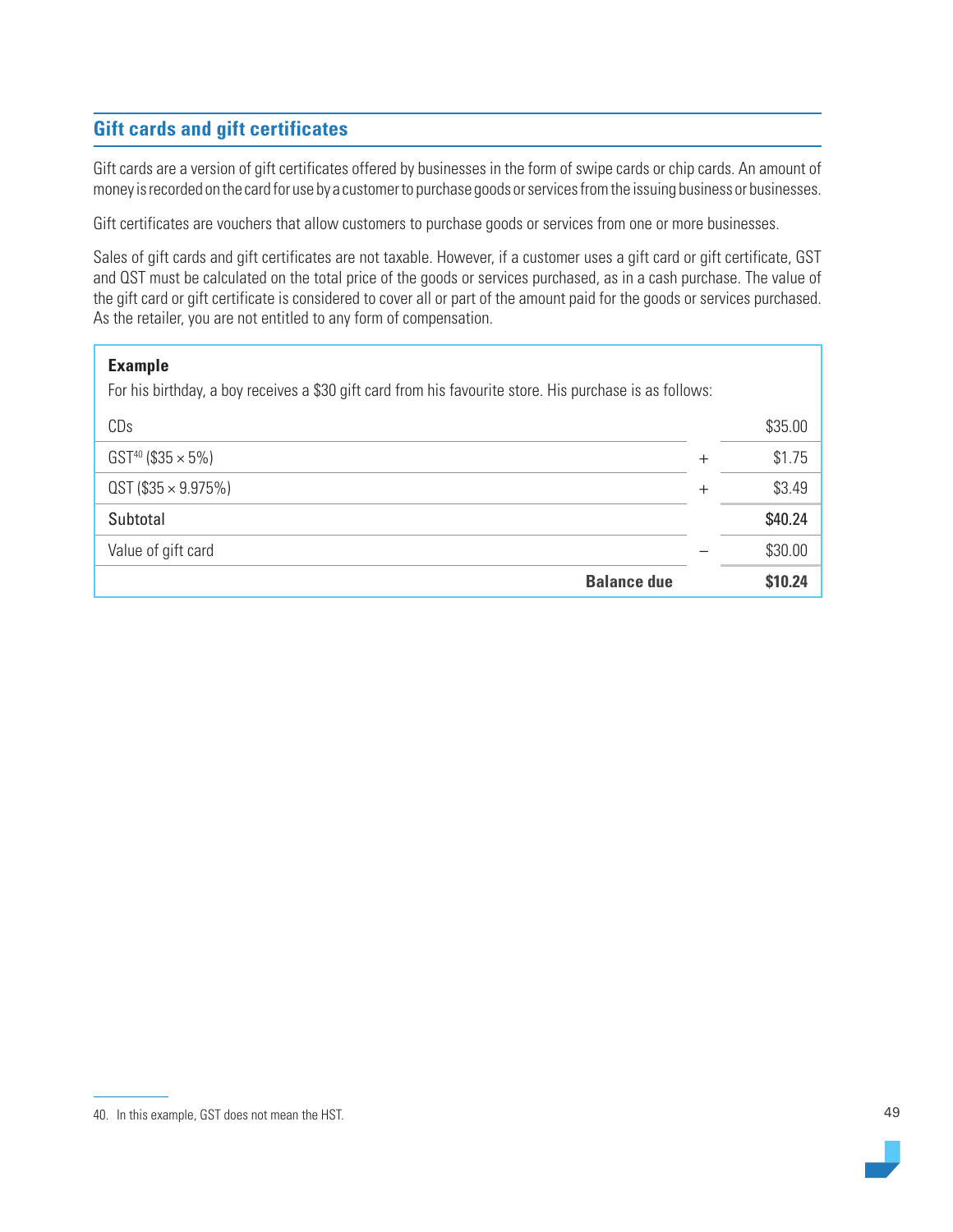# **Coupons**

Coupons are receipts or tickets with a set monetary value (such as a \$2 discount) or without a set monetary value (such as a 10% discount). Coupons entitle the consumer to a discount on the purchase price of specific goods or services. Coupon reimbursements are not taxed.

The following section shows how to calculate the GST and QST on various types of coupons.

# **Reimbursable coupons**

Reimbursable coupons reduce the total amount of the bill, like a cash payment. They are generally referred to as "manufacturers' coupons," and their face value is considered to include the GST and QST payable.

Reimbursable coupons:

- are remitted by the retailer to a third party (for example, a coupon clearing house or the manufacturer) for redemption;
- entitle the purchaser to a specific discount (set amount) at the time of purchase; and
- apply only to taxable (excluding zero-rated) goods and services.

When a customer presents a retailer with this type of coupon and the retailer's prices do not include the GST or QST. the retailer must total the value of all items purchased and add the GST and QST payable before deducting the value of the coupon(s) from the total amount charged. If the retailer's prices include the GST and QST, the vendor must total the sale first and then deduct the value of the coupon(s).

## **Example**

A customer purchases an item and provides a \$10 coupon. You must calculate the amount that the customer must pay in one of the following ways:

|                                        |                | <b>GST<sup>41</sup></b> and <b>QST</b> not<br>included in the price | <b>GST and QST included</b><br>in the price |
|----------------------------------------|----------------|---------------------------------------------------------------------|---------------------------------------------|
| Price of item                          |                | \$25.00                                                             | \$28.74                                     |
| $GST ( $25 \times 5\%)$                | $\overline{+}$ | \$1.25                                                              |                                             |
| $QST$ (\$25 $\times$ 9.975%)           | $\overline{+}$ | \$2.49                                                              |                                             |
| Subtotal                               |                | \$28.74                                                             | \$28.74                                     |
| Value of coupon (GST and QST included) |                | \$10.00                                                             | \$10.00                                     |
| <b>Amount payable by customer</b>      |                | \$18.74                                                             | \$18.74                                     |

On the GST return, the retailer must account for the GST collected without taking the value of the coupon into account. The QST collected must be taken into account in the same manner on the QST return. On sending the coupon to the manufacturer for redemption, the retailer will generally be reimbursed for the full value of the coupon (including GST and QST).

50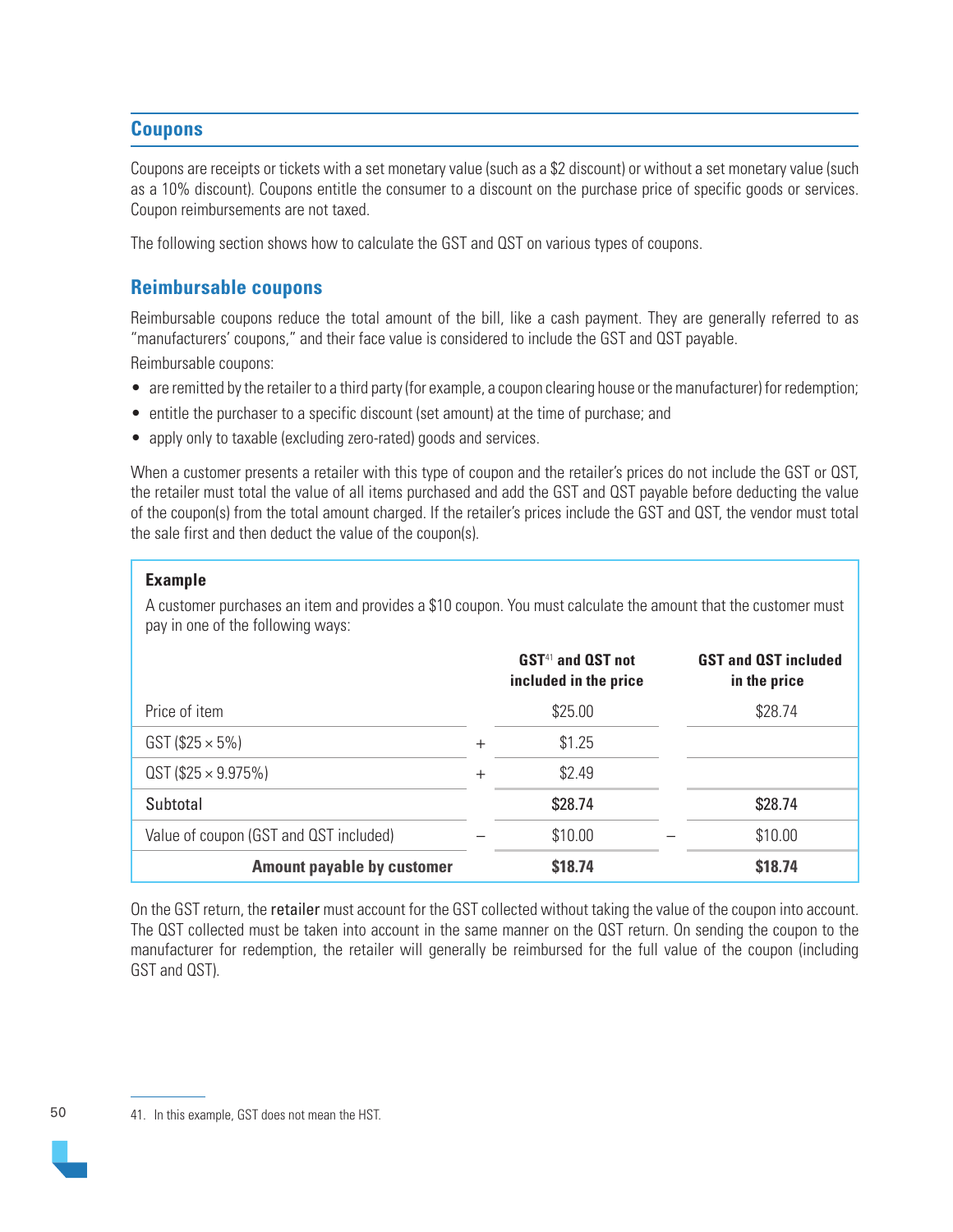The manufacturer can claim an ITC and an ITR for the taxes that were reimbursed and deemed to have been included in the value of the coupon. The ITC will be equal to 5/105<sup>42</sup> of the value of the coupon, the ITR to 9.975/109.975 of its value.

Registrants that use such coupons to make purchases for their business must keep in mind that the value of the coupon is subtracted after calculation of the GST and QST, thereby reducing the amount of GST and QST actually paid on the purchases. The amount claimed as an ITC must therefore be reduced by 5/105 of the value of the coupon. Similarly, the amount claimed as an ITR must be reduced by 9.975/109.975 of the value of the coupon.

# **Non-reimbursable coupons**

Non-reimbursable coupons are normally distributed by retailers and have the following characteristics:

- They are not remitted to a third party for reimbursement.
- They entitle the customer to a specific discount (amount or set percentage) at the time of purchase.
- They apply only to taxable (excluding zero-rated) goods or services.

Retailers can treat such coupons as reimbursable coupons; this allows them to simplify their accounting, since all their coupons can be treated in the same way. In this case, they must follow the rules set out under "Reimbursable coupons" on the previous page. The retailer can also claim ITCs and ITRs for the taxes that were deemed to be included in the value of the coupon, for the reporting period in which the coupon was accepted.

Non-reimbursable coupons can also be used to reduce the price of goods or services before the calculation of GST and QST. Retailers who choose this method must deduct the value of the coupon from the sale price before calculating the GST and QST payable by the purchaser. In this case, the retailer cannot claim ITCs and ITRs on the value of the coupons presented by the purchaser.

| <b>Example</b><br>A customer buys a tool in your hardware store and presents a coupon to obtain a discount. |        |         |
|-------------------------------------------------------------------------------------------------------------|--------|---------|
| Price of tool                                                                                               |        | \$25.00 |
| Face value of coupon                                                                                        |        | \$10.00 |
| Subtotal                                                                                                    |        | \$15.00 |
| $GST^{43}$ (\$15.00 $\times$ 5%)                                                                            | $^{+}$ | \$0.75  |
| $QST$ (\$15.00 $\times$ 9.975%)                                                                             | $^{+}$ | \$1.50  |
| Amount payable by the customer                                                                              |        | \$17.25 |

<sup>42.</sup> To find out which tax fraction to use in provinces where the HST applies, see "Deposits and returned goods" on page 47.

<sup>43.</sup> In this example, GST does not mean the HST.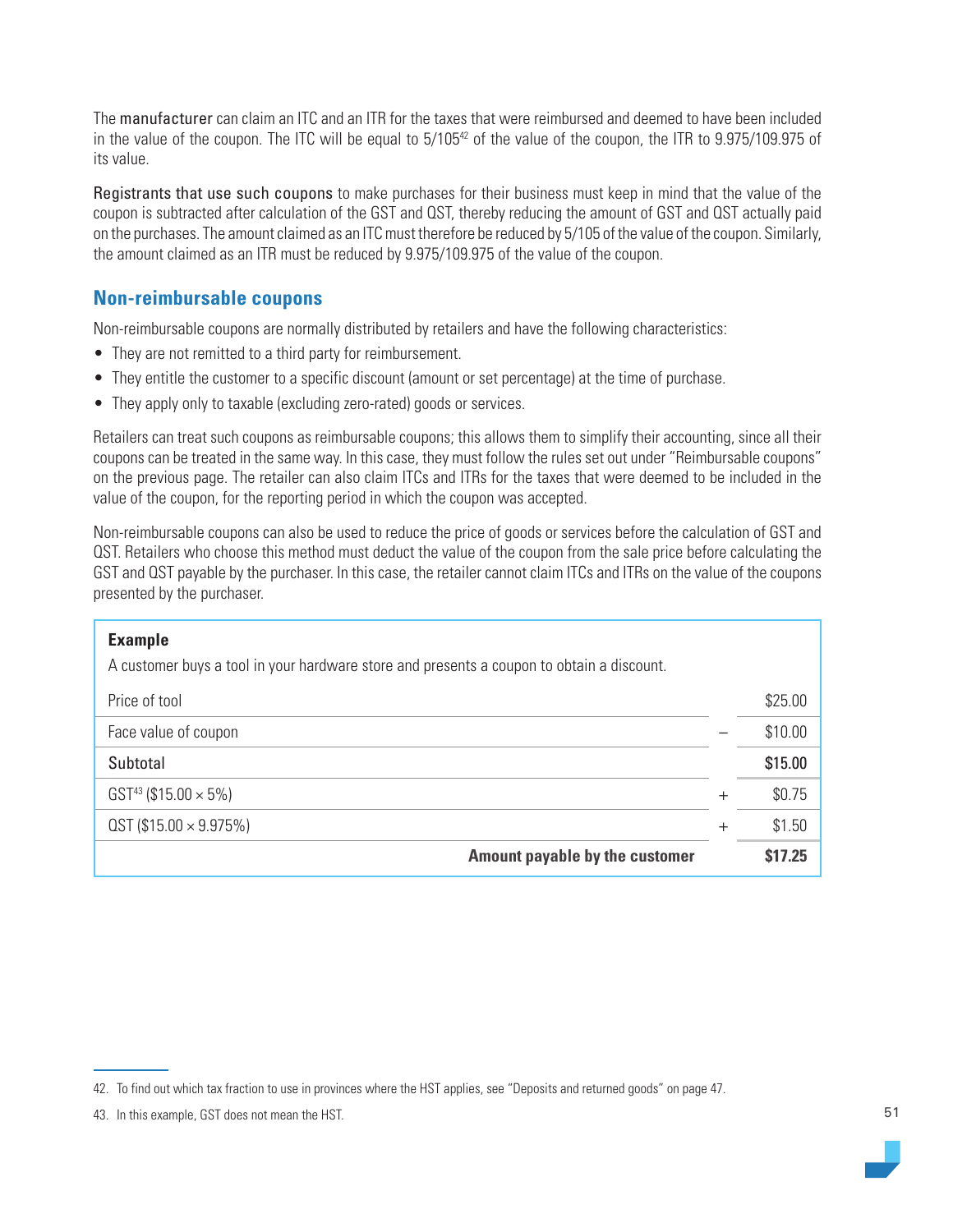# **Other coupons**

Coupons that are not for a specific discount are treated in the same way as non-reimbursable coupons whose value is deducted from the sale price of an item before calculation of the taxes.

These coupons may:

- entitle the customer to various percentages of discount on the price of an item (for example, coupons offering a 10% discount on a purchase of five boxes or less and a discount of 20% on a purchase of six boxes or more);
- offer an item free of charge if another item is purchased (for example, two-for-one coupons);
- entitle the customer to more than one monetary discount (for example, \$0.50 off a 1 L bottle of soft drink, or \$1.00 off a 2 L bottle);
- be used to purchase taxable or exempt goods and services.

# **Manufacturers' rebates**

Manufacturers may offer rebates on the property they sell. The GST and QST rules for manufacturers' rebates apply when all three of the following **three** conditions are met:

- A manufacturer sells taxable property (excluding zero-rated property, other than motor vehicles purchased for sale, under the QST system) to a customer entitled to a rebate.
- The sale is made either directly by the manufacturer or by another person (such as a retailer).
- The customer receives a rebate respecting the property from the manufacturer, accompanied by a document specifying that a portion of the rebate represents the GST and QST, and the rebate is not associated with a debit or credit note.

Some manufacturers provide a rebate application form with the property (often referred to as a "mail-in rebate"). In this case, the customer, after purchasing the item from the retailer, completes the rebate application and mails it directly to the manufacturer. Since the payment of the rebate is a separate transaction between the manufacturer and the customer, the retailer must take into account the GST and QST on the full sale price of the item, without deducting the value of the manufacturers' rebate.

## **Example**

A customer purchases a package of batteries from a hardware store for \$8 plus \$0.40 GST<sup>44</sup> and \$0.80 QST. The package contains a form that can be completed and mailed to the manufacturer for a \$2 rebate. The manufacturer receives the rebate application and sends the customer a cheque for \$2.

Some manufacturers' rebates are granted to customers through the retailer at the time the property is purchased. Even if the amount of the rebate is applied to the retail price of the property, the retailer must collect GST and QST on the retail price before deducting the amount of the rebate.

52

<sup>44.</sup> In this example, GST does not mean the HST.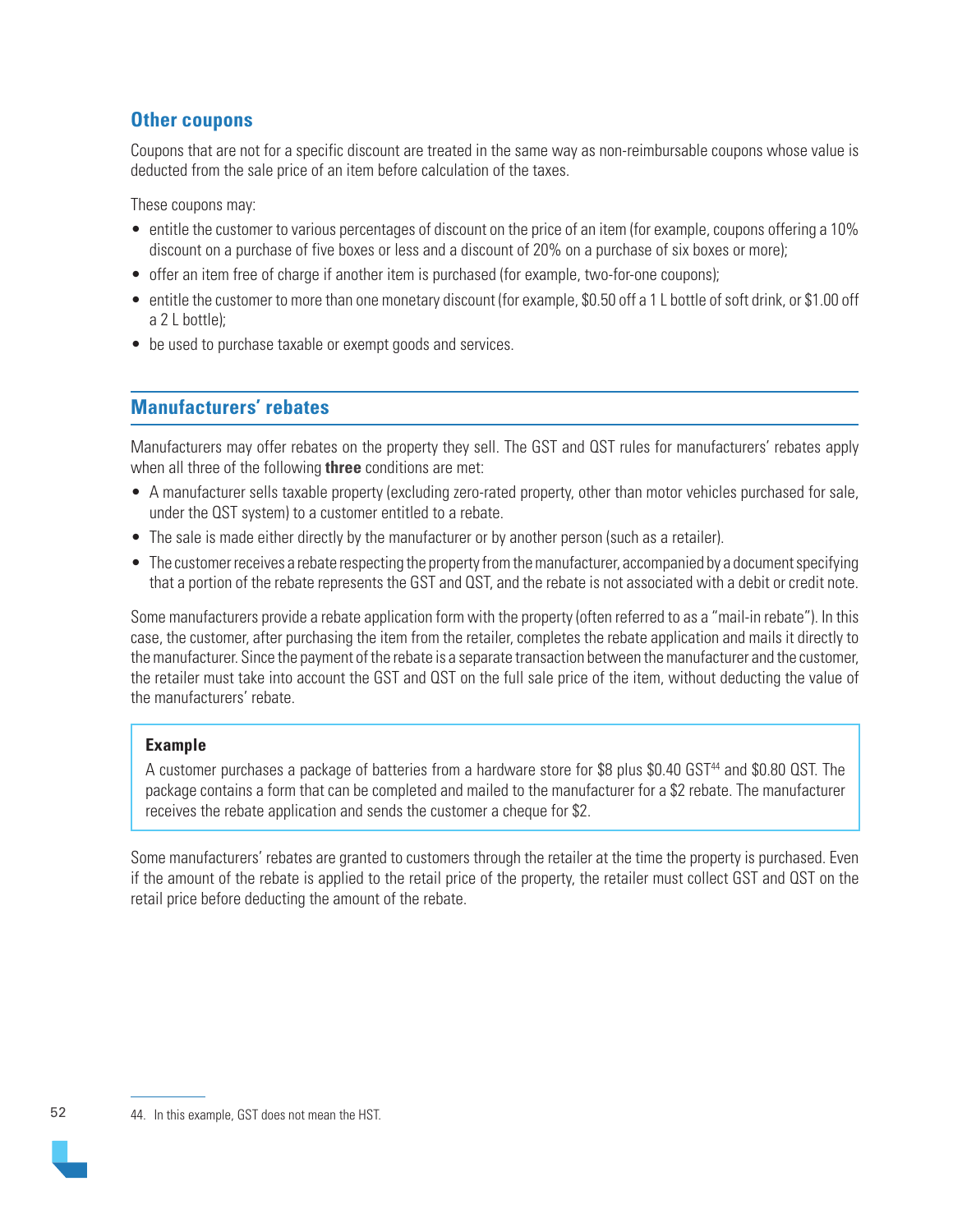#### **Example**

A dealership sells an automobile for \$20,000. The dealer informs the customer (who is not registered for the GST or QST) that the manufacturer is providing a \$500 rebate on the automobile.

| Automobile sale price                                                                                                                      |              | \$20,000 |
|--------------------------------------------------------------------------------------------------------------------------------------------|--------------|----------|
| GST <sup>45</sup> (\$20,000 $\times$ 5%)                                                                                                   | +            | \$1,000  |
| $QST$ (\$20,000 $\times$ 9.975%)                                                                                                           | $\,{}^{+}\,$ | \$1,995  |
| Subtotal                                                                                                                                   |              | \$22,995 |
| Rebate                                                                                                                                     |              | \$500    |
| Amount payable by the customer                                                                                                             |              | \$22,495 |
| The customer must pay \$20,500 (\$22,495 $-$ \$1,995) to the dealership and \$1,995 to the Société de l'assurance<br>automobile du Québec. |              |          |

Manufacturers that grant a rebate are entitled to an ITC equal to 5/105<sup>46</sup> of the value of the rebate for the period during which the rebate was granted. They are also entitled to an ITR equal to 9.975/109.975 of the value of the rebate. Special rules apply if the customer is a registrant entitled to an ITC or an ITR, or to a GST or QST rebate. For more information, contact us at one of the numbers shown at the end of this document.

# **Used property**

# **Sales of used property**

As a rule, the sale of used property (including property seized or repossessed by a creditor) is taxable at 5% GST<sup>47</sup> and 9.975% QST. Consequently, an antique dealer that is a registrant must, in most cases, collect the taxes on property sold. However, used property is not taxable if sold by a person not engaged in commercial activities (for example, an individual who sells personal items at a garage sale).

Under the QST system, road vehicles that must be registered under the Highway Safety Code are QST-taxable even if the vendor is not engaged in commercial activities. In such cases, the QST is collected when the vehicle is registered with the Société de l'assurance automobile du Québec (SAAQ).

Persons that occupy a space at a flea market (referred to as "occupants") are subject to the same rules as most other merchants, regardless of whether the merchandise they sell is new or used. Under the QST system, persons that make the selling space available to occupants must send us a list of the occupants containing certain information. For more information, refer to Flea Markets (IN-255-V).

<sup>45.</sup> In this example, GST does not mean the HST.

<sup>46.</sup> To find out which tax fraction to use in provinces where the HST applies, see "Deposits and returned goods" on page 47.

<sup>47.</sup> In this sentence, GST does not mean the HST.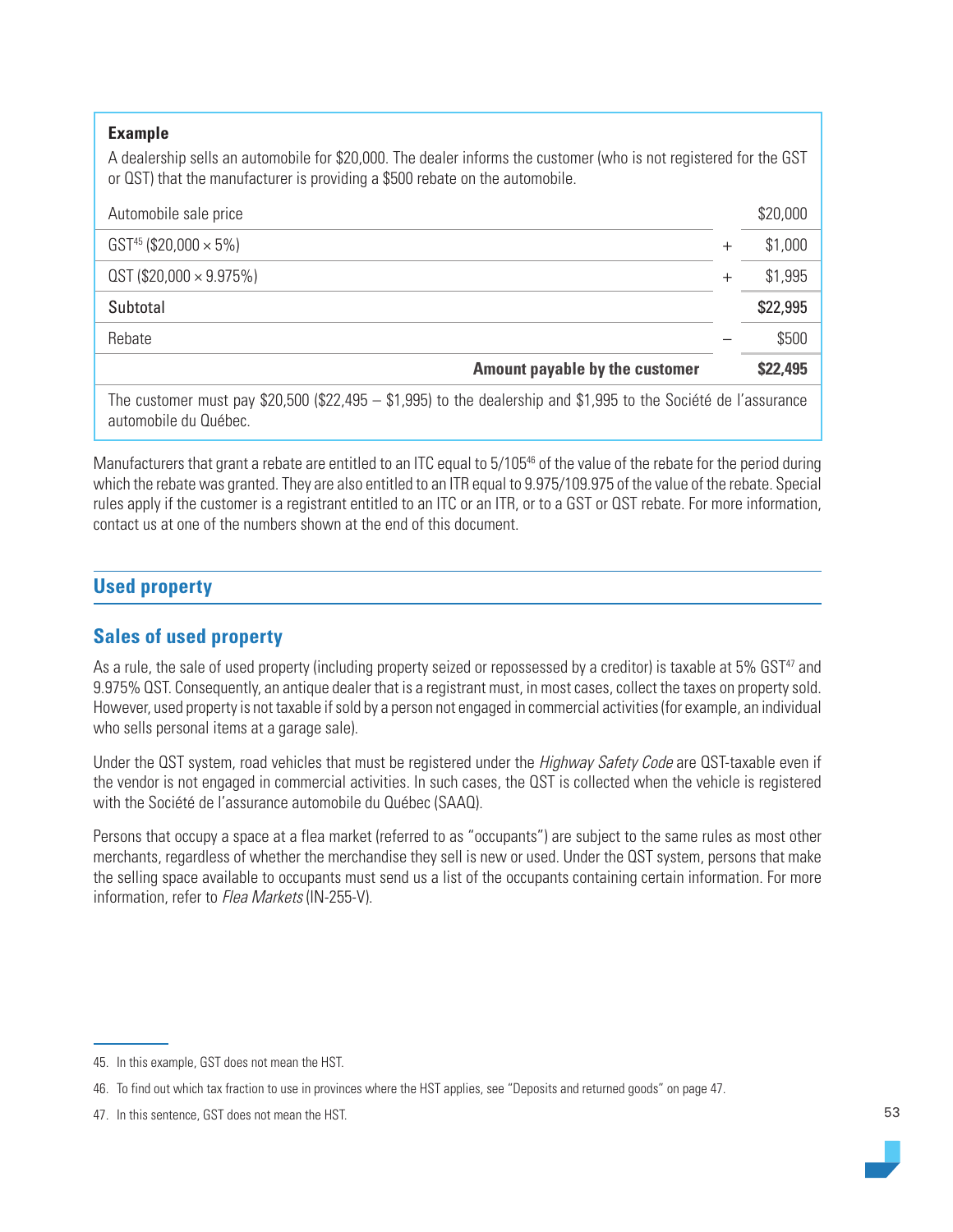# **Purchases or trade-ins of used property**

If you accept used property as a trade-in for property you sell, special rules apply to the transaction, depending on whether or not the person trading in the property (the vendor) is a registrant.

# The vendor is a registrant

In general, if the vendor is a registrant, the vendor must collect GST and QST on the value of the property traded in, provided the property was used in the course of the vendor's commercial activities. In this case, you must collect GST and QST from the vendor on the full sale price of the property. This therefore requires two separate transactions.

## NOTE

If the property traded in was not used in the course of the vendor's commercial activities, the rules under "The vendor is not a registrant" on page 55 apply.

## **Example**

ABC sells machinery to XYZ for \$50,000. ABC grants \$20,000 on the trade-in of XYZ's used machinery. Both companies are registrants.

## **Invoice prepared by XYZ**

| Sale price of used machinery             |        | \$20,000    |
|------------------------------------------|--------|-------------|
| $GST^{48}$ (\$20,000 $\times$ 5%)        | $^{+}$ | \$1,000     |
| $QST$ (\$20,000 $\times$ 9.975%)         | $^{+}$ | \$1,995     |
| <b>Amount paid by ABC</b>                |        | \$22,995    |
| <b>Invoice prepared by ABC</b>           |        |             |
| Sale price of new machinery              |        | \$50,000.00 |
| GST (\$50,000 $\times$ 5%)               | $+$    | \$2,500.00  |
| $QST$ (\$50,000 $\times$ 9.975%)         | $^{+}$ | \$4,987.50  |
| Subtotal                                 |        | \$57,487.50 |
| Total paid by ABC for the used machinery |        | \$22,995.00 |
| <b>Amount paid by XYZ</b>                |        | \$34,492.50 |

Both you and the vendor can claim an ITC and an ITR for the taxes paid, since the property in each case was acquired in the course of commercial activities. The amount of GST and QST collected must be listed on both the invoice prepared by the vendor and the invoice prepared by you.

54

<sup>48.</sup> In this example, GST does not mean the HST.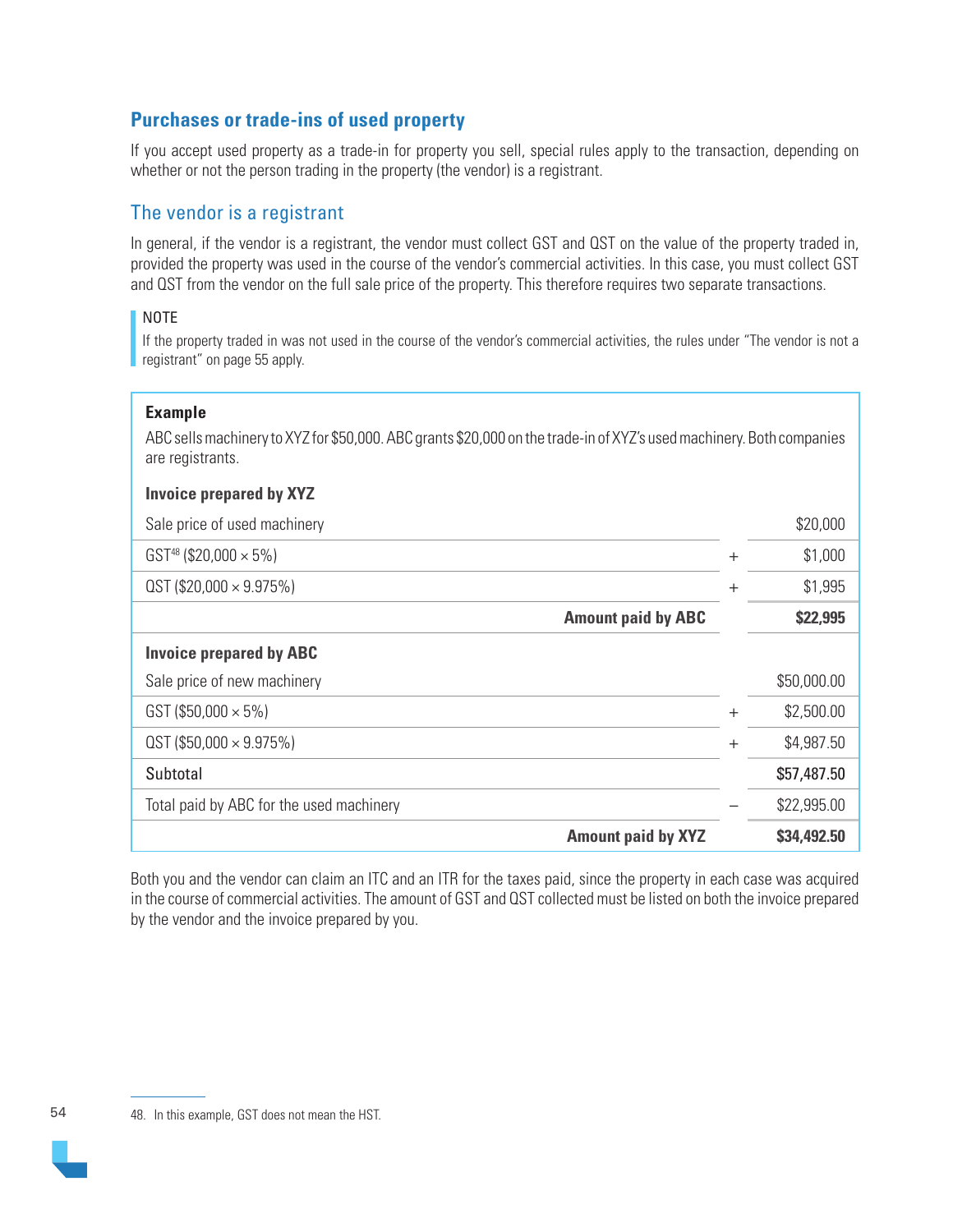# The vendor is not a registrant

In the following cases, GST and QST do not apply to the value of the property traded in:

- The vendor is not a registrant.
- The vendor is a registrant and the property traded in was not used in the course of the vendor's commercial activities.
- Under the QST system, the vendor is a large business and the property traded in is a road vehicle.

You must calculate the taxes on the net amount of the sale, that is, on the sale price of the item minus the trade-in value. There is an exception for trade-ins of road vehicles under the QST system (explained below under "Trade-ins of road vehicles").

## NOTE

The taxes are calculated on the net amount only if the purchaser also owns the property traded in.

#### **Example**

Green Grass Inc. is a registrant. It sells a lawnmower to a customer who is not a registrant for \$500, and grants \$100 for the trade-in of the customer's used lawnmower.

| New lawnmower                                                                    |       | \$500.00 |
|----------------------------------------------------------------------------------|-------|----------|
| Lawnmower traded in                                                              |       | \$100.00 |
| Subtotal                                                                         |       | \$400.00 |
| $GST^{49}$ (\$400 $\times$ 5%)                                                   | $\pm$ | \$20.00  |
| $QST$ (\$400 $\times$ 9.975%)                                                    | $\pm$ | \$39.90  |
| <b>Amount payable by customer</b>                                                |       | \$459.90 |
| Green Grass Inc. is not entitled to an ITC or an ITR for the trade-in lawnmower. |       |          |

# **Trade-ins of road vehicles**

Under the GST system, trade-ins of road vehicles are subject to the above-mentioned rules respecting the sale, purchase or trade-in of used property. The same is generally true under the QST system. However, the QST does not apply to motor vehicles traded in by registrants to vehicle vendors. Such sales are zero-rated, since the vehicle vendors acquire the vehicles exclusively for the purpose of selling them or of leasing them for a period of at least one year.

In the case of used road vehicles, the QST applies to the estimated value of the vehicle. The Société de l'assurance automobile du Québec (SAAQ) collects the QST on retail sales of motor vehicles with a net weight of less than 4,000 kilograms.

For more information, refer to The QST, the GST/HST and Road Vehicles (IN-624-V).

<sup>49.</sup> In this example, GST does not mean the HST.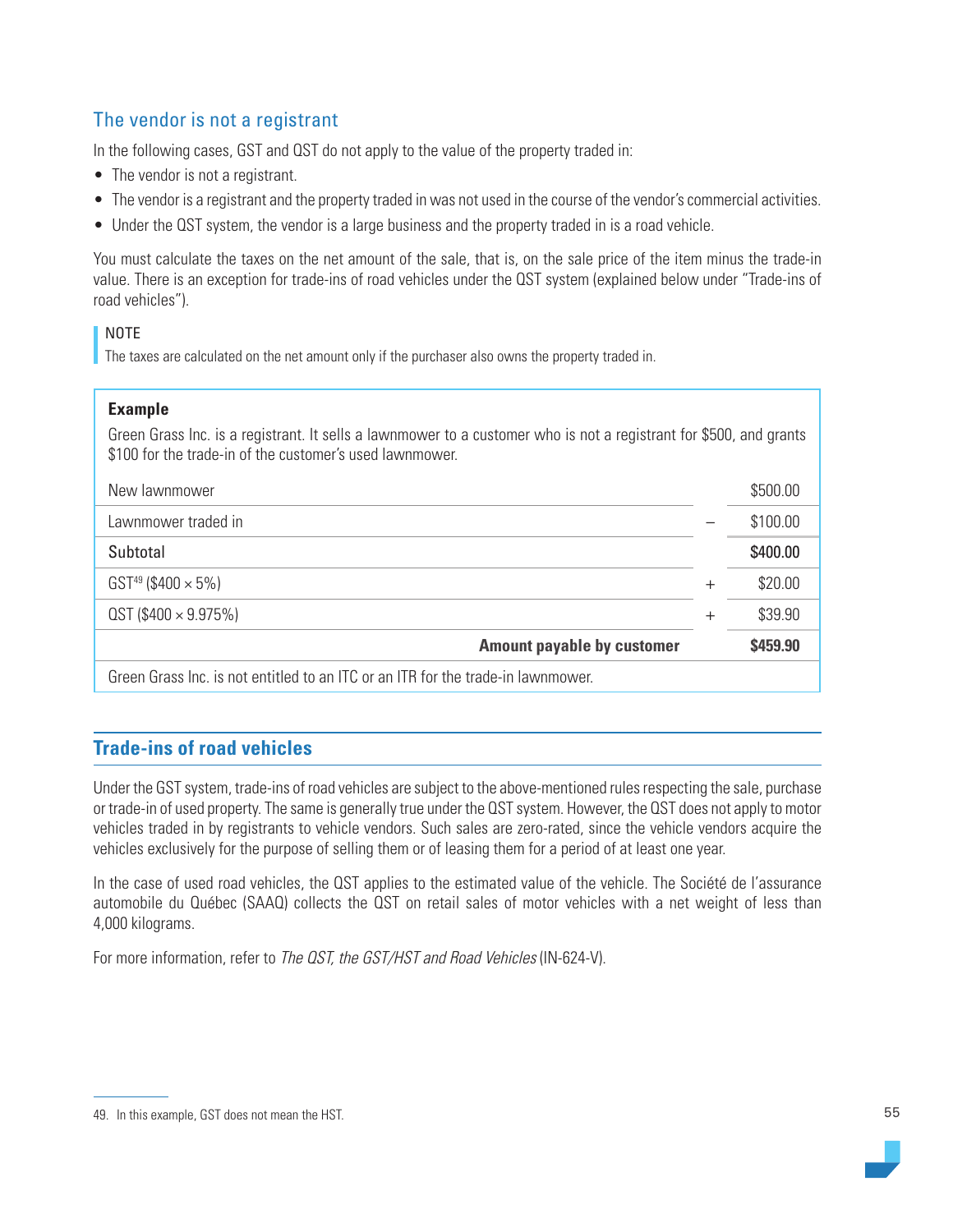# **Sales made in a participating province**

The HST applies in the participating provinces (Prince Edward Island, New Brunswick, Nova Scotia, Ontario and Newfoundland and Labrador). The basic GST<sup>50</sup> rules also apply to the HST. The table below shows the applicable HST rates in each of the participating provinces as well as the provincial and federal components of these rates.

|                                        | Rates (since October 1, 2016)   |                                    |          |  |
|----------------------------------------|---------------------------------|------------------------------------|----------|--|
| <b>Provinces where the HST applies</b> | <b>Federal HST</b><br>component | <b>Provincial HST</b><br>component | HST rate |  |
| Prince Edward Island                   | 5%                              | 10%                                | 15%      |  |
| New Brunswick                          | 5%                              | 10%                                | 15%      |  |
| Nova Scotia                            | 5%                              | 10%                                | 15%      |  |
| Ontario                                | 5%                              | 8%                                 | 13%      |  |
| Newfoundland and Labrador              | 5%                              | 10%                                | 15%      |  |

Businesses that are registrants must collect and remit HST if they make taxable sales (excluding zero-rated sales) in a participating province.

Québec registrants are not required to account separately for the HST collected or paid. They must use their usual GST return to calculate their net tax. These registrants must, however, account for the QST separately.

The place of supply rules apply for the purpose of determining whether or not a sale is considered to be made in a participating province. Québec registrants must take these rules into account in deciding whether they must collect the GST or the HST on sales made in these provinces.

The rules for determining the place of supply are the same as the rules used to determine whether a transaction occurs in Québec. For more information, refer to GST/HST Technical Information Bulletin B-103, Harmonized Sales Tax: Place of supply rules for determining whether a supply is made in a province. The bulletin is published by the CRA and available at [canada.ca/taxes](https://www.canada.ca/en/services/taxes.html).

## **Sales to the federal government**

The federal government, its corporations and its agencies are required to pay GST and QST if they acquire taxable goods or services (excluding zero-rated goods or services). Consequently, you must collect GST and QST on your taxable sales (excluding zero-rated sales) to the federal government, its corporations and its agencies.

The federal government, its corporations and its agencies must also collect GST and QST and remit it to us if they make taxable sales of goods or services (excluding zero-rated sales).

56

<sup>50.</sup> In this section, GST does not mean the HST.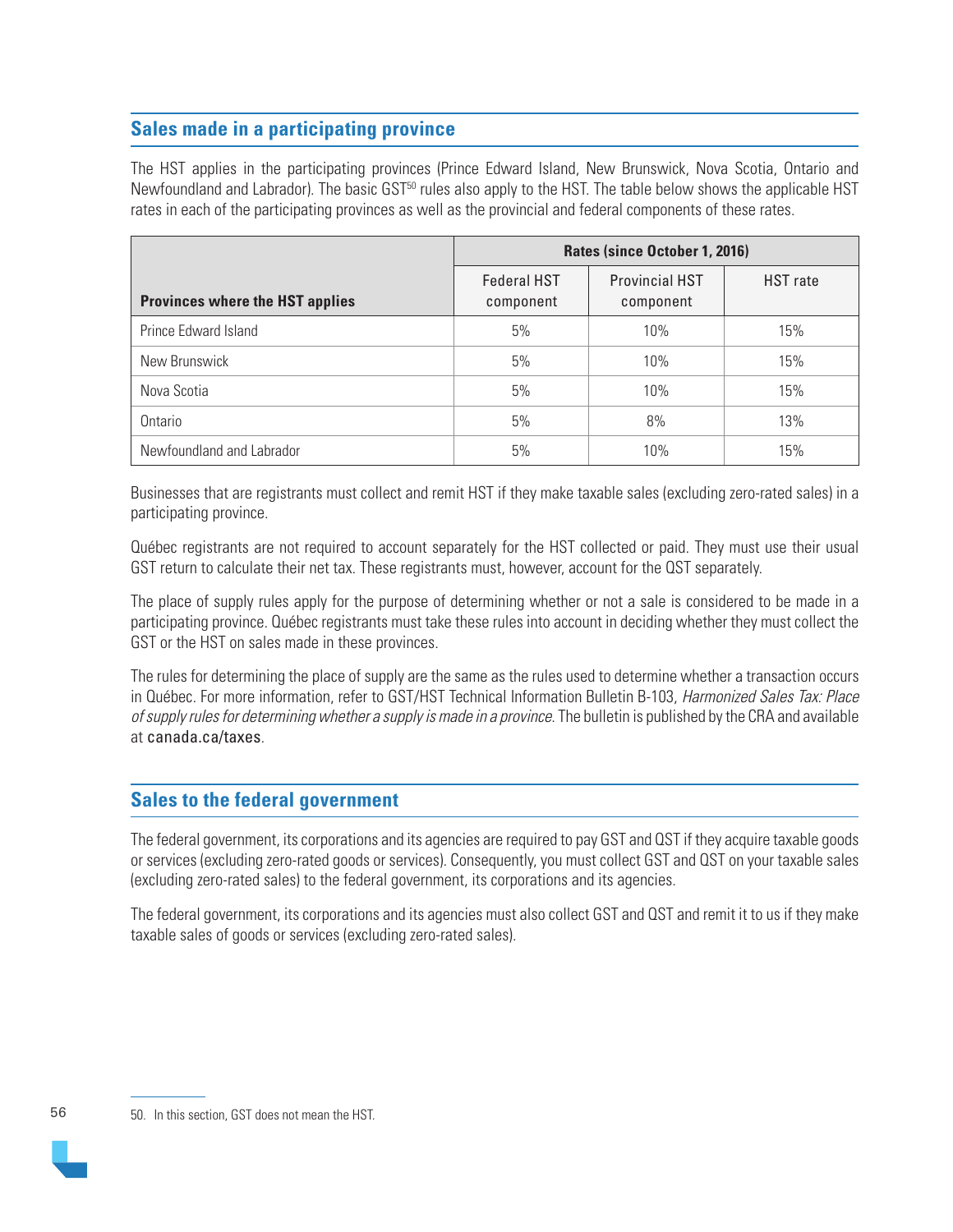# **Sales to the Québec government**

The Québec government and its departments, agencies and mandataries must pay the GST and QST if they acquire taxable goods or services (excluding zero-rated goods or services).

The Québec government and its departments, agencies and mandataries must also collect GST and QST and remit it to us if they make taxable sales of goods or services (excluding zero-rated sales).

## **Sales to Indians**

In most cases, you must collect GST and QST on sales made to Indians, band councils, tribal councils and band-empowered entities, and on sales of goods and services made on a reserve to persons who are not Indians. However, you do not have to charge the taxes if:

- Property is purchased on a reserve by an Indian, a band council, a tribal council or a band-empowered entity that is not a legal person, or delivered to a reserve by the vendor or the vendor's agent (and, in the case of a band-empowered entity that is a legal person, the property is also intended for band management activities).
- Services are provided entirely on a reserve, to an Indian, in respect of property located on the reserve at that time.
- Services are provided entirely on a reserve to an Indian who is on the reserve at that time.
- Transportation services with on-reserve departure and arrival points are provided to an Indian.
- Services are performed in whole or in part off a reserve for an Indian and concern a right to real property situated on a reserve.
- Services are acquired on a reserve or off a reserve by a band council, tribal council or band-empowered entity for band management activities or for use with respect to real property situated on the reserve. Transportation services, short-term accommodation, and meals and entertainment are subject to GST and QST if acquired outside a reserve. However, a refund of the taxes may be claimed if the goods or services were acquired for band management activities or for use with respect to real property situated on the reserve.

#### NOTE

The exemption from the taxes can only be granted if the proper documents are submitted to the vendor.

Some vendors whose place of business is not located on a reserve do business primarily with Indians, band councils, tribal councils or band-empowered entities. In some cases, these vendors are in a remote location and their regular trading zone includes a reserve which is not in the immediate vicinity. The requirement for the vendor to deliver the property to the reserve may therefore be difficult to meet, either because of prohibitive costs or lack of transportation services. If this is the case, vendors may, under certain conditions, make tax-exempt sales to Indians, band councils, tribal councils or band-empowered entities without delivering the property to the reserve. For more information, refer to GST/HST Policy Statement P-246, Remote stores and other off-reserve stores with significant sales to Indians, Indian bands and band-empowered entities. The statement is published by the CRA and available at [canada.ca/taxes](https://www.canada.ca/en/services/taxes.html).

You can claim ITCs and ITRs for purchases you make in the course of your commercial activities in order to sell goods or services to Indians, band councils, tribal councils or band-empowered entities. This is the case even if you are not required to collect GST or QST on the sales. We suggest that you keep separate entries in your books for sales made to Indians and sales on which you collected GST and QST.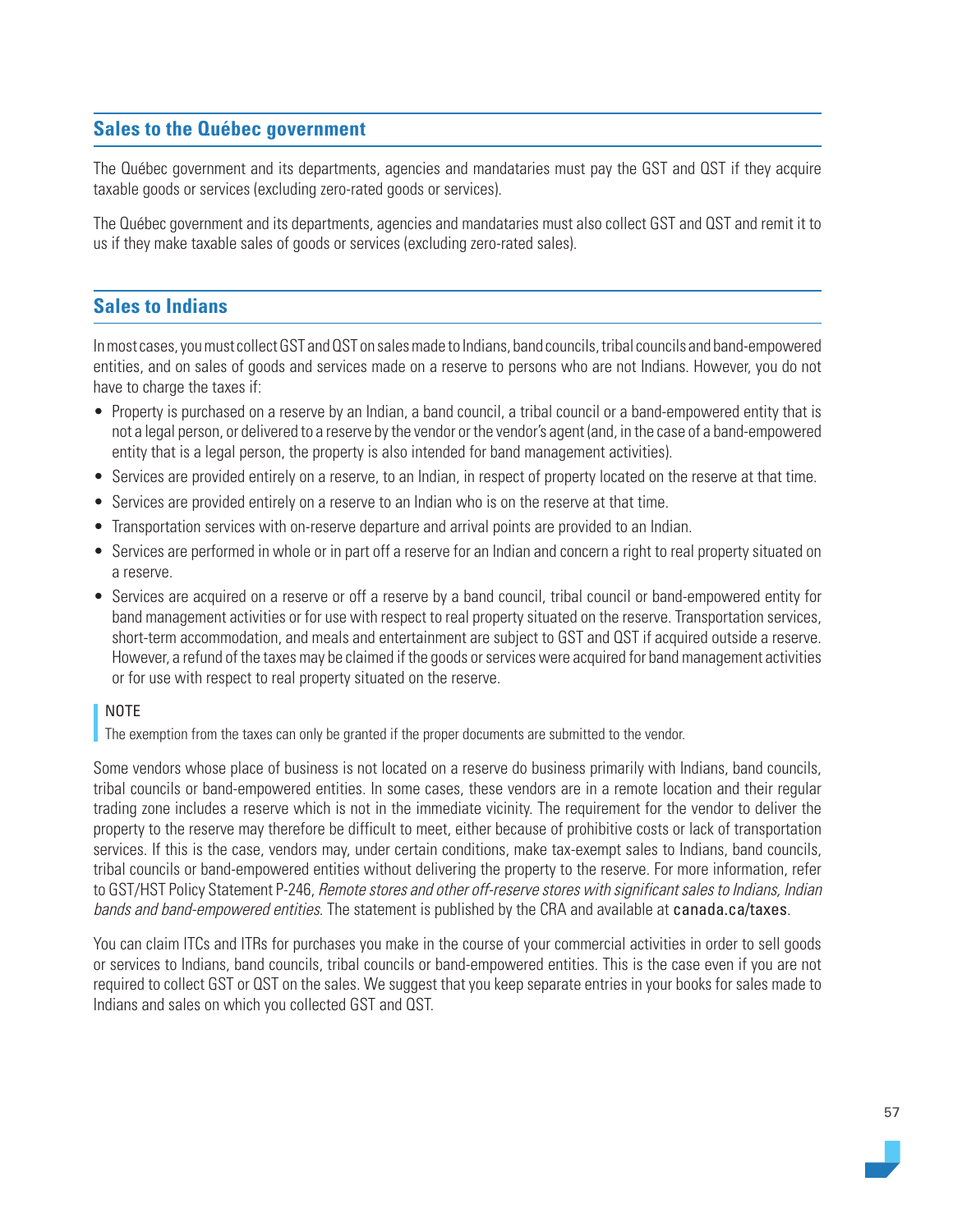# **Supporting documents**

If the purchaser is an individual on a reserve, the vendor must keep adequate proof that the sale was made to an Indian registered under the *Indian Act*. The vendor can simply enter on the invoice the individual's registry number included on the Certificate of Indian Status issued by Indigenous Services Canada, or the individual's band name and family number (commonly known as the "band number" or "treaty number").

If property is purchased on a reserve by a band council, a tribal council or a band-empowered entity, the purchaser must provide the vendor with a document certifying that the property is being acquired by the band council, tribal council or band-empowered entity.

If property is acquired outside a reserve by an Indian, a band council, a tribal council or a band-empowered entity, the vendor must also retain (in addition to the registry number on the Certificate of Indian Status or the certifying document from the band council, tribal council or band-empowered entity) adequate proof that the property was delivered to the reserve by the vendor or the vendor's agent. If the vendor's own vehicle is used to deliver property to the reserve, the vendor can complete form LE-20-V, Proof of Delivery to a Reserve, for records purposes.

In the case of services, the document must certify that the services are being acquired by a band council, a tribal council or a band-empowered entity for band management activities or for real property situated on a reserve.

For more information, refer to the following:

- GST/HST Technical Information Bulletin B-039, GST/HST Administrative Policy Application of the GST/HST to Indians;
- GST/HST Policy Statement P-230, Application of the Excise Tax Act to Leases, Licenses and Similar Arrangements of Tangible Personal Property by Indians, Indian Bands and Band Empowered Entities (The statement is published by the CRA and available at [canada.ca/taxes](https://www.canada.ca/en/services/taxes.html).);
- the current version of interpretation bulletin TVQ. 16-17, Rules applicable to the bands of Hunter's Point, Kitcisakik and Pakuashipi and to the members of those bands.

## **Special measures for the Mohawks of Kahnawake**

There are special measures providing for a QST exemption on sales of property to the Mohawks of Kahnawake. The exemption does not cover meals served in restaurants, fuel, alcoholic beverages or cannabis products.

These measures must be applied by persons that carry on commercial activities in one of the regional county municipalities located in the RCM of Roussillon (Candiac, Châteauguay, Delson, La Prairie, Léry, Mercier, Saint-Constant, Sainte-Catherine, Saint-Isidore, Saint-Mathieu and Saint-Philippe) and in the municipalities of Baie-D'Urfé, Beaconsfield, Brossard, Côte-Saint-Luc, Dollard-Des-Ormeaux, Dorval, Hampstead, Kirkland, L'Île-Dorval, Longueuil, Montréal, Montréal-Est, Montréal-Ouest, Mont-Royal, Pointe-Claire, Sainte-Anne-de-Bellevue, Saint-Lambert, Senneville and Westmount.

A Mohawk of Kahnawake who wishes to obtain the exemption must show two pieces of identification, one of which must be the Certificate of Indian Status. The other piece of identification may be the individual's Québec driver's licence, Québec health insurance card or Québec birth certificate. On the invoice, the merchant must enter the purchaser's name and the number shown on the Certificate of Indian Status.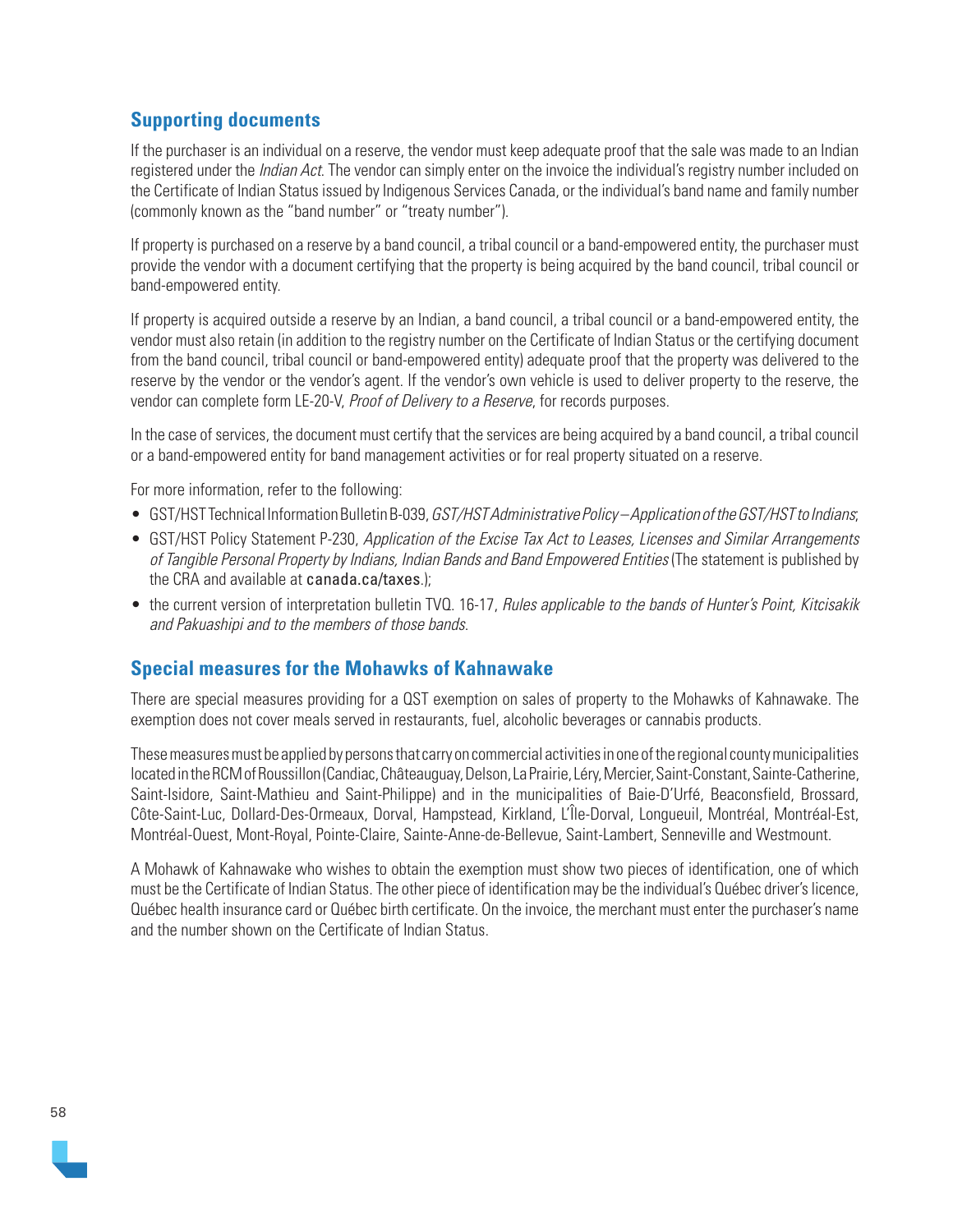# **Sales to foreign representatives or officers**

You must collect the GST and QST on taxable sales (excluding zero-rated sales) made to diplomatic missions, consular posts, offices of political divisions of foreign states, international organizations and visiting forces units present in Canada. The same rule applies to foreign representatives or officers of one of those entities, whether they make purchases on their own behalf or on behalf of their organizations.

Foreign representatives or officers and their dependants therefore cannot avoid paying GST and QST by showing the vendor diplomatic identification cards issued by the federal or Québec government. However, foreign representatives or officers (and, in certain cases, the members of their family or only their spouse) can obtain a rebate of the taxes paid on most purchases made in Canada if they meet certain conditions. To do so, they must complete form FPZ-2498-V, Application for a Rebate of Taxes and Duties for a Foreign Representative, Diplomatic Mission, Consular Post, Office of a Political Division of a Foreign State, International Organization or Visiting Forces Unit, and file it with the required supporting documents. The application must be filed within two years following the date of purchase.

Members of diplomatic missions, consular posts and offices of political divisions of foreign states can obtain tobacco products from selected suppliers without paying the tobacco tax, as can non-Canadian employees of certain international government organizations. These indviduals can also purchase alcoholic beverages at the specialized distribution centre of the Société des alcools du Quebec in Montreal without paying the QST or the specific tax on alcoholic beverages. For more information, refer to Rebate of Taxes and Duties for Foreign Representatives, Diplomatic Missions, Consular Posts, Offices of a Political Division of a Foreign State and International Organizations (IN-249-V), which is available on our website at [revenuquebec.ca](file:///\\SFPFI2152.PROD.MRQ\TRAVAUX\rlov005%20(Valérie)\travaux%20Valérie\2-FORMULAIRES\IN\IN-203(2020-XX)\revenuquebec.ca).

## **Sale of a business**

If you sell a business or a part of a business, you and the purchaser can make a joint election not to have the GST and the QST apply to the sale. The following conditions must be met:

- You are selling a business or part of a business that you established or carried on, or that you acquired after another person established it or carried it on.
- One of the following situations applies to you and the purchaser:
	- You are both registrants.
	- You are a non-registrant and the purchaser is a registrant.
	- You are both non-registrants.
- Through the transaction, the purchaser acquires all or substantially all (90% or more) of the property that may reasonably be considered necessary to carry on the business.

To make the election, you and the purchaser must complete form FP-2044-V, Election Respecting the Acquisition of a Business or Part of a Business. The form must be sent to us by the purchaser, if the purchaser is a registrant.

To determine whether a sale meets these conditions, consider the two questions below.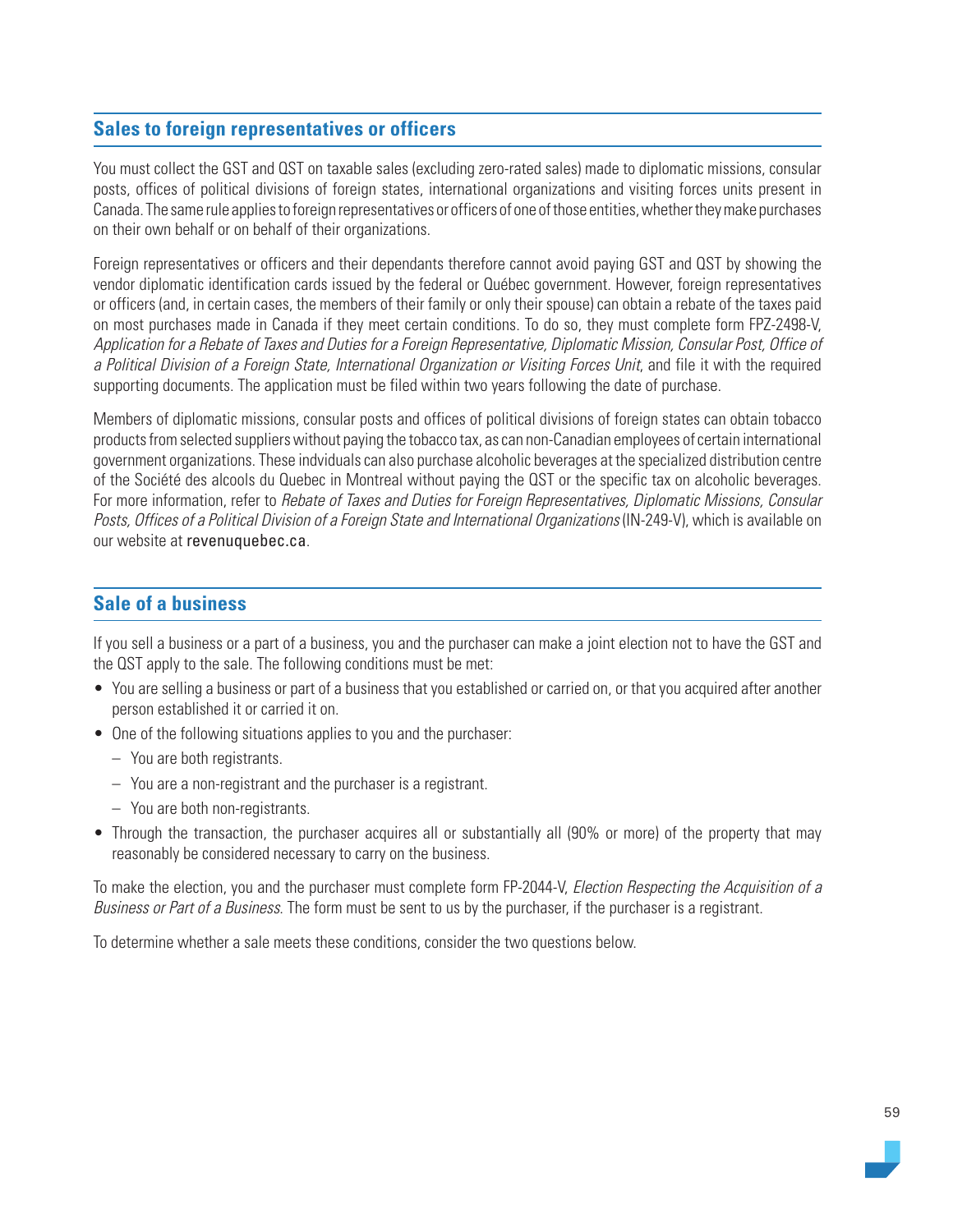# **Are you selling a business or a part of a business?**

For GST and QST purposes, a business includes a trade, manufacture or professional practice. The assets of a business generally include real property, equipment, inventory and intangible property such as goodwill. As a rule, the sale of one or more individual assets is not considered to constitute a sale of a business or a part of a business, even if the asset in question has a high monetary value and is indispensable to the operation or establishment of the business.

A part of a business is generally an activity that may be carried on by a functionally and physically distinct administrative unit. A part of a business may also be an activity which supports or is related to the broader business, but is organized as a separate activity capable of operating on its own.

#### **Example**

A cake and cookie manufacturer, in business for more than ten years, decides to specialize in cakes exclusively. Its cookie-making facilities (production line, inventory, equipment and intangible property) are put up for sale. In this case, it may be said that a part of a business is being sold.

# **Is the purchaser acquiring all or substantially all of the property?**

In order for the election regarding the sale of the business to be made, property that the purchaser requires to carry on the business but that is not acquired under the sales agreement (for example, property acquired from another source or already in the purchaser's possession) must not exceed 10% of the FMV of all the property required to carry on the business.

In addition, the purchaser must be capable of carrying on the same kind of business that was established or carried on by the vendor using the property acquired under the sales agreement.

Once the vendor and the purchaser have jointly elected not to apply the GST and QST, the vendor is not required to collect those taxes and the purchaser is not required to pay them. However, the taxes apply where:

- taxable services are rendered to the purchaser;
- taxable property is supplied by lease, licence or similar agreement; or
- taxable real property is sold to a non-registrant.

## **Principals and agents (mandators and mandataries)**

A mandate is a contract by which a person (an "agent" for GST purposes and a "mandatary" for QST purposes) is empowered to represent another person (the "principal" for GST purposes and the "mandator" for QST purposes) in the performance of a judicial act in respect of a third party. As part of its mandate, an agent may thus sell tangible personal property on behalf of a principal.

If the principal would be required to collect the taxes on a sale, the usual GST and QST rules apply to sales by an agent. Principals must therefore collect and report the taxes on the taxable sales (excluding zero-rated sales) made by their agents. For their part, agents must collect and report the taxes on the services they provide to principals with regard to those sales.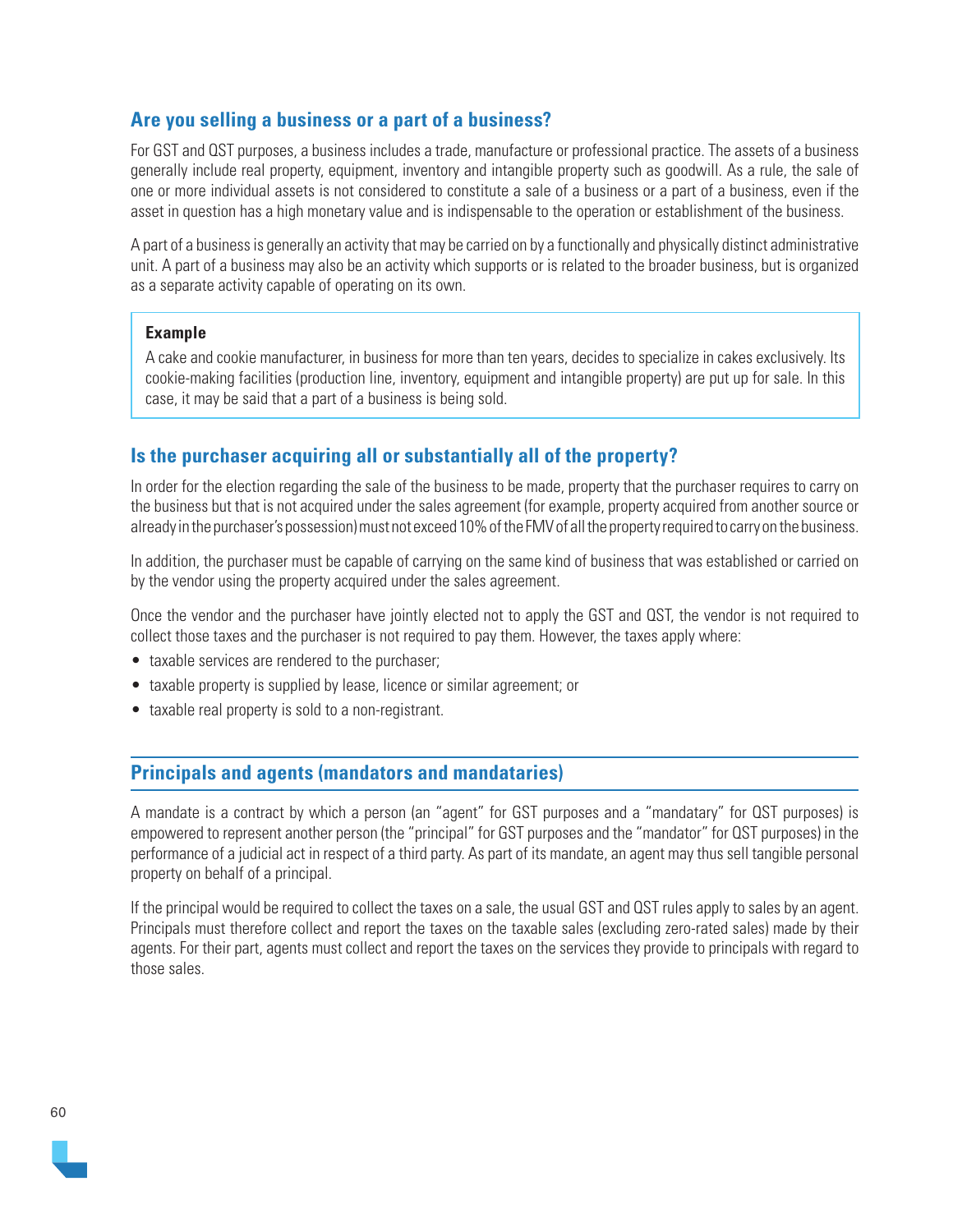#### **Example**

ABC Ltd. is a registrant. The company has several surplus computers that were used in its commercial activities. It arranges to have the computers sold by an agent who is also a registrant.

The agent asks for a commission amounting to 10% of the sale price (excluding GST51 and QST), and sells all of the computers to one buyer for \$1,000.

The agent therefore bills the customer \$50 GST (\$1,000  $\times$  5%) and \$99.75 QST (\$1,000  $\times$  9.975%).

The agent then credits \$1,149.75 (\$1,000 + \$50 + \$99.75) to ABC Ltd. and requests payment of the \$100 commission (\$1,000 × 10%), \$5 GST and \$9.98 QST (for a total of \$114.98).

ABC Ltd. therefore receives \$1,034.77 from the agent (\$1,149.75 – \$114.98), and remits \$45 net GST (\$50 GST – \$5 ITC) and \$89.77 net QST (\$99.75 QST – \$9.98 ITR) to us. The agent reports only the taxes charged on the commission.

However, an agent and a principal can jointly elect toe have the agent collect, report and remit the taxes. In this case, the agent must be a registrant for the taxes to which the election applies. The election must be made using form FP-2506-V, Election or Revocation of an Election by a Principal and the Principal's Agent: Responsibility for Collecting, Reporting and Remitting the GST/HST and the QST. Under the election, the agent and principal become jointly and severally responsible for any resulting obligations. The agent must also collect GST and QST on the commission received from the principal.

If the principal is not required to collect the GST or QST on the sale of taxable tangible personal property, the agent is generally considered to have sold the property to the buyer. The agent must therefore be registered for the GST and QST, and must collect the taxes and remit them to us. However, the agent is not required to collect the taxes on the services provided to the principal with regard to the sale.

## **Example**

A customer who is not a registrant asks a merchant (the agent) to sell a boat for her. The boat was used for personal purposes. The agent, who is a registrant, asks for a commission of 10% of the sale price (excluding GST<sup>52</sup> and QST).

The agent sells the boat for \$21,000. The agent must charge \$1,050 GST and \$2,094.75 QST to the buyer and remit those amounts to us. However, the \$2,100 commission (\$21,000  $\times$  10%) that the customer pays to the agent is not taxable.

In such cases, the principal and the agent may make a joint election in writing to have the principal collect the taxes from the buyer and report them. This election can be made if the principal is a registrant who is not required to collect the taxes on the sale in question and if the property was last acquired by the principal for consumption or use in a business, adventure or concern in the nature of trade. In this case, the agent must collect and report the GST and QST applicable to the services provided to the principal.

Auctioneers are considered agents and are subject to special rules. For more information, refer GST/HST Info Sheet GI-010, Auctioneers, published by the CRA and available at [canada.ca/taxes](https://www.canada.ca/en/services/taxes.html).

<sup>51.</sup> In this example, GST does not mean the HST.

<sup>52.</sup> See note 51.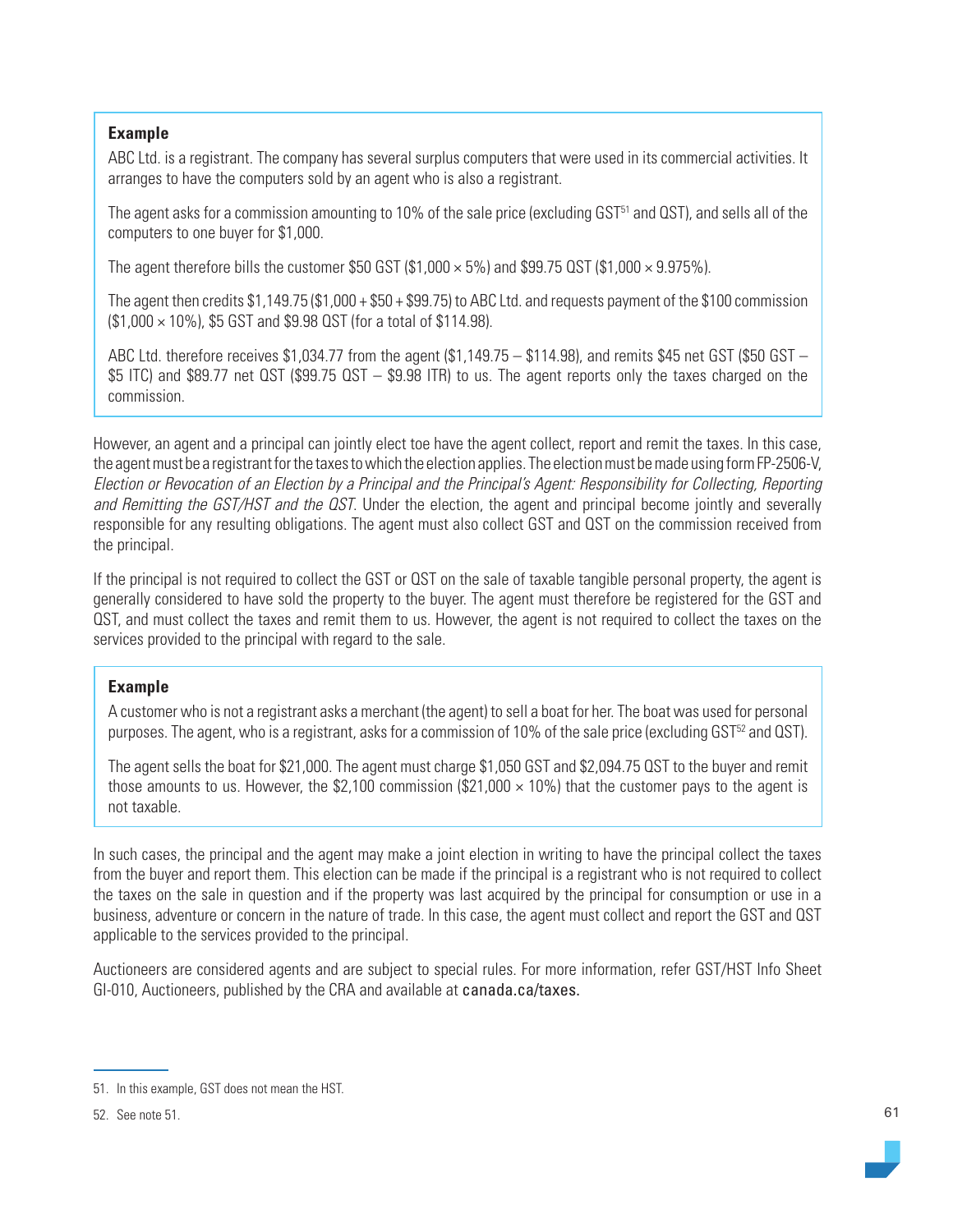# **Exports**

# **Tangible personal property**

As a rule, tangible personal property is zero-rated for GST purposes if it is exported from Canada by the purchaser (or, in the case of the QST, if it is shipped outside Québec by the purchaser). You are therefore not required to collect the taxes on such property sold to a person that intends to export it from Canada (or ship it outside Québec). 53 You may nonetheless claim ITCs and ITRs to recover the taxes you paid on the goods and services acquired to make or sell such tangible personal property. For more information, refer to "Calculating ITCs and ITRs" on page 21.

To qualify as zero-rated, such property must meet all the following conditions:

- The property must not be an excisable good (such as an alcoholic beverage, a tobacco product or a cannabis product).
- The purchaser must not be a consumer.
- Once the property has been delivered to the purchaser in Canada, it must be taken outside Canada within a reasonable length of time.
- The property must not have been acquired for consumption, use or sale in Canada before being exported.
- The property must not be processed, transformed or altered in Canada after the sale and before being exported by the purchaser, except to the extent required for its transport.
- The vendor must provide proof that the purchaser exported the property from Canada since we may require this proof for audit purposes.
- If a person exports property that is electricity, crude oil or natural gas, or any other property transported by means of a wire, pipeline, or other conduit, the person must not be a registrant.

A sale of property is also zero-rated under the following circumstances:

- The property is shipped internationally to a destination specified in the contract for carriage of the property.
- Possession of the property is transferred to a common carrier or a consignee retained to ship the property internationally.
- The property is sent to a foreign address by mail or by courier.

Property and services under warranty sold in Canada to a non-resident that is not a registrant are generally zero-rated.

Under the GST and QST systems, a person (other than a consumer) not resident in Canada that purchases tangible personal property for export, but does not meet the criteria for zero-rating mentioned above, must pay the taxes, but may be entitled to a refund of the taxes paid. However, the purchaser must export the property within 60 days after delivery for use primarily (more than 50%) outside Canada. The GST and QST rebate is claimed using form FP-2189-V, General GST/HST and QST Rebate Application.

An export trading house is a person at least 90% of whose commercial activities consist in exporting property outside Canada (under the GST system) or buying property in Québec for resale outside Québec (under the QST system). Such a person can request our authorization to use export certificates (shipping certificates) in order to purchase property without paying the taxes. These certificates serve as proof that the property is to be exported from Canada (or shipped outside Québec).

Eligible non-manufacturing businesses whose activities consist in exporting property from Canada (or shipping property outside Québec), and that add limited value through their processing or distribution activities, may use an export (or shipping) distribution centre certificate. This certificate allows the business to acquire the following property without paying the taxes: inventory, property added to other property during processing, and customers' property that undergoes processing services. For more information about these certificates, contact us.

<sup>53.</sup> Unless otherwise indicated, the rules set forth in this section apply to both taxes (even if the QST and Québec are not specifically mentioned).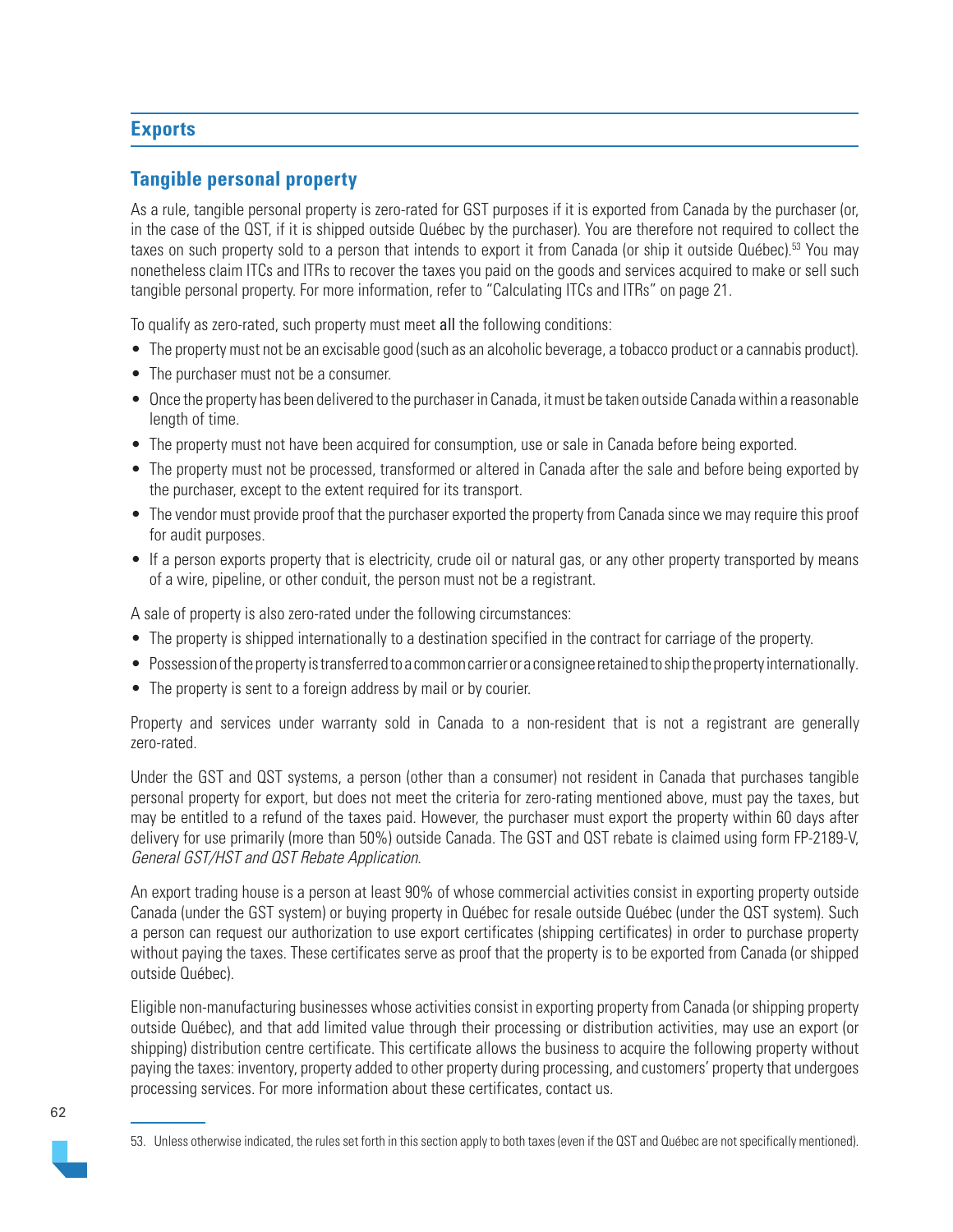In general, you must collect GST and QST on property purchased by non-resident consumers. A GST and QST rebate may be granted for tax paid on certain goods and services related to and supplied in connection with a foreign convention.

As a supplier of such goods and services, you may pay or credit the rebate to your clients. You must report the amounts paid or credited using form FP-106-V, Information Return: Rebates Paid or Credited for Foreign Conventions and Tour Packages. For more information, refer to GST/HST Information for the Travel and Convention Industry (RC4036), which is published by the CRA and available at [canada.ca/taxes](https://www.canada.ca/en/services/taxes.html).

In general, persons that reside in Canada, outside Québec, can claim a rebate of the QST on tangible personal property purchased in and shipped outside Québec by completing form VD-352-V, Application for a Rebate of the QST Paid on Corporeal Movable Property That Is Taken or Shipped Outside Québec to Another Location in Canada by a Person Resident in Canada. If the tangible personal property is a road vehicle, form VD-60.R-V, Application for a QST Rebate for a Road Vehicle, must be completed.

## **Services**

Services provided in Québec to non-residents are generally zero-rated. However, these transactions are subject to 5% GST54 and 9.975% QST if, for example:

- The service is provided to an individual who is not resident in Canada<sup>55</sup> but is in Canada when he or she contacts the supplier about the service.
- The service is provided to an individual during his or her stay in Canada.

The sale of services (other than transportation services) provided with respect to tangible personal property ordinarily situated outside Canada is zero-rated, provided the property is imported solely for the purpose of rendering the services and is exported as soon as possible<sup>56</sup> after the services have been rendered. Any tangible personal property supplied with these services is also zero-rated.

## **Example**

A person imports property ordinarily situated outside Canada for the sole purpose of making repairs. The property is exported as soon as possible once the repairs have been made. The repair service is therefore zero-rated.

Other zero-rated services include:

- certain professional or consulting services provided to a non-resident;
- advisory, consulting or research services that are intended to assist a person that is not a resident of Canada in taking up residence or establishing a business in Canada;
- advertising services provided in Canada to a non-resident that is not a registrant;
- services provided in Canada to a non-resident that is not a registrant, in respect of property under warranty;
- services that consist in providing, to non-resident individuals, courses and examinations leading to a certificate, diploma, licence or similar document (or to a class or rating in respect of a licence) attesting to the non-resident individual's competence in a trade or vocation. The services must be sold to a non-resident (other than an individual) that is not a registrant.

<sup>54.</sup> In this paragraph, GST does not mean the HST.

<sup>55.</sup> The same rule applies for the QST in Québec. Unless otherwise indicated, the rules set forth in this section apply to both taxes (even if the QST and Québec are not specifically mentioned).

<sup>56.</sup> Under the QST system, services provided with respect to property that is ordinarily situated in Canada, outside Québec, are zero-rated for QST purposes, provided the purchaser of the services is registered for the GST.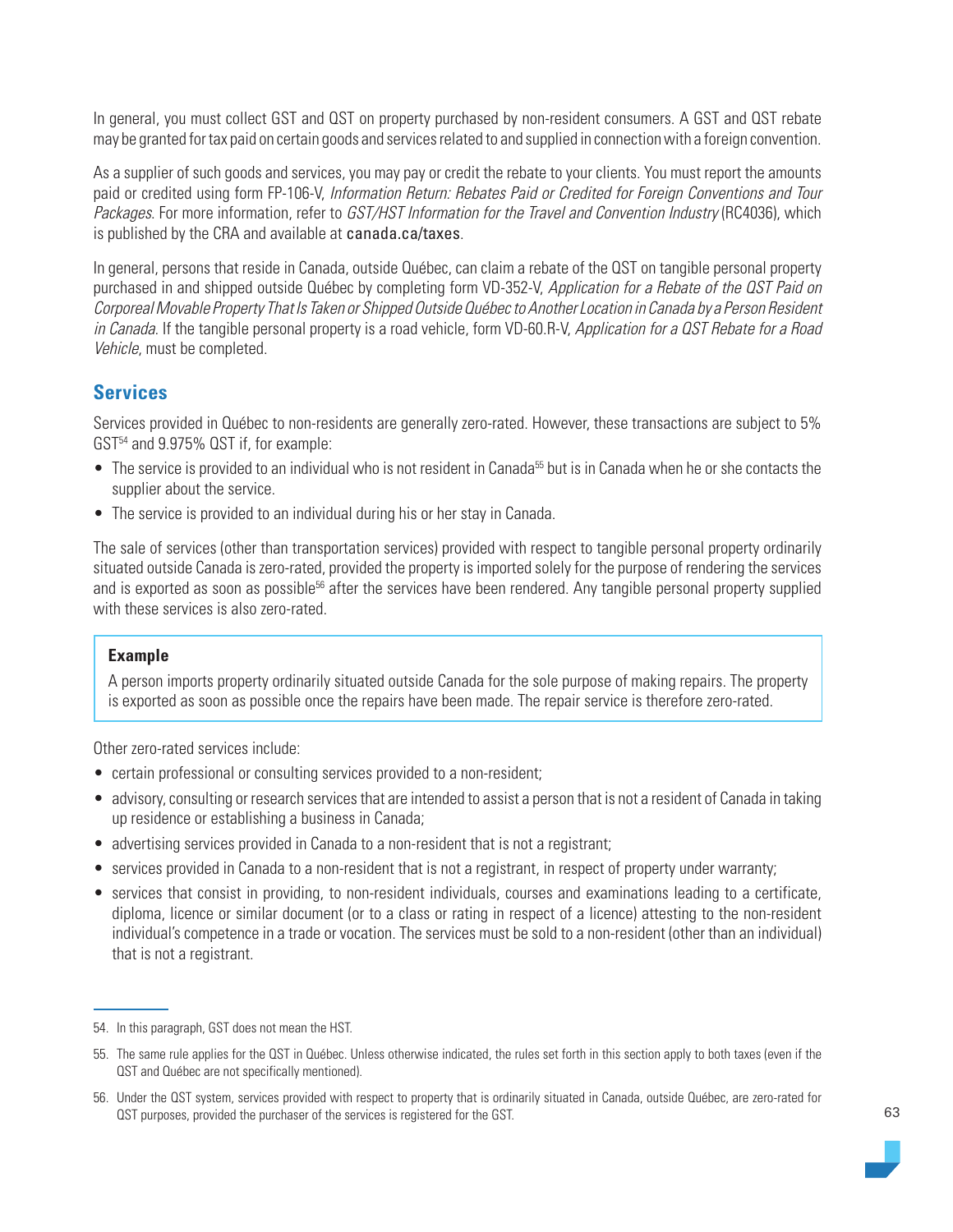# **Intangible personal property**

Supplies of intangible personal property (IPP) to non-residents who are not registrants are generally zero-rated. The exceptions are:

- a supply of IPP to an individual who is in Canada<sup>57</sup> when the supply is made;
- a supply of IPP that relates to real property in Canada or to tangible personal property that is ordinarily situated in Canada;
- a supply of IPP that relates to a supply of a service that is made in Canada, unless the service is zero-rated;
- a supply of IPP that can only be used in Canada;
- a supply of making a telecommunications facility that is IPP available for use in providing a telecommunication service.

## **Imports**

# **Tangible personal property**

Property imported into Canada is generally subject to 5% GST,<sup>58</sup> and property brought into Québec is generally subject to 9.975% QST. This excludes items designated as non-taxable importations (GST system) or as non-taxable property brought into Québec (QST system). Non-taxable items include:

- certain medals, and certain trophies and other prizes;
- goods donated to a charity that are subsequently imported by the charity; and
- replacement parts or replacement property under warranty that is provided free of charge and sent to a person in Canada. 59

As a rule, GST is collected on taxable goods (excluding zero-rated goods) imported into Canada, when the goods go through customs. The amount of GST is calculated on the value of the goods, including any applicable customs duties. If you are a GST registrant, you can claim an ITC for the GST paid on goods imported in the course of your commercial activities.

If you are registered for the QST, you do not have to collect QST on a property if you meet the following two conditions:

- You are bringing the property into Québec from outside Canada exclusively for use in your commercial activities.
- You can claim an ITR for the QST payable on the property.

Otherwise, you must report the QST payable in your return.

In addition, QST is collected on taxable property (excluding zero-rated property) that is brought into Québec by consumers from outside Canada, when the property goes through customs.

In the case of property brought into Québec from another place in Canada, the person that brings the property into Québec must remit the corresponding QST to us immediately after the property arrives in Québec, unless the person is a registrant and the property is for consumption or use exclusively in commercial activities. In other words, the person is not required to pay QST on property brought into Québec where an ITR could be claimed if the person paid the tax. Otherwise, the person must report the QST payable in the person's return.

59. See note 57.

64

<sup>57.</sup> The same rule applies for the QST in Québec. Unless otherwise indicated, the rules set forth in this section apply to both taxes (even if the QST and Québec are not specifically mentioned).

<sup>58.</sup> In this sentence, GST does not mean the HST.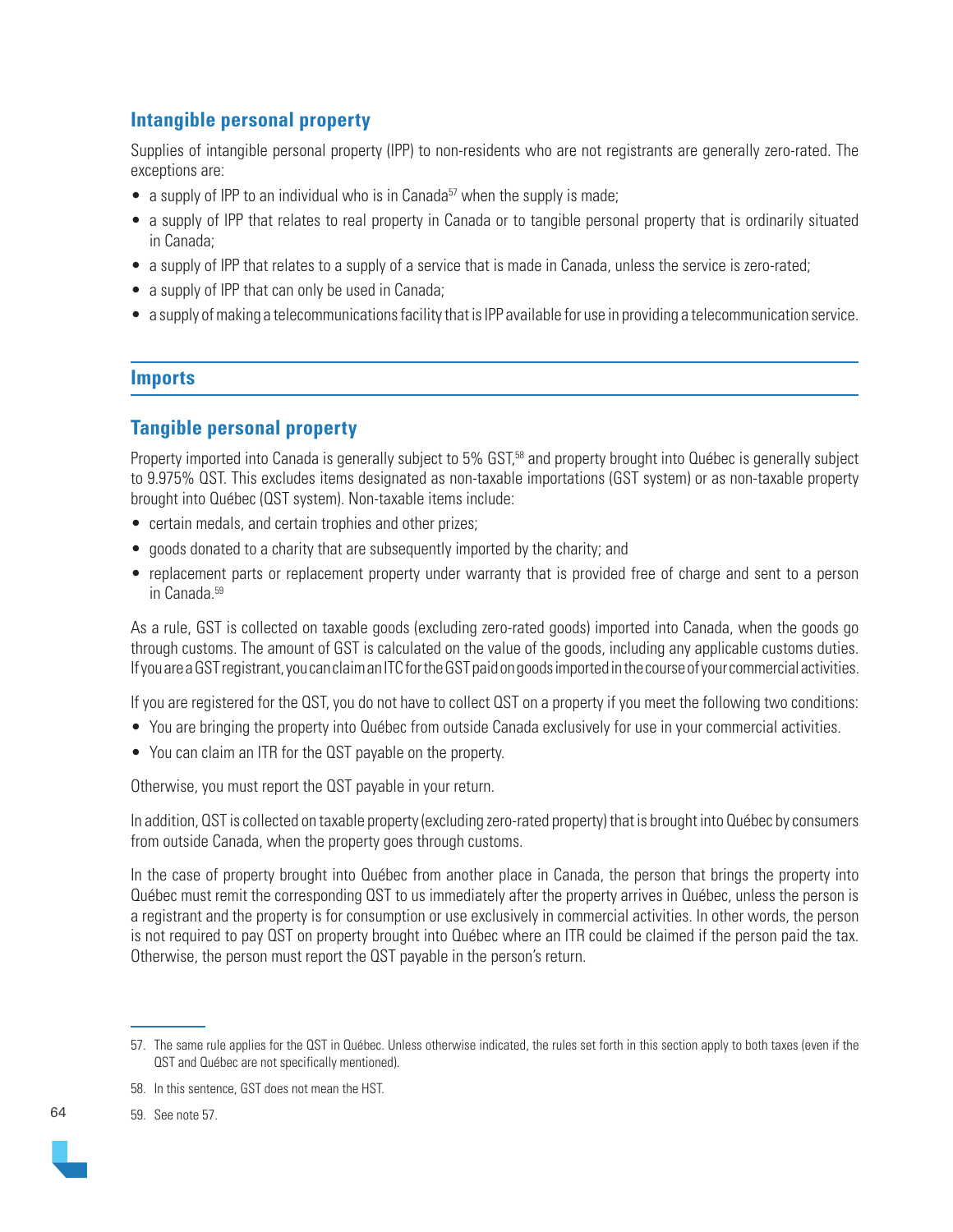A person that is not a QST registrant and that must pay the QST after bringing a property into Québec must report the property using form FP-505-V, Special-Purpose Returns, and form FP-505.D.D-V, *QST Return Respecting Property or a* Service Brought into Québec by a Person That Is Not a QST Registrant.

# **Services and intangible personal property**

Generally, you are not required to pay GST on services rendered outside Canada<sup>60</sup> or on intangible personal property you purchased from a non-resident that does not operate a business in Canada and is not required to register for the GST or QST, provided the property or services are acquired for use exclusively (90% or more) in your commercial activities.

## **Example**

You hire a computer consultant from the United States to design a computer system exclusively (90% or more) for your commercial activities. The consultant does not carry on a business in Canada and is not a registrant. You do not have to pay GST or QST on the consultant's services.

Taxable services and taxable intangible personal property (excluding zero-rated services and property) that are not acquired exclusively (90% or more) for commercial activities are subject to GST and QST. The taxes are generally calculated on the amount charged for the services or property. The sale must have been made outside Canada.

Accordingly, if you are resident in Québec and you purchase services or intangible personal property from a non-resident that is not a registrant and does not operate a business in Canada, you must remit the GST and QST payable on the services or property to us.

If the non-resident vendor is a registrant and the sale is deemed to have been made in Québec (that is, in Canada), you must remit the taxes to the vendor.

If you are a registrant and you acquired services or intangible personal property in the course of your commercial activities, you can claim an ITC and an ITR.

## NOTE

Special rules apply under the GST and QST systems to a financial institution that imports taxable property or services. For more information, refer to GST/HST Technical Information Bulletin B-095, The Self-assessment Provisions of Section 218.01 and Subsection 218.1(1.2) for Financial Institutions (Import Rules). The bulletin is published by the CRA and available at [canada.ca/taxes](https://www.canada.ca/en/services/taxes.html).

<sup>60.</sup> The same rule applies for the QST in Québec. Unless otherwise indicated, the rules set forth in this section apply to both taxes (even if the QST and Québec are not specifically mentioned).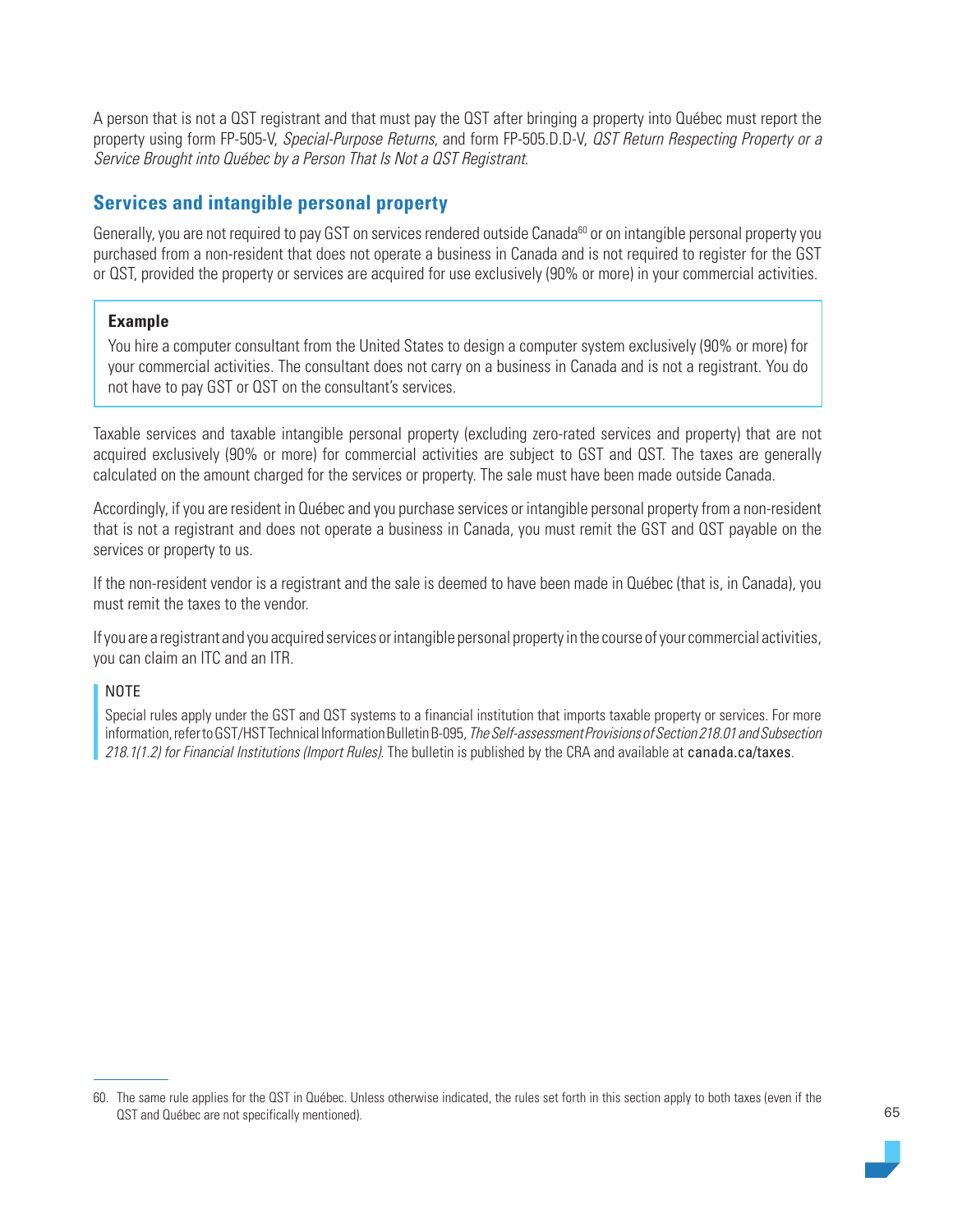# **Returnable containers**

## **Deposits on beverage containers**

Generally, deposits on beverage containers are not GST- or QST-taxable. For more information, refer to GST/HST Technical Information Bulletin B-089, *Returnable Containers*. The bulletin is published by the CRA and available at [canada.ca/taxes](https://www.canada.ca/en/services/taxes.html).

# **Deposits on other returnable containers**

Other returnable containers or packages, such as oil drums and helium or oxygen cylinders, are generally considered to be part of the goods they contain, and the taxes apply to the container or package in the same way as they do to its contents. For example, a container filled with medical oxygen is zero-rated, because medical oxygen is zero-rated; if sold empty, such a container is subject to 5% GST<sup>61</sup> and 9.975% QST.

When a container or package is returned to the supplier, it can be treated in one of two ways:

- The purchaser of the container or package is deemed to have resold it to the original supplier. If a registrant, the purchaser must collect GST and QST from the supplier. The supplier, if a registrant, can claim an ITC and an ITR for the taxes paid on repurchasing the container or package.
- The amount paid by the supplier on the return of the container or package is deemed a refund made by the supplier to the purchaser.

The supplier credits or refunds the purchaser for the GST and QST previously paid and provides a credit or debit note. In addition, the supplier can deduct the GST and QST amounts credited or refunded in the calculation of the supplier's net tax for the period in which the note was provided. The purchaser must include those amounts in its net tax.

The supplier and purchaser can choose not to follow the refund rules listed above. In such a case, the supplier must refund the deposit paid on the package or container to the purchaser. However, the supplier does not have to refund the GST and QST paid at the time of purchase if both the supplier and purchaser are registrants and remitted the GST and QST to us or claimed an ITC and ITR for the GST and QST paid.

Where goods are sold in a container or package other than the one in which they are usually sold, and the package or container is sold with the goods as a single item, the following rules apply:

- If the package or container can be considered incidental to the goods, the GST and QST will apply to the package or container if the taxes apply to the contents (excluding zero-rated goods).
- If the package or container cannot be considered incidental to the goods, it is subject to GST and QST separately from its contents. In this case, the taxes must be collected on the portion of the sale price that pertains to the package or container.

# **Vending machines**

The sale of goods and services from vending machines is subject to 5% GST<sup>62</sup> and 9.975% QST. This includes products such as milk and fruits that are usually zero-rated.

The price of goods and services sold in vending machines generally includes GST and QST, which are considered to have been paid at the time of sale. However, you must take into account the taxes for the reporting period that includes the day the money is removed from the machine.

You must calculate the taxes on the money collected from the vending machine. The QST is calculated by multiplying the amount collected by 9.975/114.975. GST is calculated by multiplying the amount collected by 5/114.975.

<sup>61.</sup> In this paragraph, GST does not mean the HST.

<sup>62.</sup> In this section, GST does not mean the HST.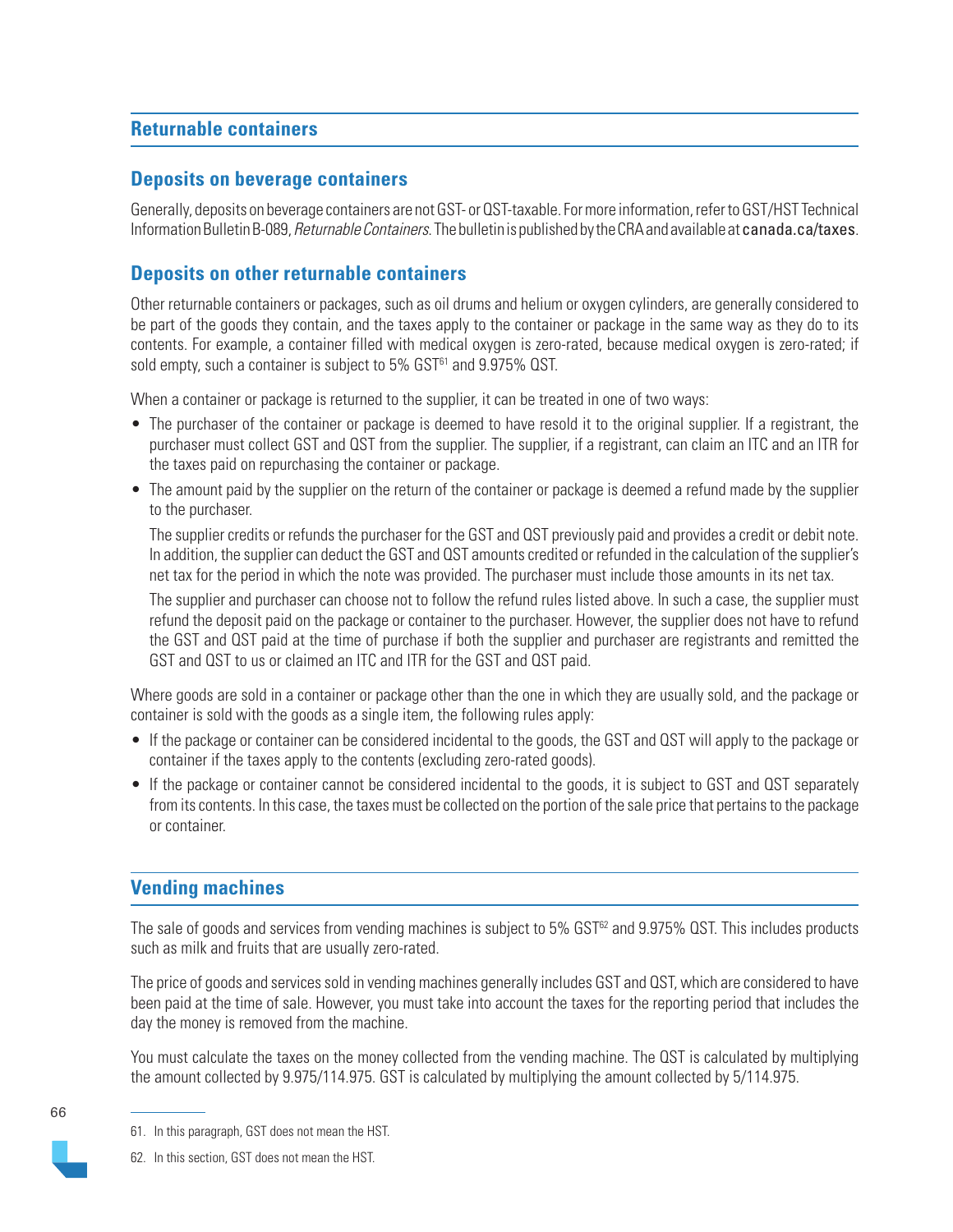#### **Example**

You remove \$100 (GST and QST included) from your vending machine. To determine the QST collected, do the following calculation:  $$100 \times 9.975/114.975 = $8.68$ .

To determine the GST collected, do the following calculation:  $$100 \times 5/114.975 = $4.35$ .

Vending-machine operators do not have to calculate GST and QST on sales made through mechanical coin-operated devices that accept only a single coin of \$0.25 or less for each transaction.

The right to use a washing machine or clothes dryer located in a common area of a residential complex is exempt from GST and QST.

## **Bad debts**

If you write off an amount as a bad debt, the GST and QST already reported and remitted on the amount can be recovered through an adjustment on your GST return and QST return. The debt must be owed by a person dealing at arm's length with you. The adjustment must be made on a return filed within four years after the deadline for filing the return for the reporting period in which the bad debt was written off.

Certain requirements must be met for a debt to be deemed a bad debt under the GST and QST systems. For example, efforts must have been made to recover the debt and the debt must be written off the books of account. You must also keep the supporting documents respecting the bad debt. For more information, refer to the current version of interpretation bulletin TVQ. 444-1, Bad debts.

For sales that are not taken into account using the Quick Method, you can make an adjustment on your GST return and QST return to recover the taxes you remitted in relation to a bad debt.

#### **Example**

You provide a service to a customer and bill him for a total amount of \$149.46 (\$129.99 + \$6.50 GST $^{63}$  + \$12.97 QST).

You remit the full amount of the taxes to us, but the purchaser pays you only \$30.

You write off the rest of the amount as a bad debt. You can make GST and QST adjustments on your returns, calculated as follows:

**GST adjustment:**  $$6.50 \times ($149.46 - $30)$ <br>= \$5.20 \$149.46 **QST adjustment:**  $$12.97 \times ($149.46 - $30] = $10.37$ \$149.46

A month later, you receive a payment of \$60 on the \$119.46 that you wrote off as a bad debt. You must therefore calculate and remit the GST and QST applicable to the \$60 payment.

**GST remittance**: \$60 × \$6.50  $= $2.61$ \$149.46 **QST remittance**: \$60 × \$12.97  $= $5.21$ \$149.46

<sup>63.</sup> In this example, GST does not mean the HST.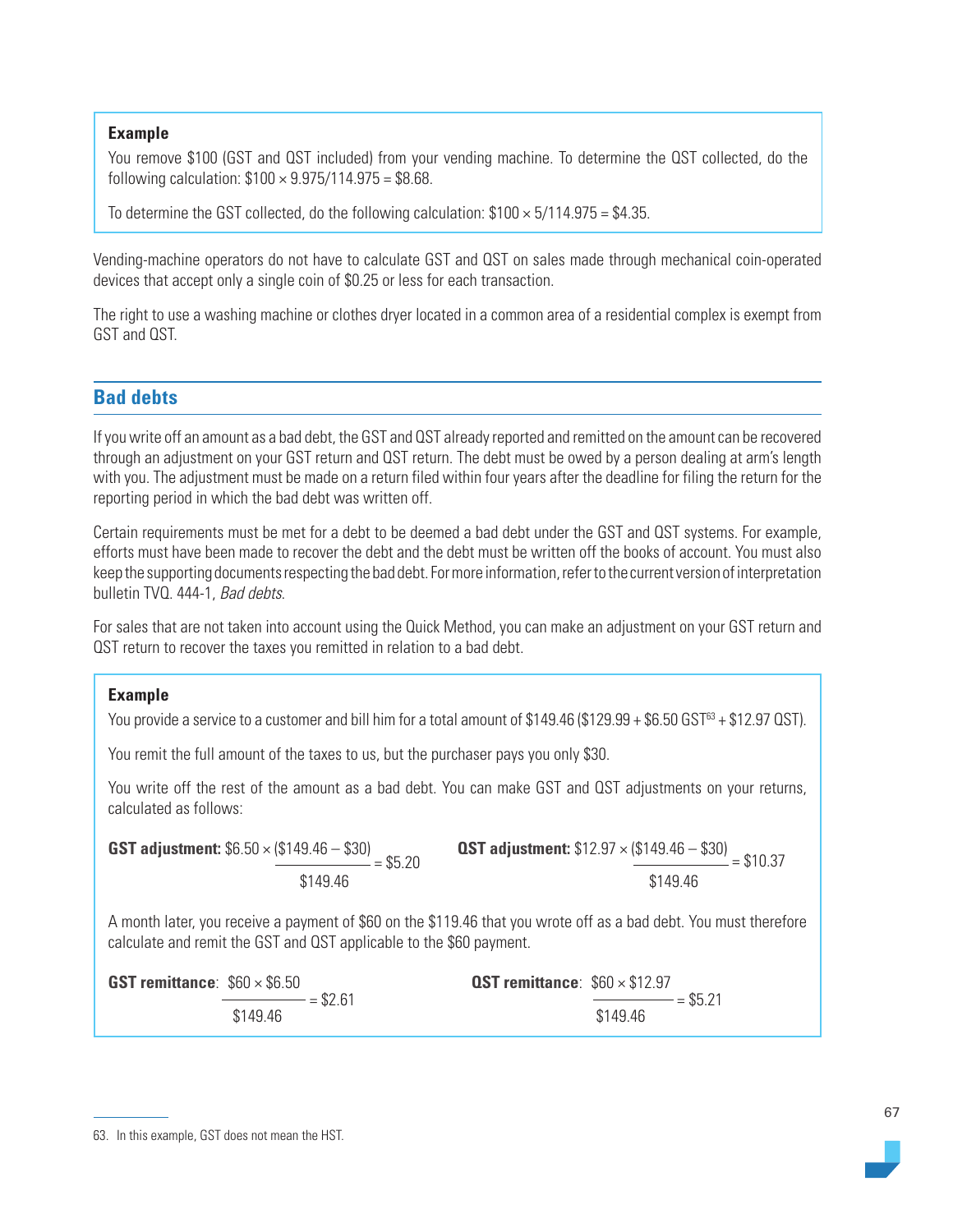# **Sales of real property**

Whether or not they are registered, vendors of taxable real property must collect the GST or the QST, except in the following situations:

- The vendor does not reside in Canada (or Québec, for QST purposes). Note that a non-resident with a permanent establishment in Canada (or Québec, for QST purposes) is not considered a resident for the application of this rule.
- The purchaser is a registrant. If the purchaser is also an individual, the real property must not be a residential complex or a cemetery plot or place of burial, entombment or deposit of human remains or ashes.

In both of these situations, the purchaser must remit the GST and QST to us. Purchasers that are registrants and that intend to use the real property primarily (more than 50%) in commercial activities must remit the taxes at the time of filing their regular return. Registrants that do not intend to use the real property primarily (more than 50%) in commercial activities and non-registrants must enclose the payments with form FP-505-V, Special-Purpose Returns, and form FP-505.D.A-V, GST/HST – QST Return Respecting the Purchase of Taxable Immovables or Taxable Carbon Emission Allowances.

Registrants that use a combined GST–QST return must complete Part 2 of form FP-500-V, Detailed GST/HST and QST Calculations and Return Respecting Taxable Real Property (Immovables), Taxable Carbon Emission Allowances and Imported Taxable Supplies. Registrants that use a GST return must also complete Part 2 of form FPZ-34.CD-V, Detailed GST/HST Calculations and Return Respecting Taxable Real Property, Taxable Carbon Emission Allowances and Imported Taxable Supplies. Registrants that use a QST return must complete Part 2 of form VDZ-471.CD-V, Detailed QST Calculation and Return Respecting Taxable Immovables or Taxable Carbon Emission Allowances. These forms must be enclosed with the regular return.

If the purchaser is a registrant and intends to use the real property primarily (more than 50%) in commercial activities, the GST and QST must be remitted to us on or before the day on which the purchaser is required to file the return for the reporting period during which the GST and QST become payable. In all other cases, the purchaser must remit the taxes on or before the last day of the calendar month that follows the month during which the GST and QST were payable.

If, upon completing a GST and QST return, the purchaser finds that it is entitled to a refund, the purchaser can use the amount of the refund to offset the tax payable on the real property.

A vendor that is not a registrant can claim a refund if the vendor was unable to recover the taxes paid on the purchase of real property or improvements to it. The vendor must file form FP-2189-V, General GST/HST and QST Rebate Application.

A purchaser that pays GST or QST to the vendor, when in fact the purchaser was required to pay the taxes to us, must request a refund of the tax from the vendor. If the vendor does not refund the amount requested, the purchaser must still remit the taxes to us as explained above, but can apply to us for a refund of any taxes paid in error to the vendor. To apply for a refund, the purchaser must file form FP-2189-V. The purchaser generally has two years after the date of payment of the tax to apply for a refund.

# **Self-supply of a residential complex**

Builders who rent all or part of a residential complex that they have built or substantially renovated or who occupy a residential complex that they have built or substantially renovated (if they are individuals) must generally pay GST and QST on the FMV of the complex.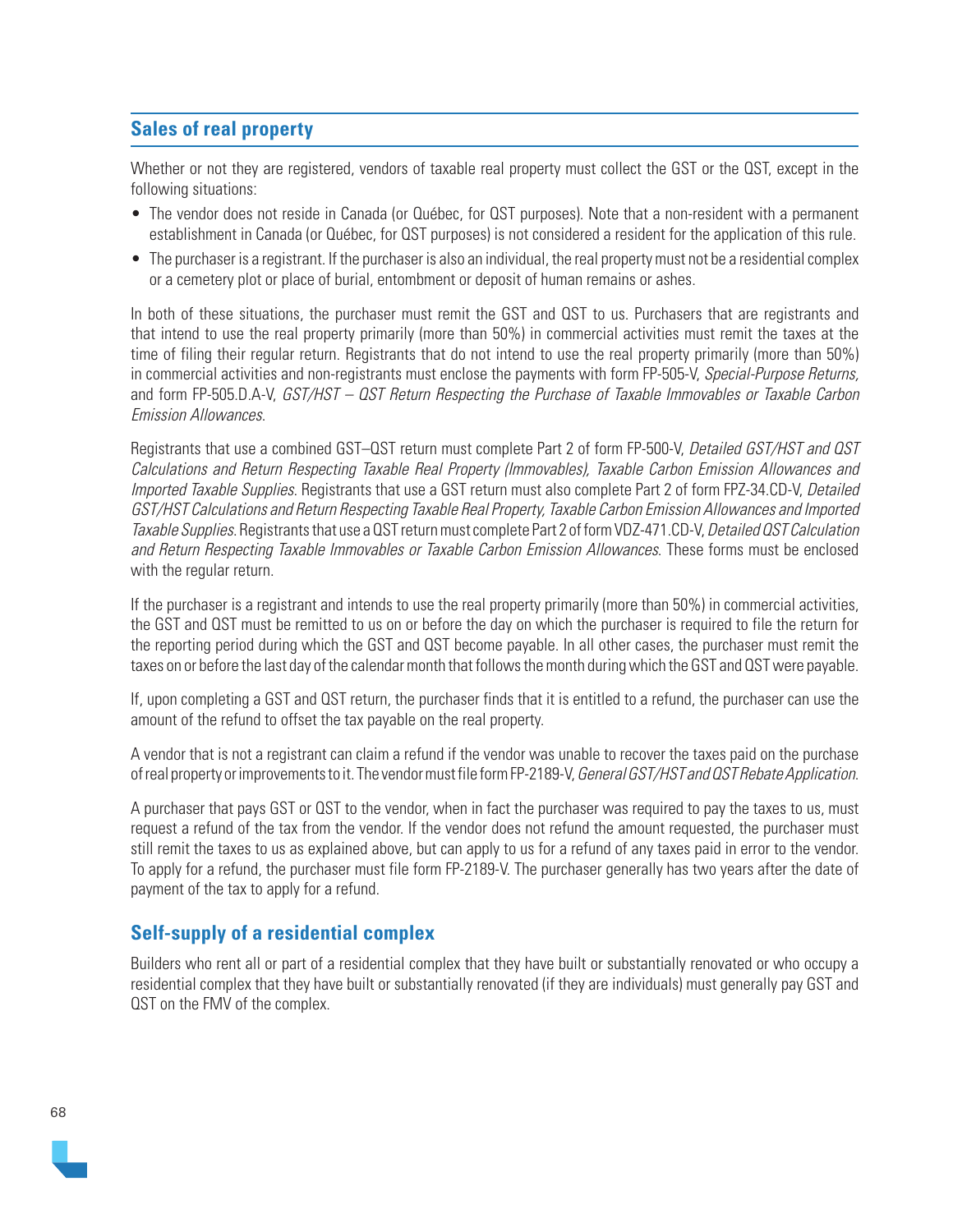A builder is generally a person that is in the business of constructing or substantially renovating a residential complex on land that the person owns or leases. A builder also includes:

- a person that builds or sells new mobile homes;
- a person that purchases an unoccupied new residential complex for the purpose of reselling or leasing it to be used in the course of a business or an adventure or concern in the nature of trade;
- a person that acquires an interest in a residential complex while it is under construction or substantial renovation;
- a person that converts a commercial complex into a residential complex.

An individual who constructs or substantially renovates a residential complex otherwise than for use in the course of a business or an adventure or concern in the nature of trade is not considered a builder.

Builders that rent or occupy a residential complex that they have built or substantially renovated are deemed to have sold and repurchased the complex on the later of the following dates:

- the date on which the work is substantially completed; and
- the date on which possession of the complex is transferred to the lessee or on which the complex is occupied by the builder as a residence (if the builder is an individual).

A builder is required to report and remit the taxes calculated on the FMV of the complex. Non-registrant builders must enclose their GST and QST remittances with form FP-505.2-V, GST/HST and QST Return for the Self-Supply of a Residential Complex. Registrant builders must remit the taxes at the time of filing their regular return (monthly, quarterly or annual).

If the taxes become payable on a residential complex that is new or has been substantially renovated and that is leased or occupied as a place of residence by the builder before it is sold, any subsequent sale of the property is exempt from the GST and QST.

A registrant builder is generally entitled to ITCs and ITRs on costs incurred in relation to the construction of a residential complex. If the builder is not a registrant, a rebate of the GST or QST related to acquisition and construction costs can be claimed once the self-supply has occurred. A rebate claim must be filed using form FP-2189-V, General GST/HST and QST Rebate Application.

The following builders are generally excluded from the self-supply rules:

- individuals (or individuals related to them) who occupy a residential complex primarily (more than 50%) as their place of residence, provided the individuals have not used the complex primarily (more than 50%) for any other purpose between the time the work is substantially completed and the time the complex is occupied primarily (more than 50%) as a place of residence, and have not claimed any ITCs or ITRs in respect of the acquisition of or improvements to the complex;
- universities, public colleges and school authorities that commission the construction of student residences;
- certain religious communal organizations; and
- a registrant that constructs residential complexes at remote work sites for employees or subcontractors of the registrant, if the registrant has elected not to have the rules apply.

For more information, refer to IN-261-V, The QST and the GST/HST: How They Apply to Residential Complexes (Construction or Renovation).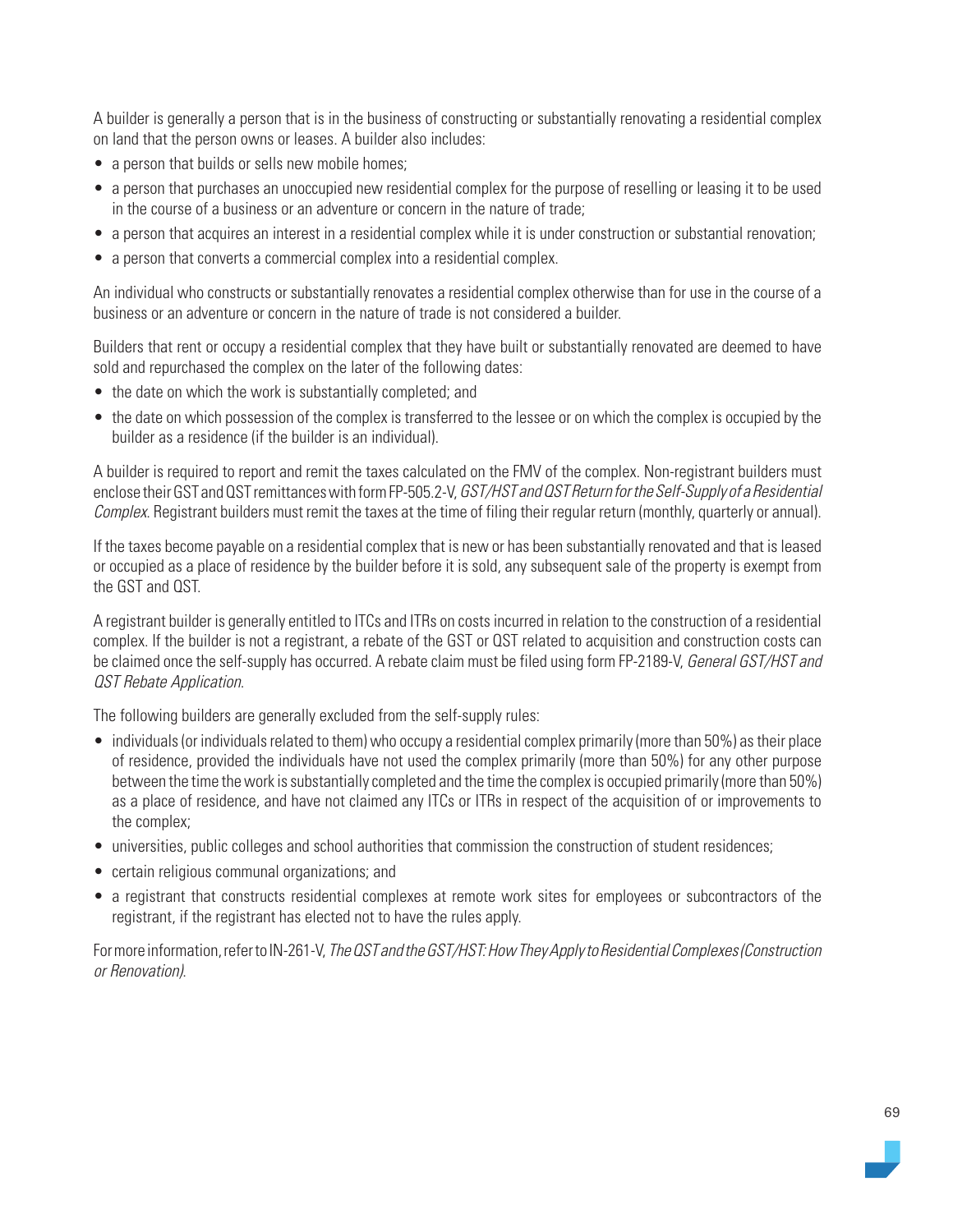# **New housing and rental property rebates**

Individuals who purchase a new or substantially renovated residential complex may be able to claim a rebate of the GST and the QST if they use the complex as their principal place of residence, or as the principal place of residence of a former spouse or an individual related to them. The individual in question must be the first occupant of the new or renovated complex.

For a residential complex whose purchase price or FMV is \$350,000 or less, the GST rebate is 36% of the tax paid, but may not exceed \$6,300. The amount of the rebate is progressively reduced if the purchase price or FMV is more than \$350,000 but less than \$450,000. No rebate may be claimed if the purchase price or FMV is \$450,000 or more.

For QST purposes, the rebate granted is 50% of the QST paid. The maximum rebate, which is 50% of the QST paid on a complex whose purchase price or FMV is \$200,000, is \$9,975. The amount of the rebate is progressively reduced if the purchase price or FMV is more than \$200,000 but less than \$300,000. No rebate can be claimed if the purchase price or FMV is \$300,000 or more.

The new housing rebate must be claimed using form FP-2190.AC-V, GST-QST New Housing Rebate Application for a New Home Purchased From a Builder.

In certain cases, the builder credits or pays the rebate directly to the purchaser at the time of purchase. If this is the case, the builder and the purchaser must complete form FP-2190.AC-V. The builder must then report the amount of the rebate paid or credited in the GST and QST returns for the reporting period in which the rebate was paid or credited. The builder must enclose the rebate application with the returns for the reporting period in which the sale occurred.

Under certain conditions, individuals who build their home themselves or hire someone else to do so, or who do substantial renovations themselves or hire someone else to do so, and individuals who purchase a condominium unit or a mobile home may also be entitled to a rebate. The rebate must be claimed using form FP-2190.P-V, GST-QST New Housing Rebate Application: Owner of a New or Substantially Modified Home.

The purchaser of a new or substantially renovated residential rental property can claim a rebate of the GST and QST paid to the builder, provided the residential units are subsequently leased on a long-term basis to individuals as their place of residence. The rebate can also be claimed by the builder of a new residential rental property that is required to pay the taxes on the FMV of the property under the self-supply rules (see previous section).

The GST rebate is 36% of the GST paid for each qualifying residential unit, but cannot exceed \$6,300. The QST rebate is 36% of the QST paid for each qualifying residential unit, but cannot exceed \$7,182.

To claim the new residential rental property GST<sup>64</sup> rebate, file form FP-524-V, New Residential Rental Property GST Rebate Application, together with form FP-525-V, New Residential Rental Property GST Rebate Application Supplement – Multiple Units, if the property has more than two units. To claim the new residential rental property QST rebate, file form VD-370.67-V or VD-370.89-V, New Residential Rental Property OST Rebate. Non-registrants must claim the rebate by filing the applications directly with us. Registrants can deduct the amount of the rebate from the taxes payable, in which case they must enclose the rebate application with their GST and QST returns.

For more information, refer to IN-205-V, QST and GST Rebates: New or Substantially Renovated Housing, New or Substantially Renovated Residential Rental Property.

70 64. In this paragraph, GST does not mean the HST.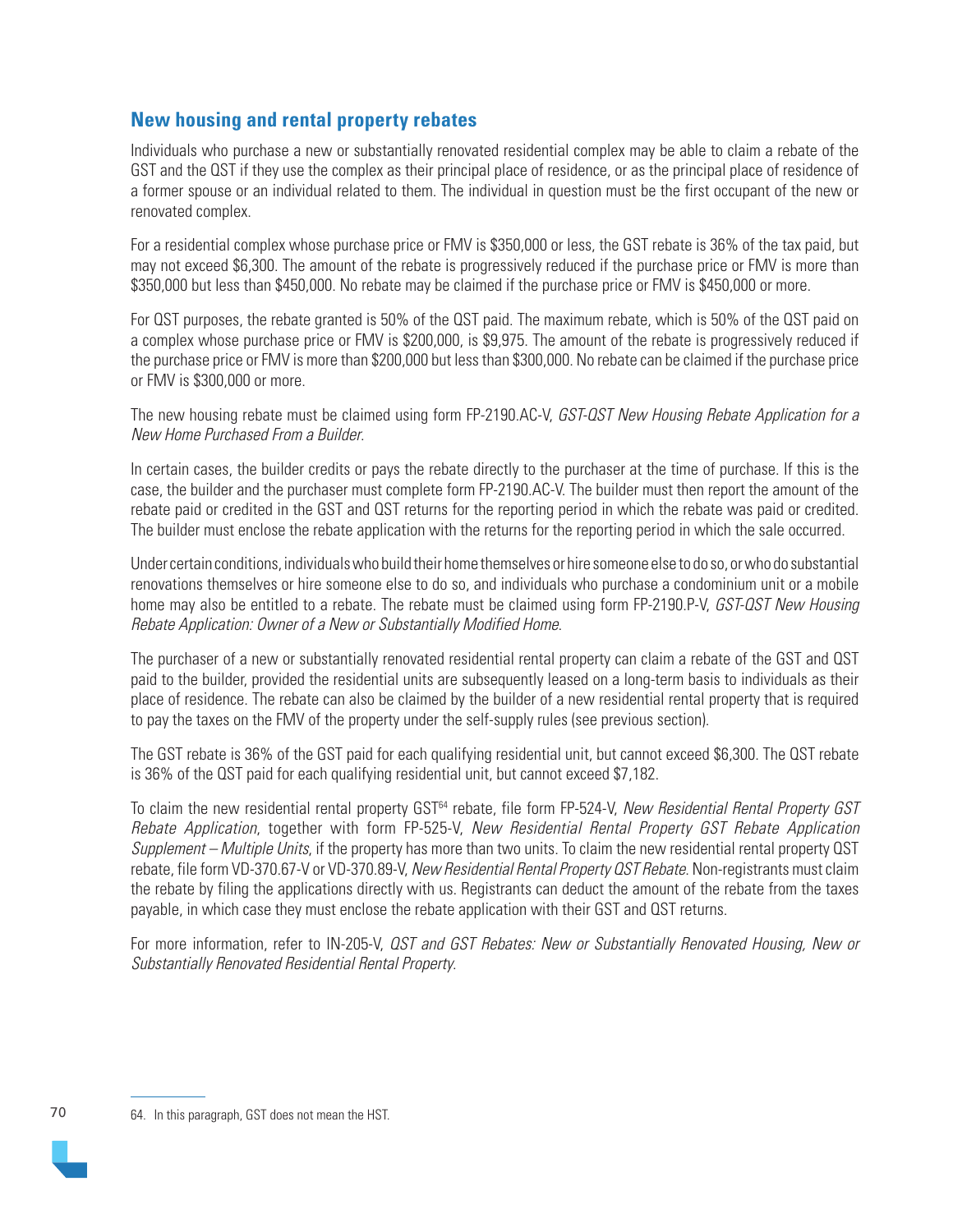# **Employee benefits**

Although salaries, wages, commission, tips and other types of remuneration are not subject to GST or QST, other forms of compensation provided to employees, commonly referred to as "taxable benefits," may be subject to the two taxes.

Employers that are registrants must pay GST and QST on certain benefits granted to employees if the benefits consist of taxable (excluding zero-rated) goods or services made available to employees and if all or a portion of the value of the benefits (including the GST and QST, as applicable) is to be included in the calculation of the employees' taxable income. The GST and QST must also be included in calculating the employer's net tax.

Employers are not required to pay the taxes if they are not eligible for an ITC or ITR for the goods or services. Under the QST system, this exemption also covers goods and services that are subject to the ITR restrictions for large businesses (see "Restrictions on ITRs for large businesses" on page 22).

Taxable employee benefits on which employers must remit GST and QST include:

- personal use of an automobile owned or leased by the employer;
- room and board;
- non-monetary bonuses;
- use of frequent-flyer points;
- gifts valued at more than \$500.

For more information, refer to Taxable Benefits (IN-253-V). You can also consult the Employers' Guide – Taxable Benefits and Allowances (T4130), which is published by the CRA and available at [canada.ca/taxes](https://www.canada.ca/en/services/taxes.html).

The amounts of GST<sup>65</sup> and QST that the employer must remit for taxable benefits unrelated to automobile operating costs are 4/104 (for GST) and 9.975/109.975 (for QST) of the total value<sup>66</sup> of the benefit. The total value of the benefit is the sum of the reported benefits (including GST and QST) and the amounts reimbursed by the employee with respect to stand-by charges and operating costs related to an automobile. Where the taxable benefits are related to automobile operating costs, the amounts of tax that the employer must remit are equal to the prescribed percentages of 3% for GST and 6% for QST.

The table below provides the rates and tax fractions that apply to taxable benefits.

| <b>Taxable benefits</b>                        | GST <sup>67</sup> | <b>QST</b>    |
|------------------------------------------------|-------------------|---------------|
| Benefits related to automobile operating costs | 3%                | 6%            |
| Other benefits                                 | 4/104             | 9.975/109.975 |

In certain cases, property purchased or leased for the purpose of providing taxable employee benefits is subject to ITC and ITR restrictions. For example, an employer may not claim ITCs or ITRs in respect of goods or services acquired exclusively (90% or more) for an employee's personal use or consumption (such as membership in a fitness club). In such cases, the employer is not required to pay GST or QST on the taxable benefit granted to the employee. Under the QST system, this exemption also covers goods and services that are subject to the ITR restrictions for large businesses.

<sup>65.</sup> In this paragraph, GST does not mean the HST.

<sup>66.</sup> In legislation, the term used is "consideration."

<sup>67.</sup> In this table, GST does not mean the HST.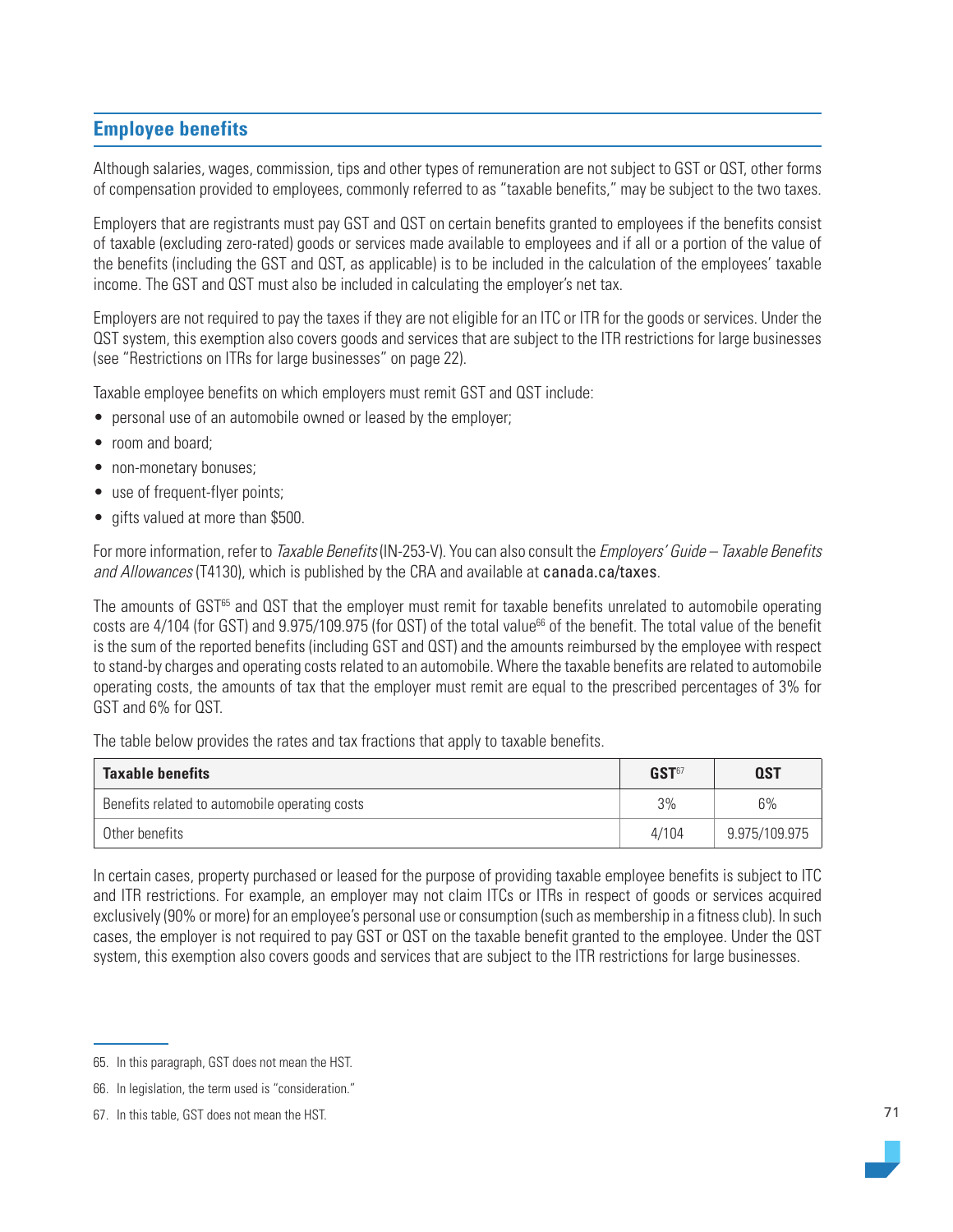As a rule, the GST and QST calculated on taxable employee benefits are due once a year, on the last day of February. This is the deadline for calculating employee benefits for income tax purposes and for issuing T4 and RL-1 slips. The total value of the benefits reported on an employee's T4 and RL-1 slips includes the GST and QST applicable to the taxable benefits received.

The GST and QST payable must be reported on the appropriate return for the reporting period including the last day of February of the year following the taxation year in which the benefits were granted.

If the last establishment where the employee worked is located in a participating province, the HST rates may apply. For more information, refer to GST/HST memoranda 9.1, Taxable Benefits (Other than Automobile Benefits), and 9.2, Automobile Benefits. The documents are published by the CRA and available at [canada.ca/taxes](https://www.canada.ca/en/services/taxes.html).

## **Expenses incurred by employees, partners and volunteers**

Allowances (such as travel allowances) and reimbursements paid to employees, members of a partnership or volunteers may entitle a registrant to ITRs and ITCs.

An "allowance" is a periodic payment or other payment that employees receive from their employer, that partners receive from the partnership of which they are members, or that volunteers receive from the charity or public institution to which they give of their time, and that is used to pay certain expenses without the recipient having to account for how the amount is spent.

A "reimbursement" is any amount that an employee, a partner or a volunteer receives (in addition to any salary, wages or other remuneration they may receive). The recipient must prove that he or she incurred the expenses in the course of the activities of the employer, partnership, charity or public institution.

## **Allowances**

GST registrants can claim an ITC if they pay an allowance to an employee<sup>68</sup> to defray reasonable expenses that were incurred in Canada for activities carried on by the registrants. At least 90% of the expenses must be taxable expenses (excluding zero-rated expenses). However, the allowance must be deductible (in whole or in part) in the calculation of the registrant's income for income tax purposes.

Employers<sup>69</sup> can claim an ITC to recover the GST paid on expenses that would have been recoverable in the form of an ITC had the expenses been incurred directly by the employers. The ITC is equal to 5/105 of the allowance paid, taking into account (where applicable) the restrictions on expenses incurred for meals and entertainment (refer to "Meal and entertainment expenses" on page 76).

QST registrants can claim an ITR equal to 9.975/109.975 of the allowance paid to an employee<sup>70</sup> for expenses incurred in Québec on which QST was paid, provided the allowance is deductible (in whole or in part) in the calculation of the registrants' income for income tax purposes. Employers<sup>71</sup> can claim an ITR to recover the QST paid on expenses that would have given entitlement to an ITR had the expenses been incurred directly by the employer.

Large businesses could not claim ITRs on allowances paid before January 1, 2018, for expenses subject to ITR restrictions. With the phasing out of those restrictions, large businesses have been able to claim partial ITRs for allowances paid after December 31, 2017 (see "Restrictions on ITRs for large businesses" on page 22).

69. The same applies to partnerships, charities and public institutions.

70. See note 68.

71. See note 69.

<sup>68.</sup> This is the most common situation, but allowances can also be paid to partners or volunteers working for a charity or public institution.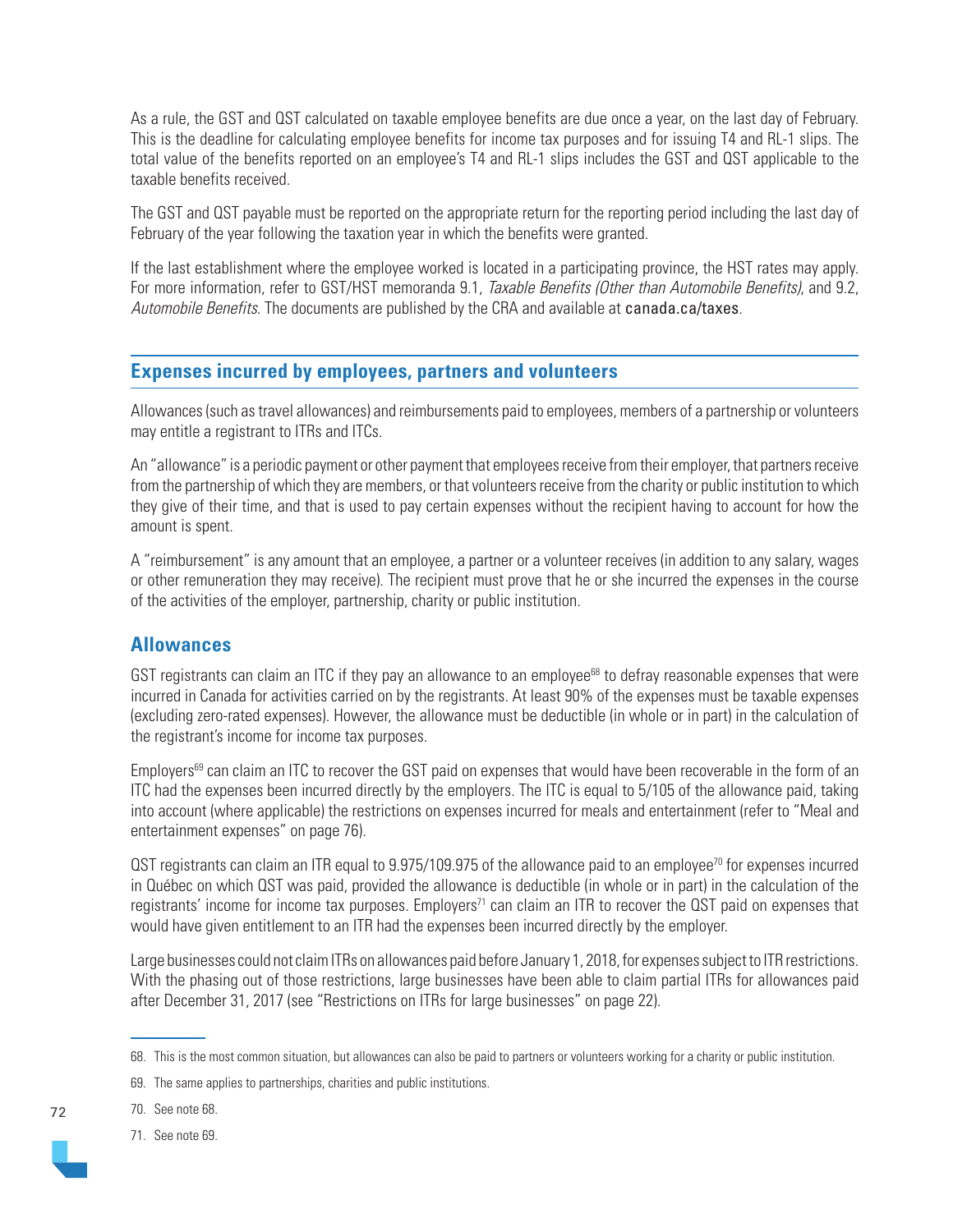| <b>ITCs and ITRs for expense allowances</b> |                                                                                  |                                                                                   |  |  |
|---------------------------------------------|----------------------------------------------------------------------------------|-----------------------------------------------------------------------------------|--|--|
| <b>Examples of</b><br>allowance categories  | Large businesses                                                                 | <b>Small and medium-sized businesses</b>                                          |  |  |
| Meals                                       | $\text{ITC} = 5/105$ of the allowance, subject to the<br>applicable restrictions | $\text{ITC} = 5/105$ of the allowance, subject to the<br>applicable restrictions  |  |  |
|                                             | Partial ITR (restriction for large businesses)<br>(see the rates on page 23)     | $ITR = 9.975/109.975$ of the allowance, subject<br>to the applicable restrictions |  |  |
| Kilometres travelled                        | $ITC = 5/105$ of the allowance                                                   | $ITC = 5/105$ of the allowance                                                    |  |  |
|                                             | Partial ITR (restriction for large businesses)<br>(see the rates on page 23)     | $ITR = 9.975/109.975$ of the allowance                                            |  |  |
| Lodging                                     | $ITC = 5/105$ of the allowance                                                   | $ITC = 5/105$ of the allowance                                                    |  |  |
|                                             | $ITR = 9.975/109.975$ of the allowance                                           | $ITR = 9.975/109.975$ of the allowance                                            |  |  |
| Transportation (train,                      | $ITC = 5/105$ of the allowance                                                   | $ITC = 5/105$ of the allowance                                                    |  |  |
| bus or airplane)                            | $ITR = 9.975/109.975$ of the allowance                                           | $ITR = 9.975/109.975$ of the allowance                                            |  |  |

For the tax fractions applicable to allowances paid for expenses incurred in a participating province, refer to GST/HST memorandum 9.3, Allowances. The document is published by the CRA and available at [canada.ca/taxes](https://www.canada.ca/en/services/taxes.html).

# **Reimbursements**

Employers, partnerships, charities and public institutions that are registrants and that reimburse expenses incurred by an employee, partner or volunteer are entitled to an ITC and an ITR equal to the GST and QST paid on the expenses.

They can choose either of the following methods to determine the ITC and ITR to which they are entitled with respect to a reimbursement of expenses incurred in Canada (for GST purposes<sup>72</sup>) or in Québec (for QST purposes):

- First method. The persons can claim an ITC equal to 4/104 of the total amount reimbursed and an ITR equal to 9/109 of the total amount reimbursed. This method, referred to as the "factor method," can be used if at least 90% of the expenses reimbursed were taxable (excluding zero-rated expenses) and the expenses were incurred in Canada (or in Québec, for QST purposes).
- Second method. The persons can calculate the actual amount of GST and QST paid on expenses that they reimbursed and that were incurred in Canada (or in Québec, for QST purposes) during the reporting period in question. Under this method, the GST or QST paid by the employee, partner or volunteer is multiplied by the **lesser** of the following amounts:
	- the percentage of the cost that is reimbursed (that is, the reimbursement divided by the cost); and
	- the proportion in which the good or service is used in the commercial activities.

<sup>72.</sup> In this sentence, GST does not mean HST.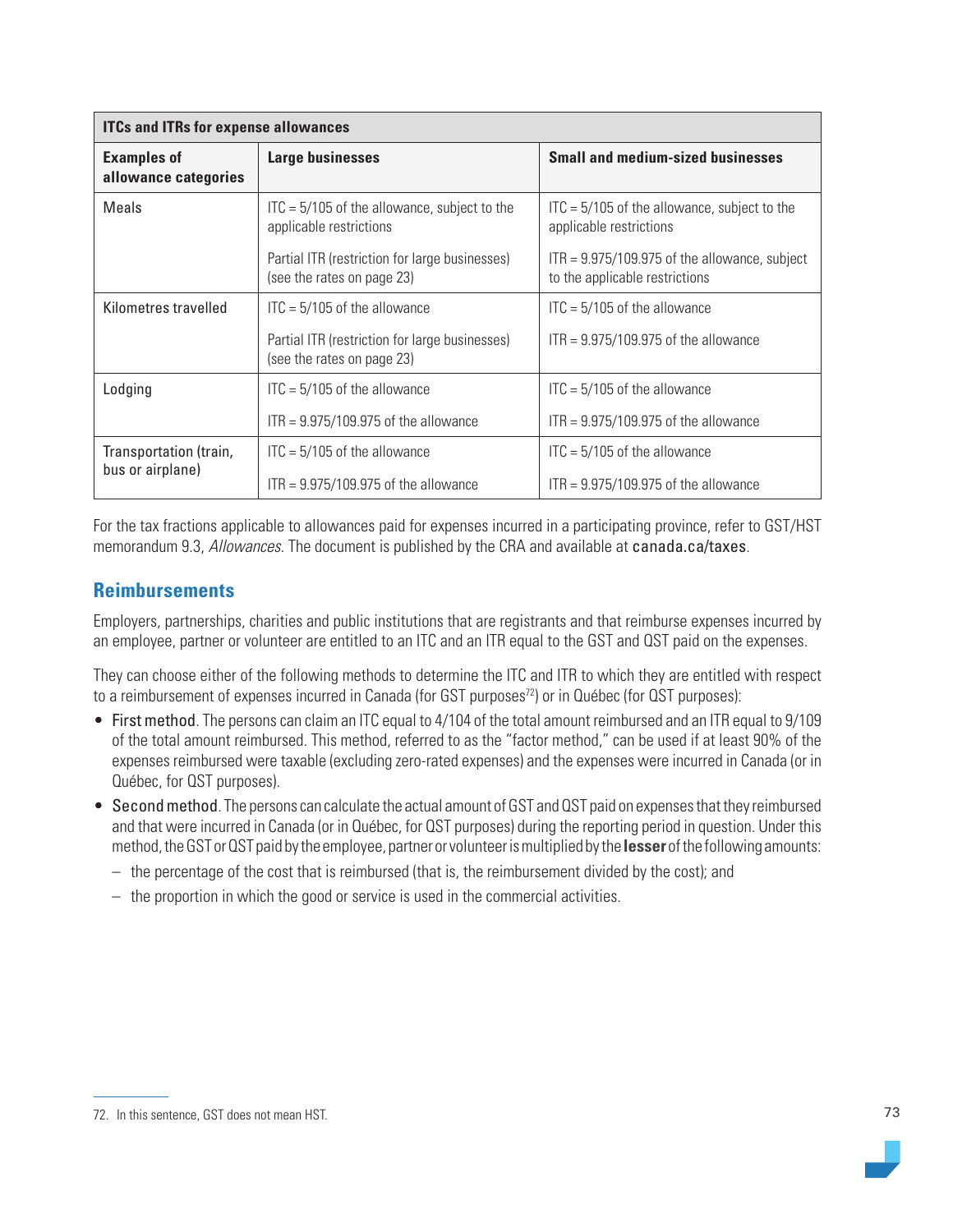### **Example**

Daniel incurs expenses of \$574.88 exclusively in the course of his commercial activities  $($500 + $25 GST<sup>73</sup> + $49.88 OST)$ . His employer reimburses him for the expenses.

| The employer can claim an ITC equal to the lesser of<br>the following amounts: | The employer can also claim an ITR equal to the<br>lesser of the following amounts: |
|--------------------------------------------------------------------------------|-------------------------------------------------------------------------------------|
| $$25 \times $574.88 = $25$                                                     | $$49.88 \times $574.88 = $49.88$                                                    |
| \$574.88                                                                       | \$574.88                                                                            |
| or $$25 \times 100\% = $25$                                                    | or $$49.88 \times 100\% = $49.88$                                                   |
| The employer can therefore claim an ITC of \$25.                               | The employer can therefore claim an ITR of \$49.88.                                 |

The method chosen for each expense category (transportation or lodging, for example) must be applied consistently for the entire fiscal year. In most cases, registrants must also take into account the restrictions on meal and entertainment expenses. Registrants that opt for the second method above must have in their possession the documents and information necessary to claim the ITC or ITR.

Large businesses had to take ITR restrictions into account until December 31, 2017. With the phasing out of those restrictions, they have been able to claim partial ITRs for expenses incurred by employees on or after January 1, 2018 (see "Restrictions on ITRs for large businesses" on page 22).

Where registrants opt for the first method above, the requirements for documents and information are less strict; however, they must keep adequate registers and books of account and retain certain information on each reimbursement to employees, partners or volunteers.

Either of the methods of calculation described under "Meal and entertainment expenses" on page 76 can be used to calculate ITCs and ITRs with respect to meals and entertainment.

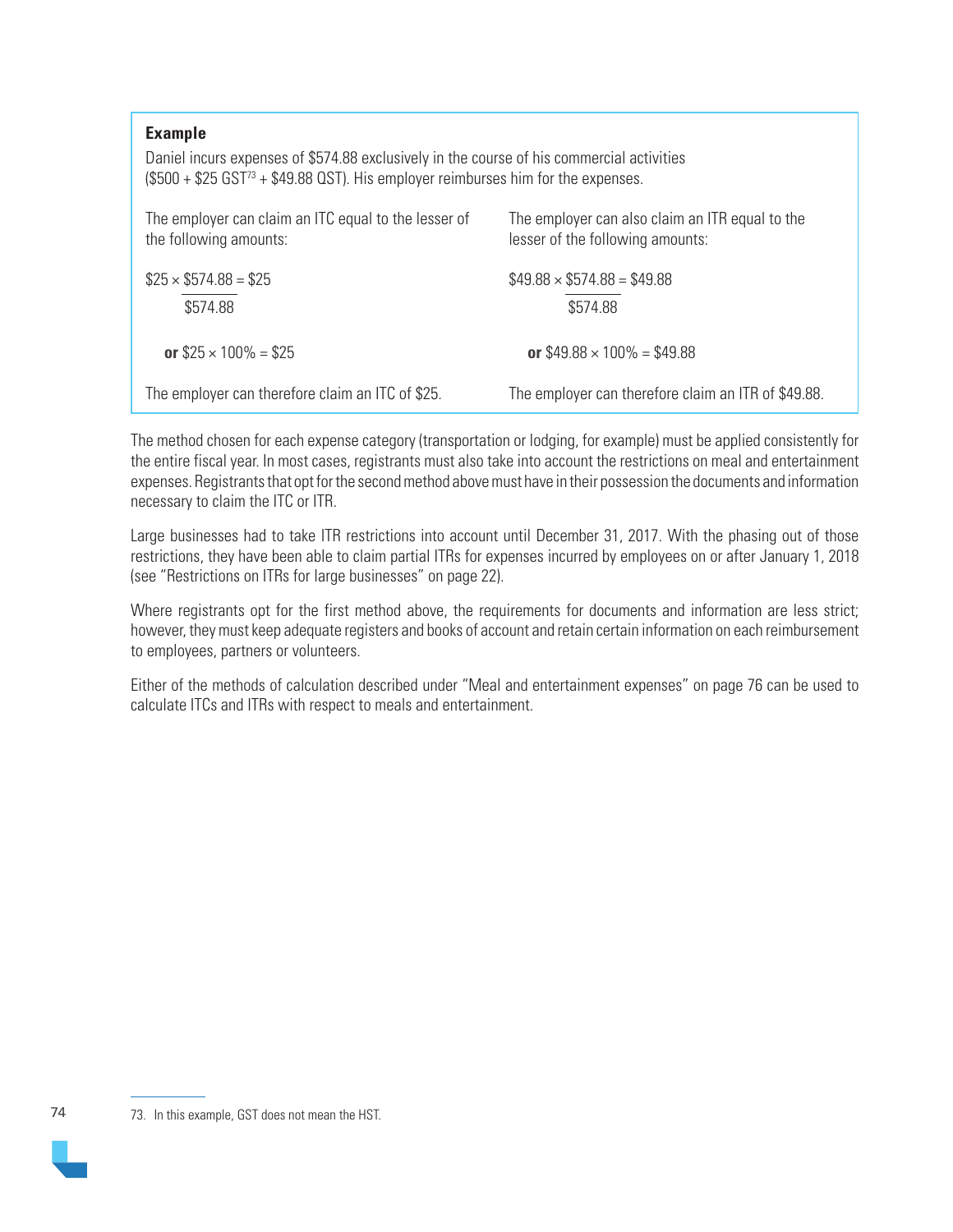| <b>ITCs and ITRs for expense reimbursements</b> |                                                                                                                                                      |                                                                                                                                                                                           |                                                                                                                                  |                                                                                                                                                                            |  |
|-------------------------------------------------|------------------------------------------------------------------------------------------------------------------------------------------------------|-------------------------------------------------------------------------------------------------------------------------------------------------------------------------------------------|----------------------------------------------------------------------------------------------------------------------------------|----------------------------------------------------------------------------------------------------------------------------------------------------------------------------|--|
| <b>Examples of</b>                              | <b>Large businesses</b>                                                                                                                              |                                                                                                                                                                                           | <b>Small and medium-sized businesses</b>                                                                                         |                                                                                                                                                                            |  |
| expense categories                              | Actual amount of<br>QST and GST paid                                                                                                                 | <b>Factor method</b>                                                                                                                                                                      | Actual amount of<br>QST and GST paid                                                                                             | <b>Factor method</b>                                                                                                                                                       |  |
| <b>Meals</b>                                    | $ITC = GST$ paid,<br>subject to the<br>applicable restrictions<br>Partial ITR<br>(restriction for large<br>businesses) (see the<br>rates on page 23) | $\text{ITC} = 4/104 \text{ of }$<br>the reimbursement,<br>subject to the<br>applicable restrictions<br>Partial ITR<br>(restriction for large<br>businesses) (see the<br>rates on page 23) | $ITC = GST$ paid,<br>subject to the<br>applicable restrictions<br>$ITR = QST$ paid,<br>subject to the<br>applicable restrictions | $ITC = 4/104$ of<br>the reimbursement,<br>subject to the<br>applicable restrictions<br>$ITR = 9/109$ of the<br>reimbursement,<br>subject to the<br>applicable restrictions |  |
| Lodging                                         | $ITC = GST$ paid<br>$ITR = OST paid$                                                                                                                 | $ITC = 4/104$ of<br>the reimbursement<br>$ITR = 9/109$ of<br>the reimbursement                                                                                                            | $ITC = GST$ paid<br>$ITR = QST$ paid                                                                                             | $ITC = 4/104$ of<br>the reimbursement<br>$ITR = 9/109$ of<br>the reimbursement                                                                                             |  |
| Transportation<br>(train, bus or<br>airplane)   | $ITC = GST$ paid<br>$ITR = OST paid$                                                                                                                 | $\text{ITC} = 4/104 \text{ of }$<br>the reimbursement<br>$ITR = 9/109$ of<br>the reimbursement                                                                                            | $ITC = GST$ paid<br>$ITR = QST$ paid                                                                                             | $ITC = 4/104$ of<br>the reimbursement<br>$ITR = 9/109$ of<br>the reimbursement                                                                                             |  |
| Automobile rental                               | $ITC = GST$ paid<br>Partial ITR (restriction<br>for large businesses)<br>(see the rates on<br>page 23)                                               | $\text{ITC} = 4/104 \text{ of }$<br>the reimbursement<br>Partial ITR (restriction<br>for large businesses)<br>(see the rates on<br>page 23)                                               | $ITC = GST$ paid<br>$ITR = QST$ paid                                                                                             | $ITC = 4/104$ of<br>the reimbursement<br>$ITR = 9/109$ of<br>the reimbursement                                                                                             |  |

To find out the factor method rates that apply if all or substantially all expenses were incurred in a participating province, refer to GST/HST memorandum 9.4, *Reimbursements*. The document is published by the CRA and available at [canada.ca/taxes](https://www.canada.ca/en/services/taxes.html).

# **GST and QST rebates payable to employees and partners**

Certain employees and partners may not receive a reasonable allowance or a reimbursement to cover all the expenses they incur. They may also be required to report an allowance as income. In either of these situations, employees or partners may recover the GST they paid on expenses incurred in the course of their employment or partnership activities. The rebate is available to employees of registrant employers and partners in registrant partnerships even if the employees or partners deduct the employment or partnership expenses in their income tax return.

The rebate, which is equal to 5/105 of the allowable expenses, must be claimed using form GST370, *Employee and* Partner GST/HST Rebate Application. The form must be filed within four years after the end of the year to which the expenses apply. Allowable expenses include travel expenses and meal expenses.

Under the QST system, employees and partners may also be entitled to a rebate of the QST corresponding to 9.975/109.975 of the allowable expenses incurred. The rebate must be claimed using form VD-358-V, Québec Sales Tax Rebate for Employees and Partners.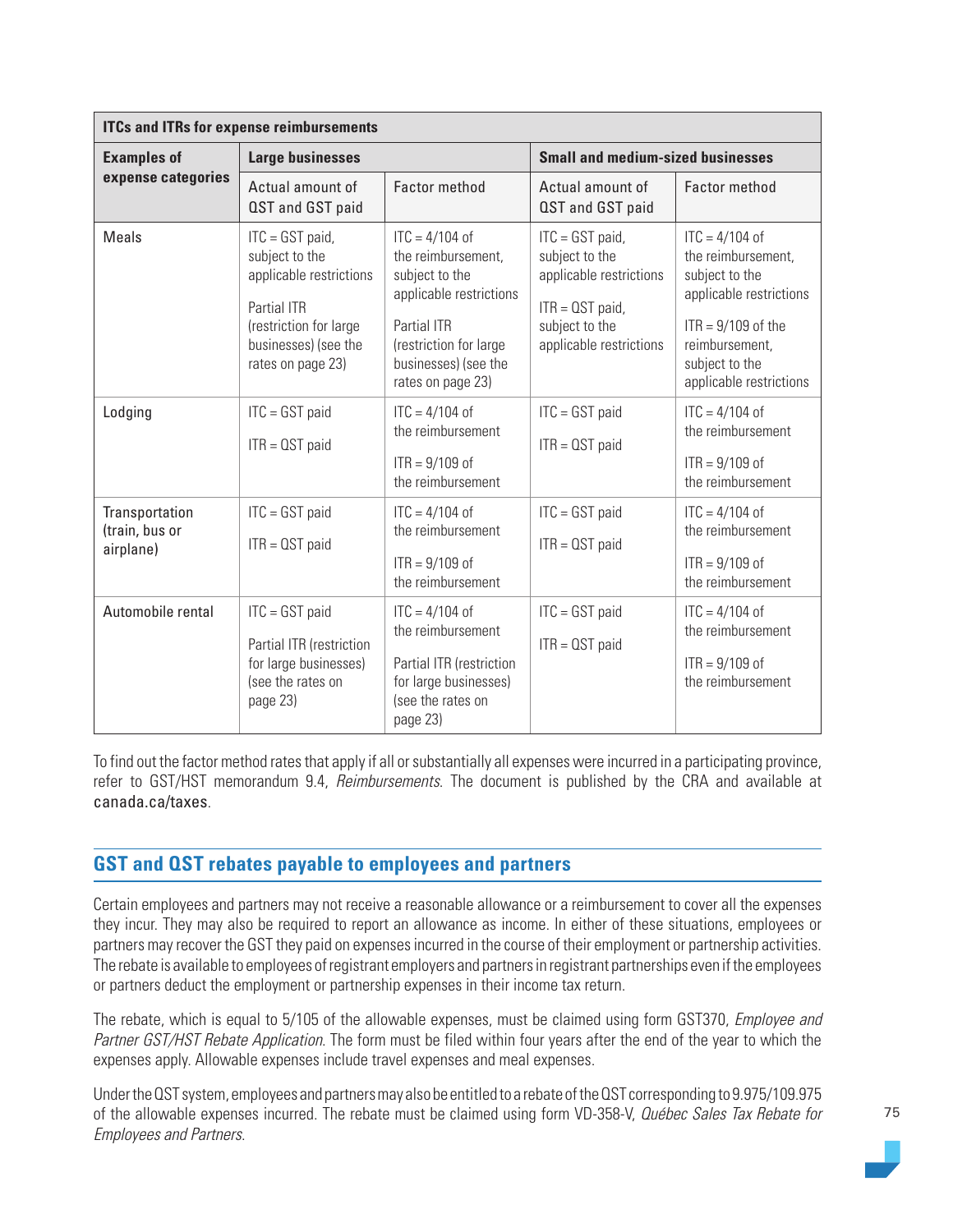### **Meal and entertainment expenses**

Registrants can claim ITCs and ITRs to recover the GST and QST paid on meal and entertainment expenses. The calculation of ITCs and ITRs for such expenses is subject to the restrictions set forth in the *Income Tax Act* and the Taxation Act.

Meal and entertainment expenses are generally 50% deductible. Accordingly, ITCs and ITRs can be claimed for half of the GST and QST paid on such expenses. You can choose one of the following calculation methods:

- You can claim 100% of the GST and QST paid on meal and entertainment expenses incurred in a given fiscal year. If you file annual returns, you must include 50% of the ITC and ITR claimed as an adjustment to the calculation of your net tax payable for the fiscal year. If you file monthly or quarterly returns, you must include 50% of the ITC and ITR claimed in the calculation of your net tax payable for the first reporting period immediately after the end of the fiscal year.
- You can claim 50% of the GST and QST actually paid on meal and entertainment expenses during your reporting period. If you opt for this method, you do not have to make a 50% adjustment at the end of the fiscal year.

You can claim ITCs and ITRs for the GST and QST you reimbursed to employees or partners for meal and entertainment expenses they incurred in Canada. However, these expenses are subject to a limit of 50%. No ITRs can be claimed for expenses exceeding the limits in the table below.

| <b>Sales</b>                              | Limit          |
|-------------------------------------------|----------------|
| \$32,500 or less                          | 2% of sales    |
| More than \$32,500 but less than \$52,000 | \$650          |
| \$52,000 or more                          | 1.25% of sales |

### NOTE

Special rules apply to ITCs and ITRs claimed for the meal expenses of truck drivers.

Registrant public institutions and charities can claim ITCs and ITRs to recover all of the GST and QST paid on meals and entertainment related to their commercial activities.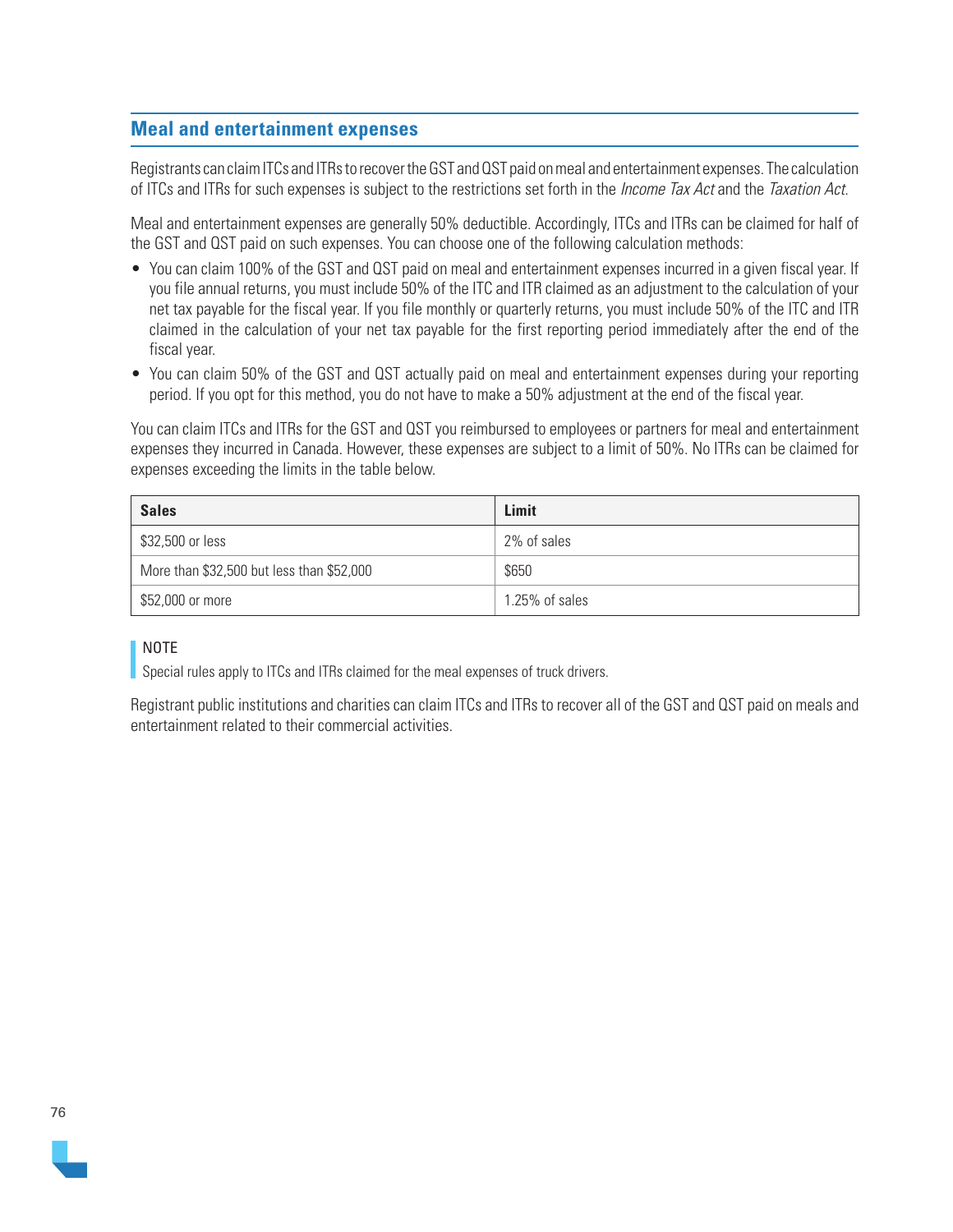# **Refund of the GST on printed books**

Certain persons are entitled to a full refund of the GST they pay on the purchase of printed books, audio recordings of printed books, and printed versions of the scriptures of any religion, provided these documents are not purchased for sale and they were not acquired for the purpose of having their ownership transferred to another person as part of the sale of other property or of a service.

The following persons qualify for the GST refund on printed books: municipalities; school authorities; universities and public colleges; and charities, public institutions and qualifying NPOs that operate a public lending library.

### **Example**

A university intends to provide course manuals as part of a course. Students who pass the course get credits towards a diploma. The manuals are mandatory and students cannot purchase them elsewhere. In this situation, the university is making a one-time tax-exempt sale of a service. Because the university acquires the manuals with the intention of transferring their ownership to the students as part of the sale of a service, it cannot claim the GST it paid on the printed books. It can, however, claim a 67% rebate for public service bodies on the GST paid or payable on the manuals it purchased.

Prescribed charities and qualifying NPOs whose primary purpose (more than 50%) is the promotion of literacy also qualify; they must apply to the CRA in order to be considered "prescribed." Such persons also qualify for the refund if they purchase books for the purpose of donating them.

To claim the refund, you must complete form FP-2066-V, GST/HST and QST Public Service Bodies' Rebate Application. A refund application must be filed within four years following the end of the reporting period during which the GST became payable.

There is no such refund under the QST system because printed books with an international standard book number (ISBN) are zero-rated for QST purposes.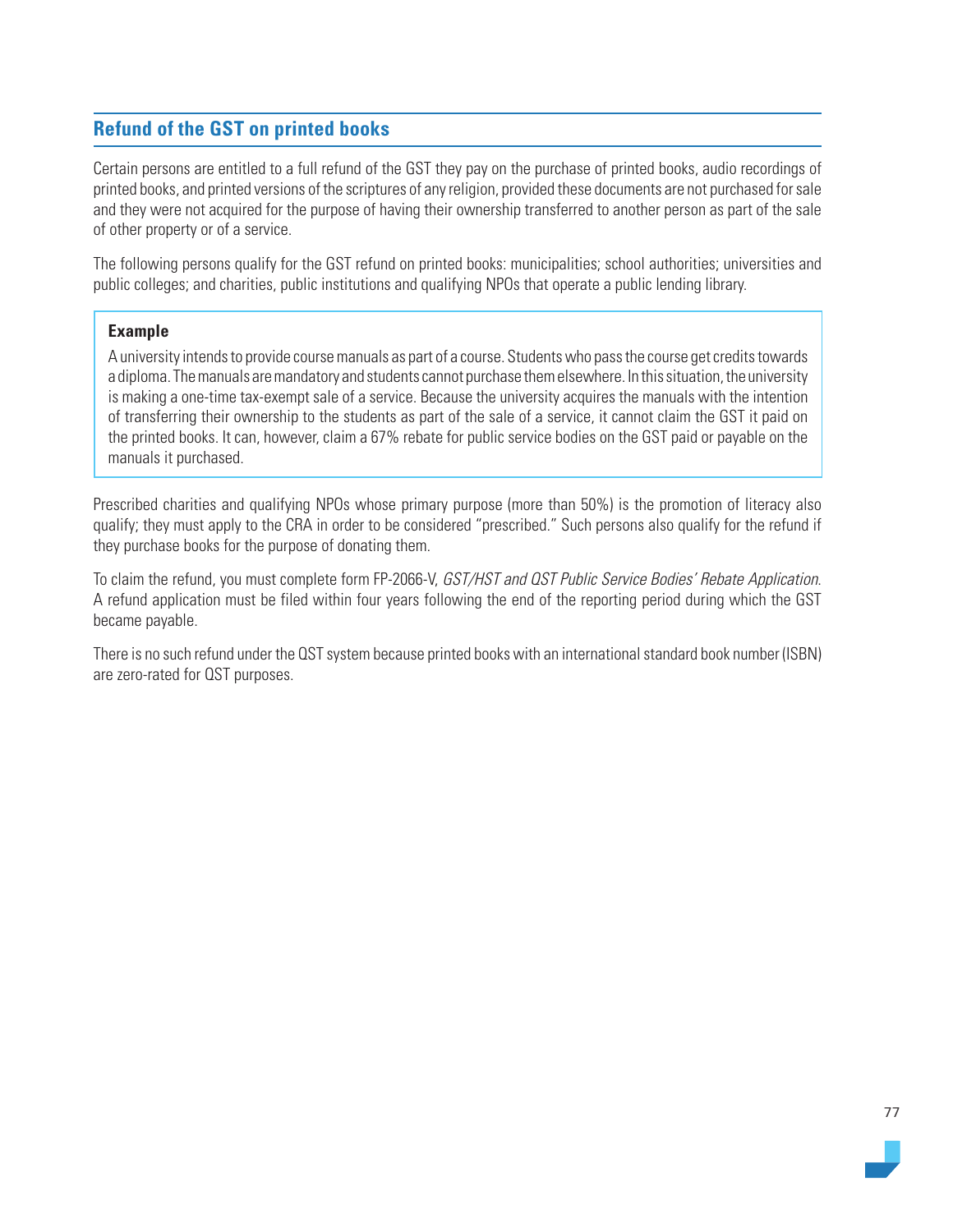# KEEPING REGISTERS AND SUPPORTING **DOCUMENTS**

You must begin keeping track of the GST and QST you collect as a supplier, and of the GST and QST you pay on purchases made in the course of your commercial activities, as soon as you are a registrant.

If you carry on a business or are required to deduct, withhold or collect an amount under a fiscal law, you must keep registers and supporting documents. Your registers must show, for example, the amounts of GST and QST that you collected or that are collectible and the amounts that you paid or are required to pay. This will help you to determine the amount of your remittance or refund when you file your returns and will enable you to provide us with the required information in an audit.

You are required to keep your reqisters and all supporting documents in the appropriate format and, where applicable, according to rules we determine. The supporting documents (for example, invoices) must show your supplier's name or business name, the billing date and any other information required by law to justify your claims for ITCs and ITRs (refer to the table on page 19). All documents must be kept at your establishment, your residence, or any other place we designate.

Registers and supporting documents can be kept on paper, on an electronic device or computer system, or on microfilm. However, your registers and documents must meet certain standards. For example, if they are kept on an electronic device or a computer system, they must remain accessible and readable. For more information, refer to the current version of interpretation bulletin LMR. 34-1, Retention and Destruction of Registers and Supporting Documents.

Registers and supporting documents are important in case we conduct an audit. As a rule, you must keep them for six years after the end of the last year to which they apply unless we inform you otherwise. If you object to a notice of assessment or contest a decision on a notice of objection before the court, you must keep all related registers and supporting documents for longer than six years. Note that you can apply for our written authorization to dispose of documents before the date prescribed by law.

If you fail to comply with these obligations, we may institute legal proceedings and you could be liable to a fine if found quilty.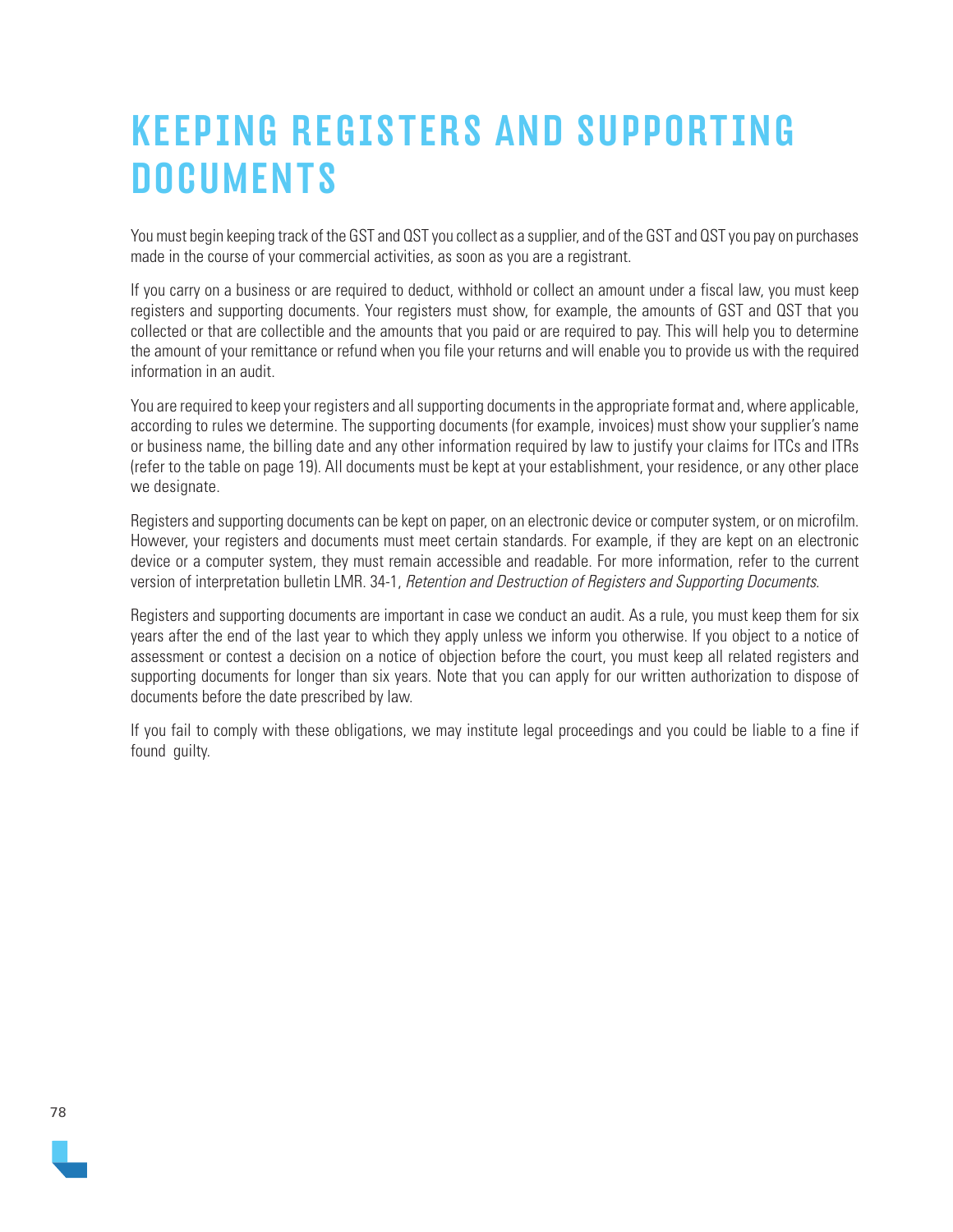# REVENU QUÉBEC AUDITS

Your business may be subject to a tax audit in order to:

- ensure that it has met its fiscal obligations under the laws we administer;
- provide you with the information you need in order for your business to meet its fiscal obligations;
- make any necessary adjustments, including refunds.

We usually conduct an audit at your business's main establishment. The auditor will call you to set a date for the audit. The scope and duration of the audit depend on factors such as the size of the business, the reliability of the accounting system, the documents available, and the speed with which you provide the requested information to the auditor.

However, audits are sometimes conducted at our offices. In this case, the auditors will ask you to submit the necessary documents.

A duly authorized employee of Revenu Québec may, at any reasonable time, enter the premises where a business is operated, property is kept, commercial activities are carried on, or registers are (or should be) kept, but may not enter a residence without the consent of the occupant. The employee may examine the registers, accounts, supporting documents, letters and any other document pertaining to:

- information that is (or should be) contained in the registers and supporting documents;
- amounts that must be paid, deducted, withheld or collected under a fiscal law.

The employee may also examine the property described in an inventory or any property, process or matter that the employee considers relevant to determining the accuracy of the inventory. The employee can also use any computer, equipment or other thing that is on the premises to access data contained in an electronic device, computer system or other medium to examine such data.

The Revenu Québec employee may also require any person connected with the business (including the owner or manager of the business or of the premises on which the business's property is kept, or any other person present on the premises) to provide all reasonable assistance necessary to carry out the audit. Moreover, the employee may oblige the owner or manager to accompany them on the premises. If asked, the employee must state their name and present the document attesting that they are authorized by Revenu Québec to conduct the audit.

For more information, refer to *Tax Audits* (IN-135-V), which is available on our website at [revenuquebec.ca](https://www.revenuquebec.ca/en/).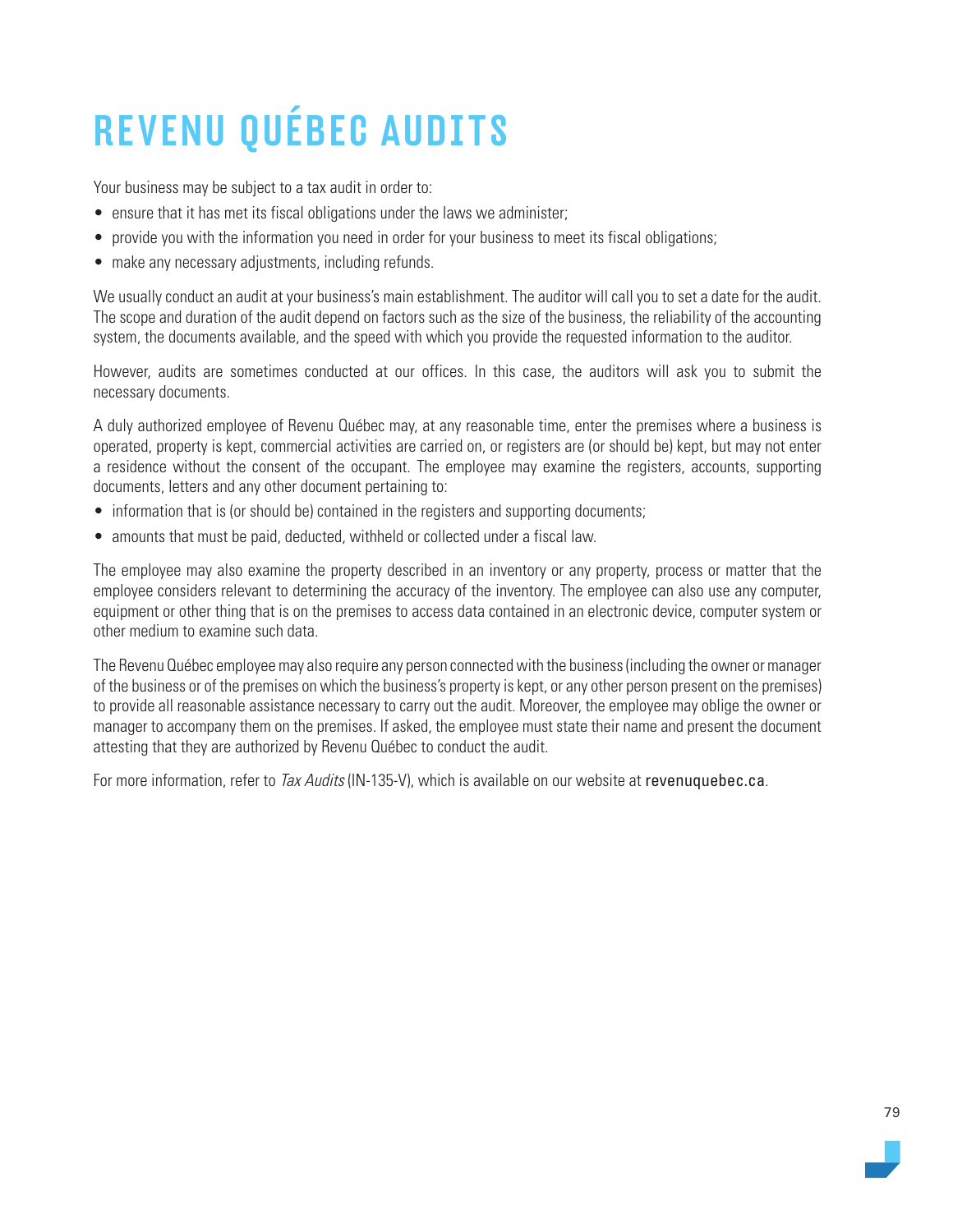# ELECTIONS AND APPLICATIONS CONCERNING THE ADMINISTRATION OF THE GST AND QST

Businesses and organizations can simplify administration of the GST and QST by making various elections or applications, depending on the type of activity they carry on. To make an election or application, they must meet certain conditions and complete the required form (where applicable).

# **Elections concerning the administration of the GST and QST**

Once you make an election, it remains in effect:

- as long as you meet the requirements;
- until you cancel it; or
- until you make another election.

As a rule, an election must remain in force for a minimum of one year before it can be cancelled.

In certain cases, you are not required to inform us of your election with respect to a given situation. However, you must keep in your registers and books of account a copy of the duly completed election form, or a statement containing certain prescribed information.

# **Applications concerning the administration of the GST and QST**

You cannot begin to use the method of administration you chose until you receive a notice from us certifying that your application has been accepted.

### **List of elections and applications**

Listed below are the titles and numbers of the forms for making elections and applications. You can obtain the forms on our website at [revenuquebec.ca](https://www.revenuquebec.ca/en/), order them online, or order them by telephone at one of the numbers listed at the end of this document. You must submit certain applications in the form of a letter.

The following elections and applications are available to most registrants and, unless otherwise indicated, must be filed with us:

- Election or Revocation of an Election Respecting a GST/HST and QST Fiscal Year (FP-670-V).
- Election Respecting the GST/HST and QST Reporting Period (FP-2620-V). This election can be made at the time of registration for the GST and QST.
- Notification of Fiscal Periods and Application for Approval to Extend or Shorten Fiscal Months (FP-671-V)
- Application or Revocation of Application to File Separate Returns or Rebate Applications (FP-2010-V). This application enables businesses that carry on commercial activities in more than one branch or division to file a separate return for each of them.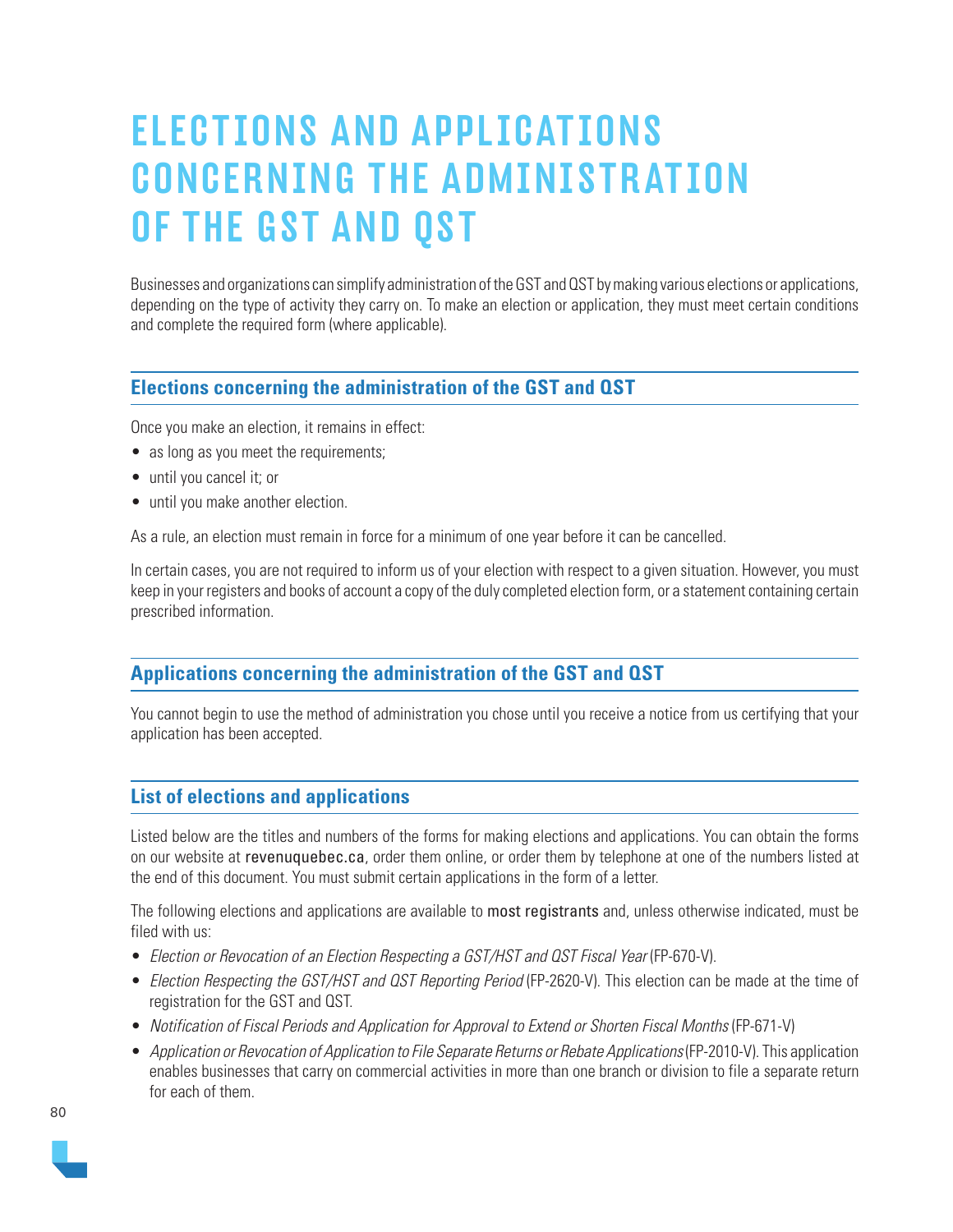- Election Respecting the Acquisition of a Business or Part of a Business (FP-2044-V)
- Election to Treat a Sale of Real Property (an Immovable) as a Taxable Sale (FP-2022-V)
- Request for Cancellation or Variation of Registration (LM-1.A-V)
- Election or Revocation of Election Respecting the Quick Method of Accounting (FP-2074-V). This election can be made at the time of registration for the GST and QST.
- Election or Revocation of an Election by a Principal and the Principal's Agent: Responsibility for Collecting, Reporting and Remitting the GST/HST and the OST (FP-2506-V)<sup>74</sup>
- Election to Have the Operator of a Joint Venture Account for the GST/HST and QST, or Revocation of Such an Election (FP-621-V)74
- Election or Revocation of an Election by an Organization to Make the Supply of Its Courses, Examinations and Certificates Taxable (FP-2029-V)<sup>74</sup>
- Election Respecting the Use of a Passenger Vehicle or an Aircraft in Non-Commercial Activities (FP-2030-V)<sup>74</sup>
- Declaration of a Transaction Between Related Individuals with Regard to a Road Vehicle Registered in Québec (VD-80.1-V). This application is to be used by an individual in order to avoid having to pay the QST on a vehicle supplied by way of gift to another related individual. As a rule, the GST does not apply in such cases. The form must be filed with the Société de l'assurance automobile du Québec at the time registration is transferred.
- Election Respecting the Self-Supply of a Residential Complex (VD-224.1-V). This election can only be made under the QST system.
- Election Concerning the Provision of a Residence or Lodging at a Remote Work Site (GST17)<sup>74</sup>

The following applications must be sent to us in the form of a letter:

- Application for designated reporting periods. (This application can be made at the time of registration.)
- Application made by a direct seller to use the alternate collection method.
- Joint application made by a direct seller and a distributor to use the alternate collection method.
- Application for approval to use the network sellers method.
- Application for designation of a buying group.
- Application for designation of a barter exchange network.

The following elections and applications are available only to public sector bodies (that is, governments and public service bodies) and, unless otherwise indicated, must be filed with us:

- Application by a Public Service Body to Have Branches or Divisions Designated as Small Supplier Divisions (FP-631-V)
- Application or Revocation of Application to File Separate Returns or Rebate Applications (FP-2010-V). This application enables qualifying public service bodies that carry on commercial activities in more than one branch or division to file a separate rebate application for each of them.
- Election by a Public Service Body to Use the Special Quick Method of Accounting or Revocation of the Election (FP-2287-V)
- Election or Revocation of an Election Not to Use the Net Tax Calculation for Charities (FP-2488-V)
- Election by a Public Sector Body To Have Its Exempt Memberships Treated as Taxable Supplies or Revocation of Such an Election (FP-623-V)<sup>74</sup>
- Election or Revocation of the Election to Have the Memberships in a Professional Organization Treated as Taxable Supplies (FP-2018-V).<sup>74</sup> This election enables a professional organization to have its otherwise tax-exempt memberships treated as taxable.

<sup>74.</sup> Do not file this form with us. Keep it in the records of the person(s) concerned.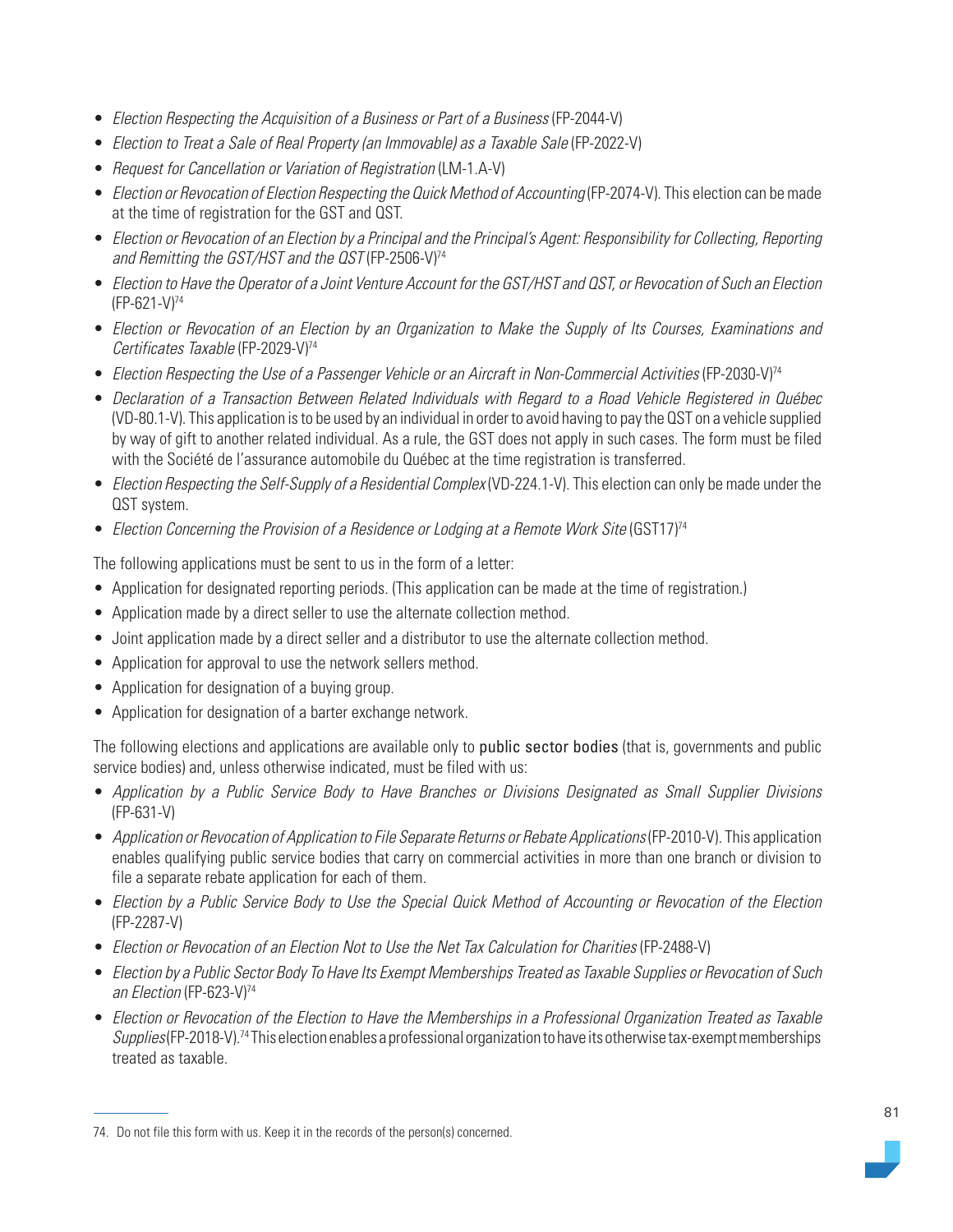- Election by a Public Service Body Respecting Real Property (an Immovable) or Revocation of the Election (FP-2626-V)
- Application by an Unincorporated Organization to Be Considered a Branch of Another Unincorporated Organization (FP-632-V)

The following elections and applications are available only to corporations and financial institutions and must be filed with us:

- Election or Revocation of an Election to Have Certain Taxable Supplies Made Between Specified Members of a Qualifying Group Deemed Made for No Consideration (FP-4616-V)
- Application to Offset the GST/HST by a GST/HST Refund or Rebate (FP-303-V) for GST purposes; Application to Offset the QST by a QST Refund or Rebate (VD-442.S-V) for QST purposes
- Election or Revocation of the Election to Have Certain Supplies Made Between Members of a Closely Related Group That Includes a Listed Financial Institution Treated as Supplies of Financial Services (FP-2027-V)

It is not necessary to file a form for the following elections:

- Election to use the simplified method for calculating ITCs and ITRs.
- Election to use the simplified method for calculating rebates.
- Election to use the part of a patronage dividend that is attributable to taxable property and services for purposes of GST adjustments.
- Election not to use a patronage dividend for purposes of price adjustments.
- Election concerning the sale of the business property of a deceased person.

## **Description of general applications and elections**

The most frequent applications and elections for which a form must be completed and, unless otherwise indicated, filed with us are described below.

• Election or Revocation of an Election Respecting a GST/HST and QST Fiscal Year (FP-670-V)

Registrants can elect to have their fiscal year for GST and QST purposes correspond to the calendar year. Likewise, an individual can elect to have his or her fiscal year for GST and QST purposes correspond to the fiscal period used for income tax purposes by a business the individual carries on. This election can be made at the time of registration.

• Election Respecting the GST/HST and QST Reporting Period (FP-2620-V)

Registrants can change the filing frequency we assigned or that they chose upon registration. A registrant (including all branches and divisions) must have the same reporting periods for GST and QST purposes.

• Application or Revocation of Application to File Separate Returns or Rebate Applications (FP-2010-V)

A registrant can file separate returns for each of its branches or divisions. An application to file separate returns is generally accepted if each branch or division is separately identifiable by its location or by the nature of its activities. Moreover, each branch or division must keep separate records and books of account, and have different accounting systems. The same requirements must be met to file separate rebate applications.

• Election or Revocation of Election Respecting the Quick Method of Accounting (FP-2074-V)

Small businesses can elect to use the Quick Method of Accounting to calculate the GST and QST they must remit. They can use this method if the total of their worldwide taxable sales for the year does not exceed \$400,000 (GST included) under the GST system or \$418,952 (QST included) under the QST system.

For more information, refer to "The Quick Method for calculating GST and QST remittances" on page 34.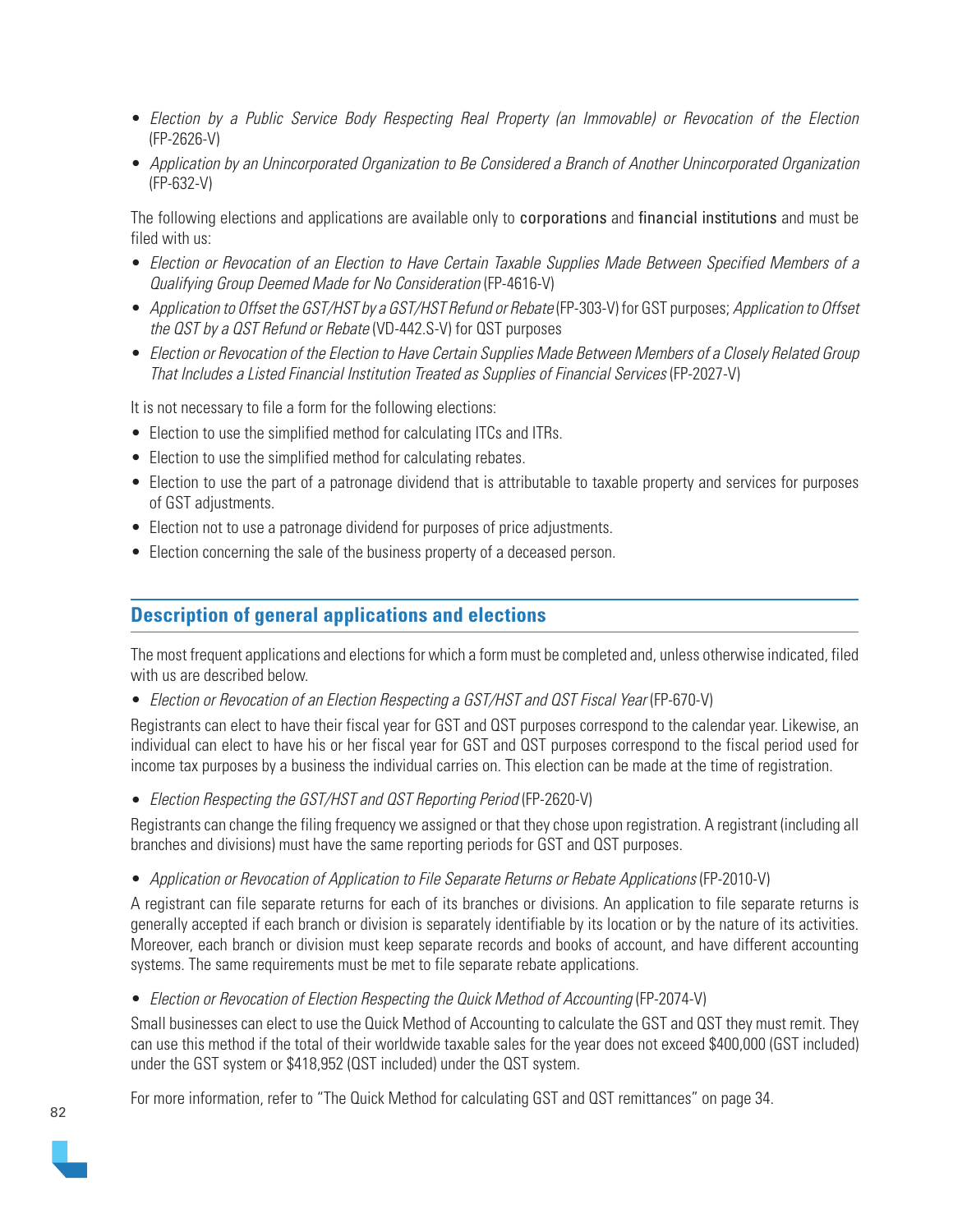• Election Respecting the Acquisition of a Business or Part of a Business (FP-2044-V)

If a person sells a business (or a part of a business) to a person and the person acquires, at the time of the sale, all or substantially all of the property that is considered necessary to the operation of the business (or part of the business), the persons can jointly elect not to charge GST or QST on the sale of the property. However, to make this election, the person acquiring the property must also be registered for the GST and the QST.

### • Request for Cancellation or Variation of Registration (LM-1.A-V)

Persons who have ceased to operate one of their businesses can use this form to apply to have their GST and QST registration modified. Persons who no longer carry on commercial activities, as well as small suppliers who intend to continue carrying on their business, can also use this form to cancel their registration. However, applicants seeking to modify or cancel their registration must meet all the necessary requirements.

For more information, refer to "Cancelling your GST and QST registration" on page 85.

• Election to Have the Operator of a Joint Venture Account for the GST/HST and QST, or Revocation of Such an Election (FP-621-V)

A registrant that, by virtue of a written agreement with other participants, takes part in a joint venture (other than a partnership) involved in such activities as the exploration or development of mineral deposits, can jointly elect, with the other participants, to account for all GST and QST collected or paid during their joint commercial activities.

All of the participants in the joint venture are jointly and severally liable for all obligations pertaining to the GST and QST collected or paid during the activities carried out on their behalf by their representative.

### NOTE

You do not have to file form FP-621-V with us. Simply complete it and keep it on file for auditing purposes.

• Election or Revocation of an Election to Have Certain Taxable Supplies Made Between Specified Members of a Qualifying Group Deemed Made for No Consideration (FP-4616-V)

Where two or more registrants are members of a group of closely related Canadian corporations or partnerships and are engaged exclusively (90% or more) in making taxable sales, they may jointly elect to have taxable sales made to each other deemed to have been made for nil consideration.

This election does not apply to taxable sales of real property or to purchases made for non-commercial purposes.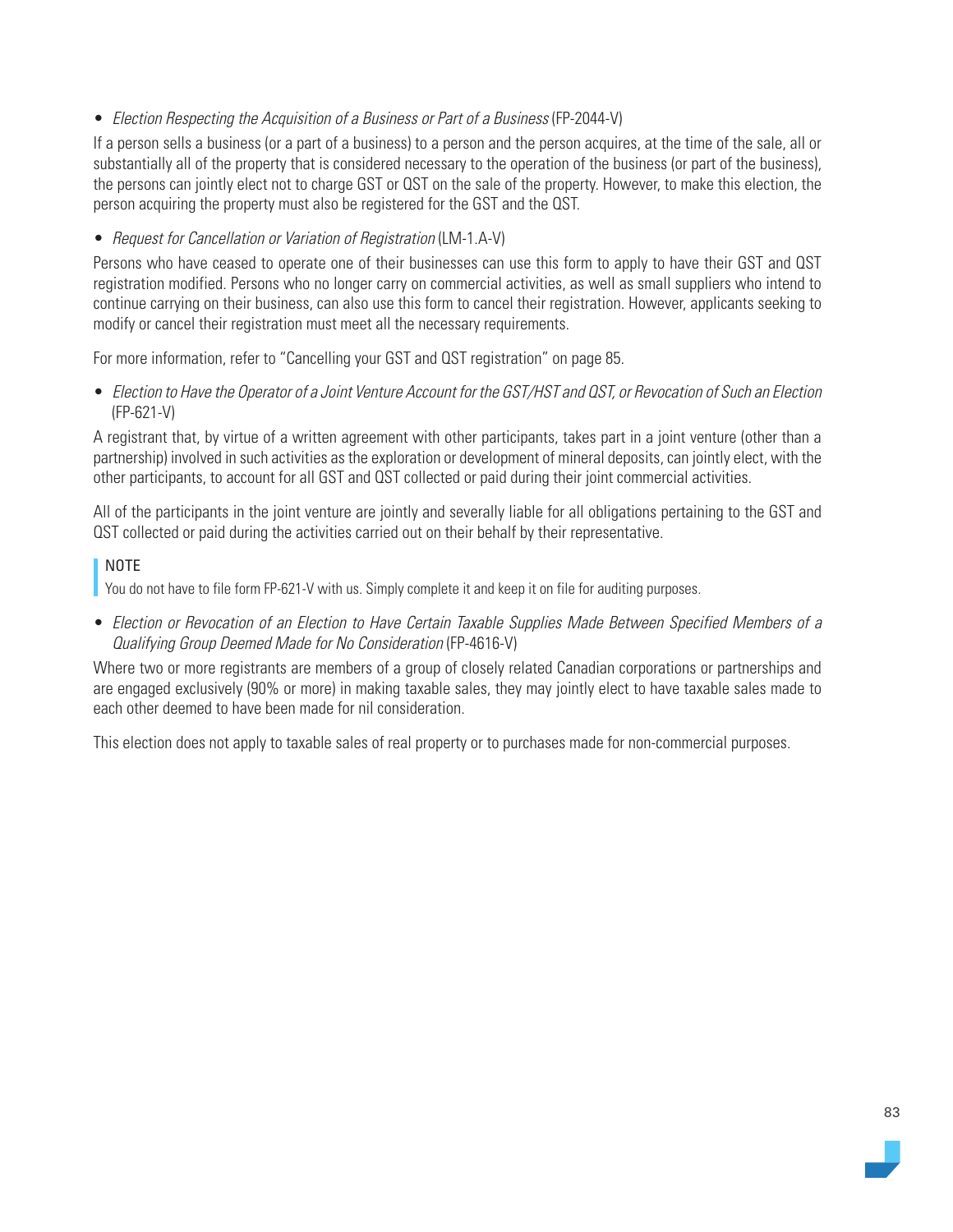# **RECOURSE**

If you believe that the amounts shown on a notice we sent you are incorrect, or if you are dissatisfied with the services we provided, you can use various means of recourse to obtain an explanation or to voice your dissatisfaction.

The first step is to call or visit us. Staff members are available to help you solve your problem. The vast majority of cases are settled at this stage.

If your concern or situation is not resolved, you can follow the prescribed procedure to file an objection or contestation within certain deadlines. For more information, refer to *Recourse for Your Tax-Related Problems* (IN-106-V).

You can also contact the Bureau de la protection des droits de la clientele, which exists to serve clients who are not satisfied with a decision or service or feel their rights were not upheld. The Bureau ensures that all clients are treated fairly and are fully aware of their rights. For more information, refer to Your Rights Are Our Priority! (IN-602-V), which is available on our website.

### NOTE

Please note that filing a complaint with the Bureau de la protection des droits de la clientele is not a substitute for the other means of recourse available to you, and neither extends nor suspends the prescribed deadlines for the other means. Consequently, if you wish to file an objection or contestation, you must do so within the prescribed time limit regardless of whether you have filed a complaint with the Bureau.

Finally, if you believe that we have been negligent or made an error or that you have been treated unfairly, you can contact the Québec Ombudsman, which is authorized to investigate all complaints relating to government activities.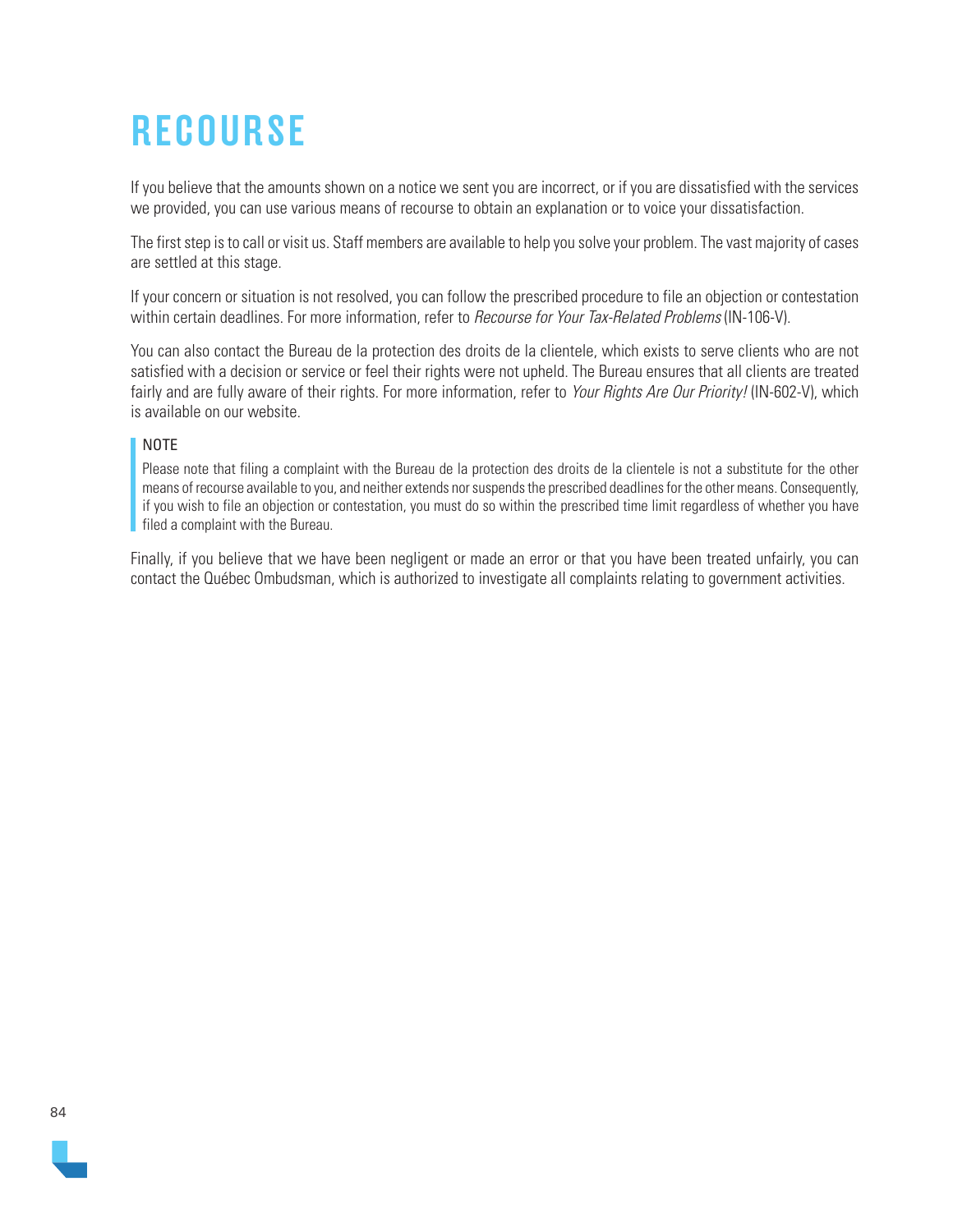# CANCELLING YOUR GST AND QST **REGISTRATION**

We may cancel your registration for the GST and the QST if we have determined that registration is no longer necessary. In such a case, we will send you a written notice specifying the date on which cancellation becomes effective. The following are some of the situations in which registration may be cancelled:

- The registrant is a small supplier.
- An individual or an organization that is not a corporation ceases to carry on commercial activities, or sells the business. The registered entity therefore ceases to exist.
- An individual dies.
- A partnership is dissolved.
- An organization that is a legal person ceases to exist.
- A person's legal status changes.
- A person ceases to come to Canada (or to Québec, for QST purposes) to sell taxable admissions.
- A person ceases to carry on a commercial activity in Canada (or in Québec, for QST purposes). For example, a person can cease to make taxable sales, but continue to carry on a business that makes exempt sales.

### NOTE

You must inform us of any other circumstances that would require your registration to be cancelled or varied.

You must request cancellation of your registration using form LM-1.A-V, Request for Cancellation or Variation of Registration. As a rule, cancellation of registration for the GST and the QST must be requested at the same time. In most cases, cancellation may come into effect as of the day on which registration is no longer necessary. If you are a small supplier, cancellation may take effect at any time, provided you have been registered for at least one year on the date on which cancellation of registration comes into effect.

The following small suppliers cannot cancel their registration:

- operators of a taxi or limousine business (GST and QST);
- non-resident performers who collect admissions in Canada (GST and QST);
- retail vendors of tobacco products (QST only);
- retail vendors of fuel (QST only);
- vendors of alcoholic beverages (QST only);
- vendors or long-term lessors of new tires (QST only);
- vendors or long-term lessors of road vehicles (QST only).

When you cancel your GST and QST registration, you have a last reporting period that ends on the day before the day the cancellation is effective. You must file the return for the last reporting period no later than one month after the end of the period.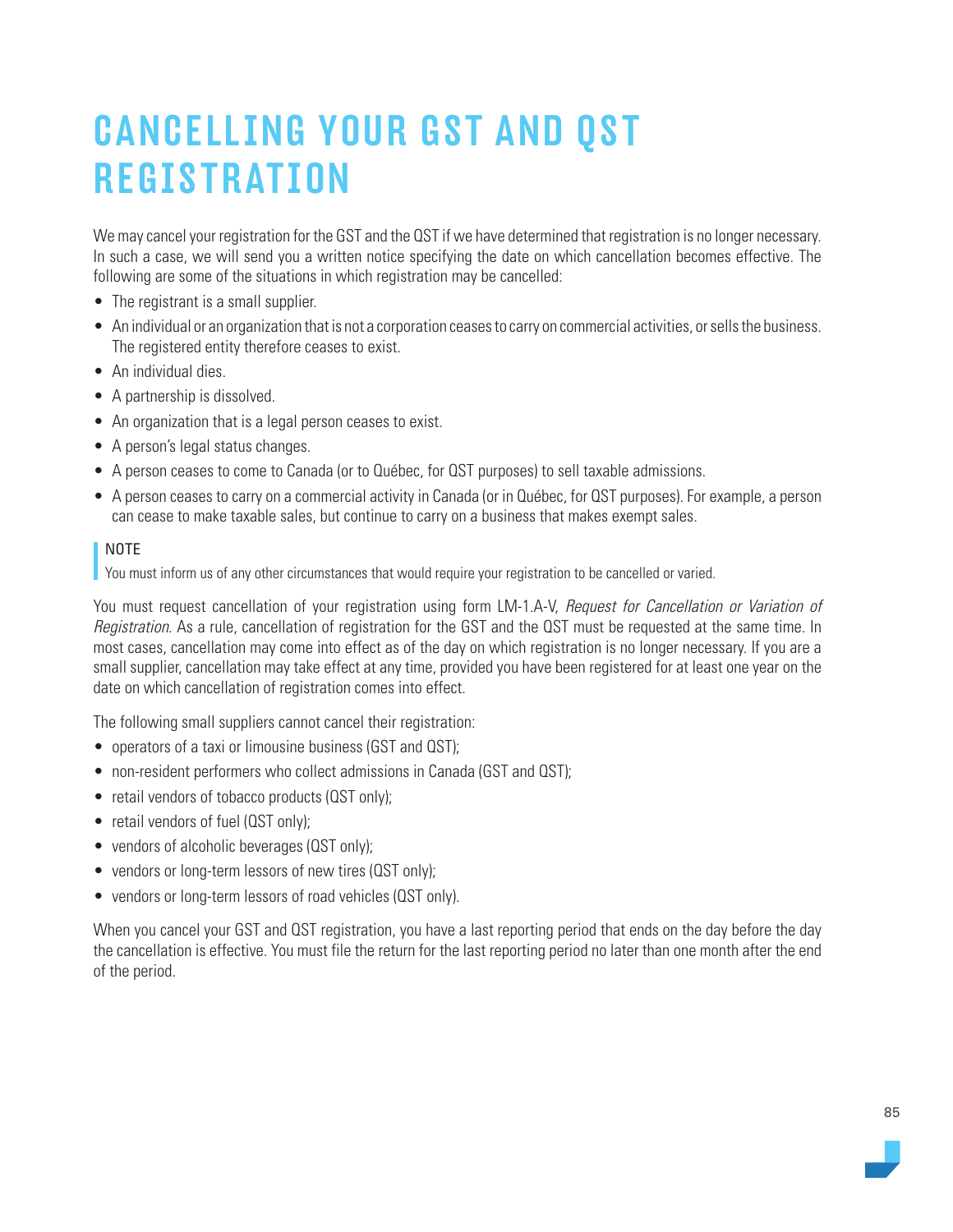### **Example**

A person registered for the GST and QST with an annual reporting period (January 1 to December 31) stops carrying on commercial activities on October 31, 2019. The person uses form LM-1.A-V to cancel their registration effective November 1, 2019. We confirm the effective date of the cancellation in writing. As of November 1, 2019, the person is no longer required to collect GST and QST on their taxable sales and can no longer obtain ITCs and ITRs. The person must file their final return for the period from January 1 to October 31, 2019, no later than November 30, 2019.

If you cease to be a registrant, you are deemed to have sold all property intended for consumption, use or sale in the course of your commercial activities. However, different rules apply to capital property, non-capital property, and services and rental property.

In the case of capital property, you are deemed to have ceased to use the property in the course of your commercial activities immediately before cancelling your registration and to have sold the property and collected the GST and QST. As a rule, the taxes are equal to the basic tax content of the property at the time of the change in use.

### **Example**

In September 2015, a person registered for the GST and QST bought office furniture at a cost of \$5,000, plus \$250 GST75 and \$498.75 QST. Since the furniture is for use in commercial activities, the person can claim an ITC and an ITR for the taxes paid.

On June 30, 2017, the person cancelled their registration. The person still owns the furniture and is therefore considered to have sold it and collected the taxes immediately before cancelling their registration. On that date, the furniture's FMV was \$2,500 for both GST and QST purposes.

| <b>Calculation of taxes to be remitted</b>                                                                              |          | GST      |          | <b>QST</b> |
|-------------------------------------------------------------------------------------------------------------------------|----------|----------|----------|------------|
| Taxes paid at time of acquisition                                                                                       |          | \$250.00 |          | \$498.75   |
| Taxes paid on improvements                                                                                              | $^{+}$   | \$0.00   | $^{+}$   | \$0.00     |
| Refund or rebate                                                                                                        |          | \$0.00   |          | \$0.00     |
| Subtotal                                                                                                                |          | \$250.00 |          | \$498.75   |
| FMV / Total acquisition cost of property and cost of improvements:<br>$$2,500/($5,000 + $0.00)$                         | $\times$ | 0.50     | $\times$ | 0.50       |
| <b>Taxes to be remitted</b>                                                                                             |          | \$125.00 |          | \$249.38   |
| These amounts of tax must be included in the calculation of the net tax payable for the person's last reporting period. |          |          |          |            |

In the case of non-capital property, you are deemed to have sold the property for a price equal to its FMV immediately before you ceased to be a registrant and to have collected the GST and QST calculated on the FMV.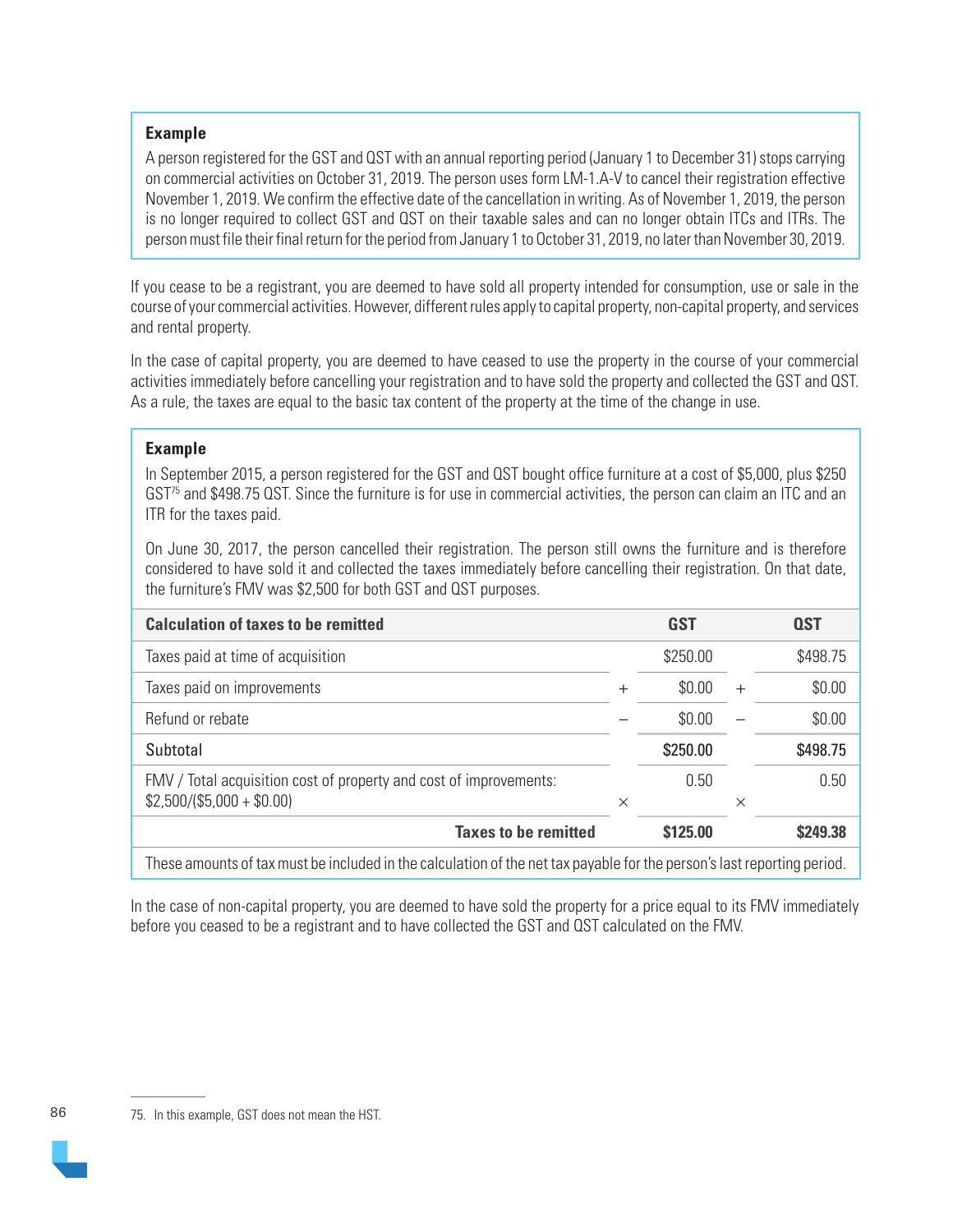### **Example**

A person ceased to be registered for the GST and QST on April 30, 2017, and had an inventory of unsold computers with an FMV of \$8,000 for both GST<sup>76</sup> and QST purposes.

GST and QST calculated on the FMV must be included in the net tax payable for the person's last reporting period as a registrant. The GST payable is  $$400 ( $8,000 \times 5\%)$ . The QST payable is \$798 (\$8,000  $\times$  9.975%).

If a service is being rendered or property is being leased over a period that extends beyond the date when you cease to be a registrant, you are entitled to an ITC and an ITR solely for the period during which you were a registrant. The GST and the QST must be prorated.

### **Example**

On April 15, 2017, a person received an invoice for advertising services covering the period from April 15 through May 14, 2017. The cost of these services was \$500, including \$25 GST<sup>77</sup> and \$49.88 QST. An ITC and an ITR were claimed for the taxes paid.

On May 1, 2017, the person ceased to be a registrant and must therefore add, to the net tax payable, the ITC and the ITR claimed for the portion of the advertising services attributable to the period after registration was cancelled. The amount of the GST payable is  $$11.67$  ( $$25 \times 14/30$ ). The amount of the QST payable is  $$23.28$  ( $$49.88 \times 14/30$ ).

<sup>76.</sup> In this example, GST does not mean the HST.

<sup>77.</sup> See note 76.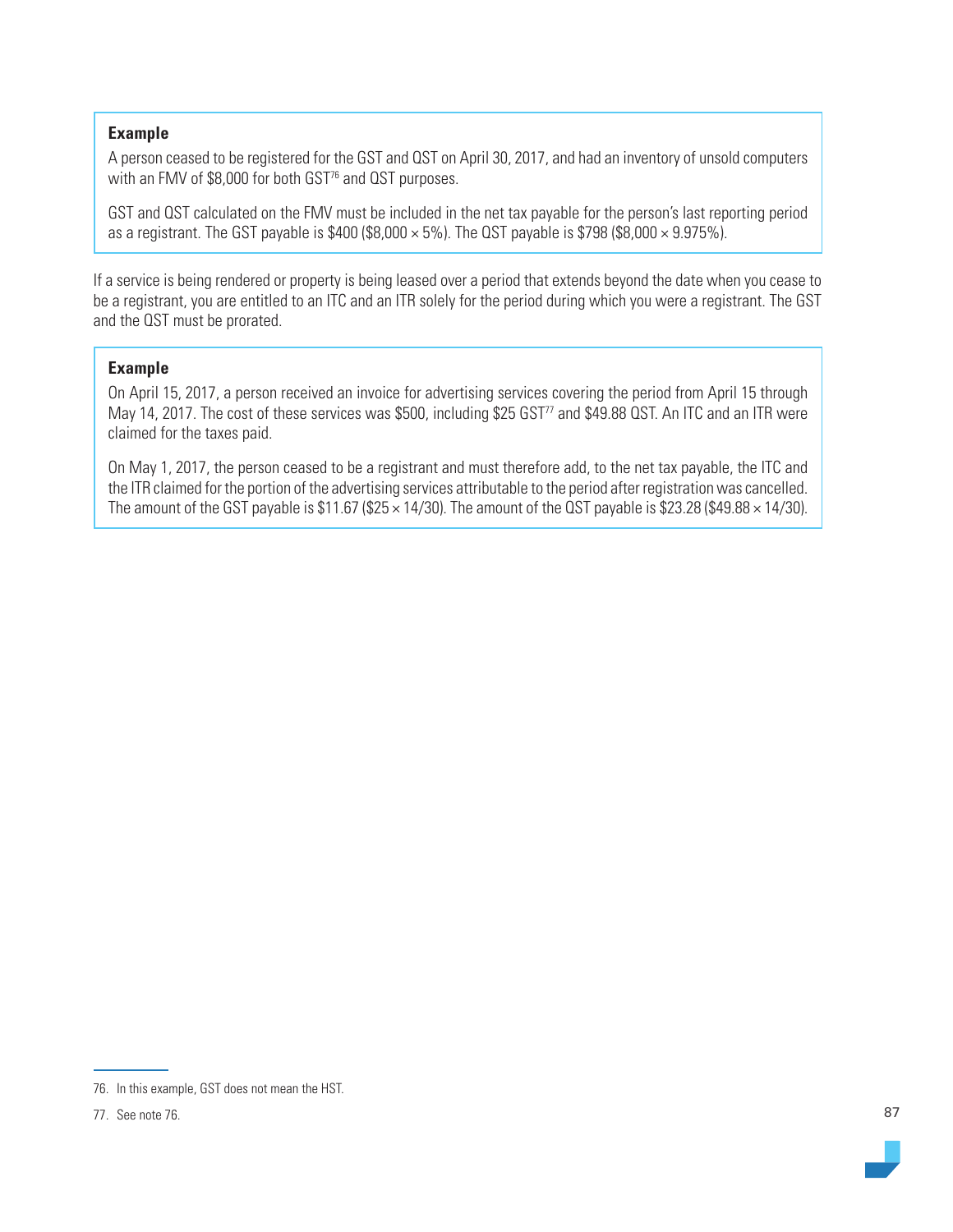# SERVICES OFFERED BY REVENU QUÉBEC

# **Online services**

Our website ([revenuquebec.ca](https://www.revenuquebec.ca/en/)) contains a wealth of information about the Québec tax system and Revenu Québec itself, as well as the various guides, documents and forms that we publish.

You can use our online services to fulfil your tax obligations simply and efficiently. For example, you can view your tax file (returns, payments, refunds and statements of account) directly onscreen, and file your returns and make your payments online.

## **Client services**

You can contact us by telephone, by mail or in person to obtain information and answers to your questions, or have corrections made to your file. See our contact information at the end of this document and on our website.

We also have an assistance program that aims to help small and medium-sized businesses and individuals in business adequately meet their tax obligations. If you take part in the program, you can opt for a support meeting at your place of business or at our offices.

## **Documents**

# **GST and QST documents**

Our website at [revenuquebec.ca](https://www.revenuquebec.ca/en/) has a wealth of useful documents on the GST and QST. You can also order these documents online or by telephone at one of the numbers reserved for inquiries concerning consumption taxes. The numbers are listed at the end of this document.

Some of our documents are listed below:

- The QST and the GST/HST: How They Apply to Foods and Beverages (IN-216-V)
- The QST, the GST/HST and Road Vehicles (IN-624-V)
- The QST and the GST/HST: How They Apply to Non-Profit Organizations (IN-229-V)
- The QST and the GST/HST: How They Apply to Charities (IN-228-V)
- Tax on Lodging (IN-260-V)
- *QST, GST/HST and Fuel Tax: How They Apply to Freight Carriers* (IN-218-V)
- An Overview of the Fuel Tax Act (IN-222-V)
- An Overview of the Tobacco Tax Act (IN-219-V)
- Flea Markets (IN-255-V)
- The QST and the GST/HST: How They Apply to Medical and Assistive Devices and Drugs (IN-211-V)
- The QST and the GST/HST: How They Apply to Residential Complexes (Construction or Renovation) (IN-261-V)
- QST and GST Rebates: New or Substantially Renovated Housing, New or Substantially Renovated Residential Rental Property (IN-205-V)
- Consumption Taxes and Producers of Alcoholic Beverages (IN-263-V)
- Directors' Liabilities (IN-107-V)



88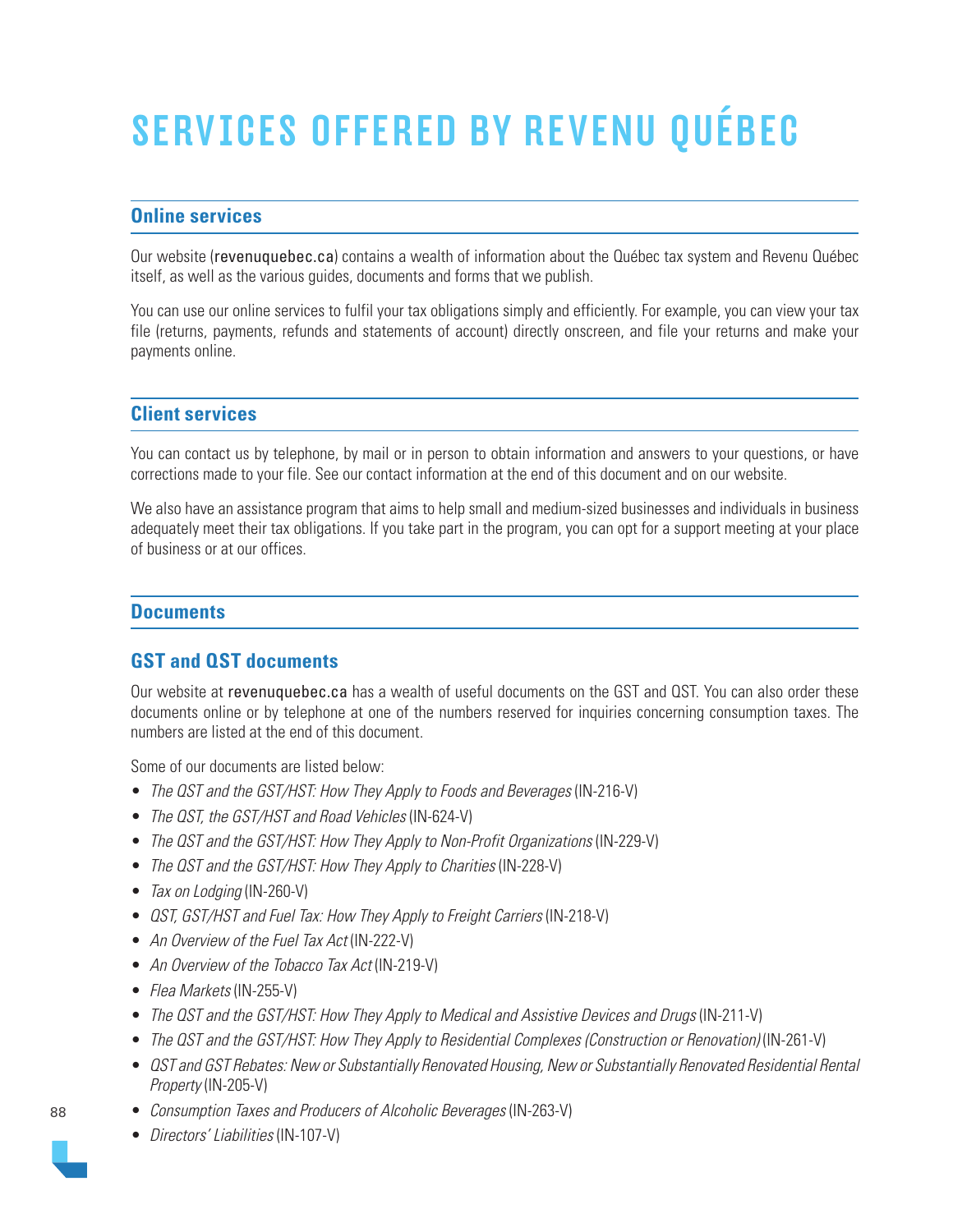# **Tax News**

Tax News is a collection of articles highlighting certain changes and particularities regarding the administration of tax laws. You can access the entire collection only on our website at [revenuquebec.ca](https://www.revenuquebec.ca/en/).

Most Tax News articles focus on the GST and QST, other consumption taxes and income tax payable by individuals and corporations. Some of the articles contain information from *Excise and GST/HST News* (the quarterly newsletter published by the CRA), which we adapt to take the QST into account.

You can subscribe to the Tax News RSS feed, which provides access to articles as soon as they are published, or to the Tax News mailing list. Once you have signed up, you will receive a monthly email notifying you of the new articles published that month.

# **GST documents**

The CRA publishes a range of documents intended to help you understand the application of the GST. These documents are available at [canada.ca/taxes](https://www.canada.ca/en/services/taxes.html).

# **Other QST-related documents**

More detailed information concerning the QST is provided in the interpretation bulletins and letters pertaining to the Act respecting the Québec sales tax and other legislation we administer. These documents are available on the Publications du Québec website at [publicationsduquebec.gouv.qc.ca](https://www.publicationsduquebec.gouv.qc.ca/cspq/).

# **Other GST-related documents**

More detailed information is provided in GST/HST memoranda, GST/HST technical information bulletins and GST/HST info sheets. These documents are published by the CRA and available at [canada.ca/taxes](https://www.canada.ca/en/services/taxes.html).